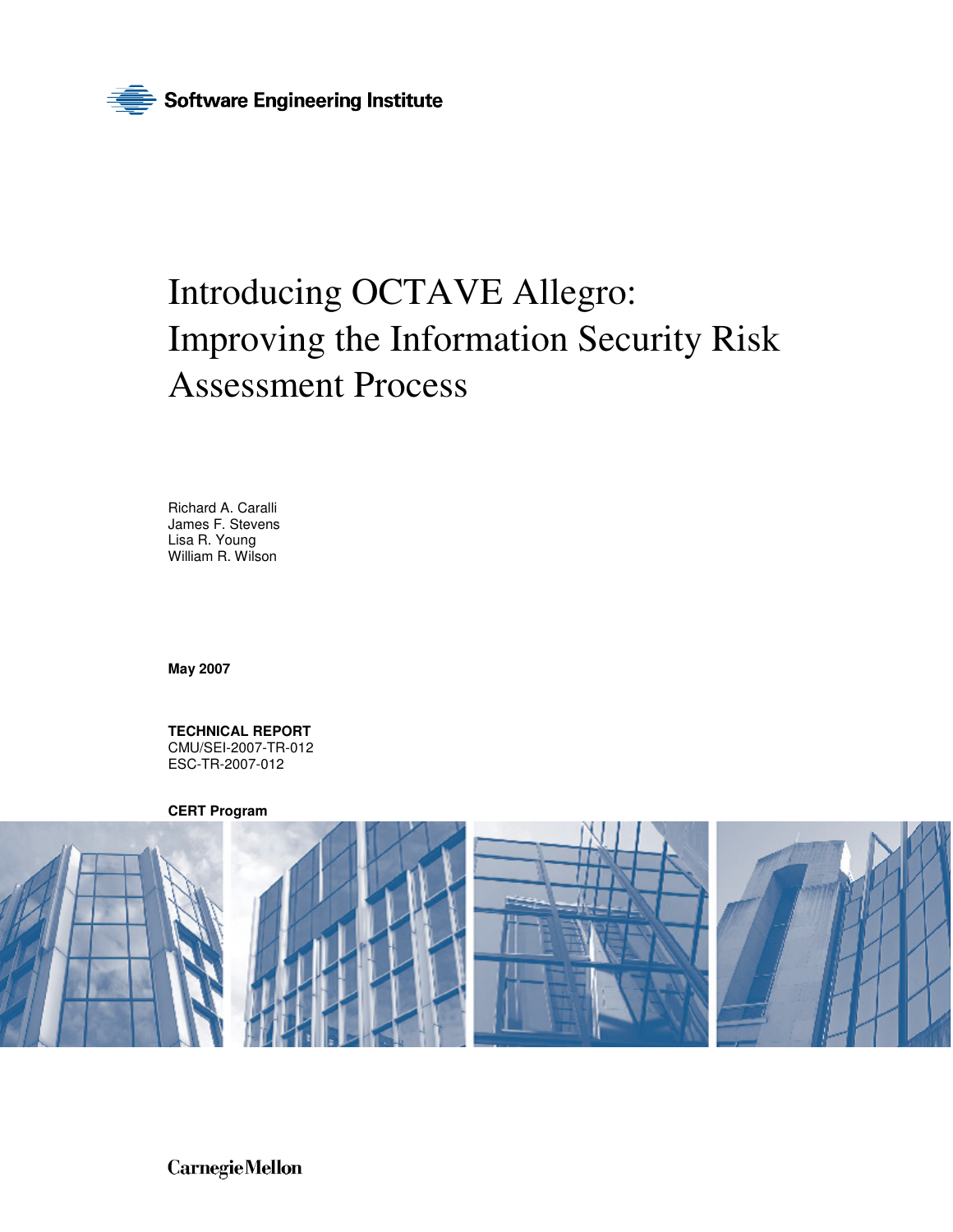This report was prepared for the

SEI Administrative Agent ESC/XPK 5 Eglin Street Hanscom AFB, MA 01731-2100

The ideas and findings in this report should not be construed as an official DoD position. It is published in the interest of scientific and technical information exchange.

This work is sponsored by the U.S. Department of Defense. The Software Engineering Institute is a federally funded research and development center sponsored by the U.S. Department of Defense.

This work is supported, in part, by ictQATAR, through a contract with Carnegie Mellon University.

Copyright 2007 Carnegie Mellon University.

#### NO WARRANTY

THIS CARNEGIE MELLON UNIVERSITY AND SOFTWARE ENGINEERING INSTITUTE MATERIAL IS FURNISHED ON AN "AS-IS" BASIS. CARNEGIE MELLON UNIVERSITY MAKES NO WARRANTIES OF ANY KIND, EITHER EXPRESSED OR IMPLIED, AS TO ANY MATTER INCLUDING, BUT NOT LIMITED TO, WARRANTY OF FITNESS FOR PURPOSE OR MERCHANTABILITY, EXCLUSIVITY, OR RESULTS OBTAINED FROM USE OF THE MATERIAL. CARNEGIE MELLON UNIVERSITY DOES NOT MAKE ANY WARRANTY OF ANY KIND WITH RESPECT TO FREEDOM FROM PATENT, TRADEMARK, OR COPYRIGHT INFRINGEMENT.

Use of any trademarks in this report is not intended in any way to infringe on the rights of the trademark holder.

Internal use. Permission to reproduce this document and to prepare derivative works from this document for internal use is granted, provided the copyright and "No Warranty" statements are included with all reproductions and derivative works.

External use. Requests for permission to reproduce this document or prepare derivative works of this document for external and commercial use should be addressed to the SEI Licensing Agent.

This work was created in the performance of Federal Government Contract Number FA8721-05-C-0003 with Carnegie Mellon University for the operation of the Software Engineering Institute, a federally funded research and development center. The Government of the United States has a royalty-free government-purpose license to use, duplicate, or disclose the work, in whole or in part and in any manner, and to have or permit others to do so, for government purposes pursuant to the copyright license under the clause at 252.227-7013.

For information about purchasing paper copies of SEI reports, please visit the publications portion of our Web site [\(http://www.sei.cmu.edu/publications/pubweb.html\).](http://www.sei.cmu.edu/publications/pubweb.html)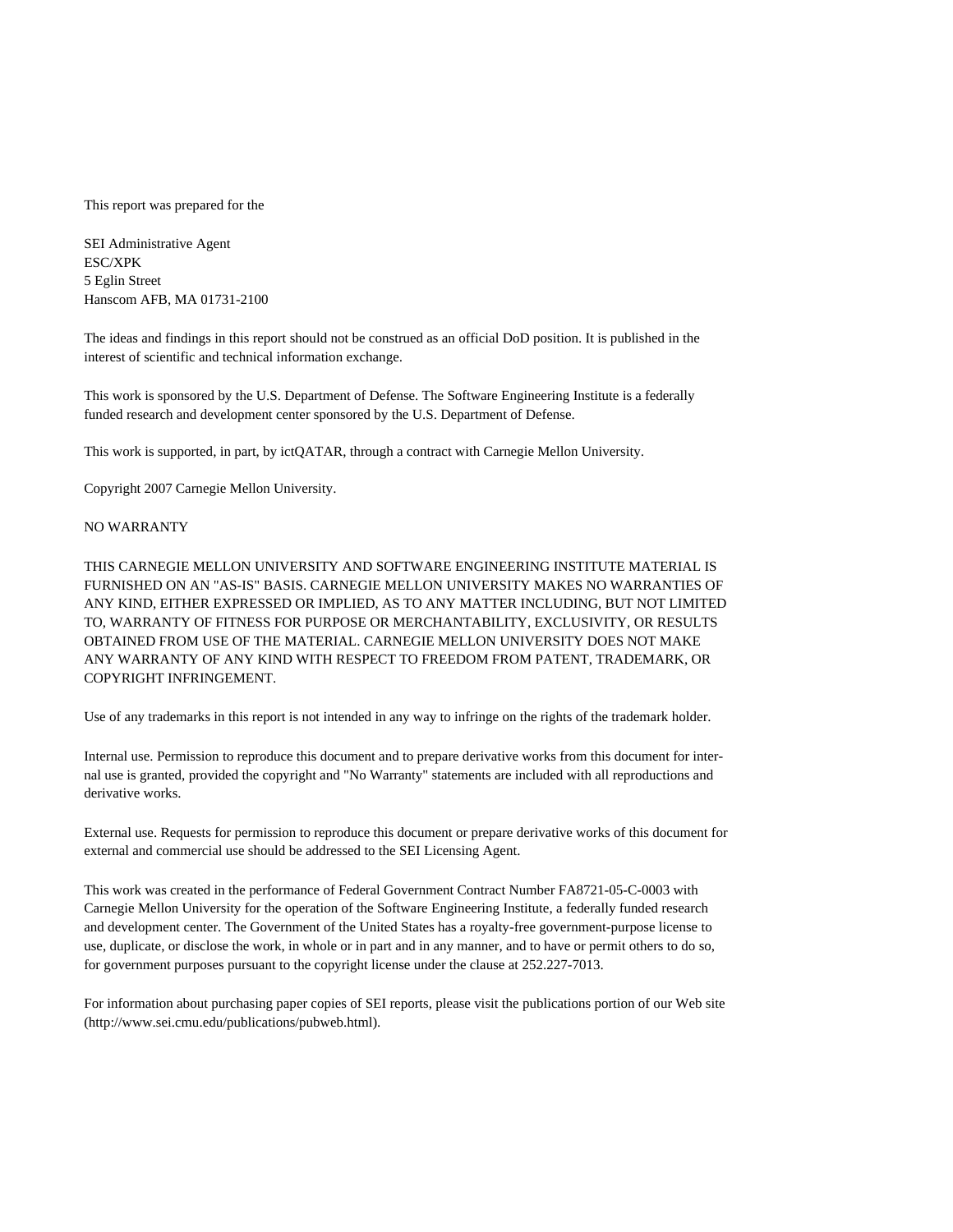## **Table of Contents**

| <b>Acknowledgements</b> |                                   | vii            |                                                                   |                |
|-------------------------|-----------------------------------|----------------|-------------------------------------------------------------------|----------------|
|                         | <b>Abstract</b>                   |                |                                                                   | iх             |
| 1                       |                                   | Introduction   |                                                                   | 1              |
|                         | 1.1                               |                | History of OCTAVE                                                 | 1              |
|                         | 1.2                               |                | Overview of Existing OCTAVE Methodologies                         | $\overline{c}$ |
|                         |                                   | 1.2.1          | The OCTAVE Method                                                 | $\overline{c}$ |
|                         |                                   | 1.2.2          | OCTAVE-S                                                          | 3              |
|                         |                                   | 1.2.3          | <b>OCTAVE Allegro</b>                                             | 4              |
|                         | 1.3                               |                | Scope of this Report                                              | 5              |
|                         | 1.4                               |                | Structure of this Report                                          | 5              |
|                         | 1.5                               |                | Intended Audience                                                 | 5              |
| $\mathbf{2}$            | <b>Evolving the OCTAVE Method</b> |                | 7                                                                 |                |
|                         | 2.1                               |                | Experiences with OCTAVE                                           | $\overline{7}$ |
|                         | $2.2\phantom{0}$                  |                | Motivation for a New Approach                                     | 7              |
|                         | 2.3                               |                | General Requirements for OCTAVE Allegro                           | 8              |
|                         |                                   | 2.3.1          | Improving Ease of Use                                             | 8              |
|                         |                                   | 2.3.2          | <b>Refining Asset Scope</b>                                       | 9              |
|                         |                                   | 2.3.3          | Reducing Knowledge and Training Requirements                      | 9              |
|                         |                                   | 2.3.4          | <b>Reducing Resource Commitments</b>                              | 9              |
|                         |                                   | 2.3.5          | Encouraging Institutionalization and Repeatability                | 10             |
|                         |                                   | 2.3.6          | Producing Consistent and Comparable Results Across the Enterprise | 10             |
|                         |                                   | 2.3.7          | Facilitating the Development of a Risk Assessment Core Competency | 10             |
|                         |                                   | 2.3.8          | <b>Supporting Enterprise Compliance Activities</b>                | 10             |
|                         | 2.4                               |                | Specific Improvements in OCTAVE Allegro                           | 11             |
|                         |                                   | 2.4.1          | Data Collection and Guidance Streamlined                          | 11             |
|                         |                                   | 2.4.2          | Asset Focus Improved                                              | 11             |
|                         |                                   | 2.4.3          | <b>Threat Identification Streamlined</b>                          | 12             |
|                         |                                   | 2.4.4          | "Practice" View Eliminated                                        | 12             |
|                         |                                   | 2.4.5          | Technology View Scaled Down                                       | 13             |
|                         |                                   | 2.4.6          | Analysis Capabilities Improved                                    | 14             |
|                         |                                   | 2.4.7          | Risk Mitigation Guidance Improved                                 | 14             |
|                         |                                   | 2.4.8          | Training and Knowledge Requirements Streamlined                   | 15             |
| 3                       |                                   |                | <b>Introducing OCTAVE Allegro</b>                                 | 17             |
|                         | 3.1                               |                | <b>OCTAVE Allegro Methodology</b>                                 | 17             |
|                         |                                   | 3.1.1          | Step 1 - Establish Risk Measurement Criteria                      | 17             |
|                         |                                   | 3.1.2          | Step 2 - Develop an Information Asset Profile                     | 18             |
|                         |                                   | 3.1.3          | Step 3 - Identify Information Asset Containers                    | 18             |
|                         |                                   | 3.1.4          | Step 4 - Identify Areas of Concern                                | 18             |
|                         |                                   | 3.1.5          | Step 5 - Identify Threat Scenarios                                | 19             |
|                         |                                   | 3.1.6<br>3.1.7 | Step 6 - Identify Risks<br>Step 7 - Analyze Risks                 | 20             |
|                         |                                   |                |                                                                   | 20             |
|                         |                                   | 3.1.8          | Step 8 - Select Mitigation Approach                               | 20             |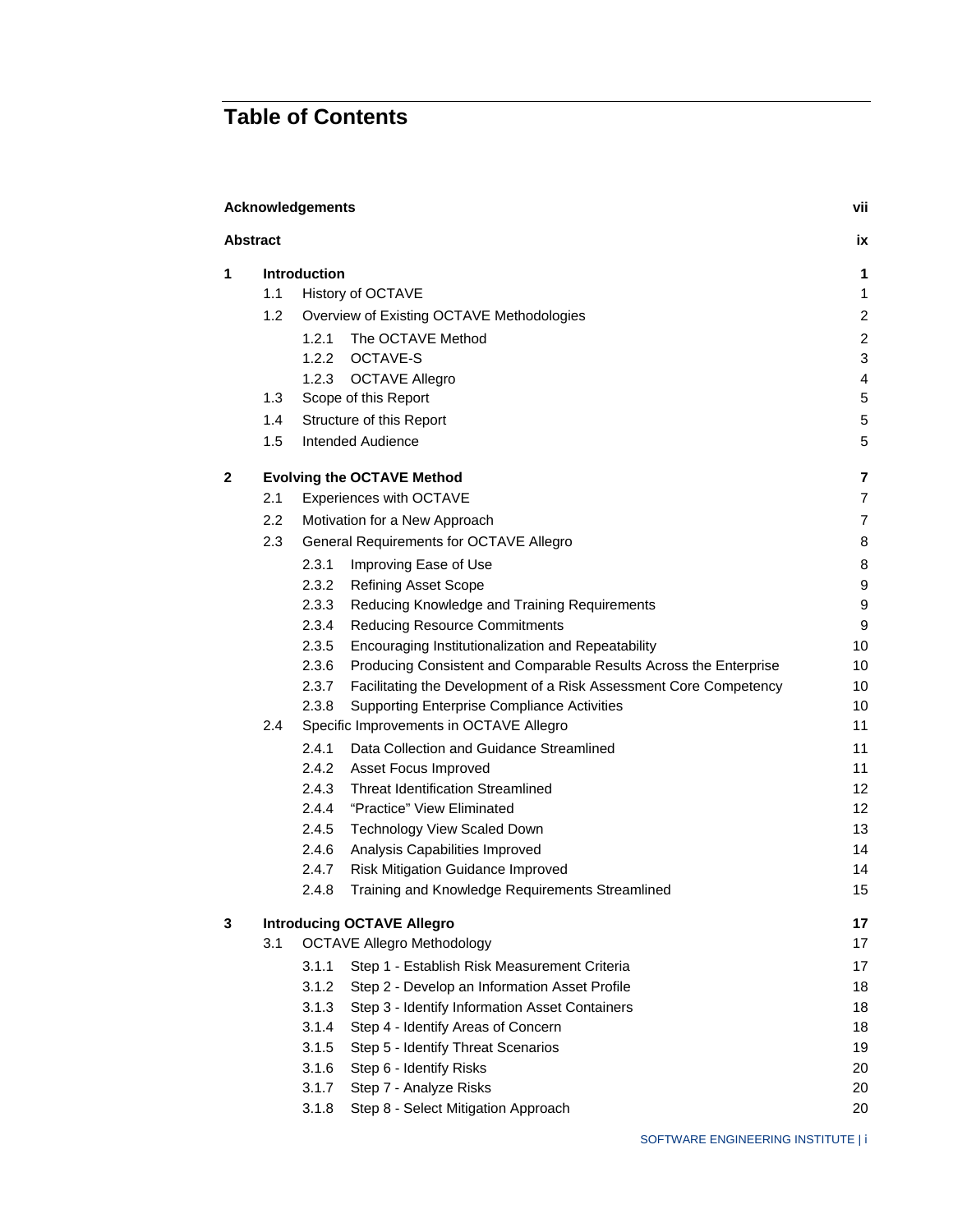|   | 3.2               |                         | <b>OCTAVE Allegro Worksheets</b>                                         | 20  |
|---|-------------------|-------------------------|--------------------------------------------------------------------------|-----|
|   |                   | 3.2.1                   | Risk Measurement Criteria and Impact Area Prioritization Worksheets      | 20  |
|   |                   | 3.2.2                   | Information Asset Profile Worksheet                                      | 21  |
|   |                   | 3.2.3                   | Information Asset Risk Environment Maps                                  | 21  |
|   |                   | 3.2.4                   | <b>Information Asset Risk Worksheets</b>                                 | 21  |
| 4 |                   |                         | <b>Using OCTAVE Allegro</b>                                              | 23  |
|   | 4.1               |                         | Preparing for OCTAVE Allegro                                             | 23  |
|   |                   | 4.1.1                   | <b>Obtaining Senior Management Sponsorship</b>                           | 23  |
|   |                   | 4.1.2                   | <b>Allocating Organizational Resources</b>                               | 23  |
|   |                   | 4.1.3                   | <b>Training Requirements</b>                                             | 24  |
|   | 4.2               |                         | Performing an Assessment                                                 | 24  |
|   |                   | 4.2.1                   | Selecting Information Assets                                             | 24  |
|   |                   | 4.2.2                   | Developing Risk Measurement Criteria                                     | 25  |
|   |                   | 4.2.3                   | Repeating an Assessment                                                  | 25  |
| 5 |                   | <b>Next Steps</b>       |                                                                          | 27  |
|   | 5.1               |                         | Evolving the OCTAVE Allegro Approach                                     | 27  |
|   |                   | 5.1.1                   | Focusing on Organizational Processes and Services                        | 27  |
|   |                   | 5.1.2                   | Expanding View Beyond the Operational Unit                               | 28  |
|   |                   | 5.1.3                   | Applying OCTAVE Allegro in the Systems Development Life Cycle (SDLC)     | 28  |
|   | 5.2               |                         | Looking Forward                                                          | 29  |
|   |                   | 5.2.1                   | Expanding the Community of Interest                                      | 29  |
|   |                   |                         | 5.2.2 Exploring Connections to the CERT Resiliency Engineering Framework | 29  |
|   |                   | 5.2.3                   | Updating and Improving Training                                          | 29  |
|   |                   | 5.2.4                   | Obtaining Feedback and Direction                                         | 30  |
|   |                   |                         | Appendix A OCTAVE Allegro Method Guidance v1.0                           | 31  |
|   |                   |                         | Step 1 - Establish Risk Measurement Criteria                             | 32  |
|   |                   |                         | Step 2 - Develop an Information Asset Profile                            | 34  |
|   |                   |                         | Step 3 - Identify Information Asset Containers                           | 40  |
|   |                   |                         | Step 4 - Identify Areas of Concern                                       | 46  |
|   |                   |                         | Step 5 - Identify Threat Scenarios                                       | 48  |
|   |                   | Step 6 - Identify Risks |                                                                          | 53  |
|   |                   | Step 7 - Analyze Risks  |                                                                          | 55  |
|   |                   |                         | Step 8 - Select Mitigation Approach                                      | 58  |
|   | <b>Appendix B</b> |                         | <b>OCTAVE Allegro Worksheets v1.0</b>                                    | 65  |
|   | <b>Appendix C</b> |                         | <b>OCTAVE Allegro Questionnaires v1.0</b>                                | 91  |
|   | <b>Appendix D</b> |                         | <b>OCTAVE Allegro Example Worksheets v1.0</b>                            | 99  |
|   | <b>References</b> |                         |                                                                          | 139 |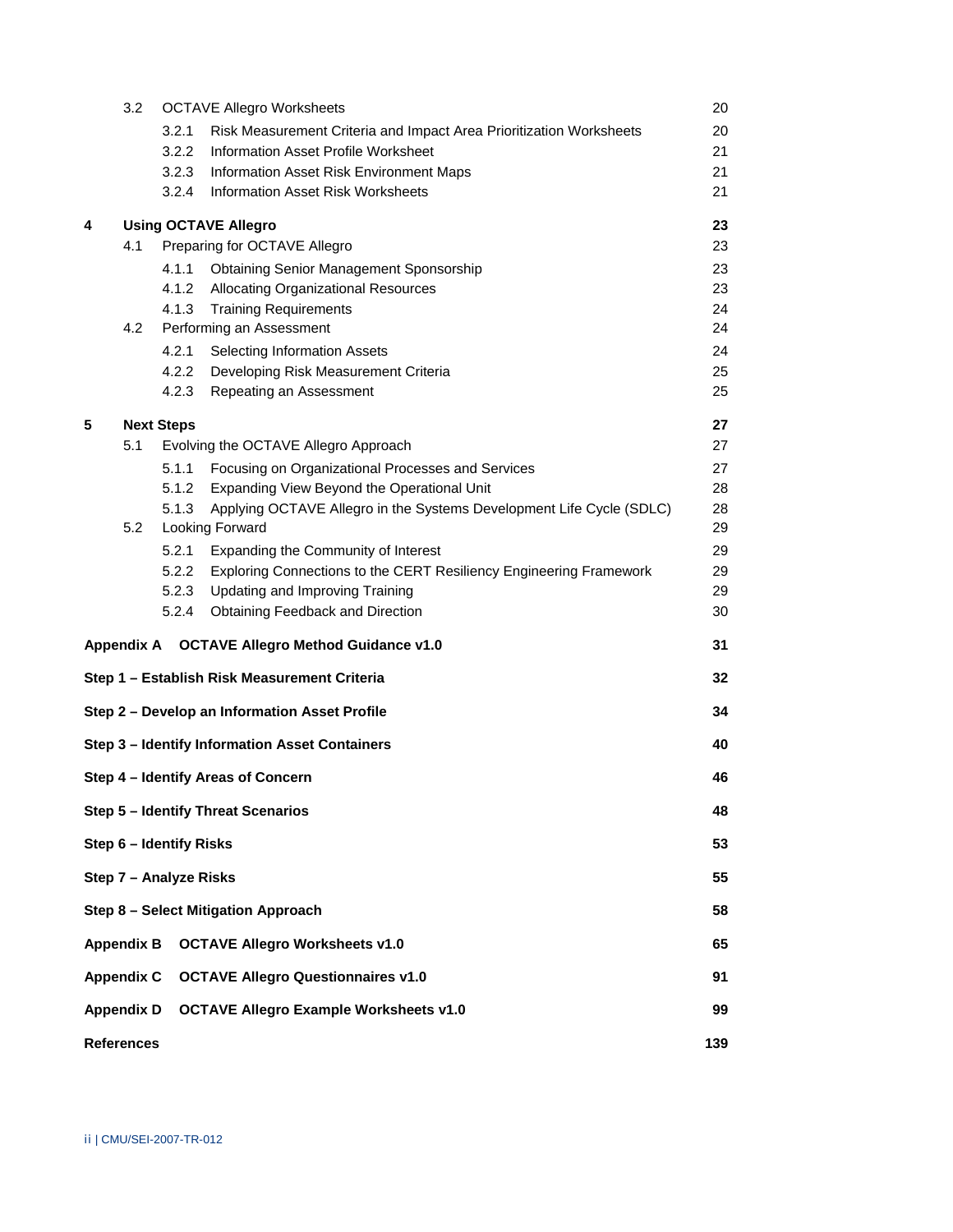## **List of Figures**

| Figure 1: Three OCTAVE Method Phases |  |
|--------------------------------------|--|
| Figure 2: OCTAVE Allegro Roadmap     |  |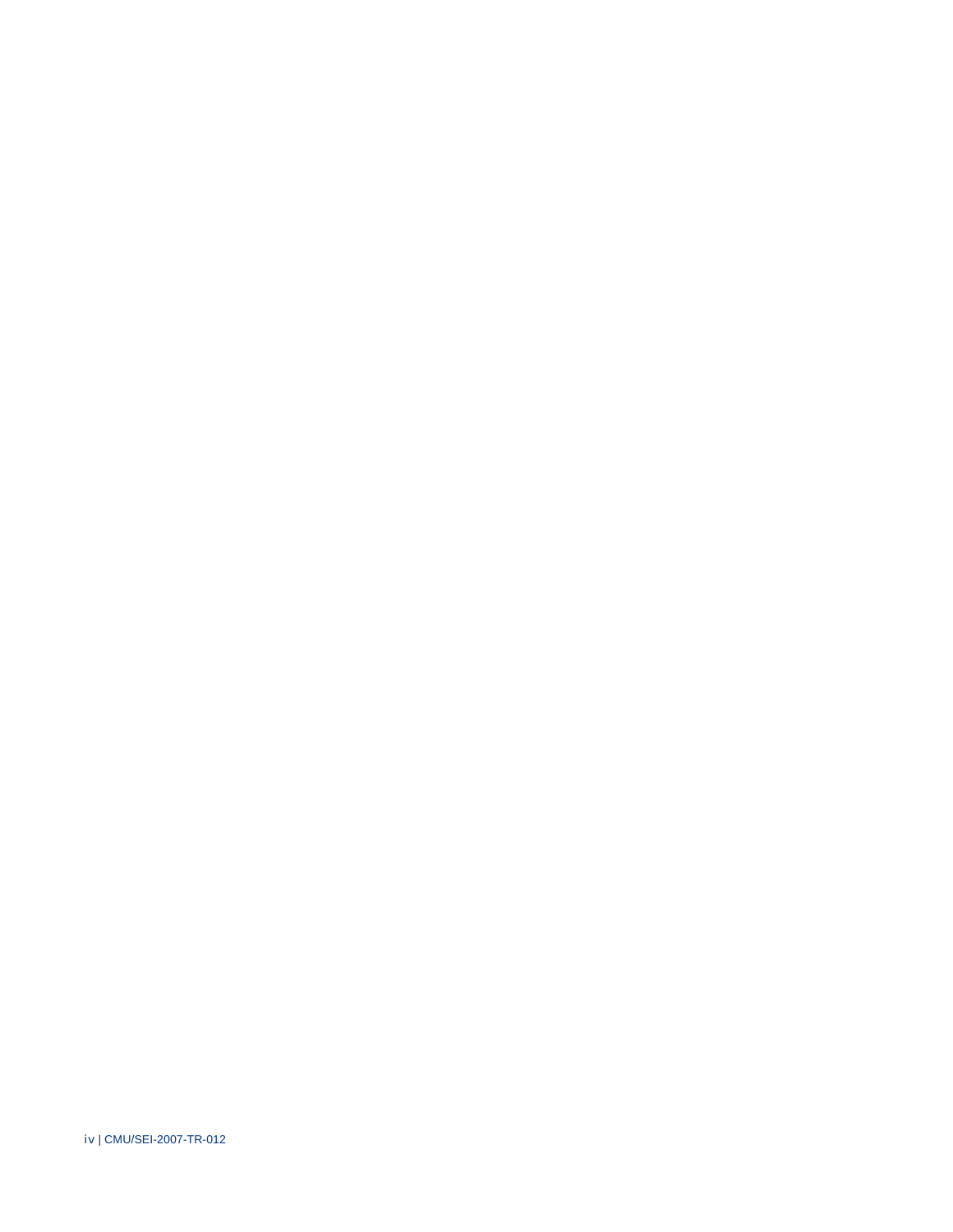## **List of Tables**

| Table 1: | <b>OCTAVE Timeline</b>                                   | $\overline{2}$ |
|----------|----------------------------------------------------------|----------------|
| Table 2: | Description of Threat Trees                              | 19             |
| Table 3: | Information Asset Container Guide - Technical Containers | 43             |
| Table 4: | Information Asset Container Guide - Physical Containers  | 44             |
| Table 5: | Information Asset Container Guide - People Containers    | 45             |
| Table 6: | <b>Description of Threat Trees</b>                       | 49             |
| Table 7: | <b>Graphical Representation of Threat Trees</b>          | 50             |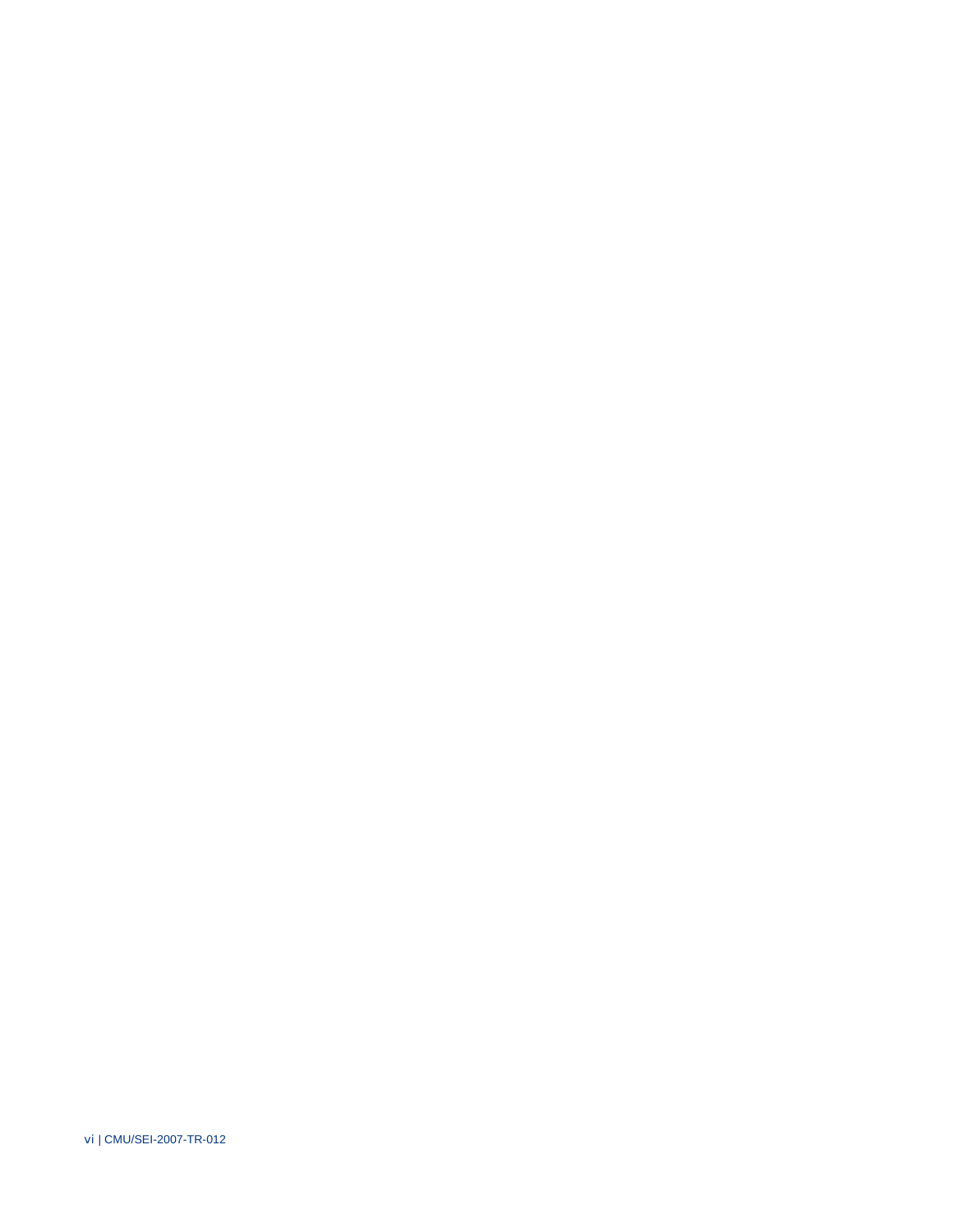## <span id="page-8-1"></span><span id="page-8-0"></span>**Acknowledgements**

The authors of this report would like to acknowledge the many internal and external collaborators whose support, input, skills, and guidance have made this work possible.

First, the authors would like to thank Chris Alberts and Audrey Dorofee for their previous efforts in developing the OCTAVE method and OCTAVE-S. Without their hard work, there would be no basis from which to develop and transition the OCTAVE Allegro methodology.

The authors would also like to thank members of the  $CERT^{\circledast}$  Survivable Enterprise Management (SEM) team who have contributed to the evolution of OCTAVE since it was introduced. In particular, the authors would like to thank Bradford Willke and Sam Merrell for their review and the constructive feedback they provided on this document and the OCTAVE Allegro method. The authors would also like to acknowledge the support and contributions of William Wilson. As the technical manager for the SEM team, Bill has been the champion for the OCTAVE work since its inception.

The development, piloting, and codification of the OCTAVE Allegro method would not have been possible without the generous input, collaboration, and determination of the employees of Clark County, Nevada. The CERT Program has developed a special relationship with this organization over the past few years, and their willingness to try new methods, provide us with useful feedback, and help to refine techniques that can be used by many organizations is unparalleled. In particular, we would like to thank Michael Smith, IT Security Administrator, who has been a champion for the development and institutionalization of OCTAVE Allegro at Clark County and who has consistently strived to improve the organization's security and resiliency. We have been fortunate to work with him in a challenging and rewarding environment such as Clark County.

The authors would like to thank ictQATAR and Q-CERT for their support in the refinement and transition of the OCTAVE Allegro methodology.

We would also like to thank Jonathan Coleman, Visiting Scientist in the CERT Program, for his expert review and comments. As one of the original users of the OCTAVE method, Jonathan has extensive real-world knowledge that has been very valuable to us in developing OCTAVE Allegro.

Last but certainly not least, the authors would like to thank Pamela Curtis, who consistently provides the SEM team with high-quality editing services and who is willing to teach us rather than to correct us. Through her work, she has had a profound effect on our writing and editing skills.

<span id="page-8-2"></span><sup>®</sup> CERT is registered in the U. S. Patent and Trademark Office by Carnegie Mellon University.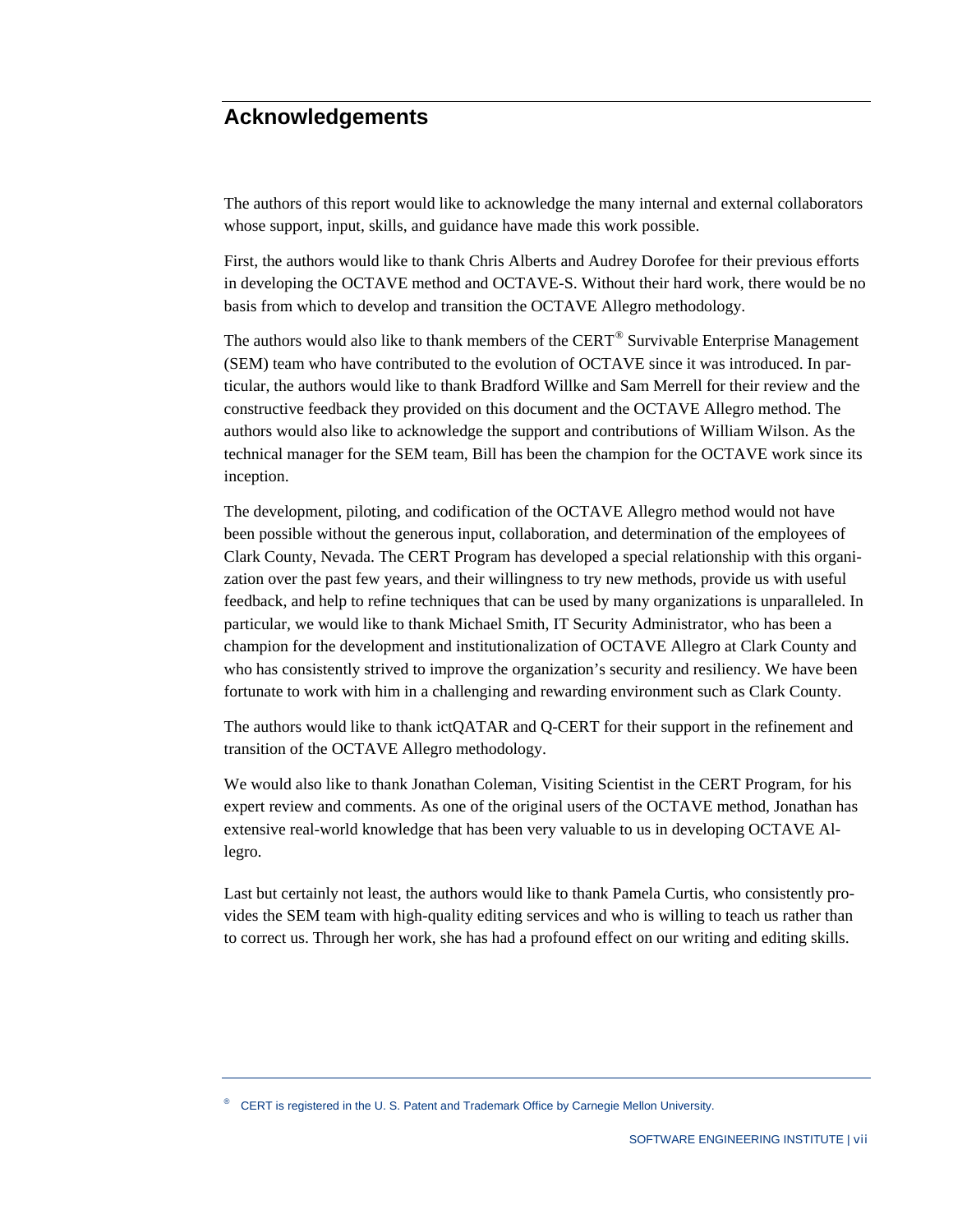viii | CMU/SEI-2007-TR-012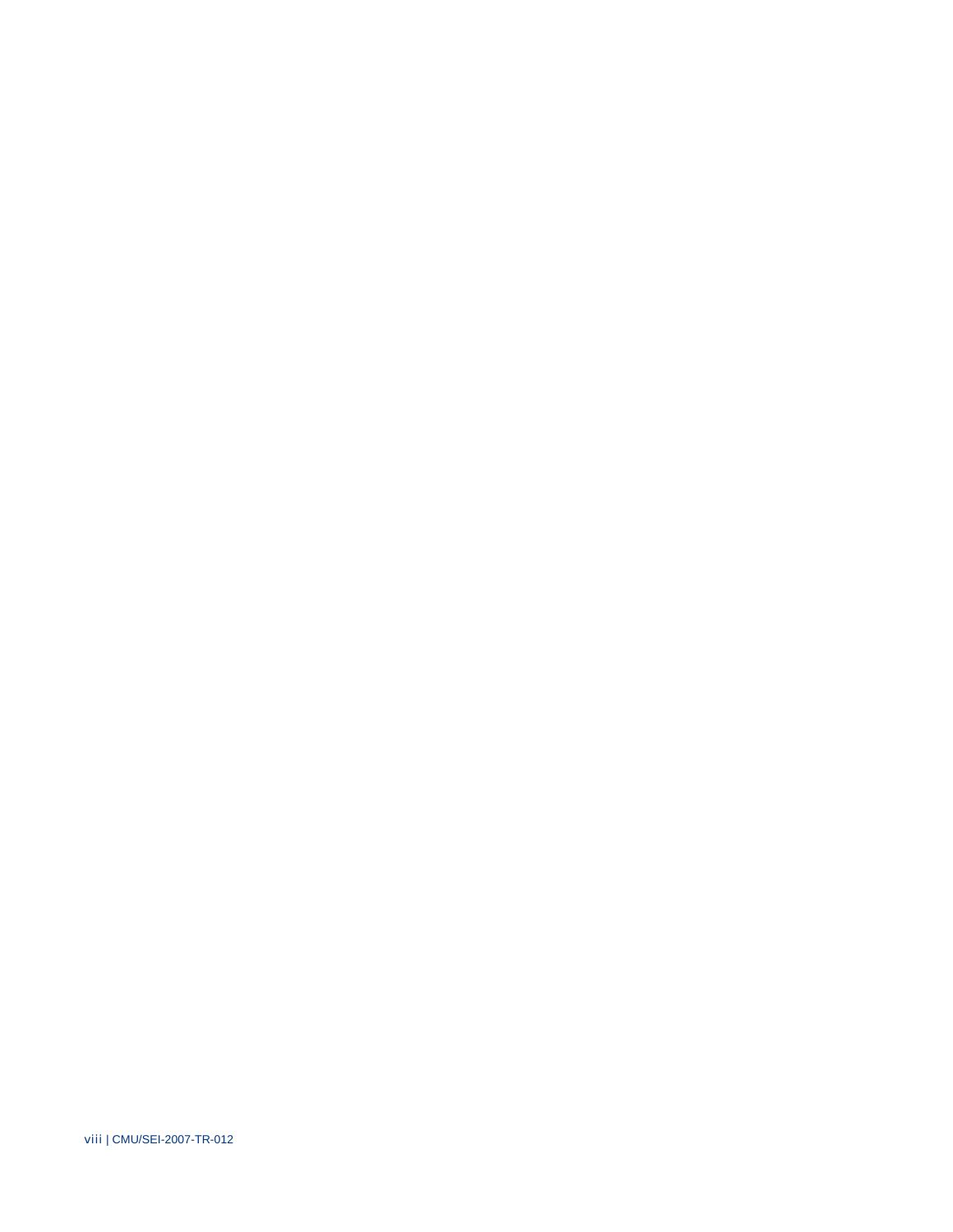### <span id="page-10-1"></span><span id="page-10-0"></span>**Abstract**

This technical report introduces the next generation of the Operationally Critical Threat, Asset, and Vulnerability Evaluation (OCTAVE) methodology, OCTAVE Allegro. OCTAVE Allegro is a methodology to streamline and optimize the process of assessing information security risks so that an organization can obtain sufficient results with a small investment in time, people, and other limited resources. It leads the organization to consider people, technology, and facilities in the context of their relationship to information and the business processes and services they support. This report highlights the design considerations and requirements for OCTAVE Allegro based on field experience with existing OCTAVE methods and provides guidance, worksheets, and examples that an organization can use to begin performing OCTAVE Allegro-based risk assessments.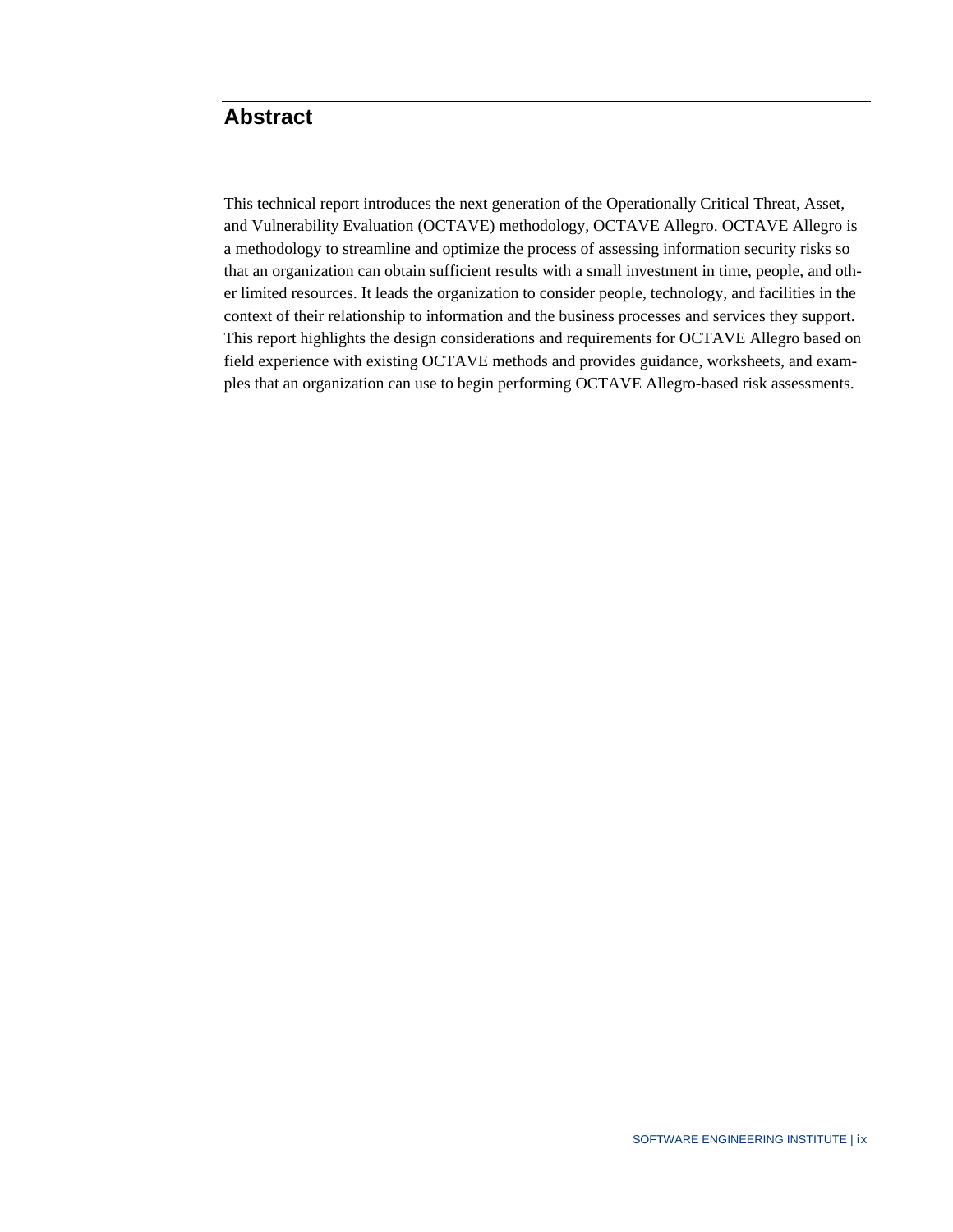x | CMU/SEI-2007-TR-012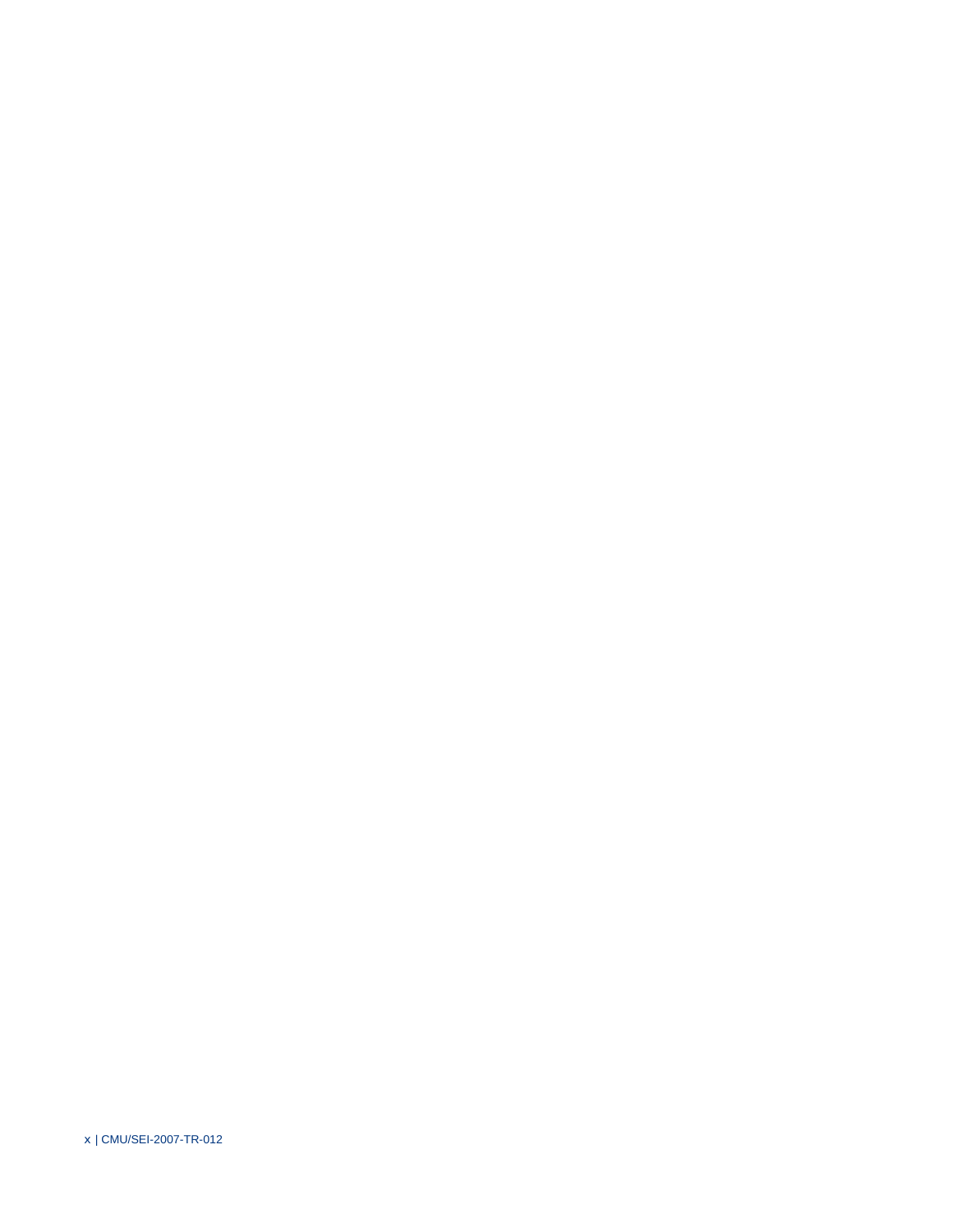### <span id="page-12-1"></span><span id="page-12-0"></span>**1 Introduction**

One of the primary goals of the  $CERT^{\circledR}$  Survivable Enterprise Management team is to help organizations ensure that their information security activities are aligned with their organizational goals and objectives. The OCTAVE<sup>®</sup> method—Operationally Critical Threat, Asset, and Vulnerability Evaluation—was created by this team to help organizations perform information security risk assessments in context with the operational and strategic drivers that they rely on to meet their mission.

This technical report introduces the next generation of the OCTAVE method, OCTAVE Allegro. Together with its predecessors OCTAVE and OCTAVE-S, OCTAVE Allegro forms a family of OCTAVE assessments. Like OCTAVE and OCTAVE-S, OCTAVE Allegro is focused on positioning risk assessment in the proper organizational context, but it offers an alternative approach that is specifically aimed at information assets and their resiliency. This alternative approach can improve an organization's ability to position and perform the risk assessment in a way that provides meaningful results in a more efficient and effective manner.

#### <span id="page-12-2"></span>**1.1 HISTORY OF OCTAVE**

OCTAVE is a methodology for identifying and evaluating information security risks. It is intended to help an organization to

- develop qualitative risk evaluation criteria that describe the organization's operational risk tolerances
- identify assets that are important to the mission of the organization
- identify vulnerabilities and threats to those assets
- determine and evaluate the potential consequences to the organization if threats are realized

The conceptual framework that formed the basis of the original OCTAVE approach was published by the Software Engineering Institute (SEI) at Carnegie Mellon University in 1999 [Alberts 1999]. Working with the Telemedicine and Advanced Technology Research Center (TATRC), the SEI developed the OCTAVE method to address the security compliance challenges faced by the U. S. Department of Defense (DoD) in addressing the provisions of the Health Insurance Portability and Accountability Act  $(HIPAA)^1$  $(HIPAA)^1$  for the privacy and security of personal health.

Since it was first released in September 1999, there have been a number of updates and changes to the OCTAVE methodology. [Table 1](#page-13-3) provides a brief timeline of significant OCTAVE-related events.

<span id="page-12-4"></span><span id="page-12-3"></span><sup>®</sup> CERT and OCTAVE are registered in the U. S. Patent and Trademark Office by Carnegie Mellon University.

<sup>1</sup> The Health Insurance Portability and Accountability Act of 1996 (HIPAA, Public Law 101-191) was enacted on August 21, 1996.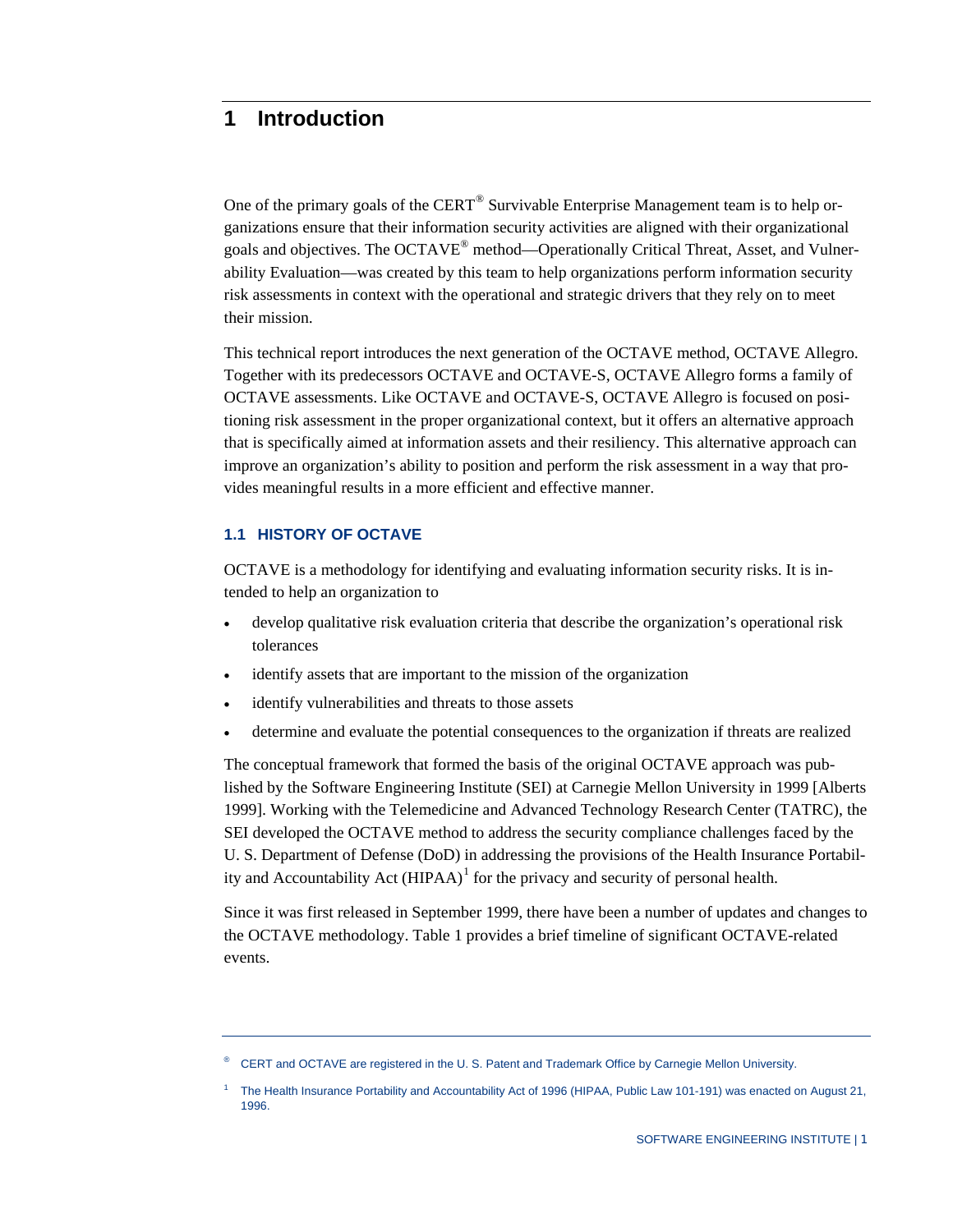#### <span id="page-13-0"></span>*Table 1: OCTAVE Timeline*

<span id="page-13-3"></span>

| Date             | <b>Publication Title</b>             |
|------------------|--------------------------------------|
| September 1999   | <b>OCTAVE Framework, Version 1.0</b> |
| September 2001   | <b>OCTAVE Framework, Version 2.0</b> |
| December 2001    | <b>OCTAVE Criteria, Version 2.0</b>  |
| September 2003   | OCTAVE-S v0.9                        |
| March 2005       | OCTAVE-S v1.0                        |
| <b>June 2007</b> | Introduction of OCTAVE Allegro v1.0  |

#### <span id="page-13-1"></span>**1.2 OVERVIEW OF EXISTING OCTAVE METHODOLOGIES**

With the publication of this technical report, there are now three distinctive OCTAVE methodologies available for public use: the OCTAVE method, OCTAVE-S, and OCTAVE Allegro. The introduction of OCTAVE Allegro is not intended to supplant previous OCTAVE methodologies. OCTAVE Allegro is a variant that provides a streamlined process focused on information assets. However, each OCTAVE method has broad applicability, and users of these methods can select the approach that best fits their particular information security risk assessment needs.

For reference, the following sections provide a brief overview of each of the OCTAVE methodologies.

#### <span id="page-13-2"></span>**1.2.1 The OCTAVE Method**

The OCTAVE method<sup>[2](#page-13-4)</sup> was the first OCTAVE-consistent<sup>[3](#page-13-5)</sup> methodology to be introduced [Alberts 2001]. The approach is defined by a method implementation guide (procedures, guidance, worksheets, information catalogs) and training. The method is performed in a series of workshops conducted and facilitated by an interdisciplinary analysis team drawn from business units throughout the organization (e.g. senior management, operational area managers, and staff) and members of the IT department [Alberts 2002].

The intended audience for the OCTAVE method is large organizations with 300 or more employees. More specifically, it was designed for organizations that

- have a multi-layered hierarchy
- maintain their own computing infrastructure
- have the ability to run vulnerability evaluation tools
- have the ability to interpret the results of vulnerability evaluations

<span id="page-13-4"></span><sup>2</sup> The OCTAVE method is fully described by the *OCTAVE Method Implementation Guide v2.0* and is available for downloading at [http://www.cert.org/octave/omig.html.](http://www.cert.org/octave/omig.html) 

<span id="page-13-5"></span><sup>3</sup> The essential elements, or requirements, of the OCTAVE approach are embodied in a set of criteria. A method that is consistent with this set of criteria is considered to be OCTAVE consistent. Both the OCTAVE method and OCTAVE-S are OCTAVE-consistent methodologies.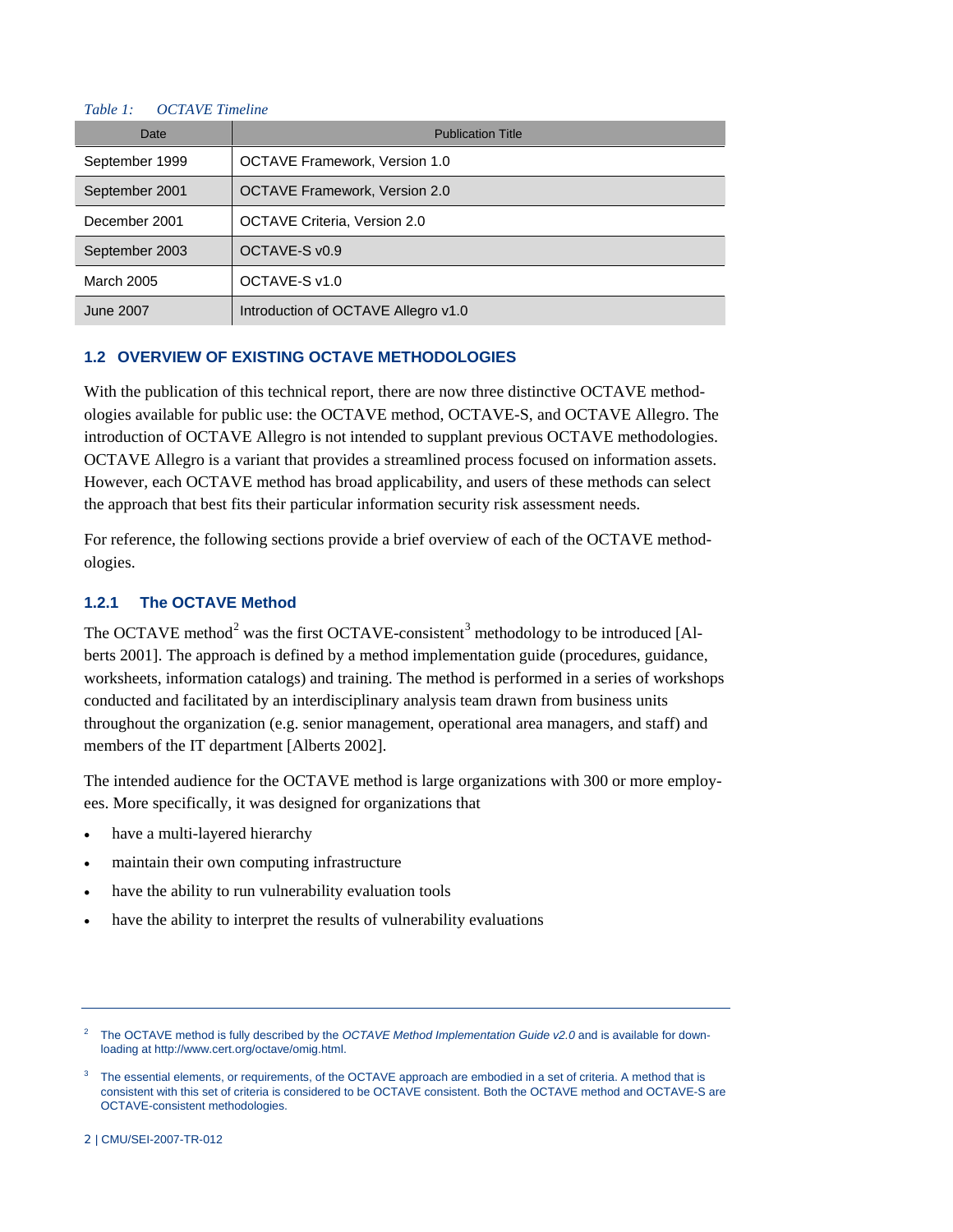<span id="page-14-0"></span>The method was also designed to allow for tailoring by organizations adopting it. Most organizations that have utilized the OCTAVE method tailor the approach to suit their unique operating environments.



#### <span id="page-14-2"></span>*Figure 1: Three OCTAVE Method Phases*

The OCTAVE method is performed in three phases. In phase 1, the analysis team identifies important information-related assets and the current protection strategy for those assets. The team then determines which of the identified assets are most critical to the organization's success, documents their security requirements, and identifies threats that can interfere with meeting those requirements. In phase 2, the analysis team performs an evaluation of the information infrastructure to supplement the threat analysis performed in phase 1 and to inform mitigation decisions in phase 3. Finally, in phase 3, the analysis team performs risk identification activities and develops a risk mitigation plan for the critical assets [Alberts 2002].

#### <span id="page-14-1"></span>**1.2.2 OCTAVE-S**

The development of OCTAVE-S was supported by the Technology Insertion, Demonstration, and Evaluation (TIDE) program at the SEI, $<sup>4</sup>$  $<sup>4</sup>$  $<sup>4</sup>$  with the goal of bringing an OCTAVE-based approach to</sup> small manufacturing organizations. The most current version of the OCTAVE-S approach, version 1.0, is specifically designed for organizations of about 100 people or less.

Consistent with the OCTAVE criteria, the OCTAVE-S approach consists of three similar phases. However, OCTAVE-S is performed by an analysis team that has extensive knowledge of the organization. Thus, OCTAVE-S does not rely on formal knowledge elicitation workshops to gather information because it is assumed that the analysis team (typically consisting of three to five people) has working knowledge of the important information-related assets, security requirements, threats, and security practices of the organization.

<span id="page-14-3"></span><sup>4</sup> More information on the TIDE program can be found on the SEI website at [http://www.sei.cmu.edu/tide.](http://www.sei.cmu.edu/tide)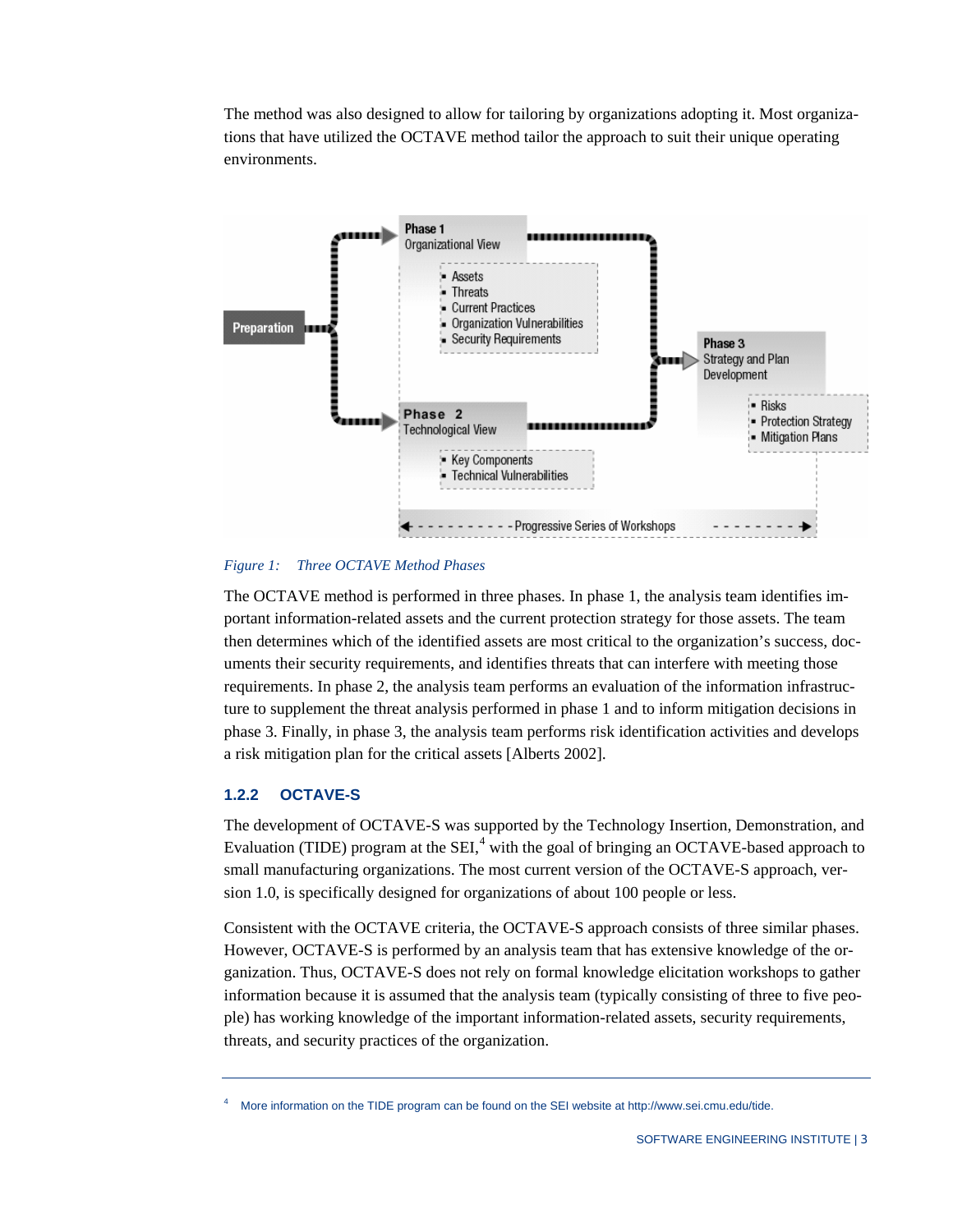<span id="page-15-0"></span>Another significant difference in OCTAVE-S is that it is more structured than the OCTAVE method. Security concepts are embedded in the OCTAVE-S worksheets and guidance, allowing less experienced risk and security practitioners to address a broad range of risks with which they may not have familiarity. A final distinguishing feature of OCTAVE-S is that it requires a less extensive examination of an organization's information infrastructure. Because small organizations may not have the resources to obtain and execute vulnerability tools, OCTAVE-S was designed to include a limited examination of infrastructure risks so as to remove a potential barrier to adoption.

#### <span id="page-15-1"></span>**1.2.3 OCTAVE Allegro**

allegro: (al-leg-ro) *adv*. In a quick and lively tempo.<sup>[5](#page-15-3)</sup>

The OCTAVE Allegro approach being introduced in this technical report is designed to allow broad assessment of an organization's operational risk environment with the goal of producing more robust results without the need for extensive risk assessment knowledge. This approach differs from previous OCTAVE approaches by focusing primarily on information assets in the context of how they are used, where they are stored, transported, and processed, and how they are exposed to threats, vulnerabilities, and disruptions as a result. Like previous methods, OCTAVE Allegro can be performed in a workshop-style, collaborative setting and is supported with guidance, worksheets, and questionnaires, which are included in the appendices of this document. However, OCTAVE Allegro is also well suited for use by individuals who want to perform risk assessment without extensive organizational involvement, expertise, or input.



<span id="page-15-2"></span>

<span id="page-15-3"></span>5 WordNet 2.1 Princeton University. March 2, 2007. Dictionary.com: <http://dictionary.reference.com/browse/allegro>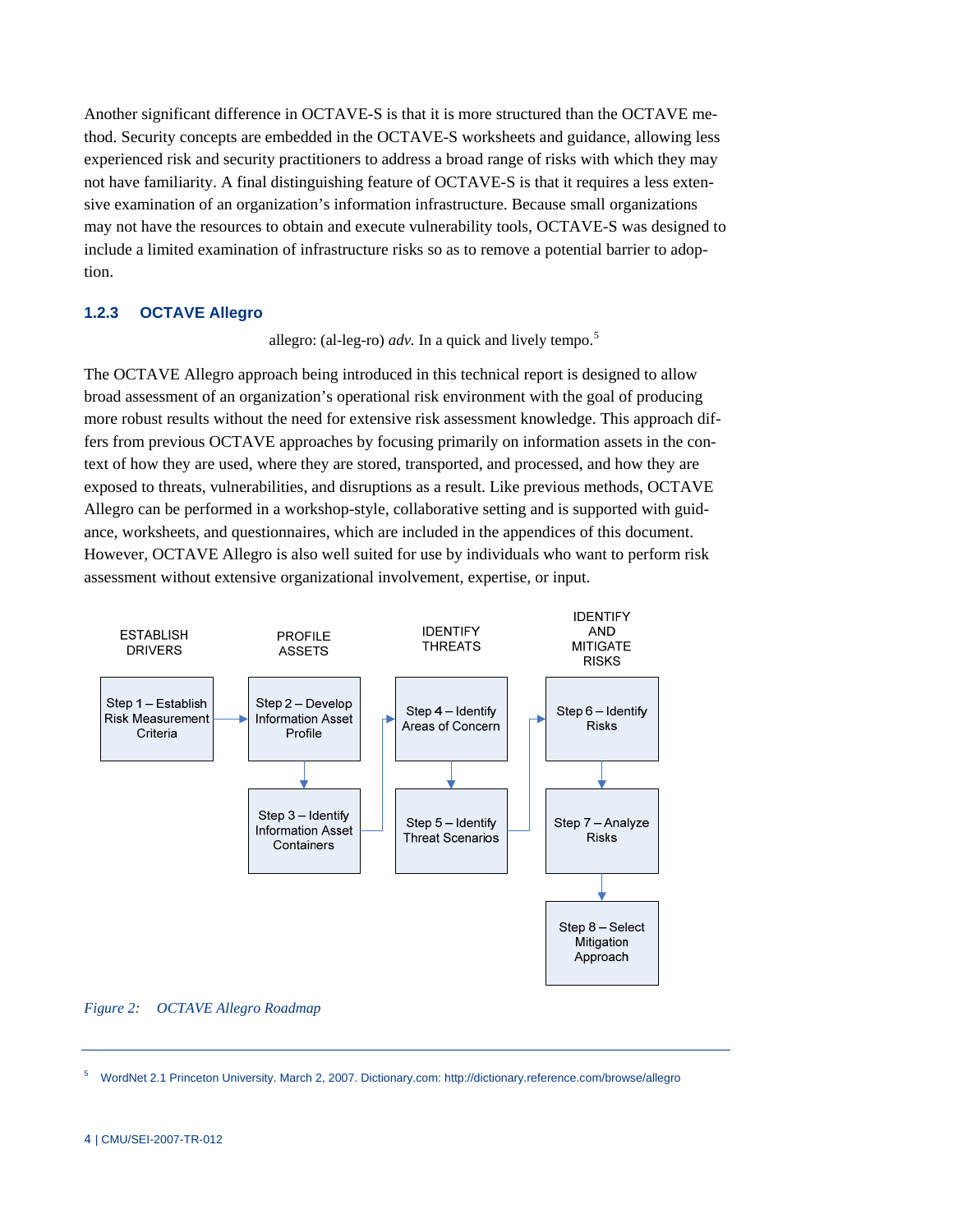<span id="page-16-0"></span>The OCTAVE Allegro approach consists of eight steps that are organized into four phases, as illustrated in [Figure 2.](#page-15-2) In phase 1, the organization develops risk measurement criteria consistent with organizational drivers. During the second phase, information assets that are determined to be critical are profiled. This profiling process establishes clear boundaries for the asset, identifies its security requirements, and identifies all of the locations where the asset is stored, transported, or processed. In phase 3, threats to the information asset are identified in the context of the locations where the asset is stored, transported, or processed. In the final phase, risks to information assets are identified and analyzed and the development of mitigation approaches is commenced.

#### <span id="page-16-1"></span>**1.3 SCOPE OF THIS REPORT**

This technical report intends to accomplish several objectives:

- Identify the current limitations of the existing OCTAVE methods for application in a rapidly evolving operational risk management environment.
- Highlight the requirements for evolving the current OCTAVE reference body of knowledge into a more efficient and effective risk assessment methodology.
- Provide a view into future evolution of the OCTAVE method and OCTAVE-related tools, techniques, methodologies, and training.
- Introduce the OCTAVE Allegro methodology guidance and worksheets.

#### <span id="page-16-2"></span>**1.4 STRUCTURE OF THIS REPORT**

The sections of this document are arranged around the report objectives as follows:

- Introduction and background Section 1
- The evolution of the OCTAVE method Section 2
- Introducing the OCTAVE Allegro method Section 3
- Using OCTAVE Allegro Section 4
- Future OCTAVE direction and research Section 5
- Guidance for using the OCTAVE Allegro method Appendix A
- Worksheets for using the OCTAVE Allegro method Appendix B
- Questionnaires for identifying threats in OCTAVE Allegro Appendix C
- OCTAVE Allegro example Appendix D

#### <span id="page-16-3"></span>**1.5 INTENDED AUDIENCE**

The content of this technical report is primarily directed toward individuals who are responsible for managing an organization's operational risks. This can include personnel in an organization's business units, information technology department, or in specialty areas such as compliance or audit. Anyone who has familiarity with the OCTAVE method and OCTAVE-S will be easily able to understand the concepts in this technical report and make immediate use of the OCTAVE Allegro methodology.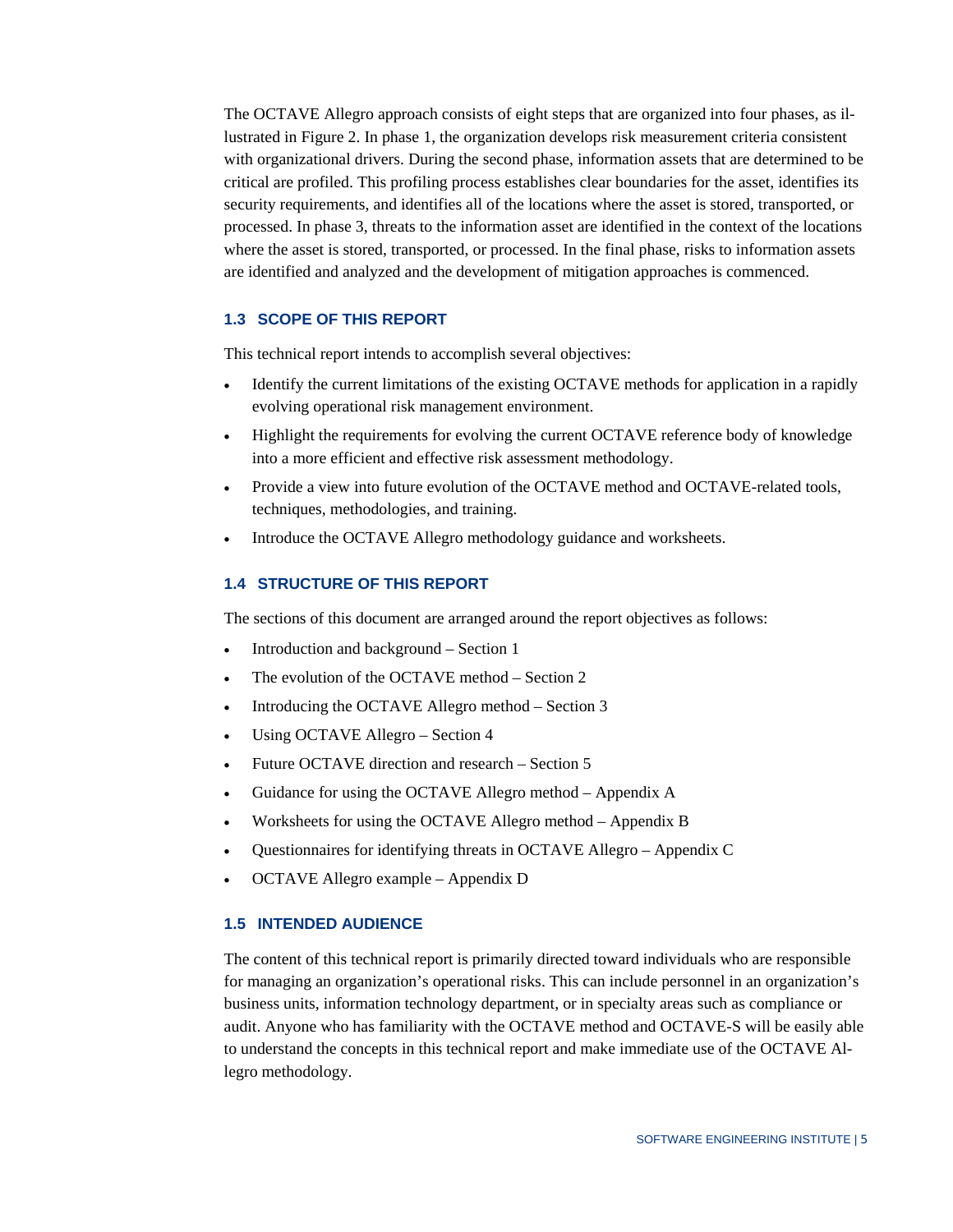For those who have limited experience with OCTAVE or risk assessment in general, it is recommended that they obtain a general understanding of OCTAVE by reviewing introductory material on the methodology on the CERT Web site ([http://www.cert.org](http://www.cert.org/)/).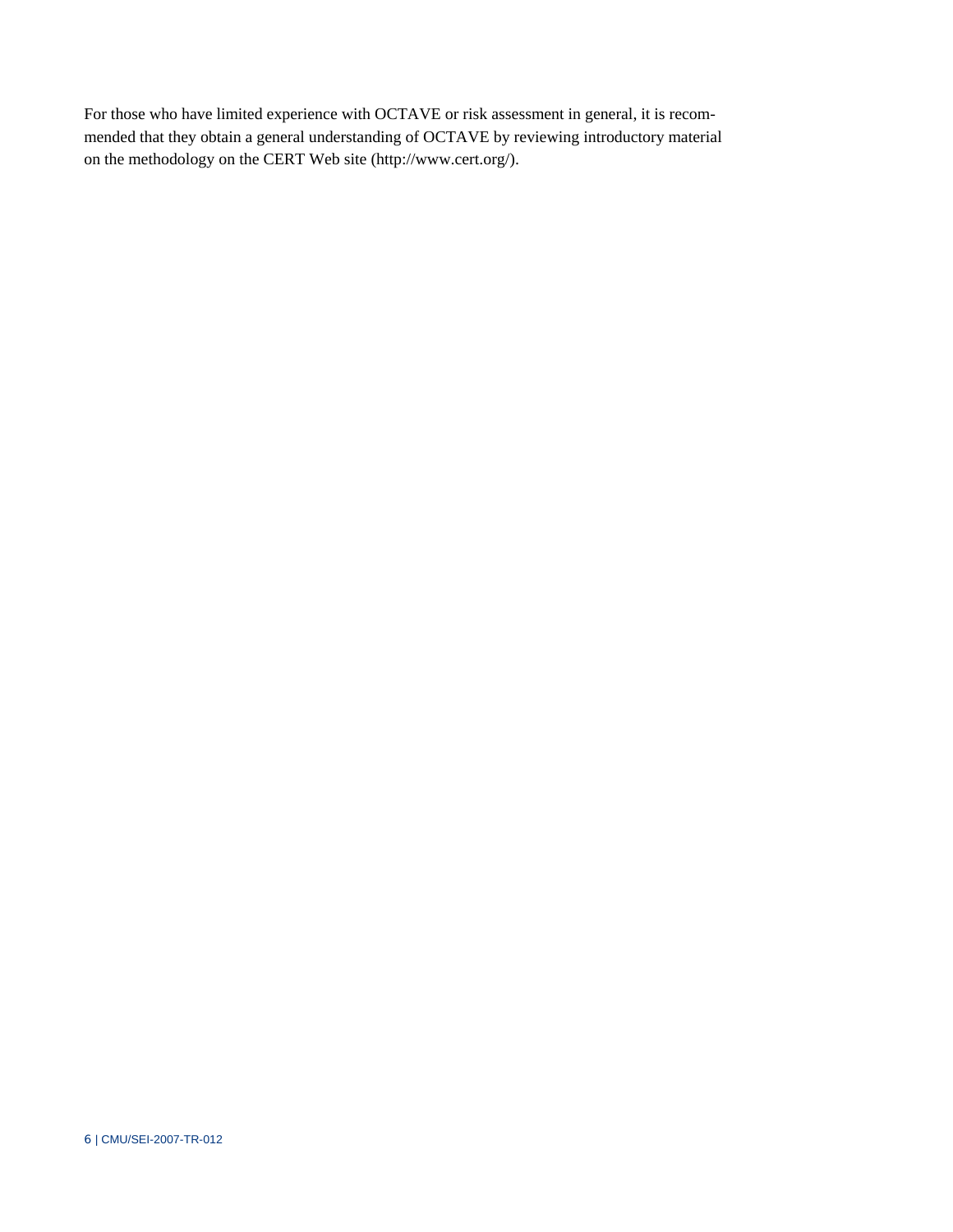## <span id="page-18-1"></span><span id="page-18-0"></span>**2 Evolving the OCTAVE Method**

#### <span id="page-18-2"></span>**2.1 EXPERIENCES WITH OCTAVE**

There has been a significant diversity in the type, size, and business markets of the organizations that have successfully used existing OCTAVE methods [Woody 2006]. They have found success in applying, tailoring, and institutionalizing the OCTAVE method, either in its original form or in the streamlined OCTAVE-S, to fit their risk assessment philosophy, organizational structure, and culture. The ability to connect organizational goals and objectives to information security goals and objectives is the primary benefit of OCTAVE. Organizations that successfully apply this approach are consistently able to bring an organizational and operational point of view to information security risk management activities, allowing them to evolve from vulnerability management and reactive activities toward information security risk management.

The collaborative aspect of the OCTAVE method provides an interdisciplinary perspective to the risk identification, assessment, and mitigation processes. The workshop-based data collection and subsequent analysis processes of existing OCTAVE methods brings together disparate groups in the organization under a common purpose. As a result of this collaboration, the organization exposes issues that limit its ability to effectively identify and mitigate risks such as

- gaps in organizational communications channels
- varied levels of understanding and communication of policies across organizational levels
- gaps in practices and their intended effects

The collaborative aspect of the method also ensures a diversity of understanding, experience, and opinions, which further strengthens the breadth and quality of the risk assessment and risk mitigation activities.

#### <span id="page-18-3"></span>**2.2 MOTIVATION FOR A NEW APPROACH**

While organizations continue to successfully deploy and institutionalize OCTAVE and OCTAVE-S, a significant time period has passed since the OCTAVE method and OCTAVE-S were introduced. The landscape of information security risks that must be managed by organizations and the capabilities of organizations to manage those risks have changed considerably since those methods were introduced. In addition, there exists a significant body of knowledge acquired through applying and teaching OCTAVE and observing other organizations using the method over the last eight years that forms the basis for improvement.

One of the insights acquired through these experiences is the need to move to a more informationcentric risk assessment. When information assets are the focus of the information security assessment, all other assets can be easily brought into the process as *containers* where information assets are stored, transported, or processed [Stevens 2005]. A container can be a person (since people can store information as knowledge, transport information by communicating, or process information by thinking and acting), an object (e.g., a piece of paper), or a technology (e.g., a da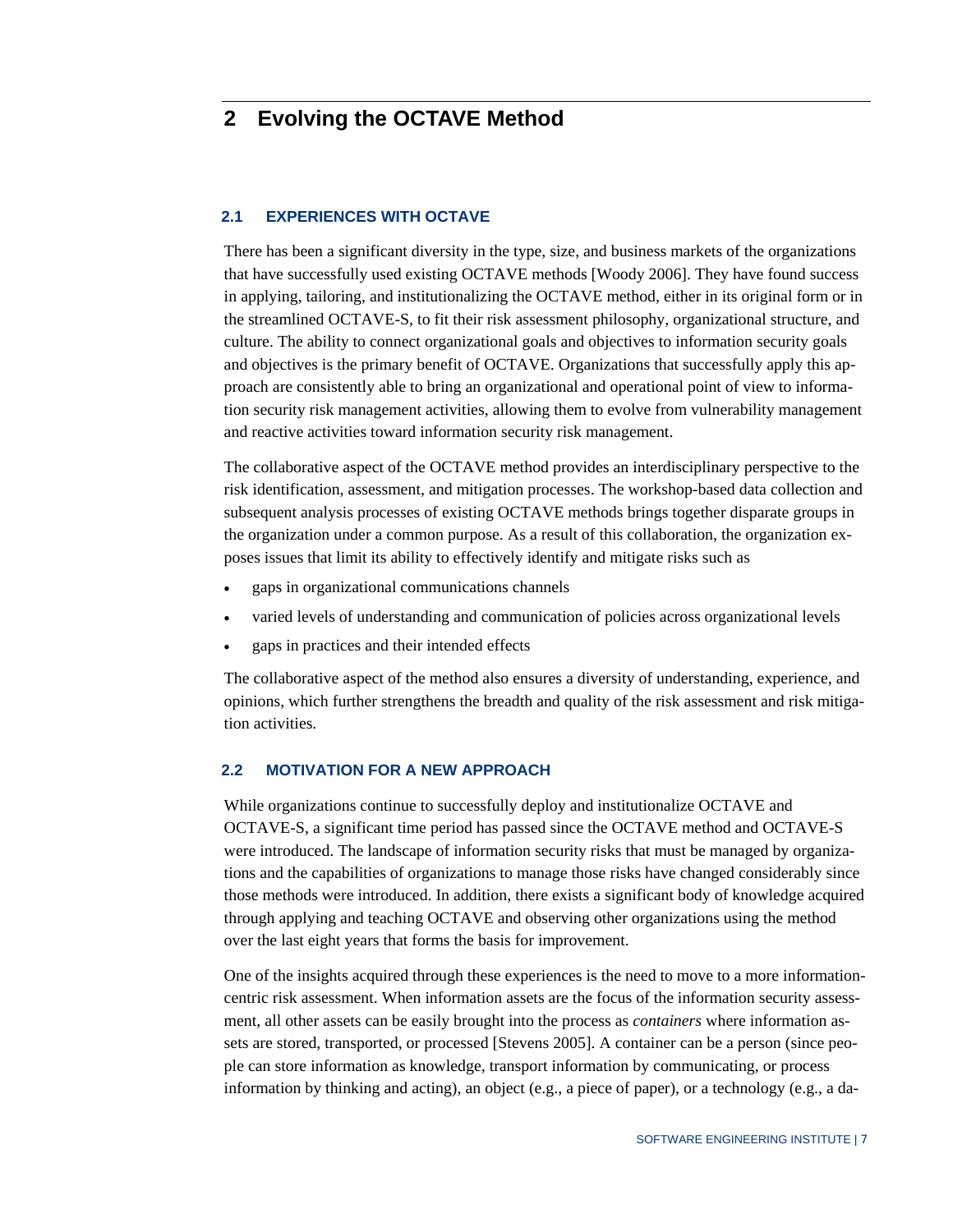<span id="page-19-0"></span>tabase). Thus, threats to information assets are identified and examined through the consideration of where they live, which effectively limits the number and types of assets brought into the process. Moreover, focusing on information assets effectively limits the amount of information that must be gathered, processed, organized, analyzed, and understood to perform a risk assessment.

Finally, given the size and complexity of the OCTAVE method, it is easy to imagine that some organizations have significant challenges in embracing and using the OCTAVE approaches. Absorbing hundreds of pages of process documentation, understanding the accompanying worksheets and how to use them, and collecting and organizing the needed data can be challenging tasks. Upon reflection, the sheer volume of data collection is an impediment for some organizations in moving forward with performing the tasks of analyzing and mitigating risks. A streamlined process that reduces ambiguity and is more structured may be more applicable to the needs of organizations that find the existing OCTAVE methods too cumbersome to use.

Reflecting on the knowledge and insights acquired since the first OCTAVE method was introduced indicates that an updated approach to performing information security risk assessment is required. This experience forms the basis for establishing a set of requirements that will evolve the OCTAVE method to meet changing organizational needs and more complex operational risk environments.

In the following sections, specific improvements that have been incorporated into OCTAVE Allegro are identified and discussed in the context of how they improve the overall usability of the risk assessment process.

#### <span id="page-19-1"></span>**2.3 GENERAL REQUIREMENTS FOR OCTAVE ALLEGRO**

Requirements serve not only to describe what to build and why it is being built but also provide a way to measure whether an activity has been successful. The first step in developing an updated OCTAVE approach is to capture a set of design requirements (derived from field use, observation, and classroom experience). These requirements include

- improving ease of use
- refining the definition of assessment scope
- reducing training and knowledge requirements
- reducing resource commitments
- encouraging institutionalization and repeatability
- producing consistent and comparable results across the enterprise
- facilitating the development of a risk assessment core competency
- supporting enterprise compliance requirements

Each of these general requirements is discussed in the following sections.

#### <span id="page-19-2"></span>**2.3.1 Improving Ease of Use**

The first requirement for an improved method is that it be easy to use, as defined across several dimensions. These dimensions include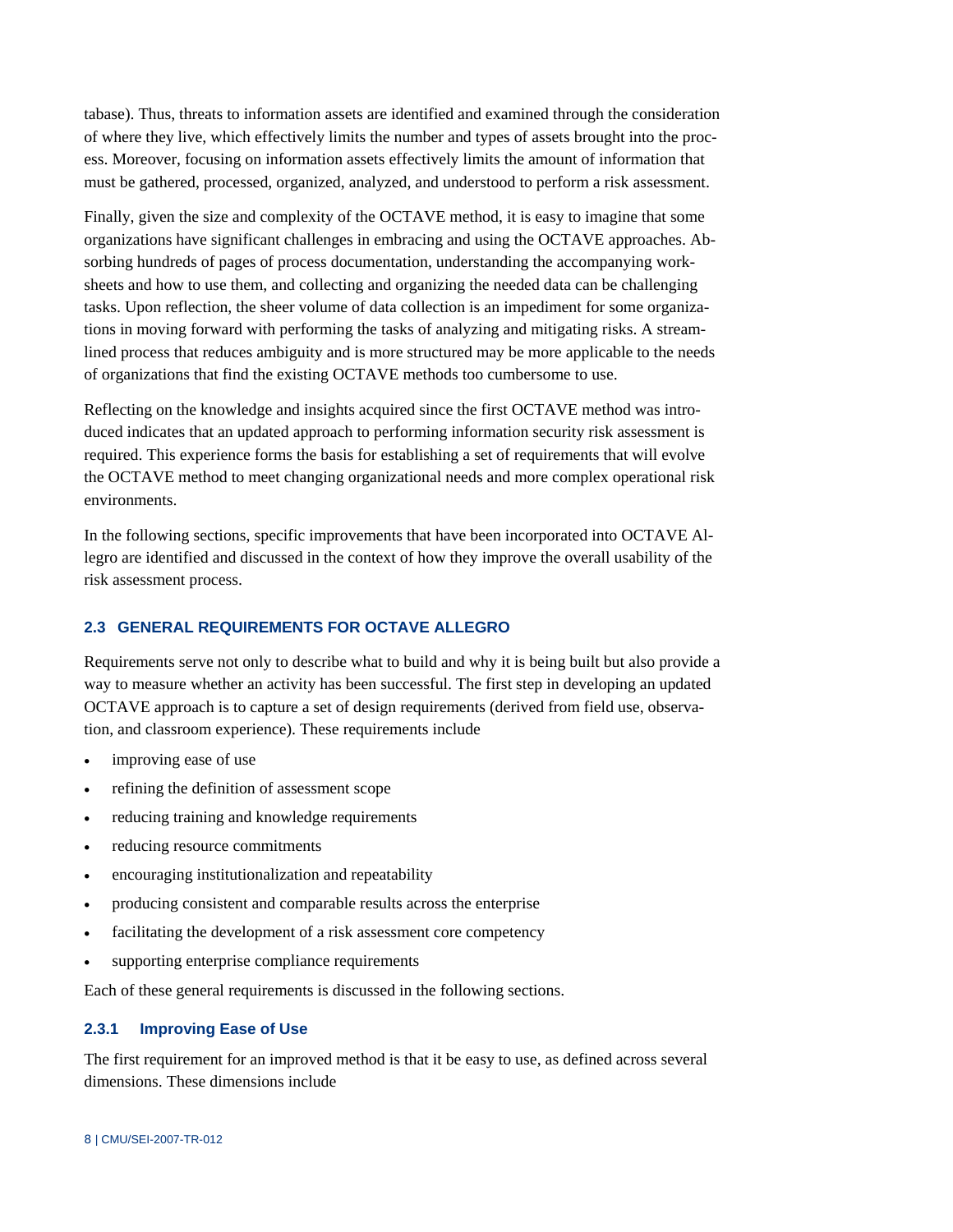- <span id="page-20-0"></span>• minimizing the size and complexity of processes that must be learned and applied
- reducing the amount of data that must be collected and managed throughout the process
- controlling the number and variety of worksheets that must be completed
- focusing the process on a definable and manageable information asset scope

Reducing the inherent challenges imposed by the mechanics of existing OCTAVE methods ensures that the process is focused on the risk assessment activity and the identification and analysis of information security risks rather than satisfying an extensive set of guidelines and activities.

#### <span id="page-20-1"></span>**2.3.2 Refining Asset Scope**

Accurately defining the scope of a risk assessment not only improves the results of the assessment but results in potentially less overall effort. Thus, a primary requirement for OCTAVE Allegro is to allow users to focus on the assets that are most important by ensuring they are selected for review through a systematic and consistent process. By focusing on information assets exclusively and other assets such as people, technology, and facilities through association with information assets, the organization has a better opportunity to define a manageable scope from the outset, thereby potentially reducing the effort required for threat identification, analysis, and mitigation planning.

#### <span id="page-20-2"></span>**2.3.3 Reducing Knowledge and Training Requirements**

An updated OCTAVE approach should lend itself more readily to institutionalization. One way that this can be achieved is by reducing the required levels of knowledge and training necessary for performing effective risk assessment. Minimizing the amount of risk management and information technology knowledge required effectively increases the pool of personnel who can participate in the assessment process with little investment in training and mentoring. Reduced knowledge and training requirements not only lower overhead costs associated with risk assessment but increase the potential institutionalization of the methodology throughout the organization. In addition, in the case of regulatory compliance, the ability to train more people to perform risk assessment effectively improves the organization's overall capability for managing compliance.

#### <span id="page-20-3"></span>**2.3.4 Reducing Resource Commitments**

Risk assessment is an essential organizational activity, but a resource-intensive assessment method may not be cost effective enough to justify the investment of people and other resources. To optimize the use of resources, an updated OCTAVE approach should

- be less difficult to use (by reducing required process activities to only those that are meaningful)
- require less data manipulation (by improving process flow, the staging of activities, and the amount and type of data collected)
- streamline processes for identifying and mitigating risk (by focusing on information assets exclusively, improving threat identification methods, and improving the way in which risks are documented and analyzed)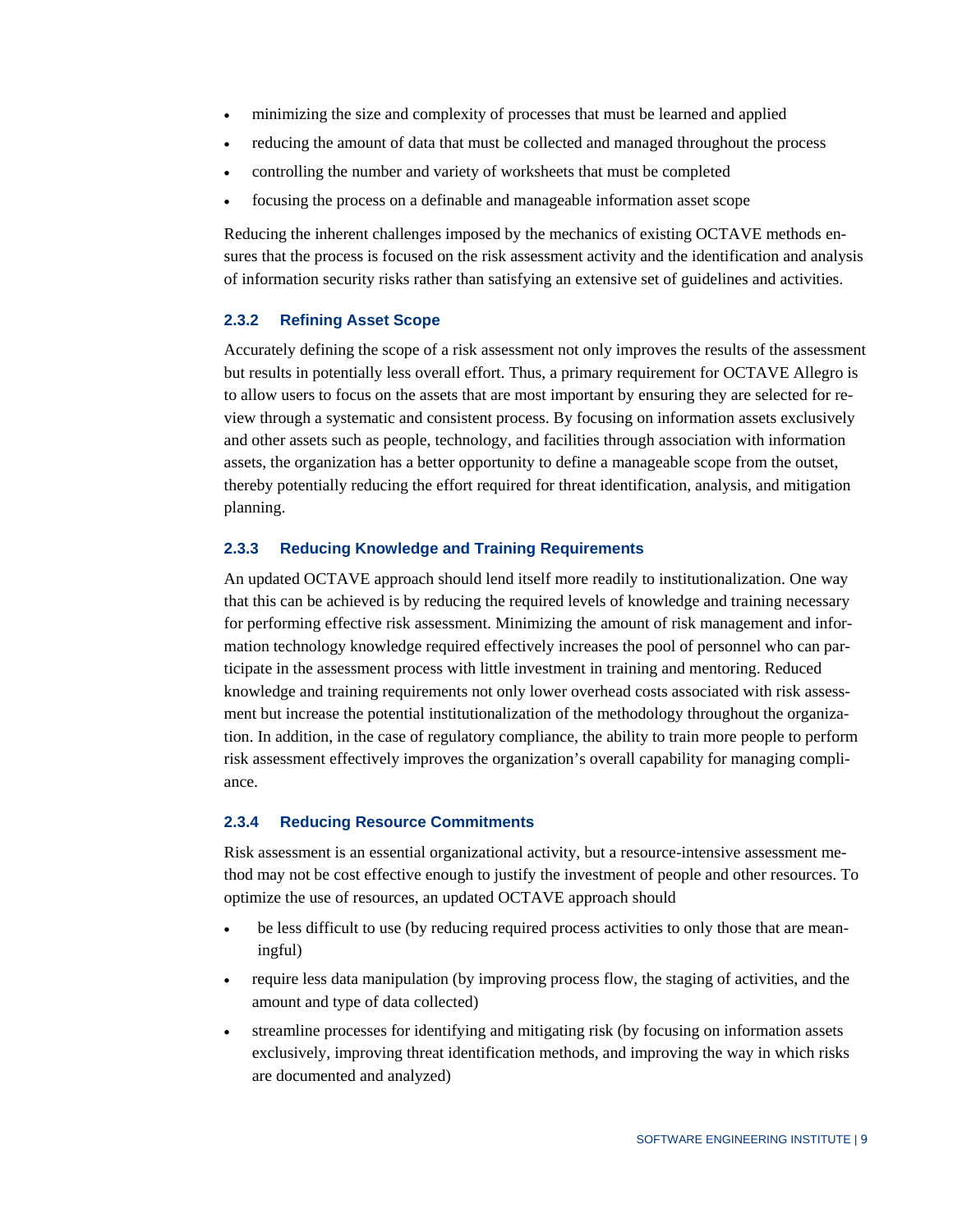- <span id="page-21-0"></span>• improve documentation and organization of data (through efficient and effective design of worksheets and reducing the amount of data carry-forward)
- be self-correcting (by building in checks and balances that allow users to realize they are off course before they expend considerable resources)

#### <span id="page-21-1"></span>**2.3.5 Encouraging Institutionalization and Repeatability**

To be effective, risk assessment activities must be part of a larger continuous risk management process. Properly positioned, risk assessment serves as the diagnostic component of continuous risk management—the organization uses risk assessment to determine the status of controls that it has implemented to manage information security and prepares and implements plans to close any identified gaps. Thus, risk assessment not only helps the organization to establish a baseline from which measurement can occur, but it also helps the organization keep pulse on the current status of its security effectiveness through repeated and consistent use over time.

To encourage the use of risk assessment as a tool in a continuous risk management process, an updated OCTAVE method must be accessible to as many users in the organization as possible, require low levels of effort and investment, and aim to produce consistently meaningful results.

#### <span id="page-21-2"></span>**2.3.6 Producing Consistent and Comparable Results Across the Enterprise**

An organization must be able to make use of the results of information security risk assessment in a way that supports and enables a larger enterprise risk management effort. This requires that the methodology allow the organization to achieve not only consistent results over time but results that are comparable across operating units and lines of business. In addition, the results produced by the methodology must be a factor of the successful execution of the methodology steps, not dependent solely on the analysis team that is performing the assessment.

#### <span id="page-21-3"></span>**2.3.7 Facilitating the Development of a Risk Assessment Core Competency**

A risk-aware culture results when employees throughout the organization cultivate their risk management understanding and skill set and use that knowledge as a guiding force for performing their job responsibilities on a daily basis. Learning to perform risk assessment is a foundational way to improve these competencies and to promote a risk-aware culture. However, this requires that the risk assessment methodology be accessible, have low barriers to use (such as the degree to which specialized training is necessary), and produce meaningful results that are purposeful for helping employees to better perform their jobs.

#### <span id="page-21-4"></span>**2.3.8 Supporting Enterprise Compliance Activities**

The information security activities of many organizations are driven by their need to manage an increasingly regulated environment. While organizations need to be focused on managing risks, they want to be able to act quickly and achieve compliance efficiently. Thus, a risk assessment methodology must be able to easily support information security risk management activities that enable compliance with various laws and regulations.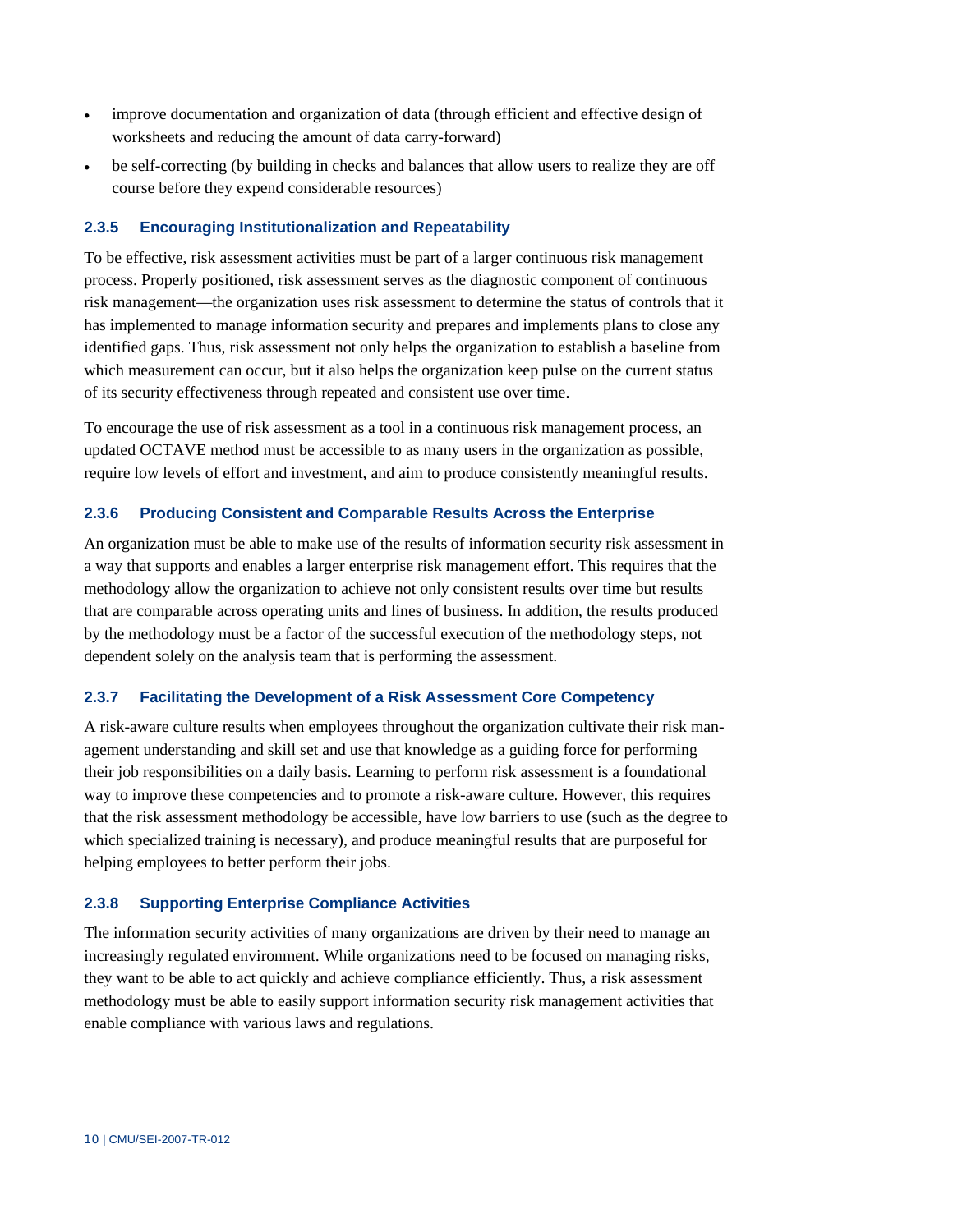#### <span id="page-22-1"></span><span id="page-22-0"></span>**2.4 SPECIFIC IMPROVEMENTS IN OCTAVE ALLEGRO**

The preceding section outlines the basic requirements for updating the existing OCTAVE methods. In this section, specific improvements that have been incorporated into the OCTAVE Allegro methodology to meet these requirements are discussed.

#### <span id="page-22-2"></span>**2.4.1 Data Collection and Guidance Streamlined**

In the development of OCTAVE Allegro, specific attention was paid to minimizing the footprint of the process. This contributes to the ease of use requirement, supports the achievement of meaningful results with minimal resource commitments, and encourages long-term repeatability of the process.

The workshop-based data collection processes inherent in existing OCTAVE methods have been eliminated and replaced with simplified worksheets and structured guidance. This reduces the necessary resource commitment to the process for individuals outside of the analysis team and eliminates the corresponding overhead involved in the scheduling and coordinating of workshops. In addition, the volume of guidance and required worksheets has been drastically reduced to provide only essential foundational elements and process steps. Thus, the usability of the method has been improved through fewer, more focused activities and has been directed on risk management skill set development rather than cultivating the underlying premises and principles of the method.

#### <span id="page-22-3"></span>**2.4.2 Asset Focus Improved**

In the existing OCTAVE methods, assets span the realm from people to information, systems, services and applications, and hardware and software. While all of these asset types are important to risk assessment, some users find it confusing to start with assets other than information because it sometimes leads to asset definitions that are too broad or too narrow for risk assessment.

The primary focus of the OCTAVE Allegro method is the information asset. All other assets important to the organization are identified and assessed in the context of the information assets to which they are connected. This eliminates potential confusion about scope and reduces the possibility that extensive data gathering and analysis may be performed for assets that are later found to be poorly defined, outside of the scope of the assessment, or in need of further decomposition.

#### **2.4.2.1 Addition of information asset profiling[6](#page-22-4)**

OCTAVE Allegro requires that organizations create information asset profiles to facilitate a more accurate definition of the boundaries of an information asset by creating consistent, unambiguous, and agreed upon definitions for the asset. Through the asset profiles, an organization assigns ownership, defines security requirements, and captures the asset's value [Stevens 2005]. Once a profile has been created, it can be reused and updated in subsequent assessments. This supports the establishment of information asset baselines for future assessments and supports the repeatability of the method.

<span id="page-22-4"></span><sup>6</sup> Detailed guidance on creating an information asset profile can be found in a technical note entitled *Information Asset Profiling* [Stevens 2005].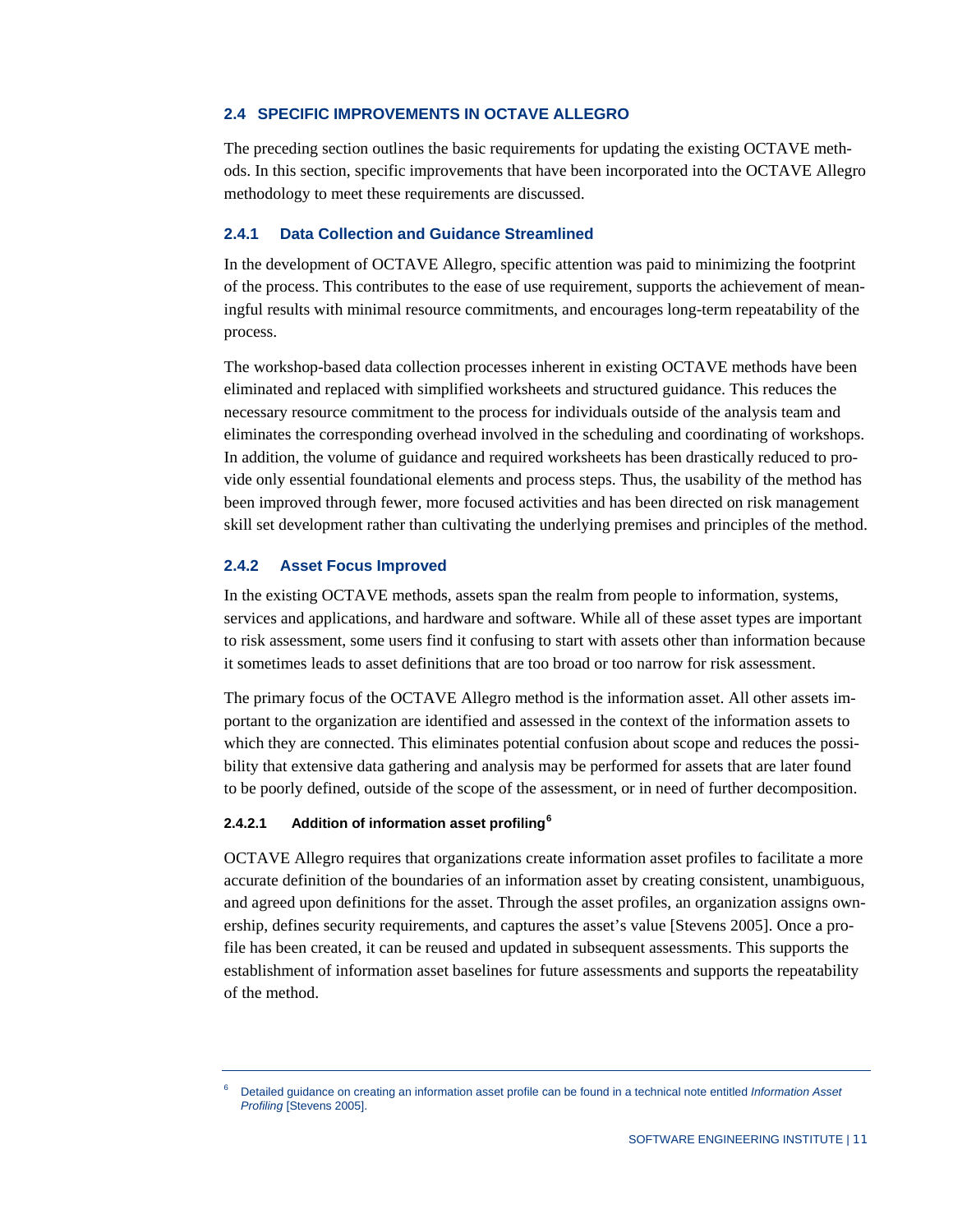#### <span id="page-23-0"></span>**2.4.2.2 Defining and using information asset security requirements**

Security requirements—confidentiality, integrity, and availability—are part of an information asset's DNA. They are the asset's requirements for protection and sustainability [Caralli 2007]. Regardless of where the asset is stored, transported, or processed, or who has custodianship of it (either inside or outside of the organization), the asset's security requirements live with it throughout its useful life.

By confining the assignment of security requirements to information assets, OCTAVE Allegro reduces the potential confusion around the definition and application of security requirements in the risk assessment process. In the existing OCTAVE methods, security requirements are not specifically related to information assets (as they are intended to be), and thus users often develop and attempt to apply these concepts to "people" and "technology." This causes some users to have problems in risk identification and analysis. Furthermore, security requirements are a foundational element for devising and implementing risk mitigation plans. OCTAVE Allegro explicitly requires users to consider the implication of risk consequences on security requirements and in the mitigation of risk.

#### <span id="page-23-1"></span>**2.4.3 Threat Identification Streamlined**

The existing OCTAVE methods use threat trees as a guide for identifying threats. While threat trees provide a structured means for identifying and considering various threat scenarios, they can sometimes be confusing to use, especially for users with limited risk management experience. For example, each path in an OCTAVE threat tree is a generic articulation of a threat; to make effective use of these trees, participants in an OCTAVE assessment must become adept at translating these generic paths to real-world scenarios. When users fail to make this translation, it significantly affects the robustness of the identification of threats and risks.

In addition, users often fail to realize that each path in the threat trees may equate to one or more than one real-world scenario. This is important because even though many threats share the same underlying actor, motive, and outcome, they may require significantly different considerations for mitigation. Over-reliance on threat trees for threat identification (in lieu of active discussion and scenario development) can significantly diminish the overall effectiveness of the risk assessment process.

OCTAVE Allegro uses threat scenario questionnaires rather than threat trees to help users identify the threats associated with an information asset. These questionnaires are based on the threat trees included in the OCTAVE method and thus ensure a broad consideration of potential threats. However, the questionnaires are designed around the container concept to focus users on the threats that are relevant to an information asset when it is stored, transported, or processed in a specific container. This simplifies the structure of the questionnaire and reduces the overall time required to capture a robust collection of potential threats.

#### <span id="page-23-2"></span>**2.4.4 "Practice" View Eliminated**

The surveys of an organization's current information security practices have been eliminated in OCTAVE Allegro. While these practice surveys provide useful information to the OCTAVE process (because they are considered in developing an organizational protection strategy), they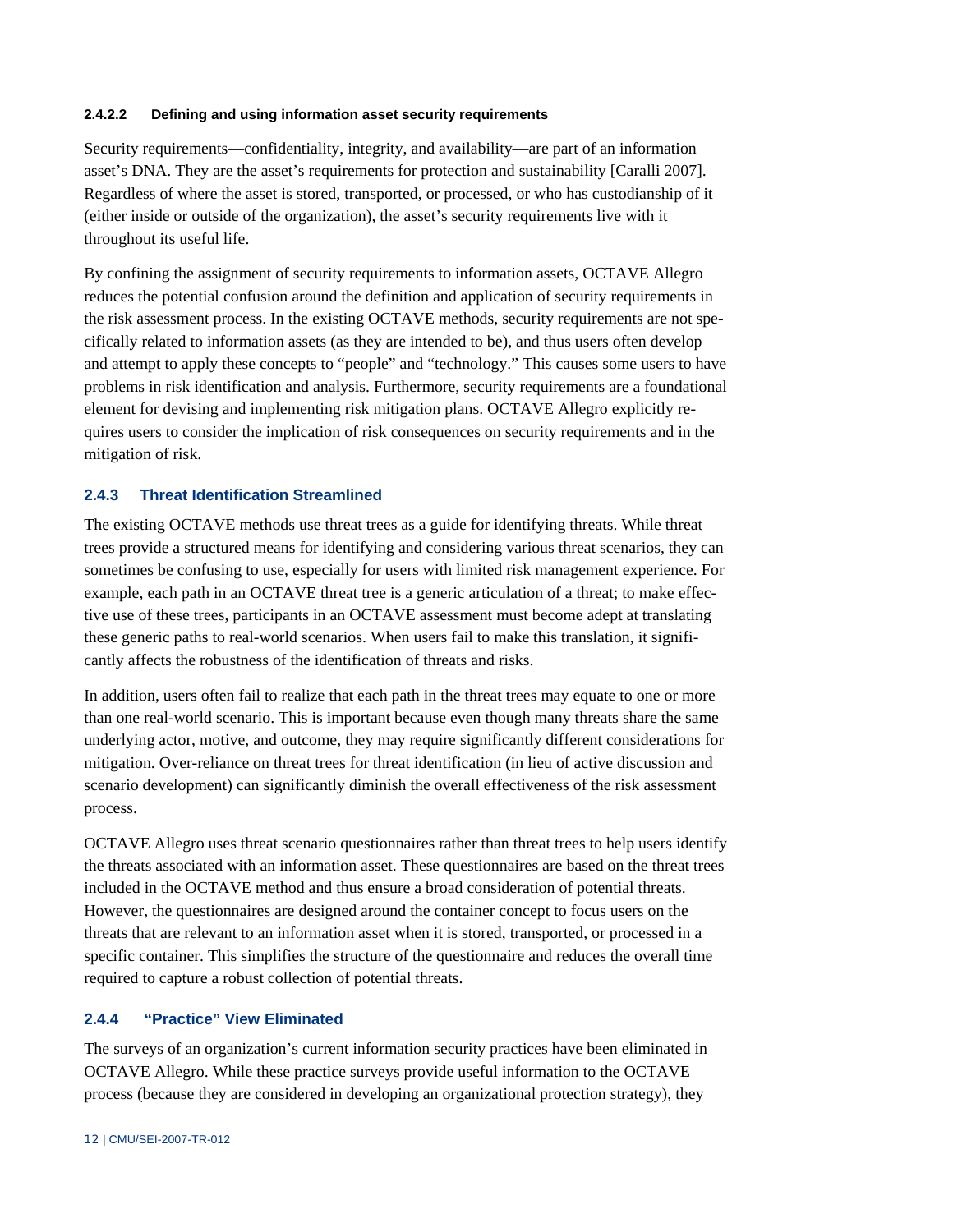<span id="page-24-0"></span>often serve to distract the analysis team from the information asset-specific risks and threats under consideration. Thus, an organization can consider the effect of insufficient practices as a potential source of threat, but there is no requirement in OCTAVE Allegro to distribute practice surveys, collect and analyze results, and develop an organizational protection strategy separate and distinct from information asset-related risk assessment.

#### <span id="page-24-1"></span>**2.4.5 Technology View Scaled Down**

OCTAVE Allegro takes a fundamentally different approach to the information technology environment of an organization, and its relationship to information assets, than the existing OCTAVE methods. Instead of running vulnerability tools and using the results to seed threat identification, in OCTAVE Allegro users map an information asset to all of the containers in which it is stored, transported, or processed and consider threats to each of those containers. There is still a technology view, but it is not impeded by the execution of cumbersome tools that require specialized knowledge and resources.

#### **2.4.5.1 Elimination of vulnerability testing**

The identification of vulnerabilities is an important means for seeding risk identification. However, it can be a time consuming activity that ultimately draws the risk assessment activity off course. The use and execution of vulnerability tools, as well as the analysis of the output of these tools, are challenging and cumbersome tasks even for organizations that perform these tasks on a regular basis. In practice, many users of existing OCTAVE methods find that performing toolbased vulnerability identification actually results in lost momentum and does not provide significant additional information that cannot be obtained through scenario identification. This is particularly true for organizations that are performing their first risk assessment or that do not have expertise with using such tools.

In addition, because many organizations confuse vulnerability assessment with risk assessment, organizations sometimes truncate the OCTAVE processes in the mistaken belief that vulnerabilities that have been identified are risks. But only through analysis of potential outcome and impact can vulnerabilities be considered risks that must be addressed.

The requirement for running vulnerability tools to complete the technology view of risk is eliminated in OCTAVE Allegro. However, if an organization has a core competency in tool-based vulnerability identification, it can easily be incorporated into several OCTAVE Allegro processes to provide a more robust articulation of risk.

#### **2.4.5.2 Introduction of the container concept**

As was mentioned previously, OCTAVE Allegro introduces the container concept to the assessment process. The OCTAVE Allegro method ensures the consideration of all of the containers in which an asset is stored, transported, and processed, whether internal or external to the organization. This effectively bounds the assessment and ensures a proper consideration of scope.

#### **2.4.5.3 Addition of the "environment map" concept**

OCTAVE Allegro introduces the concept of the information risk environment map. In essence, this map helps the user to define all of the places where an information asset is stored, transported,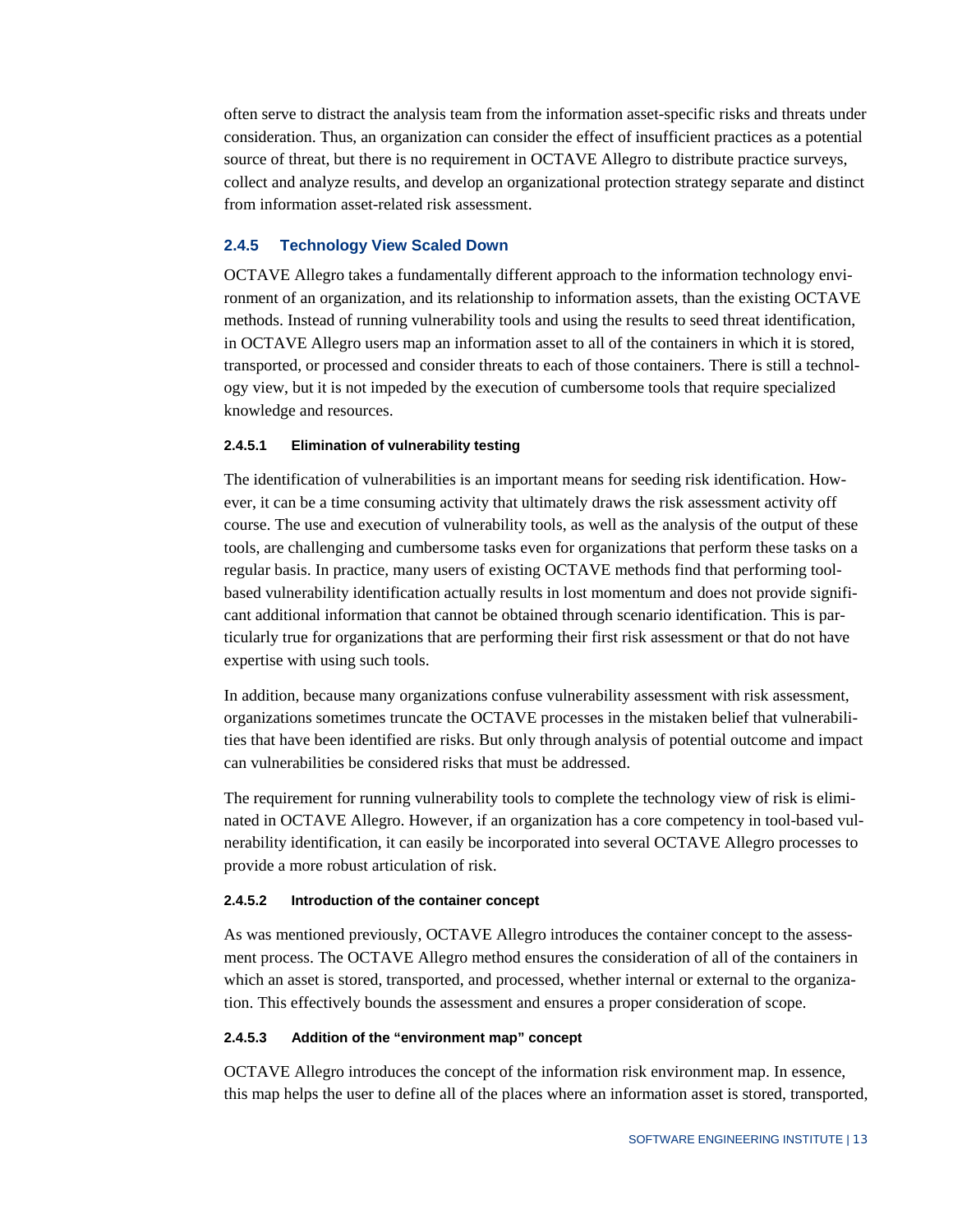<span id="page-25-0"></span>or processed. Through the creation of this map, the analysis team establishes the boundaries (both internal and external) of the threat environment and the scope of the risk assessment. This allows for a more systematic and consistent process for considering all of the places where the asset can be threatened and a more robust consideration of risk. In addition, the map serves as baseline documentation of the risk environment for an information asset for future consideration of threats and controls.

#### <span id="page-25-1"></span>**2.4.6 Analysis Capabilities Improved**

OCTAVE Allegro significantly improves the analysis capabilities of the existing OCTAVE methods through the introduction of risk sheets and a quantitative analysis component.

#### **2.4.6.1 Development of the information asset risk worksheet**

In OCTAVE Allegro all of the relevant information about a specific risk for an information asset is captured on an information asset risk worksheet. On this worksheet, threat and impact information associated with a risk are captured, the relative risk score is computed, and mitigation plans and activities are documented. This significantly reduces the documentation, organization, and data manipulation required to perform the risk assessment and produces a much more concise view of risk that can be communicated and shared. It also helps the organization to organize risk information in a way that enables analysis of root causes and the development of mitigation strategies, particularly where these strategies may address more than one risk. In addition, the development of the worksheets facilitates an organization's ability to perform trend analysis across organizational units because of the standardized and consistent format for documenting and mitigating risk.

#### **2.4.6.2 Performing quantitative analysis**

The OCTAVE methods are largely qualitative risk assessment methodologies. That is, they lend themselves to qualitative considerations and descriptions of risk rather than quantitative ones. Although operational risk is by nature difficult to quantify, organizations with significant experience in "numbers-based" risk methodologies find methods such as OCTAVE somewhat difficult to institutionalize because they lack an inherent process for risk prioritization and rank-ordering.

OCTAVE Allegro provides for *simple* quantitative analysis of risk by introducing the concept of a *relative risk score*. A relative risk score is a value derived from a consideration of a qualitative description of risk probability combined with a prioritization of the organizational impact of risk in terms of the organization's risk measurement criteria. The score can be used to compare the relative significance of individual risks. For example, when comparing two risks, the risk with the higher score is considered to be more significant relative to other risks. Since scores are consistently derived from the organization-wide risk measurement criteria, they can be compared between OCTAVE Allegro instances and across time as the organization's operating environment changes.

#### <span id="page-25-2"></span>**2.4.7 Risk Mitigation Guidance Improved**

Effective risk mitigation strategies must be developed in consideration of an information asset's security requirements and the controls that are (or will be) implemented at the container level where the asset is stored, transported, or processed. The OCTAVE Allegro method (through the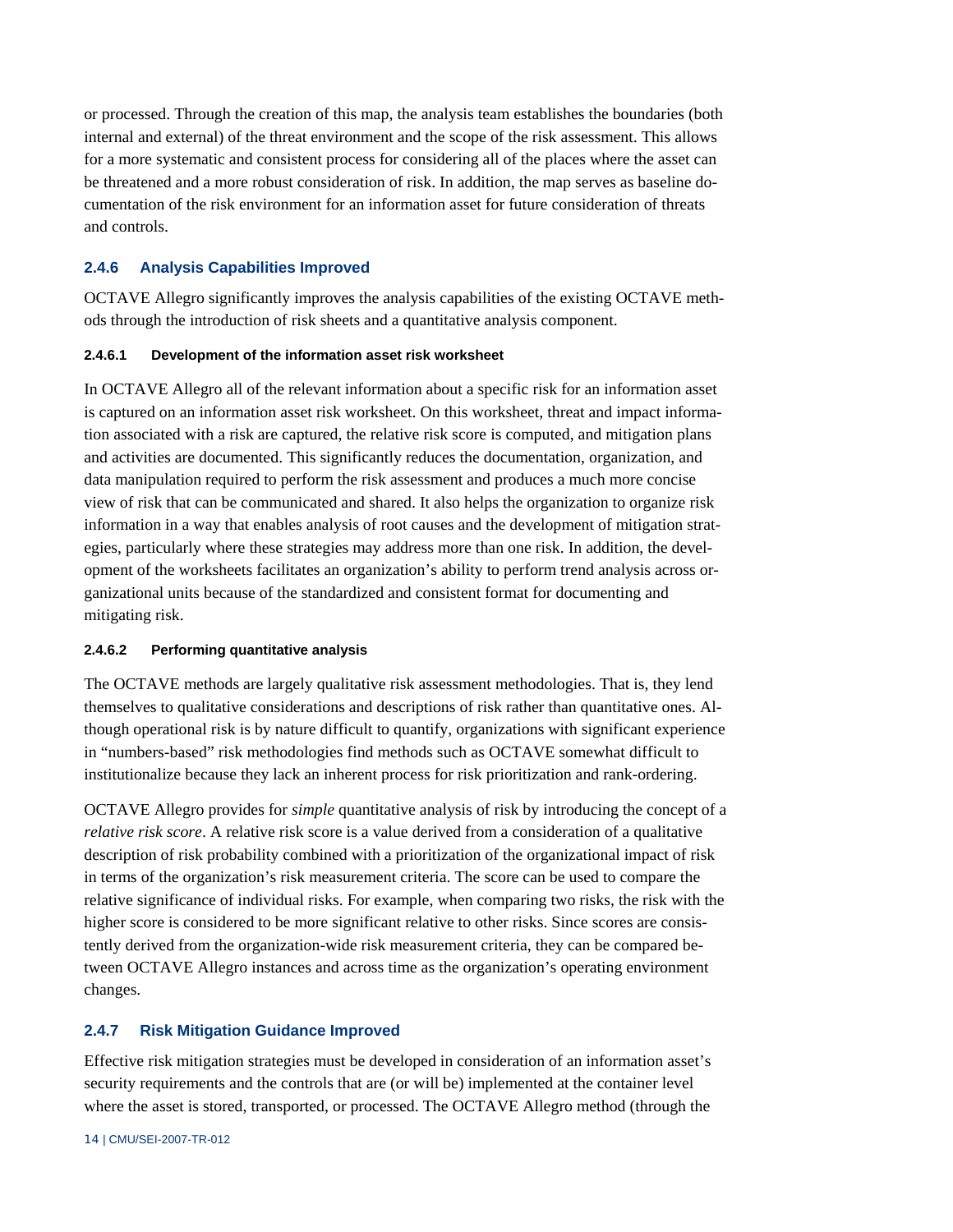<span id="page-26-0"></span>use of the risk worksheet) explicitly requires that these considerations be made by developing specific mitigation strategies for each container where the asset lives. In essence, this forces the user to consider what controls currently exist at the container, whether they are sufficient for preventing or mitigating the risk under consideration, and what additional controls should be implemented.

#### <span id="page-26-1"></span>**2.4.8 Training and Knowledge Requirements Streamlined**

By combining some of the structured path concepts of OCTAVE-S with an improved and streamlined assessment and mitigation planning process, OCTAVE Allegro significantly reduces the training and knowledge requirements for performing a robust and effective risk assessment. Training in the OCTAVE Allegro method typically takes less time (1.5 days versus 3 days for existing methods), and the level of necessary process, risk management, and technical knowledge required for analysis team participants is related to developing a risk assessment skill set rather than in becoming a risk management practitioner.

All of the improvements described above are reflected in the OCTAVE Allegro method, which is presented at a summary level in Section 3 of this report.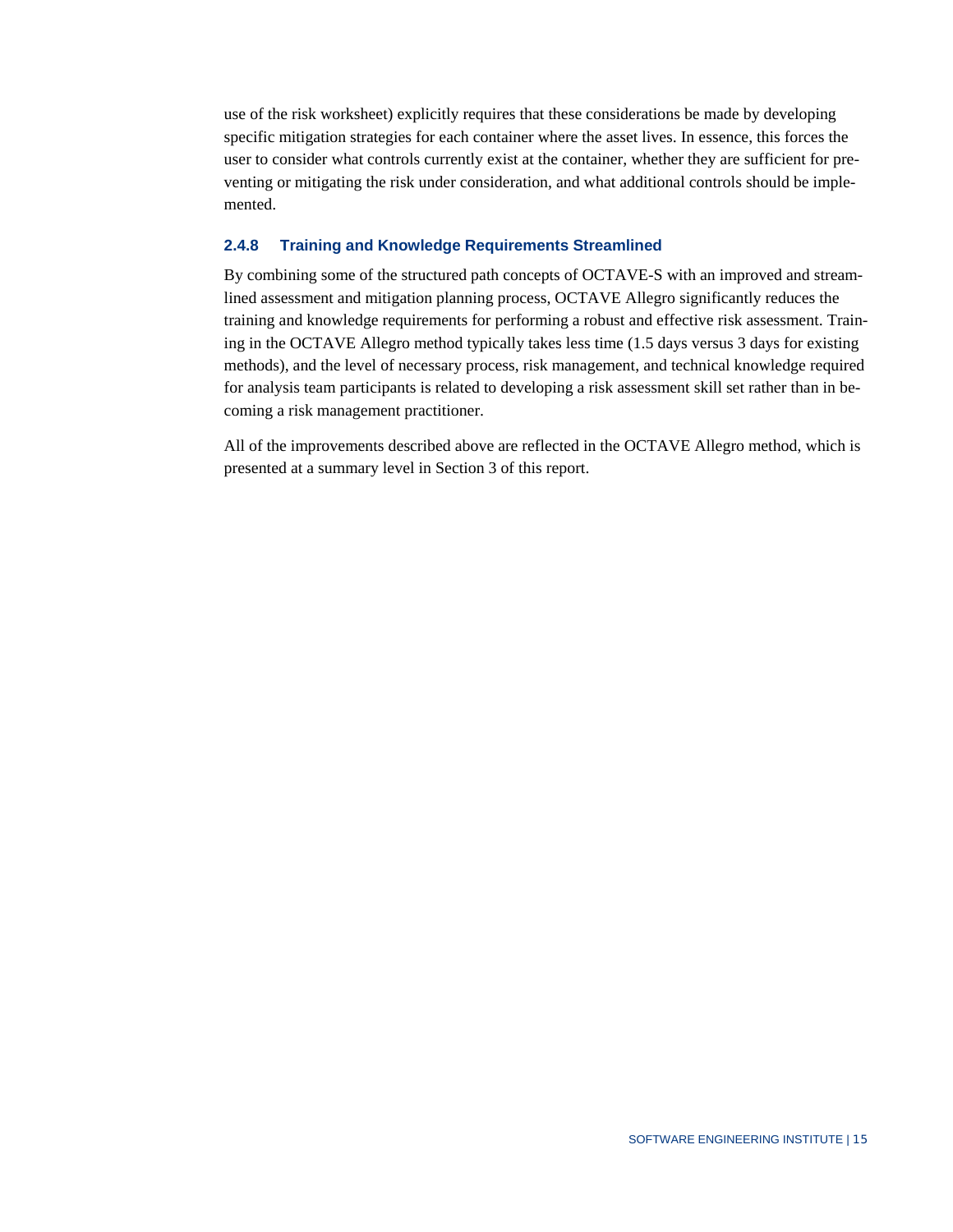| CMU/SEI-2007-TR-012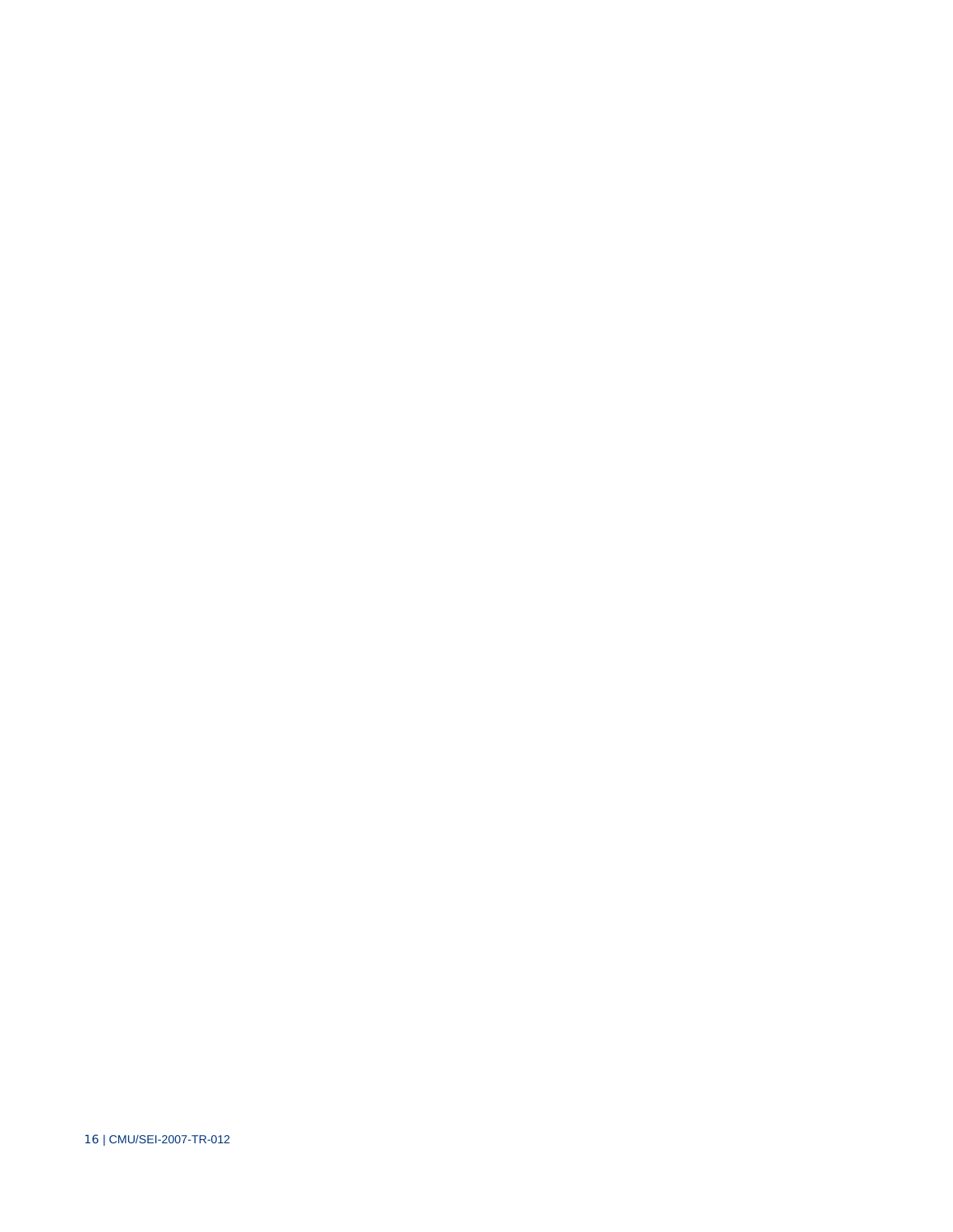## <span id="page-28-1"></span><span id="page-28-0"></span>**3 Introducing OCTAVE Allegro**

In this section, the eight steps of the OCTAVE Allegro methodology are outlined and the worksheets and other artifacts that support the methodology are introduced. This section does not provide detailed instructions for actually performing an assessment. That guidance can be found in "Appendix A – OCTAVE Allegro Method Guidance v1.0" on page [31.](#page-42-1)

#### <span id="page-28-2"></span>**3.1 OCTAVE ALLEGRO METHODOLOGY**

There are four distinct areas of activity that are carried out through eight steps in the OCTAVE Allegro methodology. The activity areas are

- Establish drivers, where the organization develops risk measurement criteria that are consistent with organizational drivers.
- Profile assets, where the assets that are the focus of the risk assessment are identified and profiled and the assets' containers are identified.
- Identify threats, where threats to the assets—in the context of their containers—are identified and documented through a structured process.
- Identify and mitigate risks, where risks are identified and analyzed based on threat information, and mitigation strategies are developed to address those risks.

The relationship between the activity areas and the actual steps of the methodology are illustrated in the OCTAVE Allegro roadmap presented in [Figure 2](#page-15-2) on page [4.](#page-15-2)

The outputs from each step in the process are captured on a series of worksheets which are then used as inputs to the next step in the process. The individual steps of the methodology are described in more detail below.

#### <span id="page-28-3"></span>**3.1.1 Step 1 - Establish Risk Measurement Criteria**

The first step in the OCTAVE Allegro process establishes the organizational drivers that will be used to evaluate the effects of a risk to an organization's mission and business objectives. These drivers are reflected in a set of risk measurement criteria that is created and captured as part of this initial step. Risk measurement criteria are a set of qualitative measures against which the effects of a realized risk can be evaluated and form the foundation of an information asset risk assessment. Using consistent risk measurement criteria that accurately reflect an organizational view ensures that decisions about how to mitigate risk will be consistent across multiple information assets and operating or departmental units.

In addition to evaluating the extent of an impact in a specific area, an organization must recognize which impact areas are the most significant to its mission and business objectives. For example, in some organizations an impact to the relationship with its customer base may be more significant than an impact on its compliance with regulations. This prioritization of impact areas is also performed in this initial step.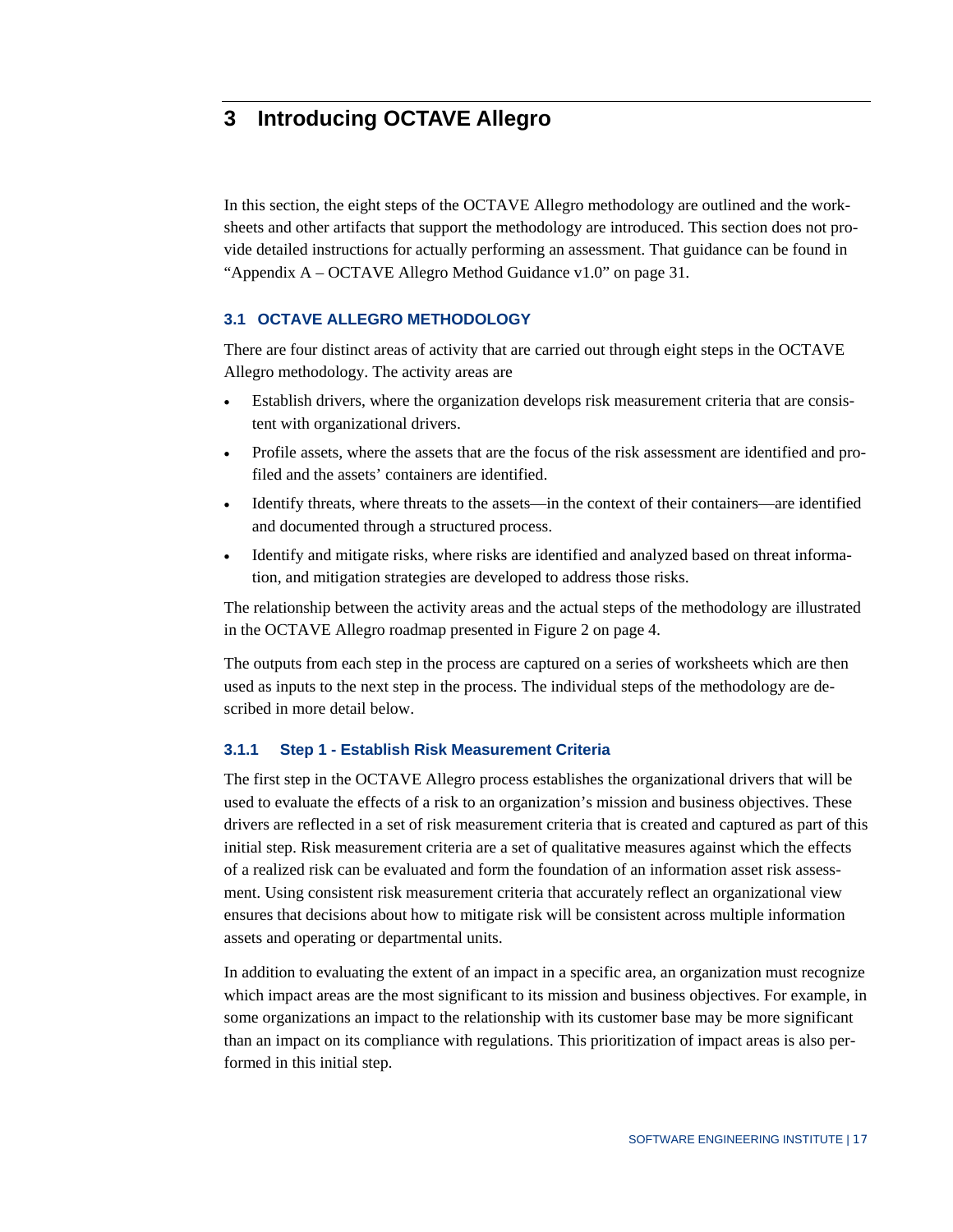<span id="page-29-0"></span>The OCTAVE Allegro method provides a standard set of worksheet templates to create these criteria in several impact areas and then to prioritize them.

#### <span id="page-29-1"></span>**3.1.2 Step 2 - Develop an Information Asset Profile**

The OCTAVE Allegro methodology focuses on the information assets of the organization and Step 2 begins the process of creating a profile for those assets. A profile is a representation of an information asset describing its unique features, qualities, characteristics, and value. The methodology's profiling process ensures that an asset is clearly and consistently described, that there is an unambiguous definition of the asset's boundaries, and that the security requirements for the asset are adequately defined. The profile for each asset is captured on a single worksheet that forms the basis for the identification of threats and risks in subsequent steps.

#### <span id="page-29-2"></span>**3.1.3 Step 3 - Identify Information Asset Containers**

Containers describe the places where information assets are stored, transported, and processed. Information assets reside not only in containers within an organization's boundaries but they also often reside in containers that are not in the direct control of the organization. Any risks to the containers in which the information asset lives are inherited by the information asset.

For example, many organizations outsource some if not all of their IT infrastructure to service providers. These service providers manage the containers that contain the organization's information assets. If a service provider is not aware of the security requirements of an information asset that is stored, transported, or processed in the containers that they manage, the controls that are necessary to protect the information assets may not be adequate, thus exposing the assets to risk.

This problem can become even more pronounced if the service provider in turn contracts for other services (such as data storage) with additional service providers that may be unknown to the information asset owner. Thus, to gain an adequate risk profile of an information asset, an organization must identify all of the locations where its information assets are stored, transported, or processed, whether or not they are within the organization's direct control.

In Step 3 of the OCTAVE Allegro method, all of the containers in which an asset is stored, transported, and processed, whether internal or external, are identified. In this step the analysis team maps an information asset to all of the containers in which it lives, thus defining the boundaries and unique circumstances that must be examined for risk.

#### <span id="page-29-3"></span>**3.1.4 Step 4 - Identify Areas of Concern**

Step 4 begins the risk identification process by brainstorming about possible conditions or situations that can threaten an organization's information asset. These real-world scenarios are referred to as *areas of concern* and may represent threats and their corresponding undesirable outcomes. Areas of concern may characterize a threat that is unique to an organization and its operating conditions. The purpose of this step is not to capture a complete list of all possible threat scenarios for an information asset; instead, the idea is to quickly capture those situations or conditions that come immediately to the minds of the analysis team.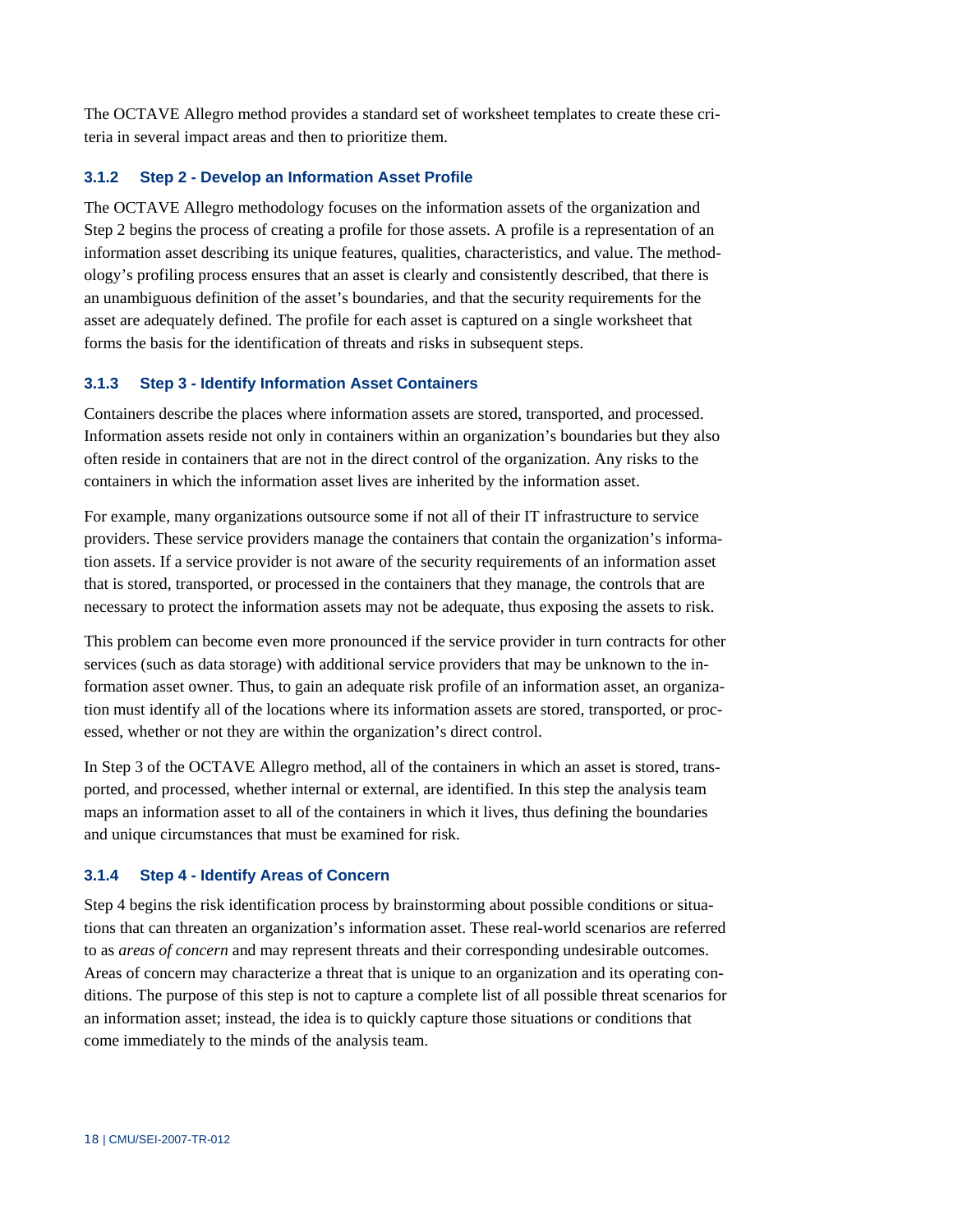#### <span id="page-30-1"></span><span id="page-30-0"></span>**3.1.5 Step 5 - Identify Threat Scenarios**

In the first half of Step 5, the areas of concern captured in the previous step are expanded into threat scenarios that further detail the properties of a threat. But the collection of threats developed from these areas of concern does not necessarily provide a robust consideration of possible threats to an organization's information asset. Thus, in the second half of Step 5, a broad range of additional threats is considered by examining threat scenarios.

A range of threat scenarios can be represented visually in a tree structure commonly referred to as a *threat tree*. Threat trees are brought from the OCTAVE method and are described in [Table 2](#page-30-2).

<span id="page-30-2"></span>

| <b>Threat Tree</b>                    | <b>Definition</b>                                                                                                                                                                                                                                                                                                               |
|---------------------------------------|---------------------------------------------------------------------------------------------------------------------------------------------------------------------------------------------------------------------------------------------------------------------------------------------------------------------------------|
| Human actors using technical<br>means | The threats in this category represent threats to the information asset via the<br>organization's technical infrastructure or by direct access to a container (tech-<br>nical asset) that hosts an information asset. They require direct action by a<br>person and can be deliberate or accidental in nature.                  |
| Human actors using physical<br>access | The threats in this category represent threats to the information asset that re-<br>sult from physical access to the asset or a container that hosts an information<br>asset. They require direct action by a person and can be deliberate or acciden-<br>tal in nature.                                                        |
| Technical problems                    | The threats in this category are problems with an organization's information<br>technology and systems. Examples include hardware defects, software de-<br>fects, malicious code (e.g., viruses), and other system-related problems.                                                                                            |
| Other problems                        | The threats in this category are problems or situations that are outside the<br>control of an organization. This category of threats includes natural disasters<br>(e.g., floods, earthquakes) and interdependency risks. Interdependency risks<br>include the unavailability of critical infrastructures (e.g., power supply). |

*Table 2: Description of Threat Trees* 

The threat scenarios derived from the areas of concern correspond to a branch on one or more of these threat trees. To ensure a more robust consideration of threats, each branch of the threat tree is also considered for each information asset. Working through each branch of the threat trees to identify threat scenarios can be a tedious exercise. Thus, a series of threat scenario questionnaires have been developed and are provided to help with this task. These questionnaires can be found in "Appendix C – OCTAVE Allegro Questionnaires v1.0" on page [91](#page-102-1).

This step also provides an opportunity for consideration of probability in the description of threat scenarios. Probability helps an organization determine which of the scenarios are more likely given its unique operating environment. This is useful in later steps when an organization begins the process of prioritizing its risk mitigation activities. However, because it is often difficult to accu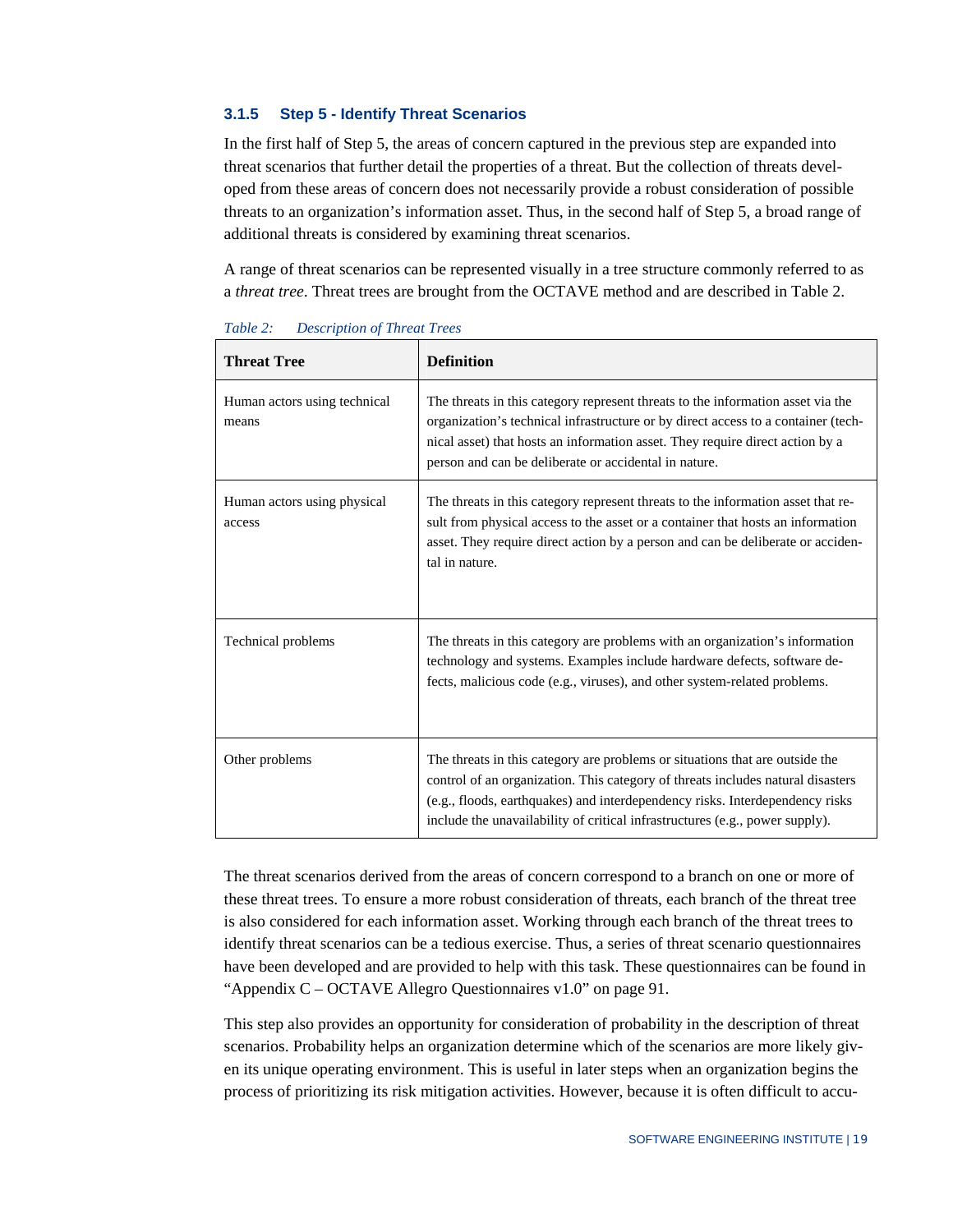<span id="page-31-0"></span>rately quantify probability, especially with respect to security vulnerabilities and events, probability is expressed in the OCTAVE Allegro methodology qualitatively as high, medium, or low.

#### <span id="page-31-1"></span>**3.1.6 Step 6 - Identify Risks**

In Step 5 threats are identified, and in Step 6 the consequences to an organization if a threat is realized are captured, completing the risk picture. A threat can have multiple potential impacts on an organization. For example, the disruption of an organization's e-commerce system can affect the organization's reputation with its customers as well as its financial position. The activities involved in this step ensure that the various consequences of risk are captured.

#### <span id="page-31-2"></span>**3.1.7 Step 7 - Analyze Risks**

In Step 7 of this assessment, a simple quantitative measure of the extent to which the organization is impacted by a threat is computed. This relative risk score is derived by considering the extent to which the consequence of a risk impacts the organization against the relative importance of the various impact areas, and possibly the probability.<sup>[7](#page-31-6)</sup> In other words, if reputation is most important to an organization, risks that have an impact on the organization's reputation will generate higher scores than risks with equivalent impacts and probabilities in another area. By prioritizing these impact criteria, an organization ensures that risks are prioritized in the context of its organizational drivers.

#### <span id="page-31-3"></span>**3.1.8 Step 8 - Select Mitigation Approach**

In Step 8, the final step of the OCTAVE Allegro process, organizations determine which of the risks they have identified require mitigation and develop a mitigation strategy for those risks. This is accomplished by first prioritizing risks based on their relative risk score. Once risks have been prioritized, mitigation strategies are developed that consider the value of the asset and its security requirements, the containers in which it lives, and the organization's unique operating environment.

#### <span id="page-31-4"></span>**3.2 OCTAVE ALLEGRO WORKSHEETS**

One of the keys to successfully using the OCTAVE Allegro methodology is in understanding and working with the worksheets that support the process ("Appendix B – OCTAVE Allegro Worksheets  $v1.0$ " on page [65](#page-76-1)). The following section briefly reviews each of the worksheets and relates them to process steps. It is worth noting here that working with paper copies of these worksheets while trying to perform the methodology can be cumbersome. The worksheets have been designed so that they would be easily translatable to other electronic formats, and individuals and organizations using the Allegro methodology are encouraged to do so.

#### <span id="page-31-5"></span>**3.2.1 Risk Measurement Criteria and Impact Area Prioritization Worksheets**

As referenced above, in Step 1 of the OCTAVE Allegro methodology, risk measurement criteria against which an organization can evaluate a risk's effect on its mission and business objectives is

<span id="page-31-6"></span><sup>7</sup> It is up to the organization using the OCTAVE Allegro approach whether to include the consideration of probability into the risk assessment.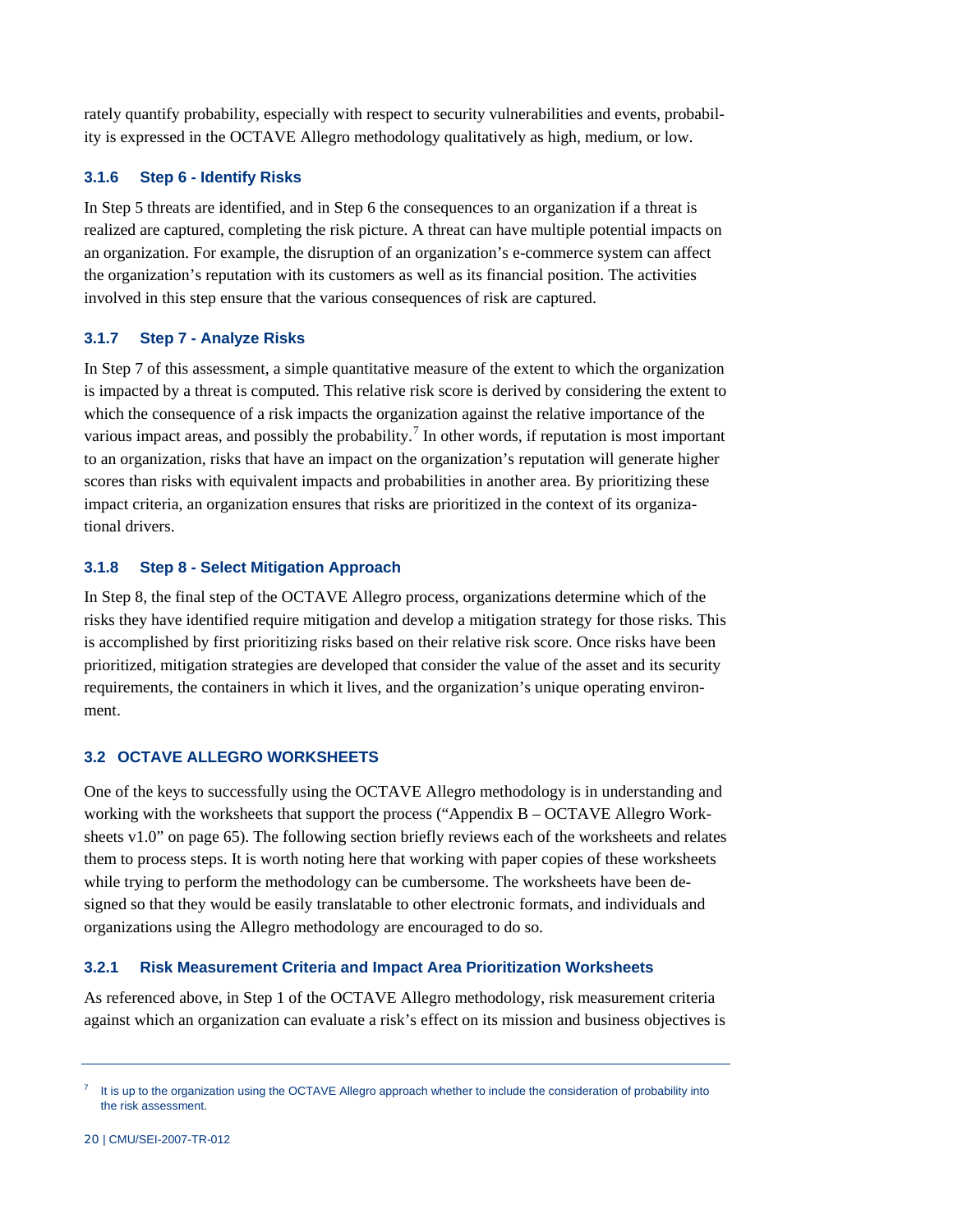<span id="page-32-0"></span>created. To facilitate this activity, five standardized worksheets are provided that allow an organization to identify high, medium, and low impacts in the following categories:

- Reputation/customer confidence (Worksheet 1, Appendix B)
- Financial (Worksheet 2, Appendix B)
- Productivity (Worksheet 3, Appendix B)
- Safety and health (Worksheet 4, Appendix B)
- Fines/legal penalties (Worksheet 5, Appendix B)

Many organizations have found that having a standardized set of criteria that only requires filling in the blanks is helpful when first attempting to use the Allegro methodology. Not all of the standardized categories or impacts work for every organization, however, and as an organization matures its risk measurement criteria the impact areas can become very specific to it.

Each of the worksheets has an option entitled "other." This option is used to supplement the standard impact areas with additional categories that may be more meaningful to an organization. In addition to these five worksheets, an additional worksheet is provided solely for user-defined impact areas (Worksheet 6, Appendix B).

The impact area prioritization worksheet (Worksheet 7, Appendix B) is used in computing the relative risk score. With this worksheet the organizational unit performing the Allegro assessment prioritizes the impact areas defined on the previous worksheets or from categories the organization has developed for itself from most important to least important.

#### <span id="page-32-1"></span>**3.2.2 Information Asset Profile Worksheet**

An information asset profile is a representation of an information asset describing its unique features, qualities, characteristics, and value. The Information Asset Profile worksheet (Worksheet 8, Appendix B) captures all of this information on a single page.

#### <span id="page-32-2"></span>**3.2.3 Information Asset Risk Environment Maps**

The Information Asset Risk Environment Maps capture all of the places where an information asset is stored, transported, or processed. There are three map worksheets, one for each of the different container types defined by the OCTAVE Allegro method:

- Technical (Worksheet 9a, Appendix B)
- Physical (Worksheet 9b, Appendix B)
- People (Worksheet 9c, Appendix B)

Each of these maps addresses not only containers that are internal to the organization, but also those that are in custodial control of external entities such as suppliers.

#### <span id="page-32-3"></span>**3.2.4 Information Asset Risk Worksheets**

The creation of the Information Asset Risk Worksheet (Worksheet 10, Appendix B) is a key feature of the Allegro process. On this worksheet both the threat and impacts associated with a risk are captured, the relative risk score is computed, and mitigation plans and activities are captured. Since the identified risk is described on its own worksheet, risks can easily be grouped and regrouped as an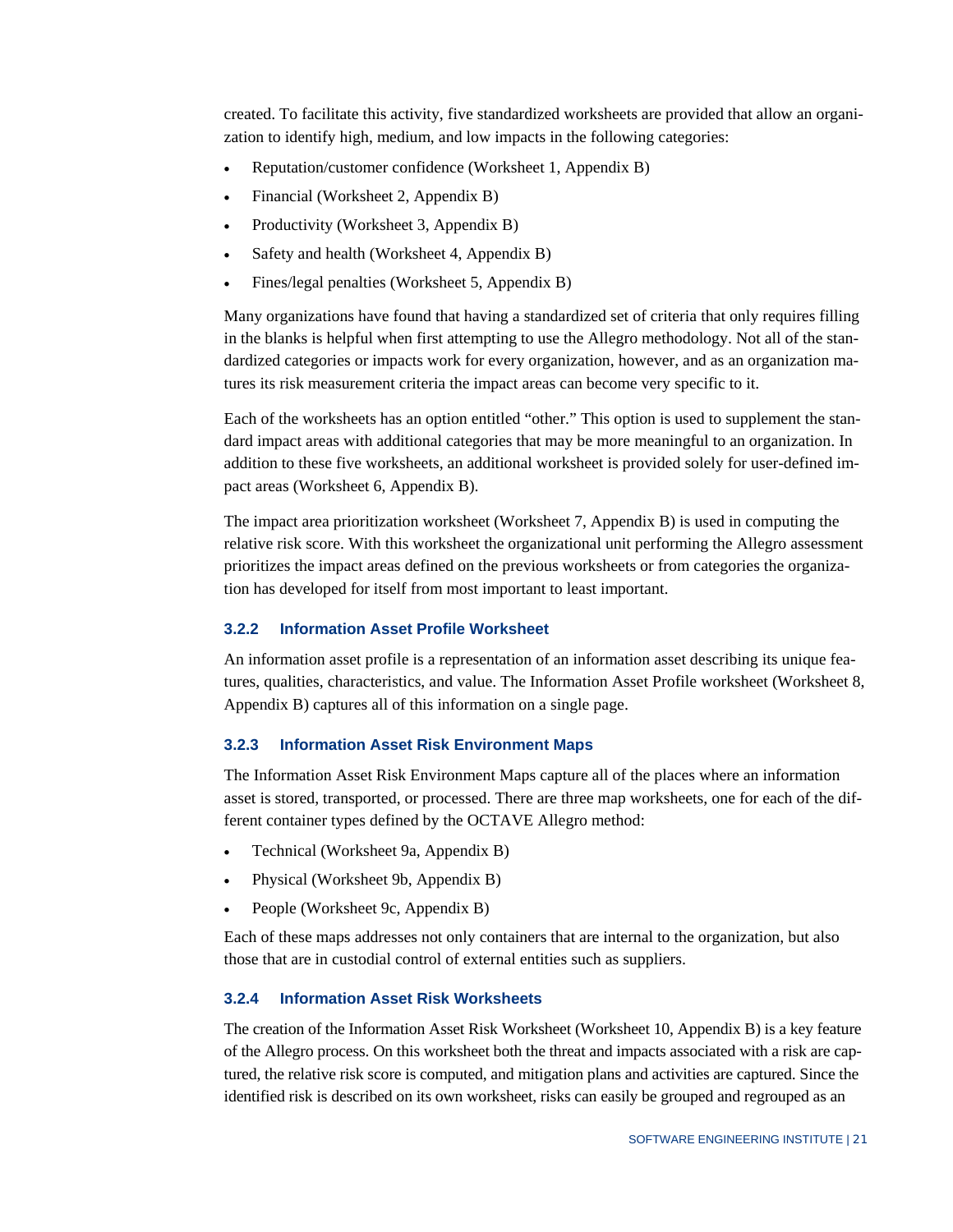organization moves forward in risk analysis and mitigation activities. The worksheets also facilitate an organization's ability to look across organizational units for similar or systemic risks and use that information to develop more effective and efficient mitigation strategies.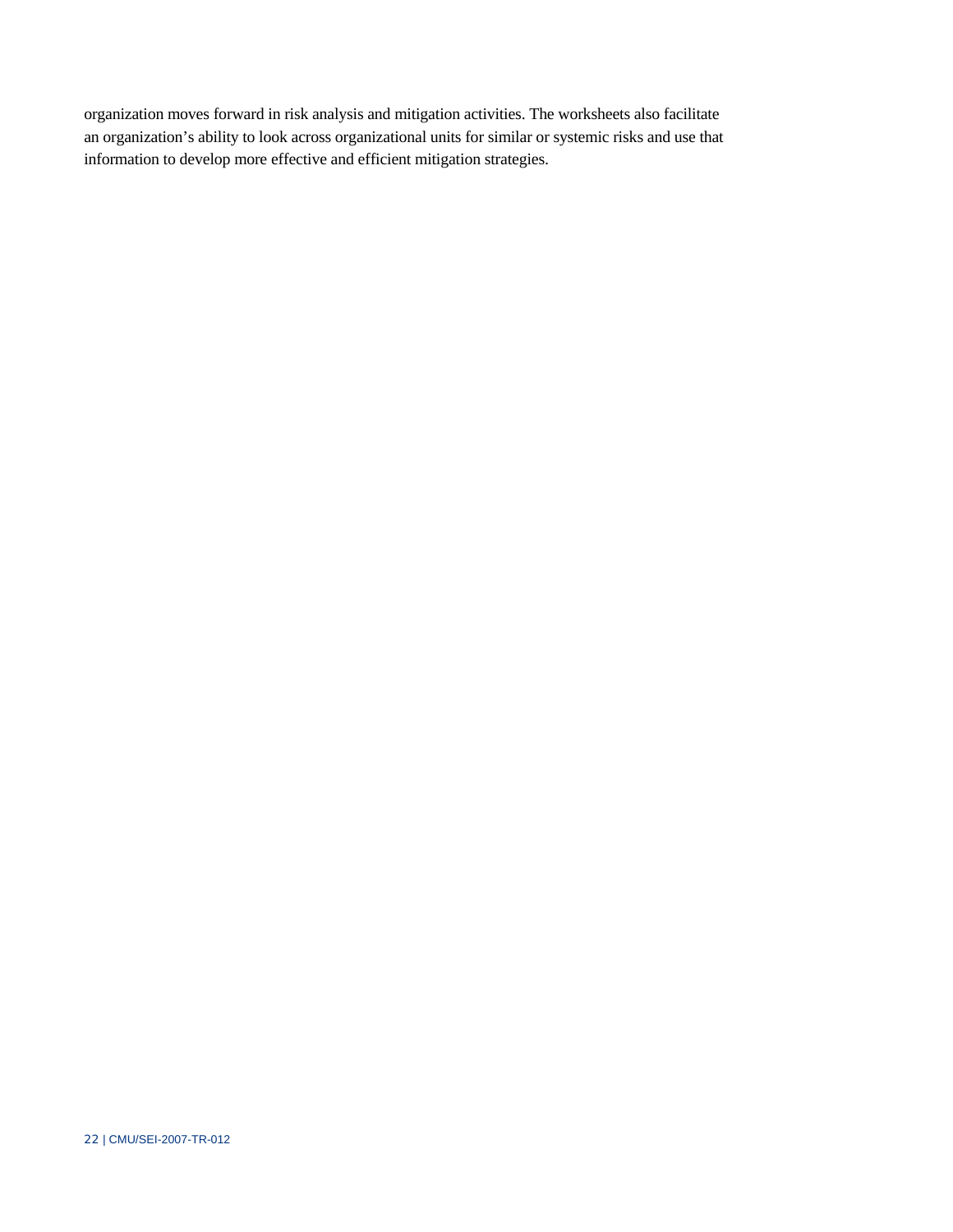## <span id="page-34-1"></span><span id="page-34-0"></span>**4 Using OCTAVE Allegro**

This section of the report provides some practical instruction on using the OCTAVE Allegro method. It describes a collection of lessons learned from organizations that have successfully used the method.

#### <span id="page-34-2"></span>**4.1 PREPARING FOR OCTAVE ALLEGRO**

Some preparation is necessary before an organization can perform an OCTAVE Allegro assessment. Preparation activities include obtaining management support, allocating appropriate organizational resources to the process, and scoping the assessment activities.

#### <span id="page-34-3"></span>**4.1.1 Obtaining Senior Management Sponsorship**

Obtaining sponsorship from senior management is a critical factor in successfully performing an OCTAVE Allegro assessment. As with the OCTAVE methods, management must be committed to providing active support to the process and they must be willing to participate in the process when necessary, primarily in developing and sponsoring organization-wide risk measurement criteria. (The level of participation is minimized with the OCTAVE Allegro methodology and can be leveraged throughout the organization, as everyone using the methodology should use the same risk measurement criteria.)

Senior management must also ensure that sufficient resources are allocated to the process, enabling members of the assessment team to devote the necessary time to performing the process. Without this, members of the assessment team are unlikely to develop useful results from the process, and the necessary resources from outside the assessment team are unlikely to be available.

#### <span id="page-34-4"></span>**4.1.2 Allocating Organizational Resources**

Two important aspects of the OCTAVE Allegro method are the composition and size of the assessment team. In practice, we have observed a range of possibilities for establishing an assessment team, from as few as one to as many as seven. In some cases, senior staff have performed the method by themselves, relying on their knowledge of the operational area; in others, a group of staff from the same operational unit have collaborated on the assessment. In most cases, there is also typically a representative from the information technology department that participates on the team or is directly accessible as necessary. The access to the IT department is most necessary during the mapping of information assets and the development of threat scenarios and risk mitigation plans, as they can provide technical depth that other members of the team may lack.

The time commitment for the process can vary widely depending on the availability, experience, and make-up of the team, the complexity of the information asset, the complexity of the environment in which that asset is stored, transported or processed, and of course, the number of information assets being reviewed. The first time a team performs an assessment on a single information asset often can often take up to several days. As teams become more experienced and learn to efficiently divide tasks between team members, they will be better able to predict the amount of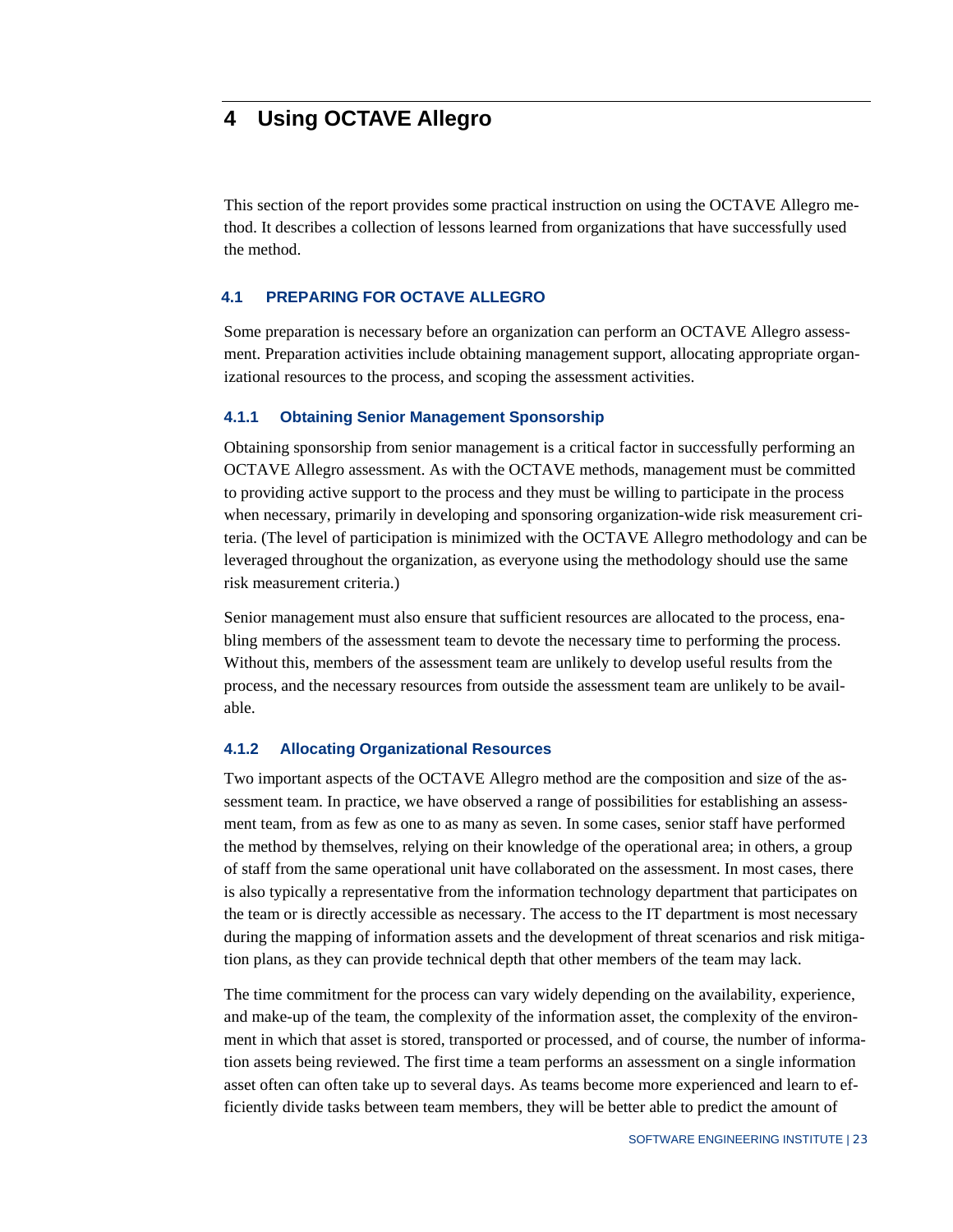<span id="page-35-0"></span>time required for a given assessment. They will also become more proficient at performing assessments, which will reduce the necessary time commitments.

#### <span id="page-35-1"></span>**4.1.3 Training Requirements**

Organizations that have previous working knowledge of existing OCTAVE methods are generally able to pick up the guidance, worksheets, and questionnaires associated with the OCTAVE Allegro method and deploy it without significant delay or challenge. However, organizations and organizational units in which risk assessment is essentially a new activity or an area of improvement generally find that they must provide some training and support to assessment team members. In our experience with OCTAVE Allegro to date, users can become functional in the method in approximately a day and a half. However, it should be noted that OCTAVE Allegro was designed to be self-applied, and in many cases, assessment team personnel should be able to use the guidance and worksheets included in this technical report without further instruction.

#### <span id="page-35-2"></span>**4.2 PERFORMING AN ASSESSMENT**

All of the guidance, worksheets, and questionnaires necessary to perform an OCTAVE Allegro assessment are included in the appendices of this report. *However, please note that these artifacts are intended to be used on a single information asset.* Organizations that desire to assess more than one information asset will need to repeat the process (beginning with Step 2, Activity 3) for each information asset included in their risk assessment scope.

#### <span id="page-35-3"></span>**4.2.1 Selecting Information Assets**

To date, users of the OCTAVE Allegro methodology have exhibited little difficulty in identifying information assets to be included in the assessment scope, but they sometimes are challenged in selecting a subset of assets that are critical to the organization. This requires an understanding of which assets support critical organizational processes.

If the selection of information assets is left to the judgment of the assessment team, the importance of the asset may be based on its perceived value rather than a more consistent and repeatable method of asset valuation. The use of critical success factors<sup>[8](#page-35-4)</sup> can provide a consistent and repeatable method for selecting and validating critical assets. Performing an affinity analysis in which the pool of information assets are mapped against an organization's (or operational unit's) critical success factors can help to identify the information assets that are essential to meeting the mission of the organization [Caralli 2004].

Critical success factor analysis can also provide insights as to which organizational unit should perform risk assessments. The SEI technical report *The Critical Success Factor Method: Establishing a Foundation for Enterprise Security Management* [Caralli 2004] provides a methodology for how an organization can identify its critical success factors and notionally describes a process that uses these factors to identify critical organizational assets and critical organizational units.

<span id="page-35-4"></span><sup>8</sup> Critical success factors describe the performance areas that are critical for an organization to accomplish its mission.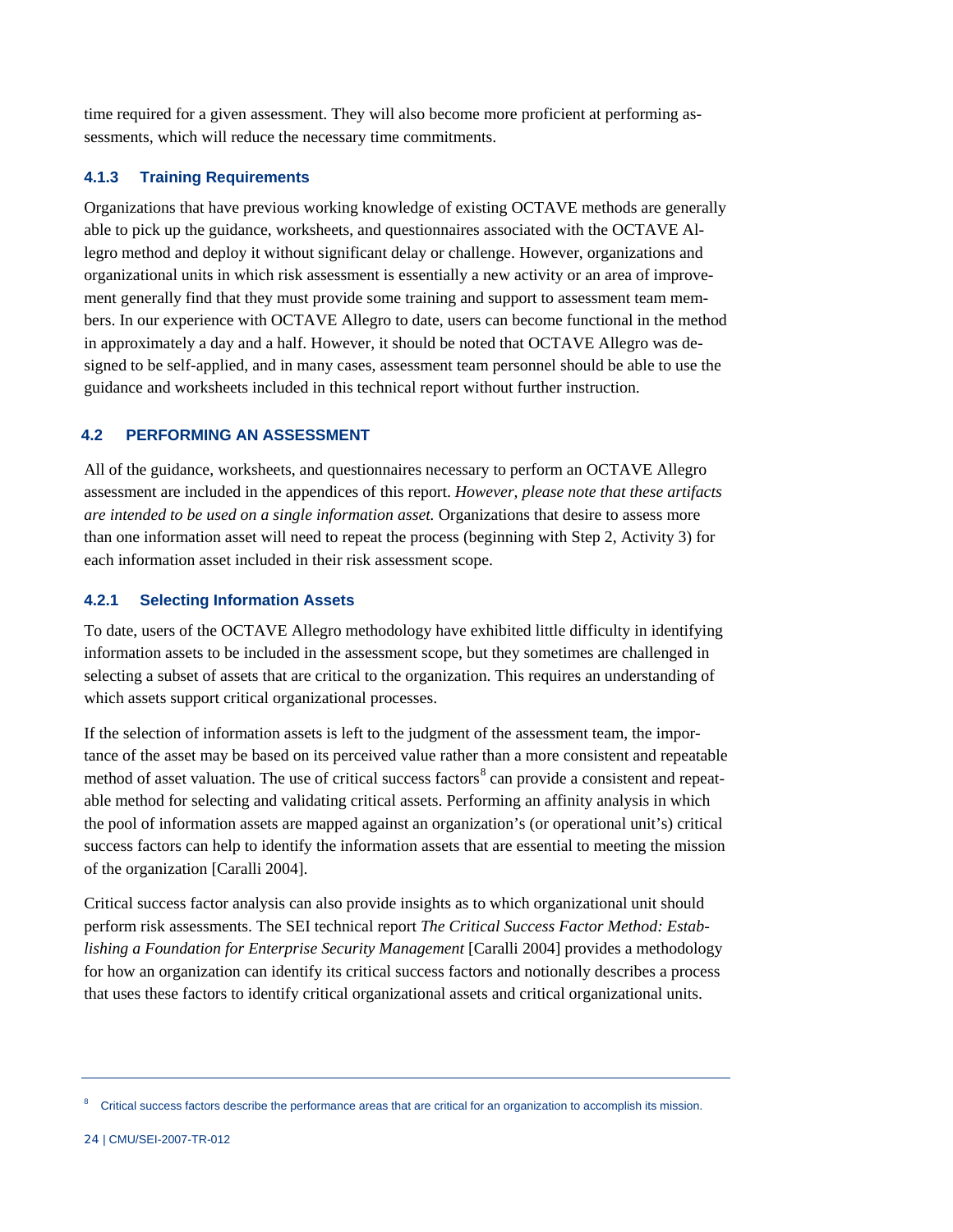#### **4.2.2 Developing Risk Measurement Criteria**

The first step in OCTAVE Allegro involves creating risk measurement criteria for the *organization*. Users should consider the development of these criteria as an iterative process that will improve over time. *In all cases, risk measurement criteria should reflect management's risk tolerances and appetite and should be able to be universally applied across the organization to the extent possible.* Otherwise, the results of risk assessments performed in different operational units that use different risk measurement criteria may not be comparable.

#### **4.2.3 Repeating an Assessment**

For simplicity, an OCTAVE Allegro assessment should be repeated every time there is a significant change in an information asset's risk environment. In reality, the operational environment of the organization is constantly changing, and because the OCTAVE Allegro assessment is essentially a snapshot, it can quickly become outdated.

Some organizations set up a regular schedule of assessments to ensure that changes in the risk environment are identified at discrete intervals and receive proper attention. The caution in this approach is that if there are significant changes between the intervals, new risks may be introduced without mitigation over a significant period of time. Other organizations require a new assessment any time there is a significant change to an information asset or its environment. For regularly changing environments, this approach can be appropriate, but for more stable environments it is possible that the cumulative effect of small changes in an asset's risk environment over time will be overlooked. Some organizations may find a hybrid of these approaches to be more fitting for their operational environment. In any case, the organization should determine criteria for repeating the OCTAVE Allegro assessment and implement that criteria along with the institutionalization of the process.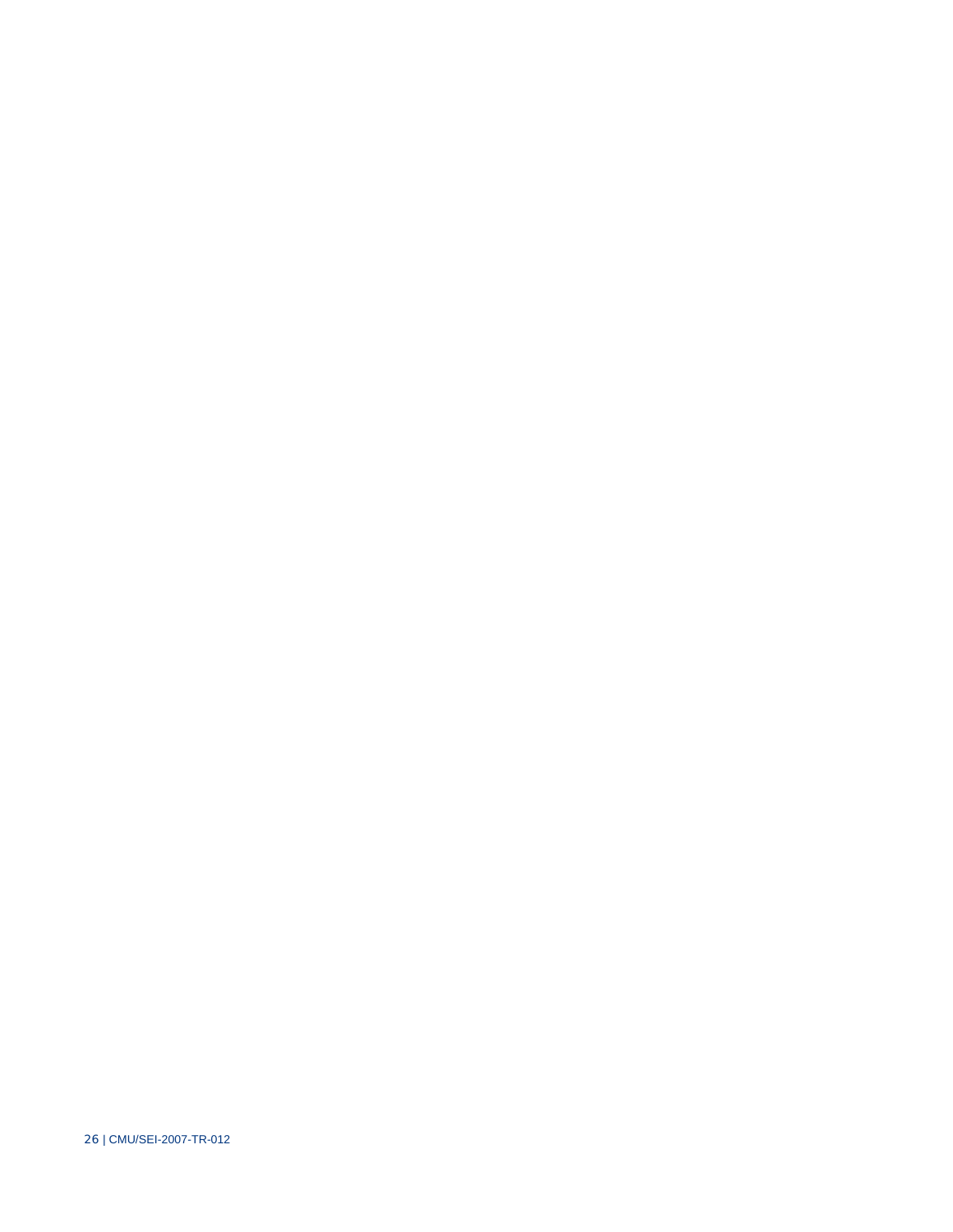# **5 Next Steps**

The OCTAVE Allegro approach described in this report facilitates an organization's ability to understand and manage its information-related security risks by providing a rapid and easily adoptable, organizationally driven assessment and planning tool. But, like the organizations that have used one or more of the existing OCTAVE methods, OCTAVE Allegro will continue to evolve.

In the future, the OCTAVE "brand" will represent a broad range of tools, techniques, and methodologies that define competencies across all phases of continuous information security risk management—from risk identification to assessment and analysis to mitigation. OCTAVE Allegro is specifically positioned to help the organization quickly improve its risk assessment capabilities and will evolve into the skill-based component of a larger philosophy on information security risk management and process improvement.

In the meantime, the ways in which OCTAVE Allegro will become useful to organizations will continue to grow. For example, to help an organization to evolve from a "security" view to an "operational resiliency" view, OCTAVE Allegro will be expanded to include a consideration of information assets in the context of their associated business processes and services. And to move OCTAVE from the operational realm to earlier phases of the asset and systems development life cycle, OCTAVE Allegro will be positioned as a tool for use in information security requirements elicitation and development.

The following section discusses preliminary considerations of using the OCTAVE methodologies in these ways.

# **5.1 EVOLVING THE OCTAVE ALLEGRO APPROACH**

#### **5.1.1 Focusing on Organizational Processes and Services**

Assets are charged into production in support of the services that, in effect, define the mission of the organization. Most organizations can be represented by the 10-12 fundamental services that it performs. Evaluating risks to the organization in the context of service delivery will help organizations to ensure that the protection and sustainability strategies developed for risk mitigation are optimized. In other words, the way that risk is mitigated will be directly related to the value of the information and information-related assets to the business processes and services that they support.

In order to gain lasting value from the risk assessment process, an organization must make the important connections between its strategic objectives and information security, systems development, business continuity, and IT operations. Expanding the focus of an OCTAVE assessment to include the services and business processes of an organization will provide the context in which operational practices can be aligned with the overall risk management strategy of the organization.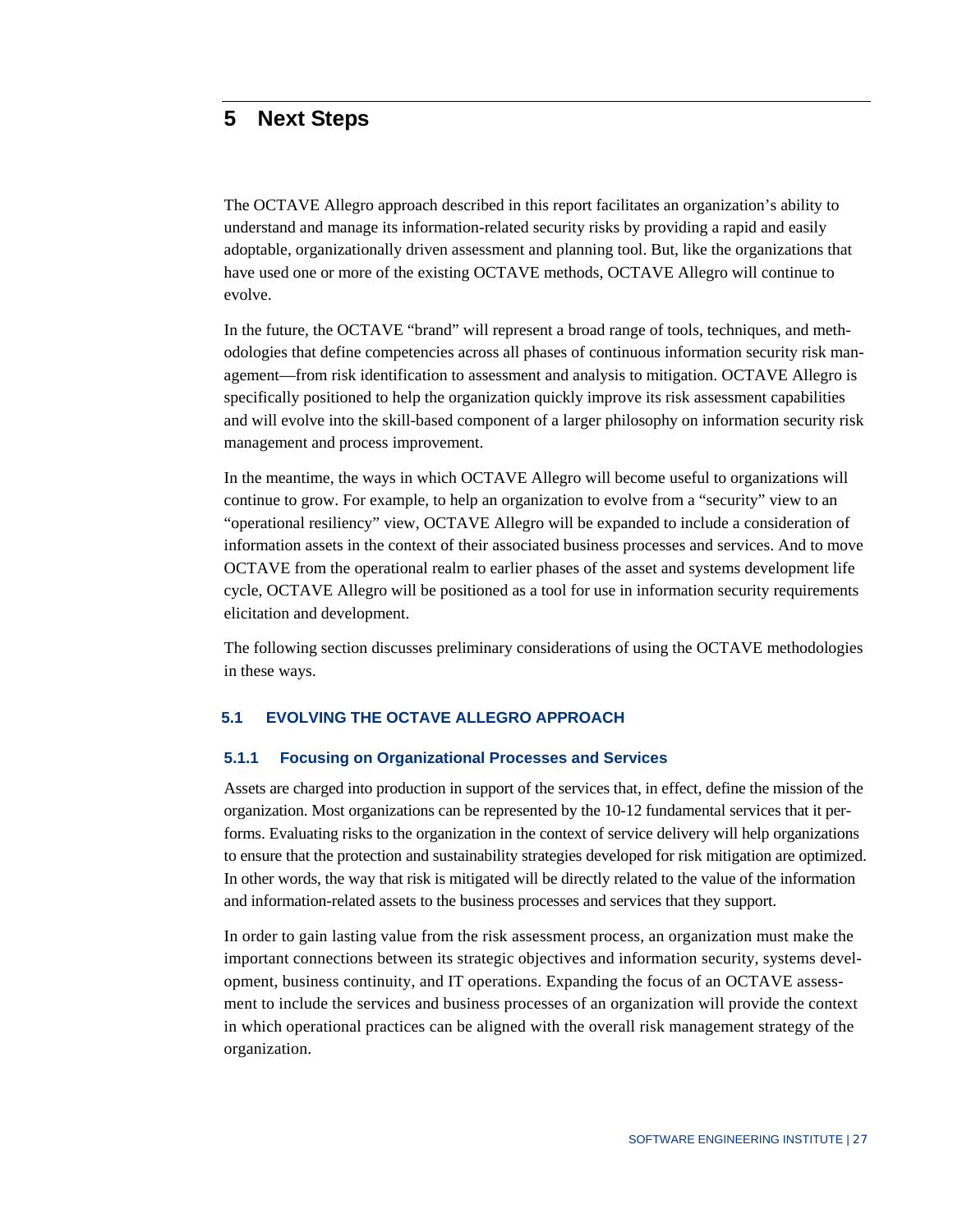#### **5.1.2 Expanding View Beyond the Operational Unit**

Future work on OCTAVE will take into consideration that information security activities are not performed in an organizational or operational unit vacuum. Information security, systems development, business continuity, and IT operations all contribute to meeting operational objectives. Ensuring that all functional areas of the organization are operating from the same set of risk drivers is one of the fundamental principles of risk management.

OCTAVE Allegro should be easier to adopt and apply because the process is concentrated on essential activities and is focused at the operational unit level within an organization. The resulting assessment plans are by design locally optimized for the organizational unit performing the assessment. However, it should be possible for an organization to use the outputs of the assessment process to understand and manage risks on a broader scale.

In theory, an organization should be able to take the risks identified at the operational unit level and translate them into mitigation strategies that are optimized for the enterprise, perhaps establishing an organizational baseline set of controls. When an operational unit conducts an OCTAVE Allegro-based assessment, it can determine whether the identified risks are addressed by the baseline controls and will only need to implement additional controls when it feels the risks to the asset and therefore the organizational mission outweigh the cost of additional controls.

### **5.1.3 Applying OCTAVE Allegro in the Systems Development Life Cycle (SDLC)**

OCTAVE has traditionally been applied in the operation and maintenance phases of the SDLC. Organizations have used the approach to assess and develop mitigation plans for assets and systems that are already deployed and in operation. Developing and implementing mitigation plans for resources already in operation can be extremely expensive. Ensuring that a system provides all of the necessary controls to protect the assets it stores, transports, and processes instead of bolting them on can reduce operational cost for deployment of software and systems.

Ensuring that a system provides an appropriate set of security controls for the information assets it contains requires that security requirements are captured and included in the development stages of the SDLC. Security requirements that do exist today are typically generated from compliance and best practice driven activities instead of from business objectives.

We believe that OCTAVE Allegro could be used earlier in the SDLC to ensure that security requirements are aligned with organizational goals and objectives and that appropriate controls are developed and implemented for critical assets. An Allegro assessment could be conducted for the information assets that support a process that an organization wishes to automate. This would capture the security requirements of all of the information assets that support the business requirements and would identify the gaps in the current control structure that would need to be provided by the system under development. Once identified, these missing controls can be incorporated into the set of requirements for the system.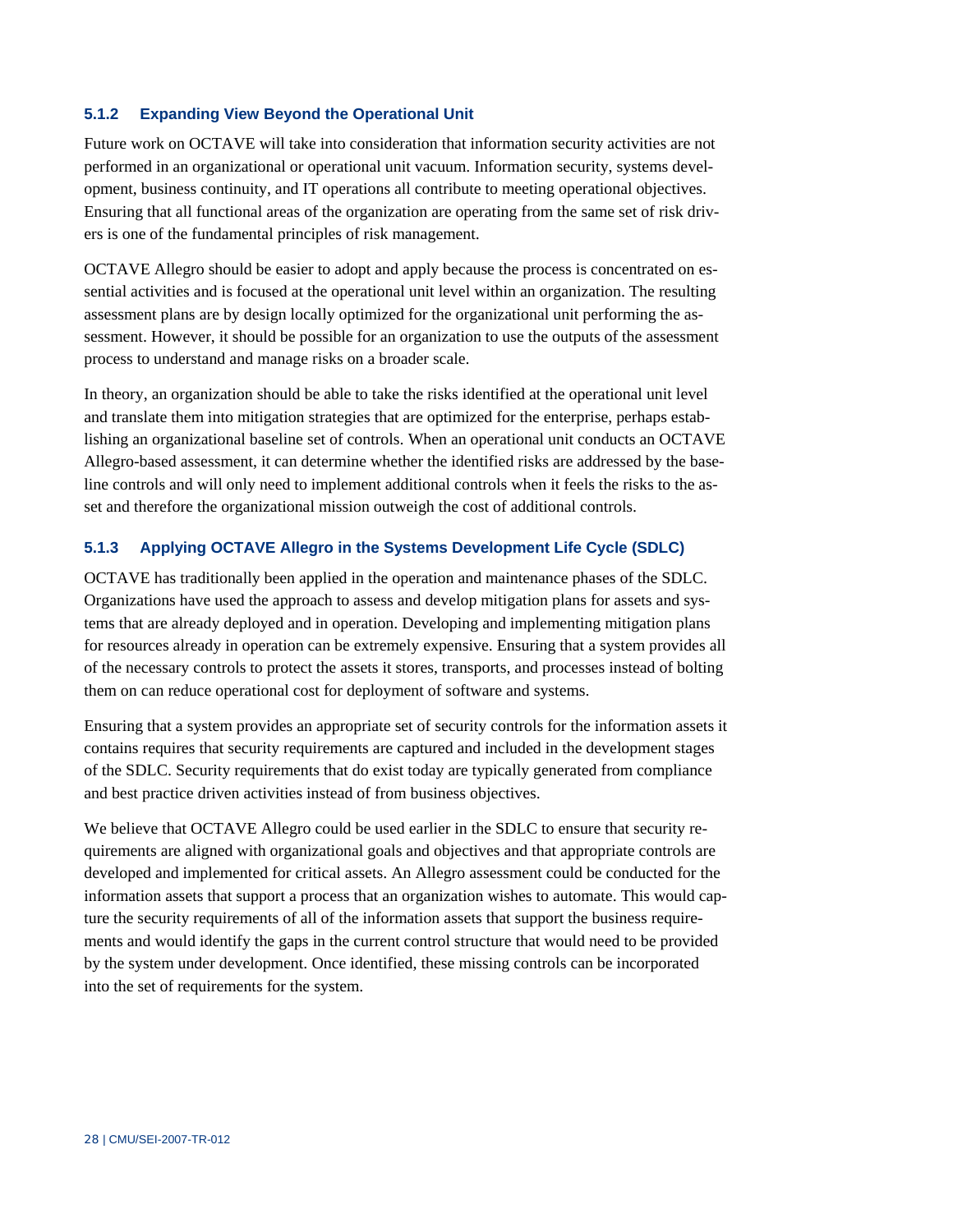#### **5.2 LOOKING FORWARD**

The introduction of the OCTAVE Allegro method in this technical report is another step in incorporating the lessons learned from our field experiences to enhance the usability and adoption of the methods.

### **5.2.1 Expanding the Community of Interest**

OCTAVE is accepted in the information security community as one de facto standard for conducting risk assessments. As security and business continuity evolve into resiliency and organizations look for a way to manage operational risk, the community of interest continues to grow. The user communities will be tapped to provide unique views of the applicability of the method in practice and the various ways in which it can be tailored for extensibility to the larger enterprise. The importance of effectively managing operational risk as part of the overall risk portfolio while at the same time continuously improving the underlying processes is the focus of our emerging work in resiliency engineering.

Activities planned for the future include workshops or forums from which we will draw on the experience and expertise of the user community. The collective expertise of the user community in the areas of information security, business continuity, and IT operations will provide a rich source for validating that this work is reflective of the practitioners in the field.

### **5.2.2 Exploring Connections to the CERT Resiliency Engineering Framework**

The CERT® Resiliency Engineering Framework is an emerging body of work at the SEI. The framework is the foundation for a process improvement approach to security and business continuity management. It is a framework of practice that integrates security and business continuity activities by defining the essential organizational processes, related goals, and specific practices that are necessary to manage operational resiliency [Caralli 2007]. We expect the focus on managing operational risk and resiliency to influence future versions of OCTAVE. The assessment process will be strengthened as the relationships between information security processes and operational resiliency processes are identified, and OCTAVE may evolve further to support a resiliency perspective.

#### **5.2.3 Updating and Improving Training**

The SEI's course offering on information security risk management and OCTAVE will be modified initially to expose students to OCTAVE Allegro concepts. In the future, we envision a movement toward OCTAVE Allegro-based training and train-the-trainer education. In addition, we also hope to position OCTAVE training as part of a larger focus on all aspects of information security risk management education including risk identification, risk analysis, and risk mitigation.

The movement toward a focus on operational resiliency and away from security will also be reflected in future training efforts as OCTAVE Allegro and related tools, technologies, and methods are created and transitioned.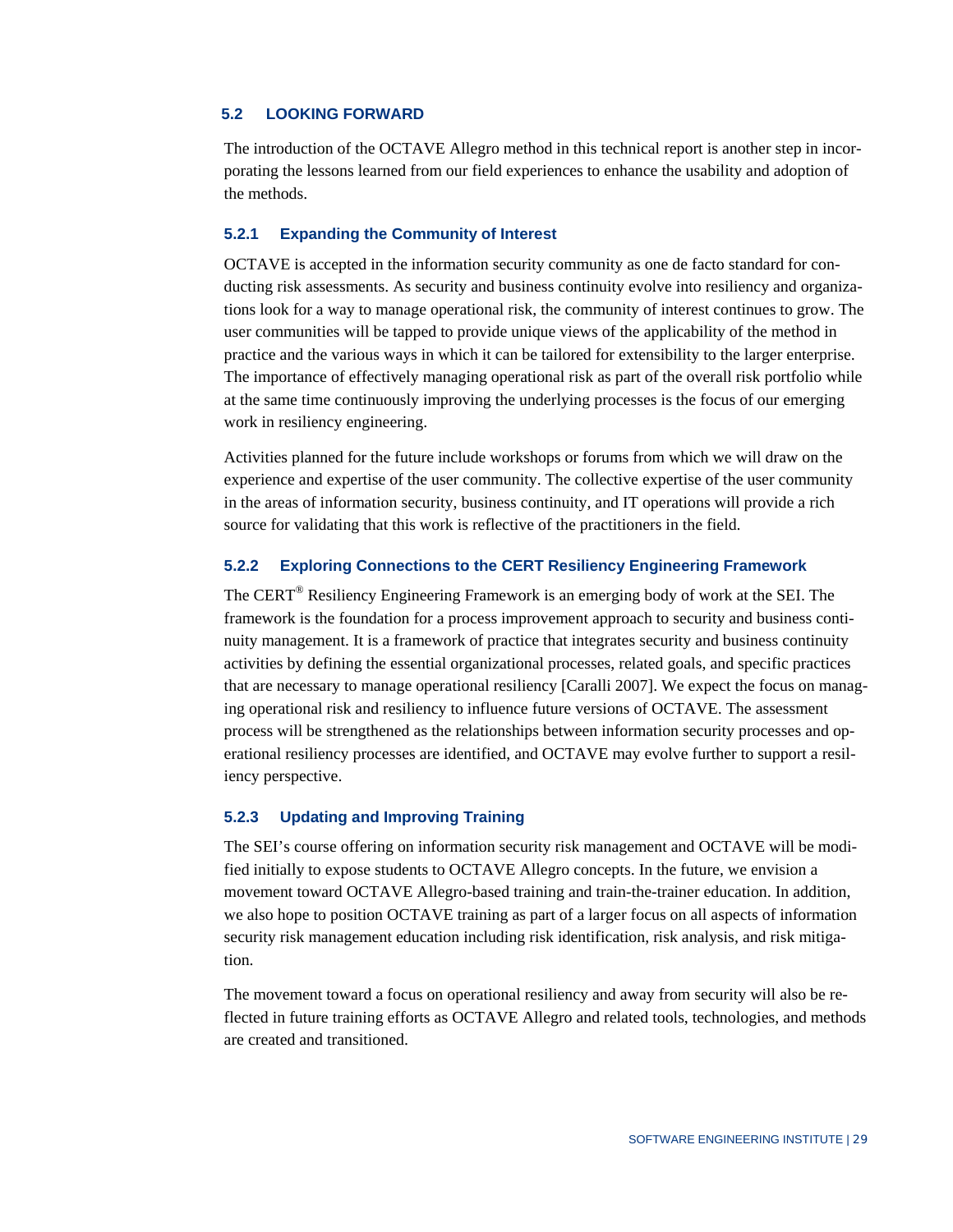### **5.2.4 Obtaining Feedback and Direction**

The OCTAVE Allegro guidance, worksheets, questionnaire, and example included in the appendix of this technical report together form Version 1.0 of the OCTAVE Allegro methodology. Readers of this report and users of the OCTAVE methodologies are invited to share their comments and suggestions and descriptions of their experiences with the methodology. Understanding the community's experience with the method is critical to its continued improvement and will be reflected in updates to the methodology artifacts. All feedback can be directed to the project mailbox [octave-info@cert.org.](mailto:octave-info@cert.org)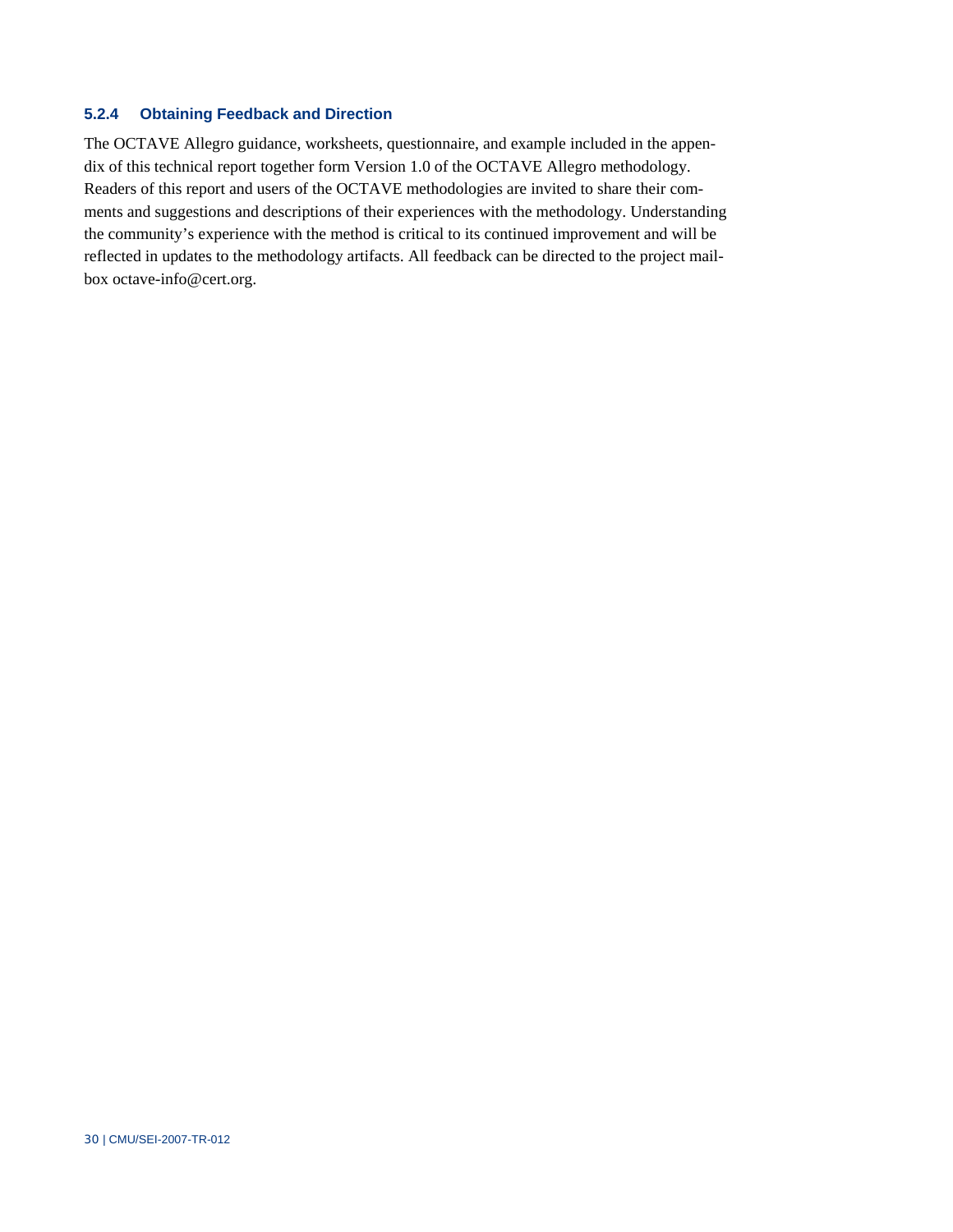# **Appendix A OCTAVE Allegro Method Guidance v1.0**

### **INTRODUCTION AND PURPOSE**

This guidance provides detailed instructions for performing the eight steps in the OCTAVE Allegro risk assessment methodology. The guidance for each step of the process has the same structure. First background information and definitions are introduced, then more general information necessary for performing the step is provided, and finally specific guidance for performing the step is included. All steps are numbered sequentially for convenience and each step is broken down further into a series of activities. As you complete an activity, it is a good idea to mark the check box next to the activity so that you can track your progress.

"Appendix  $B - OCTAVE$  Allegro Worksheets v1.0" on page [65](#page-76-0) contains all of the necessary worksheets, and "Appendix C – OCTAVE Allegro Questionnaires v1.0" on page [91](#page-102-0) contains all of the necessary threat scenario questionnaires to complete an Allegro assessment for one information asset. You will use the questionnaires to help seed the identification of possible threats to your information asset. Finally, "Appendix D – OCTAVE Allegro Example Worksheets v1.0" on page [99](#page-110-0) provides an example of an Allegro-based assessment performed in a medical facility.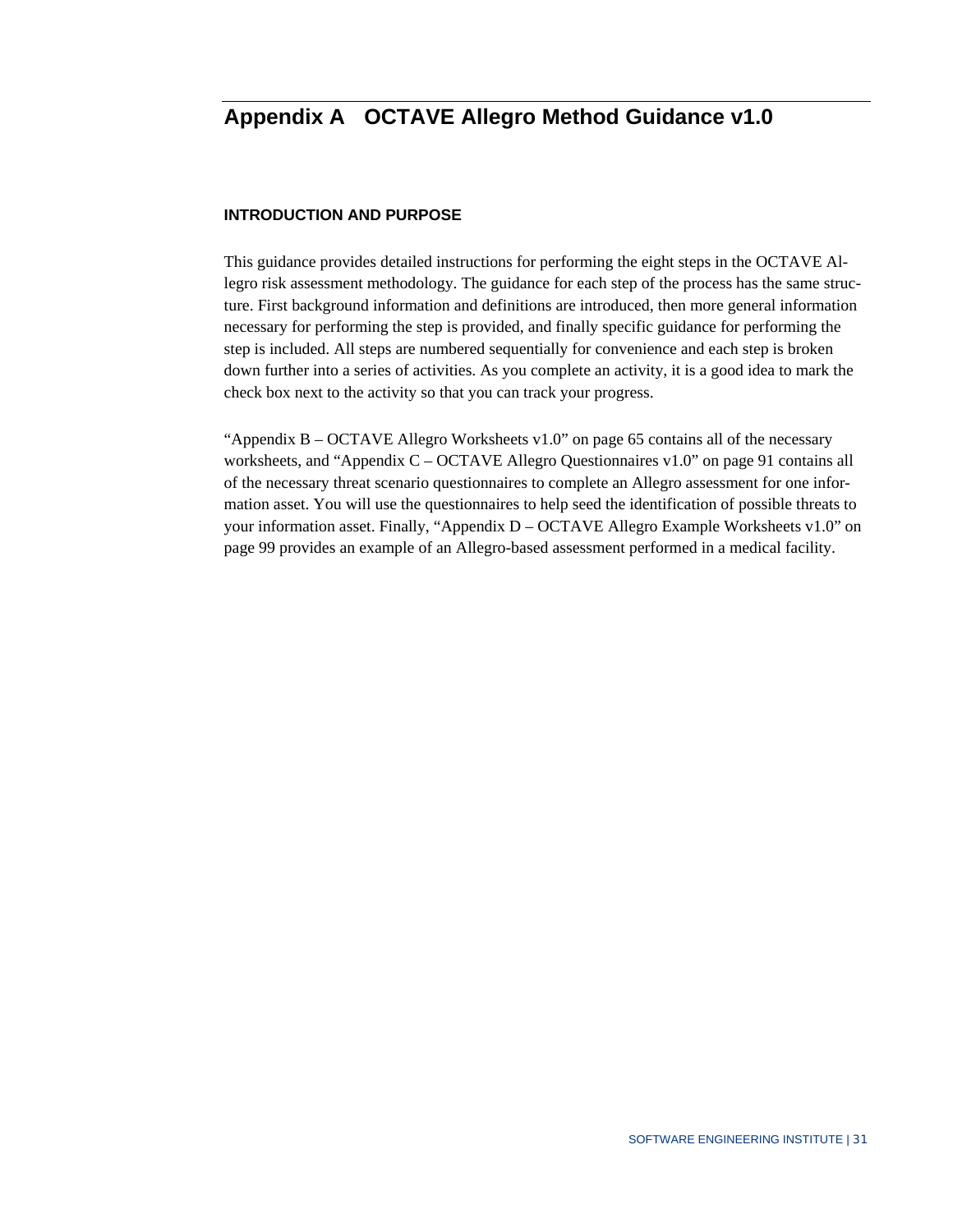# **Step 1 – Establish Risk Measurement Criteria**

### **BACKGROUND AND DEFINITIONS**

- **Impact** The effect of a threat on an organization's mission and business objectives.
- **Impact value** a qualitative measure of a specific risk's impact to the organization (high, medium, or low).
- **Risk measurement criteria** a set of qualitative measures against which the effect of each risk on an organization's mission and business objectives is evaluated. Risk measurement criteria define ranges of high, medium, and low impacts for an organization.

### **GENERAL NOTES**

In Step 1, you establish the organizational drivers that will be used to evaluate the effect of a risk to your organization's mission and business objectives. These drivers are reflected in a set of risk measurement criteria that you will develop.

Risk measurement criteria form the foundation for your information asset risk assessment. Without these criteria, you cannot measure the extent to which your organization is impacted if a risk to your information asset is realized. In addition to recognizing the extent of a specific impact, an organization must recognize which impact areas are the most significant. For example, in some organizations an impact to the relationship with its customer base may be more significant than an impact on its compliance with regulations.

In the Allegro assessment, you will create a set of risk measurement criteria that reflect a range of impact areas that are important (and probably unique) to your organization. For example, impact areas can include health and safety of customers and employees, financial, reputation, and laws and regulations. A standard set of worksheet templates will be used to create these criteria in several impact areas and then prioritize them.

It is important to create a consistent set of risk measurement criteria that can be used for all information asset risk assessments conducted by an organization. The criteria should be focused at an organizational level and should reflect senior management's awareness of the risk environment in which the organization operates. Using risk criteria that accurately reflect an organizational view ensures that decisions about how to mitigate risk will be consistent across multiple information assets and operating or departmental units.

### **GUIDANCE AND ACTIVITIES**

There are two activities in Step 1.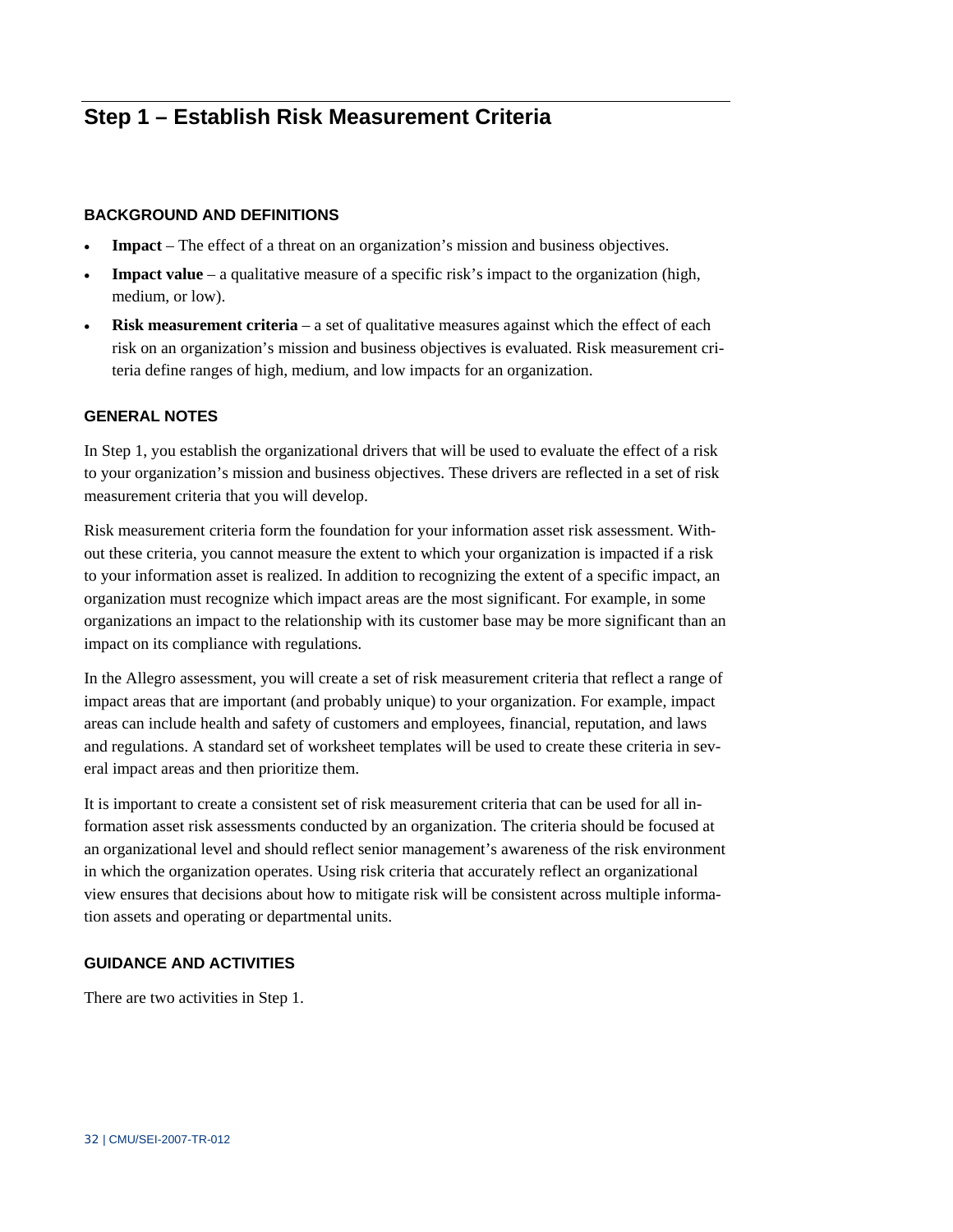| $\Box$ | Step 1<br><b>Activity 1</b> | Define a qualitative set of measures (risk measurement criteria) against<br>which you will be able to evaluate a risk's effect on your organization's<br>mission and business objectives. Document your criteria on the Risk Meas-<br>urement Criteria Worksheets. At a minimum, consider the following impact<br>areas:                                                                                                                                |
|--------|-----------------------------|---------------------------------------------------------------------------------------------------------------------------------------------------------------------------------------------------------------------------------------------------------------------------------------------------------------------------------------------------------------------------------------------------------------------------------------------------------|
|        |                             | Reputation/customer confidence (Worksheet 1, Appendix B)                                                                                                                                                                                                                                                                                                                                                                                                |
|        |                             | Financial (Worksheet 2, Appendix B)                                                                                                                                                                                                                                                                                                                                                                                                                     |
|        |                             | Productivity (Worksheet 3, Appendix B)                                                                                                                                                                                                                                                                                                                                                                                                                  |
|        |                             | Safety and health (Worksheet 4, Appendix B)                                                                                                                                                                                                                                                                                                                                                                                                             |
|        |                             | Fines/legal penalties (Worksheet 5, Appendix B)                                                                                                                                                                                                                                                                                                                                                                                                         |
|        |                             | User-defined impact area (Worksheet 6, Appendix B)                                                                                                                                                                                                                                                                                                                                                                                                      |
|        |                             | Fill in any blanks in the criteria worksheets to make them meaningful to<br>your organization. You may also change the descriptions provided or add<br>descriptions as necessary.                                                                                                                                                                                                                                                                       |
|        |                             | Notes: Within each impact area, there is an option entitled "other" to insert<br>a unique set of criteria. There is also an impact area entitled "user-defined"<br>available for new or unique impact areas. If any impact areas do not apply<br>to your organization, cross them out.                                                                                                                                                                  |
|        |                             | If your organization has already developed risk measurement criteria, it can<br>be used in the structured risk assessment, and this activity can be elimi-<br>nated. However, it is still a good idea to review the organization's criteria to<br>ensure that it represents the current risk environment and tolerances.                                                                                                                                |
|        |                             |                                                                                                                                                                                                                                                                                                                                                                                                                                                         |
| $\Box$ | Step 1<br><b>Activity 2</b> | Prioritize the impact areas from most important to least important using the<br>Impact Area Ranking Worksheet (Worksheet 7, Appendix B). The most<br>important category should receive the highest score and the least important<br>the lowest.                                                                                                                                                                                                         |
|        |                             | <b>Notes:</b> If you have five impact areas, rank the most important area as num-<br>ber five, the next most important area as number four, and so on. All impact<br>areas that you will be using for risk measurement must be ranked. This pri-<br>oritization is used later in the risk assessment to develop a relative risk<br>score that can help your organization determine how to address risks that<br>have been identified in the assessment. |
|        |                             |                                                                                                                                                                                                                                                                                                                                                                                                                                                         |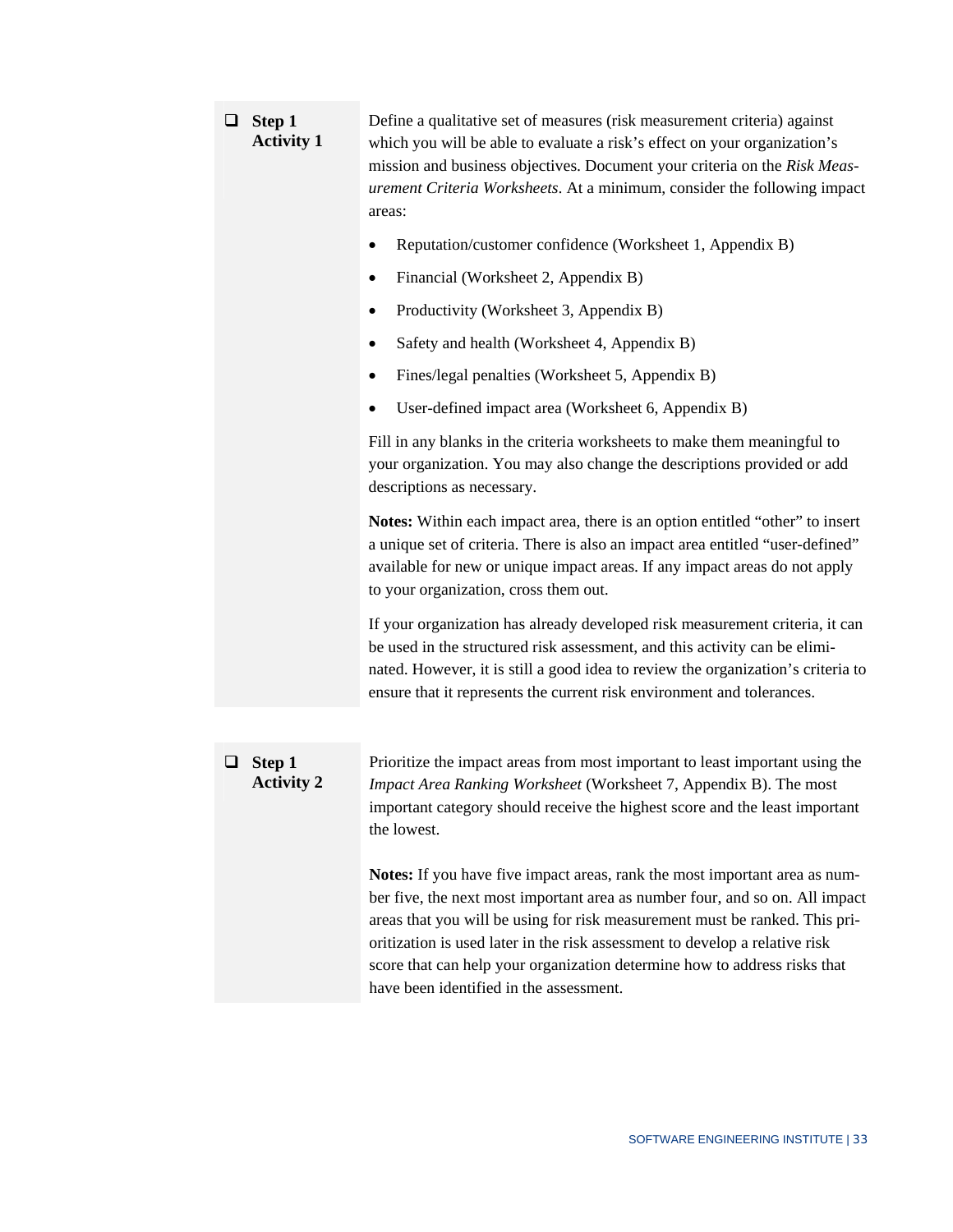# **Step 2 – Develop an Information Asset Profile**

### **BACKGROUND AND DEFINITIONS**

- **Asset** An asset is something of value to the enterprise. Assets are used by organizations to achieve goals, provide a return on investment, and generate revenue. The overall value of the organization can be represented collectively by the value of its assets.
- **Critical information asset** Critical information assets are the most important assets to an organization. The organization will suffer an adverse impact if
	- − a critical asset is disclosed to unauthorized people
	- − a critical asset is modified without authorization
	- − a critical asset is lost or destroyed
	- − access to a critical asset is interrupted
- **Information asset** An information asset can be described as information or data that is of value to the organization, including such information as patient records, intellectual property, or customer information. These assets can exist in physical form (on paper, CDs, or other media) or electronically (stored on databases, in files, on personal computers).
- **Information asset profile** A representation of an information asset describing its unique features, qualities, characteristics, and value.
- **Information asset owners** Owners of information assets are those individuals who have primary responsibility for the viability, survivability, and resiliency of an information asset. They set security requirements for the asset and ensure that proper protection strategies have been implemented in the organization to meet these requirements.
- **Information asset custodians** Custodians of information assets refers to the individuals in the organization who have the responsibility to protect information assets that are stored, transported, or processed in containers. In other words, custodians accept responsibility for the information assets that live in containers that they manage and ensure the protection of the assets per the owner's requirements.
- **People** In the structured risk assessment, people are a type of container for information assets. They may possess specialized or important information and use it in their jobs, such as intellectual property. In some cases, the information that people know may not exist in any other form in the organization (i.e., it may not be written down).
- **Security requirements** The requirements that characterize how an information asset is to be protected. These are also often referred to as "security objectives."
	- − Confidentiality Ensuring that only authorized people (or systems) have access to an information asset.
	- − Integrity Ensuring that an information asset remains in the condition that was intended by the owner and for the purposes intended by the owner.
	- − Availability Ensuring that the information asset remains accessible to authorized users.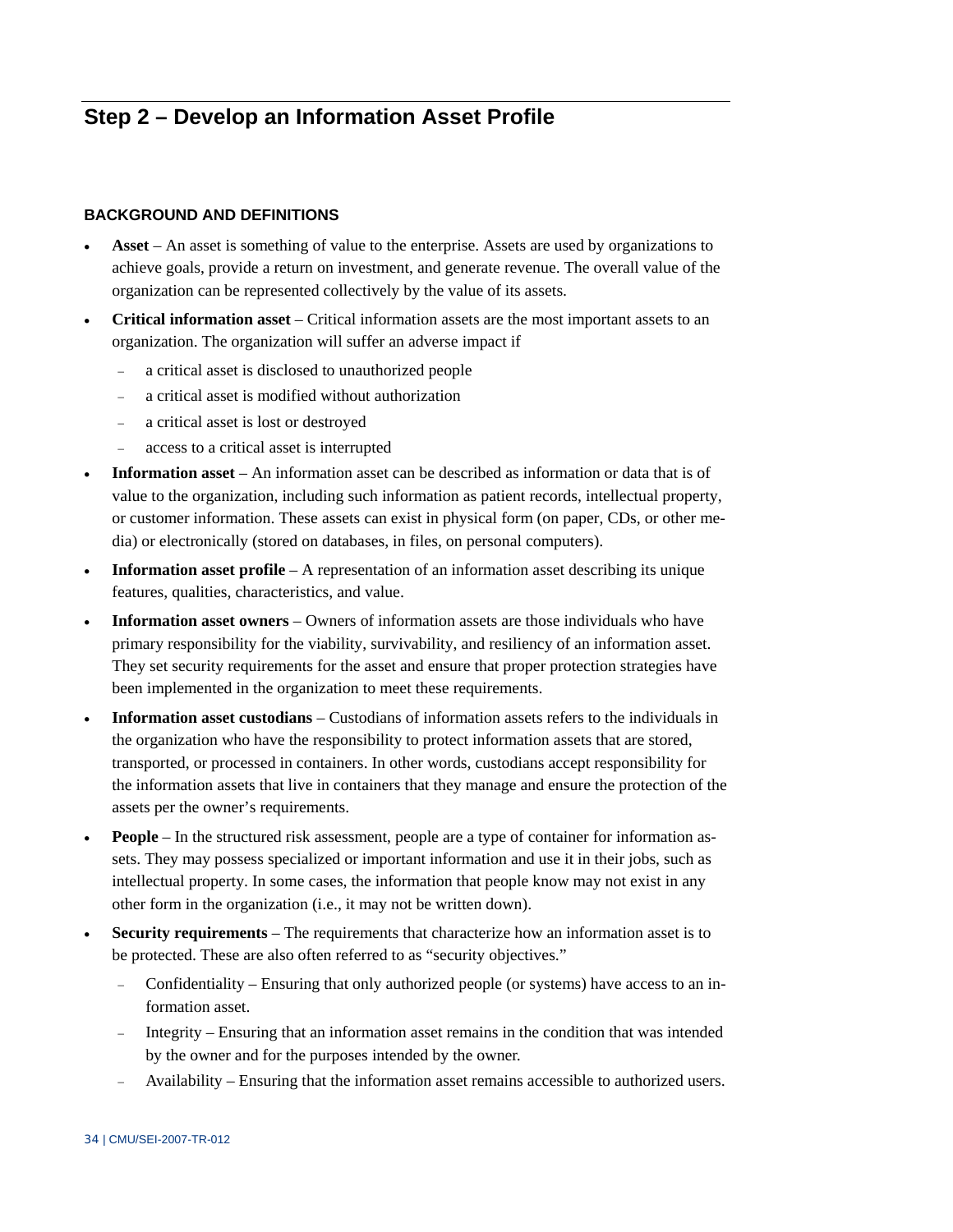• **Technology assets** – Technology assets typically describe electronic containers in which information assets are stored, transported, or processed. These assets generally include hardware, software, application systems, servers, and networks.

### **GENERAL NOTES**

The risk assessment that you are performing is focused on the information assets of the organization. In this step, you begin the process of defining those information assets. Later, you will identify the containers in which the information assets "live" and the custodians of those containers. This will help you to fully identify all of the points at which the information assets might be vulnerable to disclosure, modification, loss/destruction, or interruption.

A profile is created for each information asset, forming the basis for the identification of threats and risks in subsequent steps. Information asset profiling is important for ensuring that an asset is clearly and consistently described, that there is an unambiguous definition of the asset's boundaries, and that the security requirements for the asset are adequately defined. The information asset profile can even be extended to include a quantitative value for the asset, if desired.

### **Guidance and Activities**

There are eight activities in Step 2.

| $\Box$ | Step 2<br><b>Activity 1</b> | The first activity in this step of the risk assessment involves identifying a<br>collection of information assets on which an assessment might be per-<br>formed. The assessment provides the most utility when it is focused on the<br>information assets that are most important to the organization. Depending<br>on the level at which you perform this risk assessment, "organization"<br>might be substituted by department, division, or any other sublevel of the<br>organization. |
|--------|-----------------------------|--------------------------------------------------------------------------------------------------------------------------------------------------------------------------------------------------------------------------------------------------------------------------------------------------------------------------------------------------------------------------------------------------------------------------------------------------------------------------------------------|
|        |                             | To do this, consider the following questions:                                                                                                                                                                                                                                                                                                                                                                                                                                              |
|        |                             | What information assets are of most value to your organization?                                                                                                                                                                                                                                                                                                                                                                                                                            |
|        |                             | What information assets are used in day-to-day work processes and<br>operations?                                                                                                                                                                                                                                                                                                                                                                                                           |
|        |                             | What information assets, if lost, would significantly disrupt your or-<br>ganization's ability to accomplish its goals and contribute to achieving<br>the organization's mission?                                                                                                                                                                                                                                                                                                          |
|        |                             | What other assets are closely related to these assets?                                                                                                                                                                                                                                                                                                                                                                                                                                     |
|        |                             | Brainstorm a list of the information assets that are important to your organi-<br>zation and on which you might perform a structured risk assessment.                                                                                                                                                                                                                                                                                                                                      |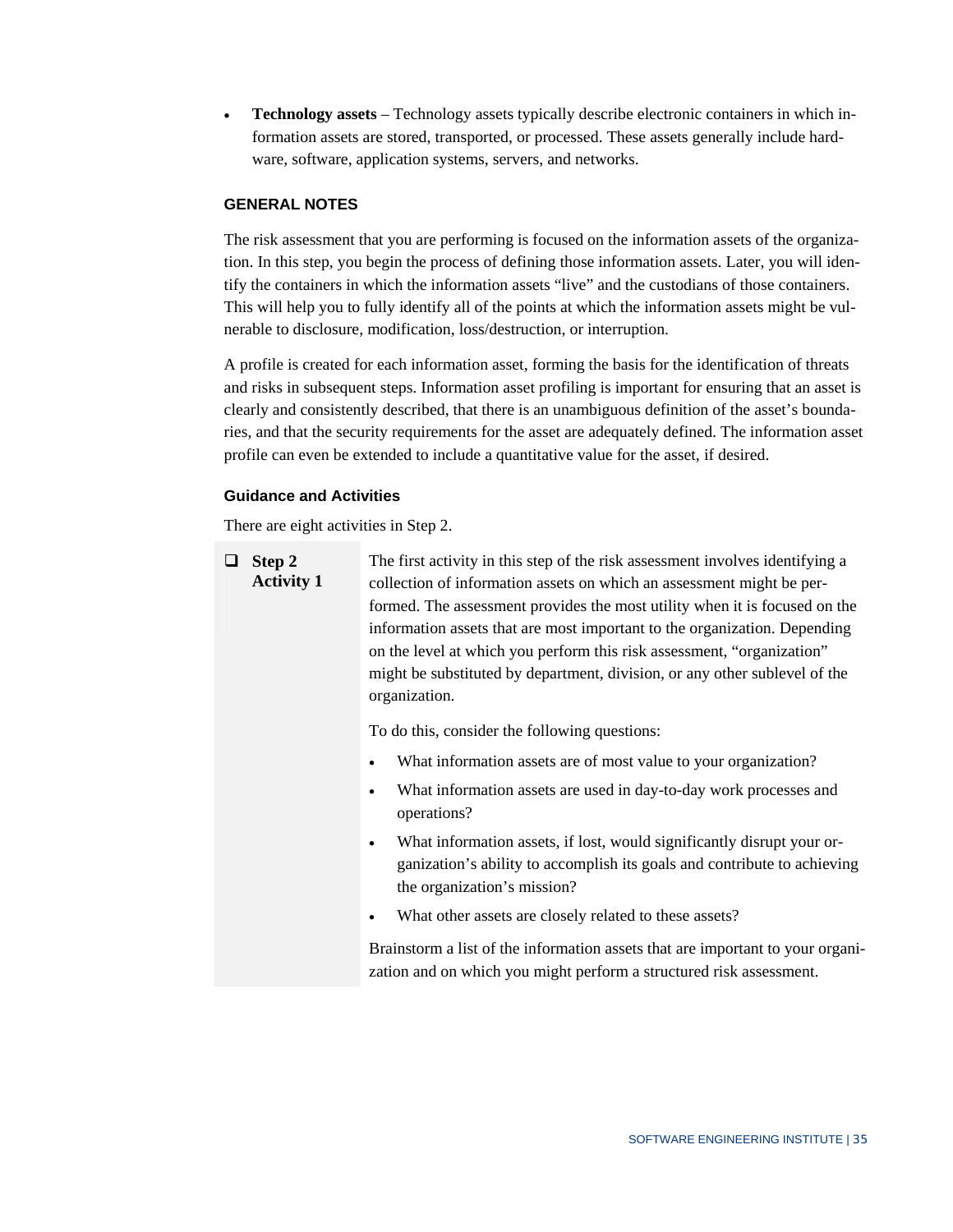| $\Box$ Step 2<br><b>Activity 2</b> | "Focusing on the critical few" is an essential risk management principle.<br>Thus, you should perform the structured risk assessment only on those as-<br>sets that are critical to accomplishing goals and achieving the organization's<br>mission, as well as those that are important because of such factors as regu-<br>latory compliance. |
|------------------------------------|-------------------------------------------------------------------------------------------------------------------------------------------------------------------------------------------------------------------------------------------------------------------------------------------------------------------------------------------------|
|                                    | From the list you created in Activity 1, consider the following question:<br>Which assets on your list, if compromised, would have an adverse im-<br>pact on the organization (as defined by your risk evaluation criteria) if<br>one or more of the following occurred?                                                                        |
|                                    | The asset or assets were <b>disclosed</b> to unauthorized people.<br>The asset or assets were <b>modified</b> without authorization.<br>-<br>The asset or assets were lost or destroyed.                                                                                                                                                        |
|                                    | Access to the asset or assets was interrupted.<br>Assets that meet one or more of these criteria should be considered critical<br>to your organization and should have a structured risk assessment per-<br>formed on them.                                                                                                                     |
|                                    | Beginning with the next activity, you will commence the process of per-<br>forming a risk assessment on one of your critical information assets. Simply<br>repeat all of the steps for each information asset on which you wish to per-<br>form a risk assessment.                                                                              |
| Step 2<br>□  <br><b>Activity 3</b> | In the following activities (3-8) you gather information about your informa-<br>tion asset that is necessary to begin the structured risk assessment process.<br>You will use the Critical Information Asset Profile (Worksheet 8, Appendix<br>B) to record this information.                                                                   |
|                                    | To begin, record the name of the critical information asset in column (1) of<br>the Critical Information Asset Profile.                                                                                                                                                                                                                         |
| Step 2<br>⊔<br><b>Activity 4</b>   | Document your rationale for selecting the critical information asset in col-<br>umn (2) of the Critical Information Asset Profile. As you do so, consider<br>the following questions:                                                                                                                                                           |
|                                    | Why is this asset critical to the organization?<br>Is this information asset subject to regulatory requirements?                                                                                                                                                                                                                                |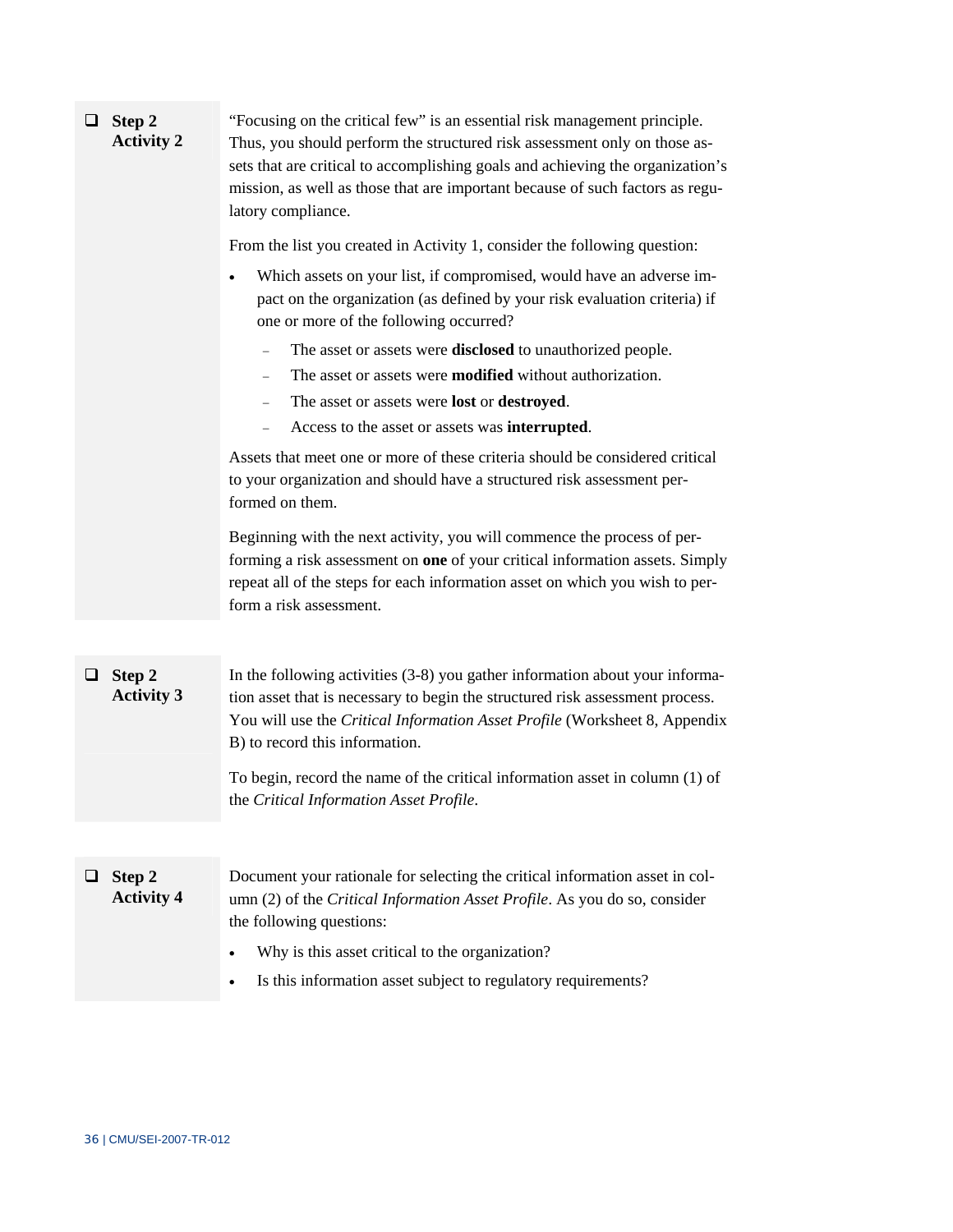| $\Box$<br>Step 2<br><b>Activity 5</b> | Record a description for the critical information asset in column (3) of the<br>Critical Information Asset Profile. Be sure that you define the scope of the<br>information asset and that you use an agreed-upon, common definition. Ex-<br>amples include "all of the paper medical records for our practice" or "the<br>vendor database." |
|---------------------------------------|----------------------------------------------------------------------------------------------------------------------------------------------------------------------------------------------------------------------------------------------------------------------------------------------------------------------------------------------|
|                                       | Consider the following questions when you are describing the information<br>asset:                                                                                                                                                                                                                                                           |
|                                       | What is the common name for this information asset (how do people<br>within the organization refer to it)?                                                                                                                                                                                                                                   |
|                                       | Is this information asset electronic or physical (i.e., found on paper), or<br>both?                                                                                                                                                                                                                                                         |
|                                       | Notes:                                                                                                                                                                                                                                                                                                                                       |
|                                       | Be sure to document any distinguishing factors that are relevant to the value<br>of the information asset and/or the protection needs of the asset. For exam-<br>ple, if the information asset is covered under regulations such as HIPAA,<br>you should note that in the description.                                                       |
|                                       | You might also want to capture which organizational processes or services<br>that this information asset supports. For example, the customer database<br>might support billing processes, product quality processes, and sales proc-<br>esses.                                                                                               |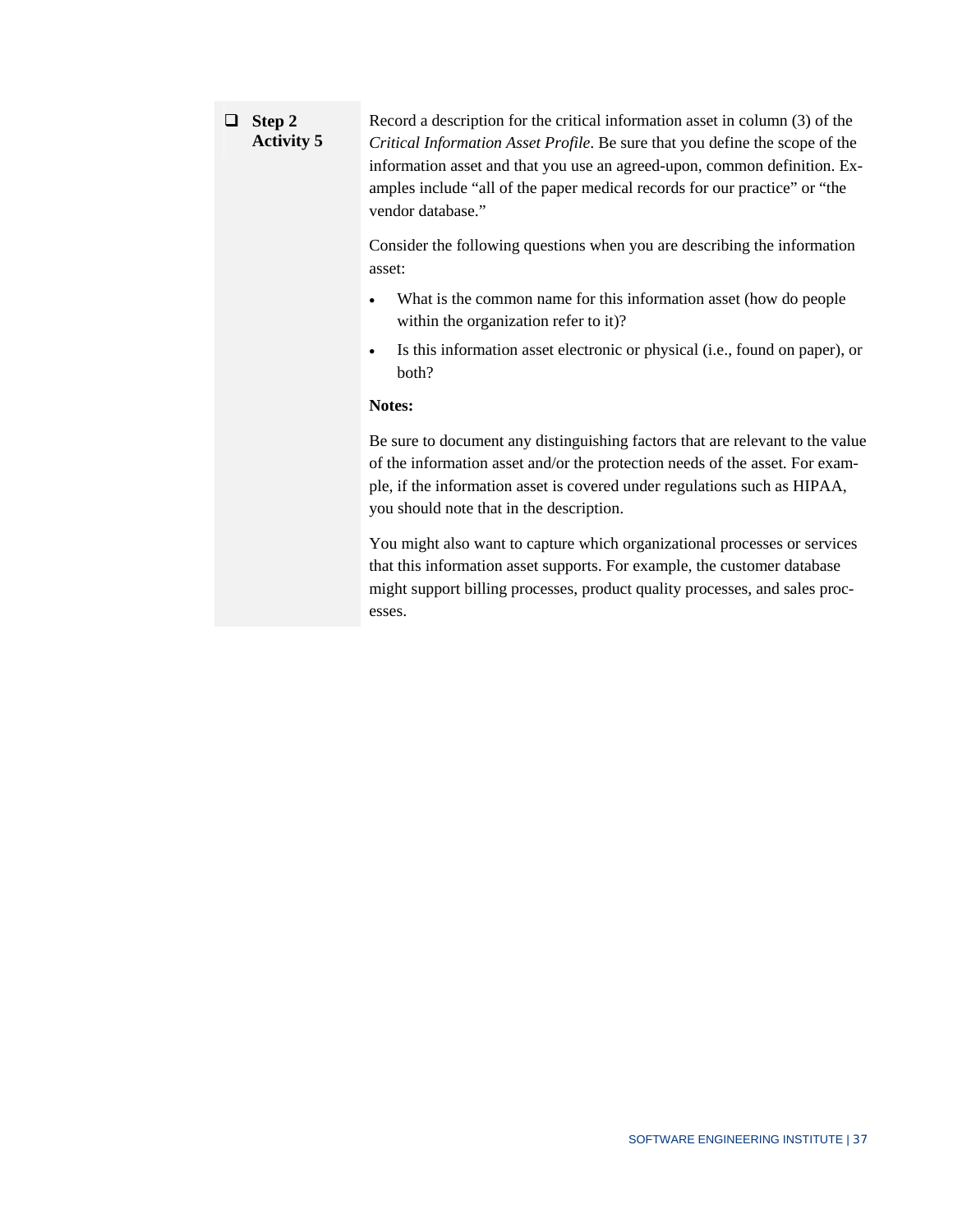#### **Step 2 Activity 6**  Identify and document the owners of the critical information asset. (Refer to the definitions provided above to determine who is an owner.) Record this information in column (4) of the *Critical Information Asset Profile*.

Consider the following questions when you are documenting the information asset owner:

- Who in the organization has the primary responsibility for this information asset?
- Who owns the business processes where this information asset is used? Whose business processes are most reliant on this information asset?
- Who would be responsible for setting the value (monetary or otherwise) of this information asset?
- Who would be most impacted if the information asset was compromised?
- Are there different owners for the different elements of data that compose the information asset?

### **Notes:**

In many cases, an information asset is owned by more than one organizational unit. If this is the case for your information asset, be sure to involve the additional owners in defining the asset and performing the risk assessment. The risk profile of the asset might be incomplete if you do not consider the threat environments of all operating units that own the asset.

Additionally, while recording the actual name of the owner is useful, it is more important to capture the organizational position of the owner or owners. This is especially important in organizations with significant turnover.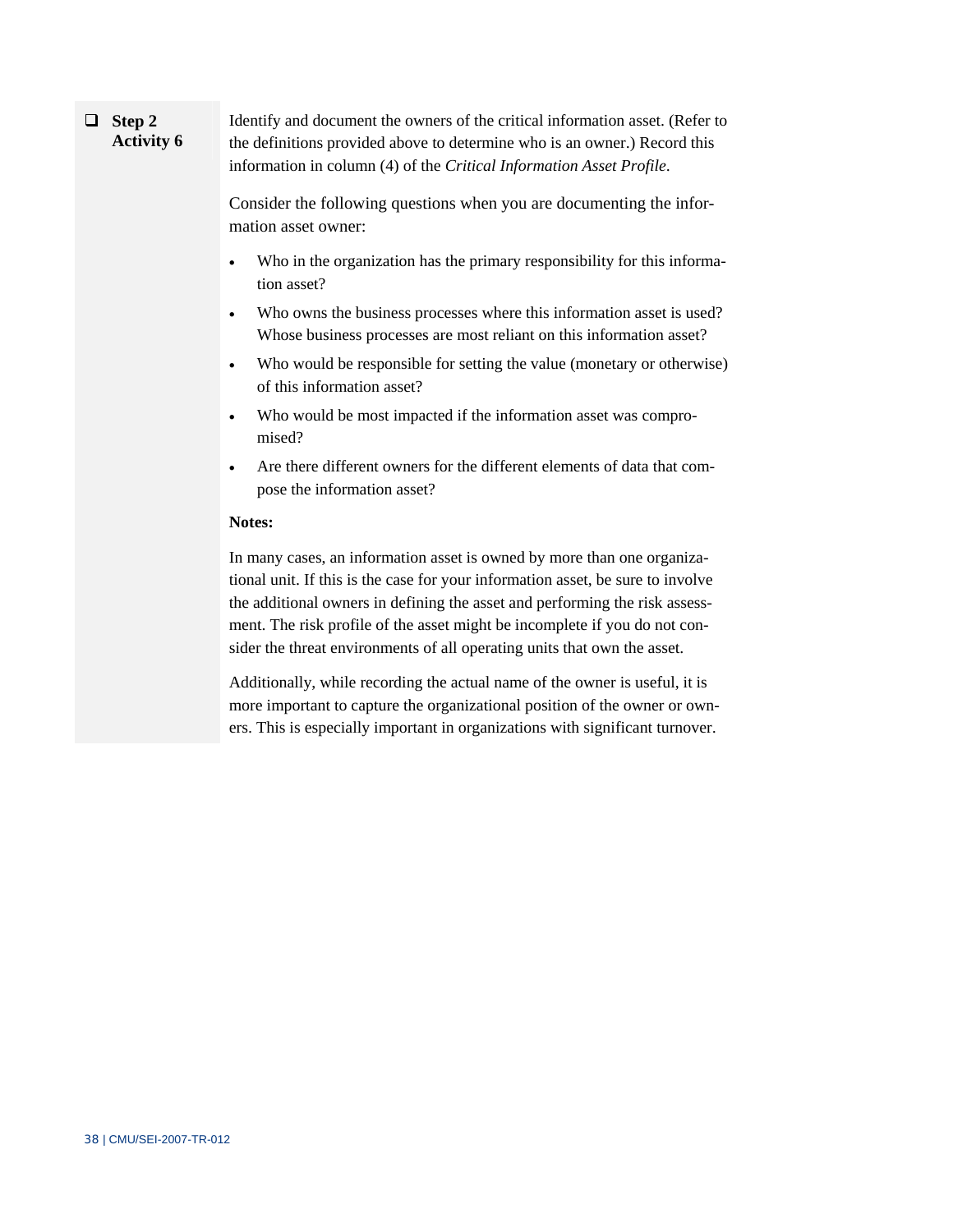| Step 2<br>ப<br><b>Activity 7</b> | Record the security requirements for confidentiality, integrity, and avail-<br>ability in column (5) of the Critical Information Asset Worksheet. Begin by<br>checking the requirements that are applicable to the information asset, and<br>continue by filling in the information that completes each security require-<br>ment statement. To the right of these statements you may add requirements<br>or you may make your requirements more specific. It is important to re-<br>member during this step that if there is more than one owner of an informa-<br>tion asset, the security requirements developed for that asset must reflect the<br>requirements of all the owners.<br>Security requirements for information assets are often derived from legisla-<br>tion and regulation. You should make sure that the security requirements<br>that you define support any pertinent regulations.<br>Notes:<br>A category entitled "other" is provided for additional security requirements<br>that do not fit the categories listed. |
|----------------------------------|----------------------------------------------------------------------------------------------------------------------------------------------------------------------------------------------------------------------------------------------------------------------------------------------------------------------------------------------------------------------------------------------------------------------------------------------------------------------------------------------------------------------------------------------------------------------------------------------------------------------------------------------------------------------------------------------------------------------------------------------------------------------------------------------------------------------------------------------------------------------------------------------------------------------------------------------------------------------------------------------------------------------------------------------|
| Step 2                           | Identify the most important security requirement for the information                                                                                                                                                                                                                                                                                                                                                                                                                                                                                                                                                                                                                                                                                                                                                                                                                                                                                                                                                                         |

**Activity 8**  asset by marking an 'X' in the box next to the category of security requirements in column (6) of the *Critical Information Asset Worksheet*. You will use this information when you are determining the potential impact of a risk, so it is important that you choose this security requirement carefully.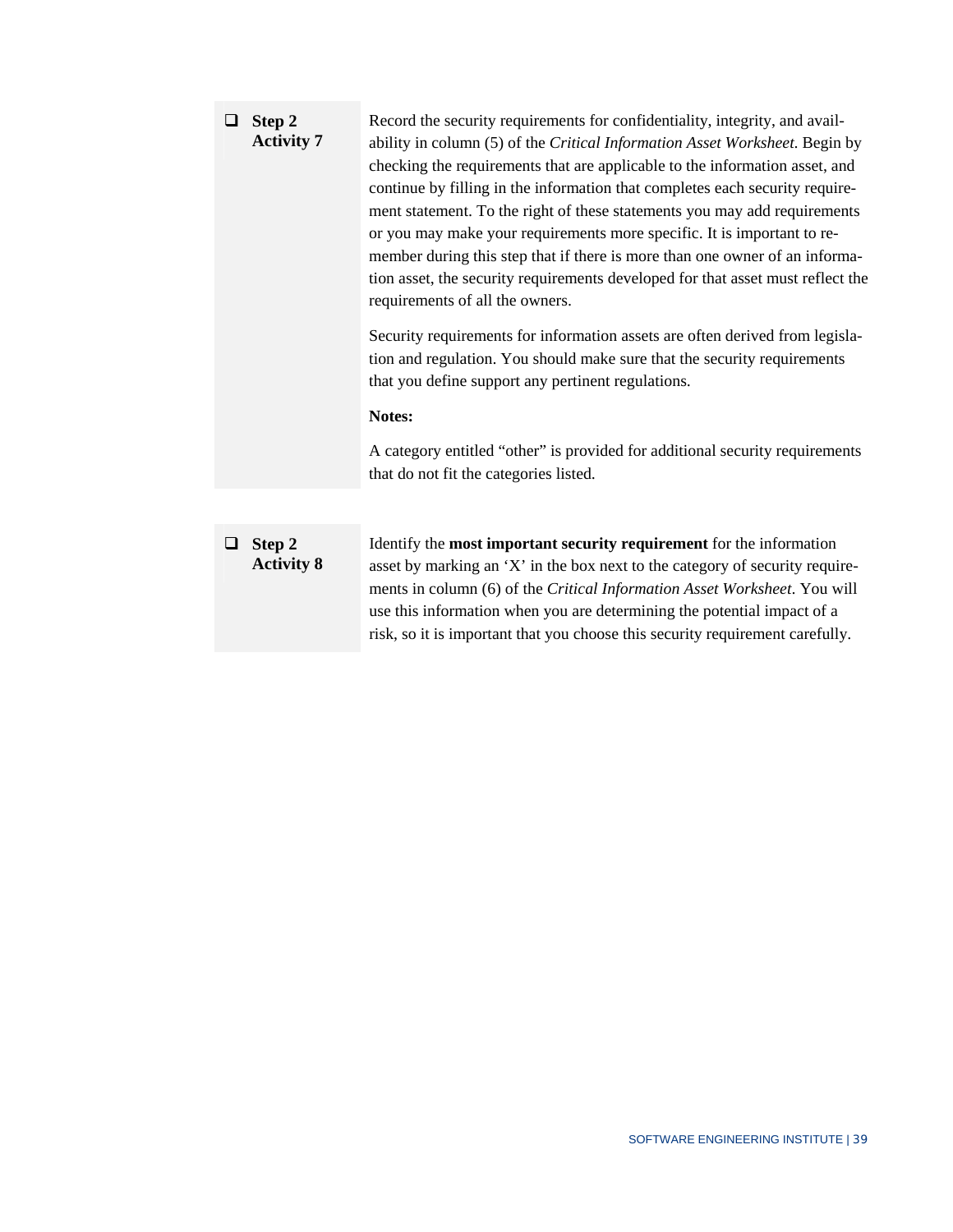# **Step 3 – Identify Information Asset Containers**

### **BACKGROUND AND DEFINITIONS**

• **Information asset container** – An information asset container is where information assets are stored, transported, or processed. It is a place where an information asset "lives." Containers generally include hardware, software, application systems, servers, and networks (technology assets), but they can also include items such as file folders (where information is stored in written form) or people (who may carry around important information such as intellectual property). They can also be both internal and external to an organization.

### **GENERAL NOTES**

The places where an information asset is stored, transported, or processed can become points of vulnerability and threats that put the information asset at risk. Conversely, they can also become places where controls can be implemented to ensure that information assets are protected from harm so that they can be used as intended.

Containers are most typically identified as some type of technical asset—hardware, software, or system—but a container can also be a physical object such as piece of paper or a person that is important to the organization. People containers are particularly important with respect to intellectual property or information that is generally sensitive or confidential. A person who obtains this information essentially becomes a "container" and must be considered when profiling risks to the information asset. In some cases where a person possesses key organizational information (such as production designs), the lack of availability of that person is disruptive to related processes. Risks related to this must be identified and mitigated.

There are three very important points with respect to security and the concept of an information asset container:

- The way in which an information asset is protected or secured is through controls implemented at the container level. For example, to protect the customer database on a server, layers of controls are applied such as permitting only authorized personnel to enter the server room and limiting network access to the database to authorized individuals.
- The degree to which an information asset is protected or secured is based on how well the controls implemented at the container level take into consideration the security requirements of the information asset.
- Any vulnerabilities or threats to the containers in which the information asset lives are inherited by the information asset. This could be the case with people—if an employee is the only one who has a key piece of intellectual property and has never documented it, the loss of this key individual due to illness or termination of employment renders the information asset inaccessible.

In an information security risk assessment, the identification of containers is essential to identifying risks to the information asset itself. By mapping an information asset to all of the containers in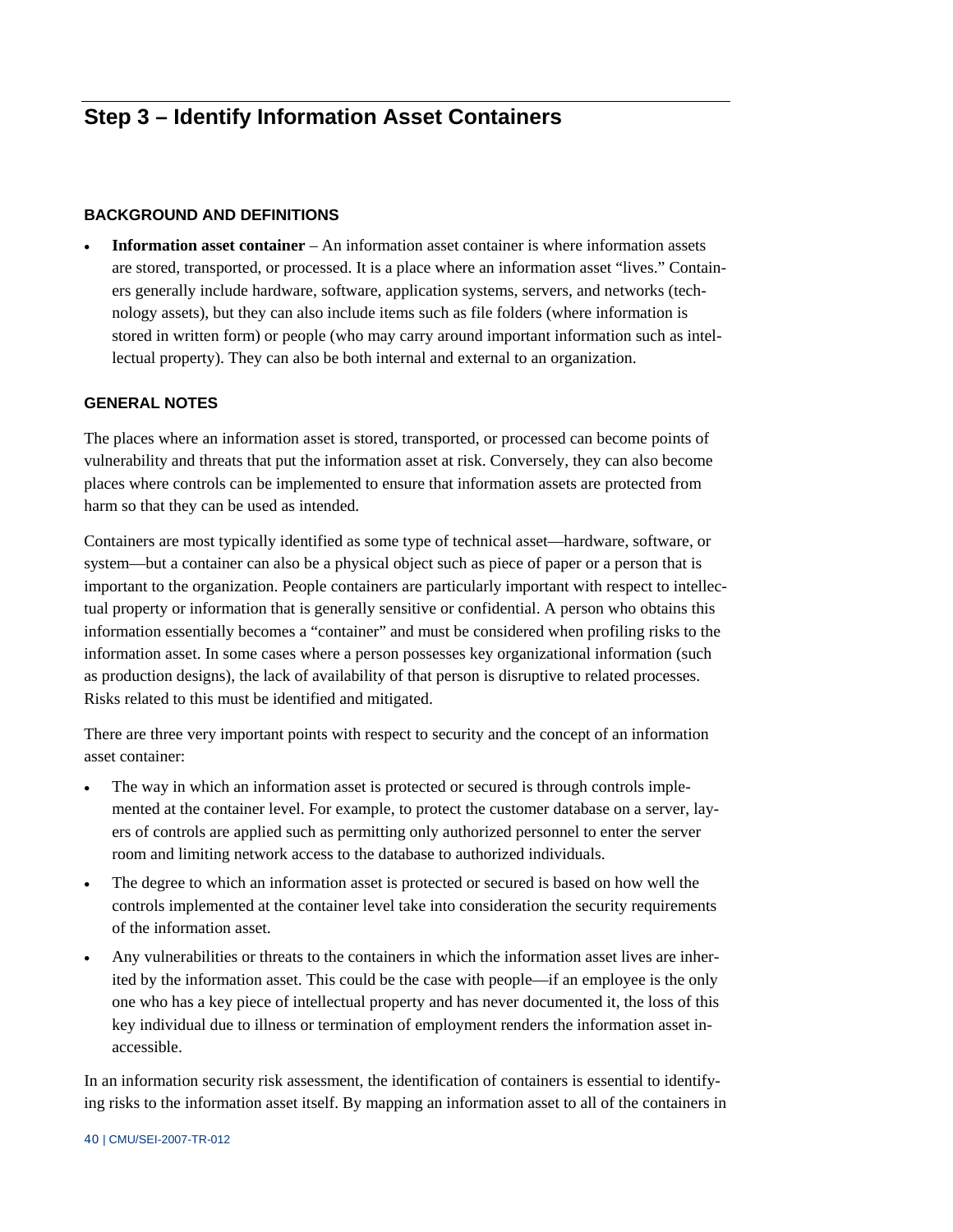which it lives, this activity defines the boundaries of the technical environment and infrastructure that must be examined for risk.

It is important to recognize that information assets reside not only in containers within an organization's boundaries, but they also often reside in containers that are not in the direct control of the organization*.* For example, many organizations outsource some if not all of their IT infrastructure to service providers. These service providers manage the containers that contain the organization's information assets. If a service provider is not aware of the security requirements of an information asset that is stored, transported, or processed in the containers that they manage, the controls that are necessary to protect the information assets may not be adequate, thus exposing the assets to risk. This problem can become even more pronounced if the service provider in turn contracts for other services (such as data storage) with additional service providers that may be unknown to the information asset owner. Thus, to gain an adequate risk profile of an information asset, an organization must identify all of the locations where its information assets are stored, transported, or processed, whether or not they are within the organization's direct control.

### **GUIDANCE AND ACTIVITIES**

There is only one activity in Step 3.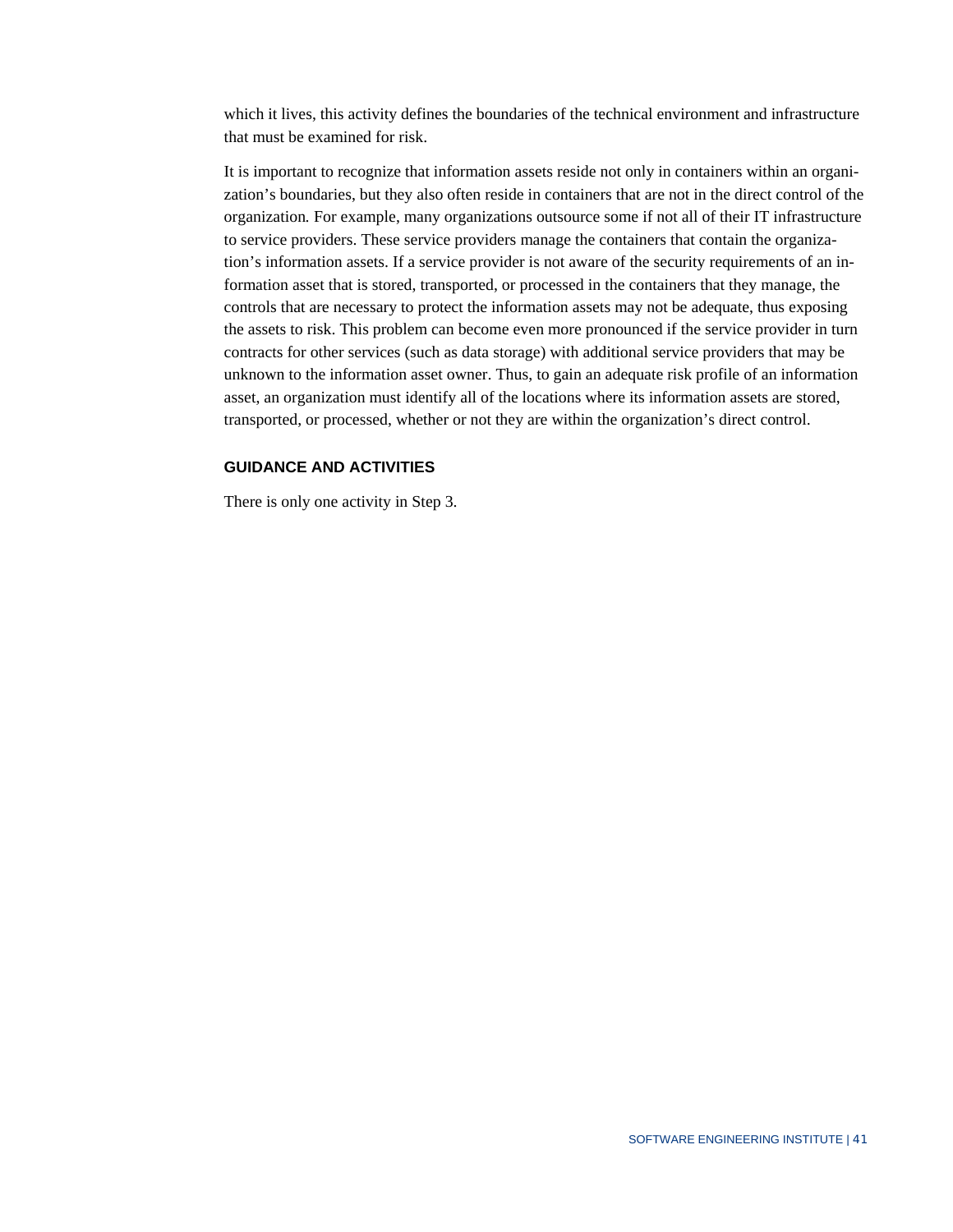## **Step 3 Activity 1**

Using the *Information Asset Risk Environment Map* (Worksheets 9a, 9b, and 9c, Appendix B) identify and document the containers in which your information asset is stored, transported, or processed as follows:

- Use Worksheet 9a to identify **technical** containers that are under the direct control of the organization (internal) or those that are managed outside of the organization (external)
- Use Worksheet 9b to identify **physical** locations where the information asset may exist either inside or outside of the organization
- User Worksheet 9c to identify **people** internal or external to the organization who may have a detailed knowledge of the information asset

Begin with Worksheet 9a and complete all of the worksheets in as much detail as possible. Use the *Information Asset Container Guides* located in Tables 1-3 below if you need help in identifying appropriate containers in each of the three classes. Remember that you may need the help of others in the organization in order to develop an accurate "map" of all of the places where your information asset is stored, transported, or processed.

### **Notes:**

You should document the owner of the container for the information asset whenever possible. The owner of the container often takes custodianship of your information asset and therefore may be required to help you to develop and implement risk mitigation strategies for any risks that originate on the container. You may need to talk with the owners of these containers during the risk assessment process to gather additional information.

As with recording the owner of an information asset, it is more important to capture the organizational position of the owner or owners. This is especially important for owners from outside of your organization.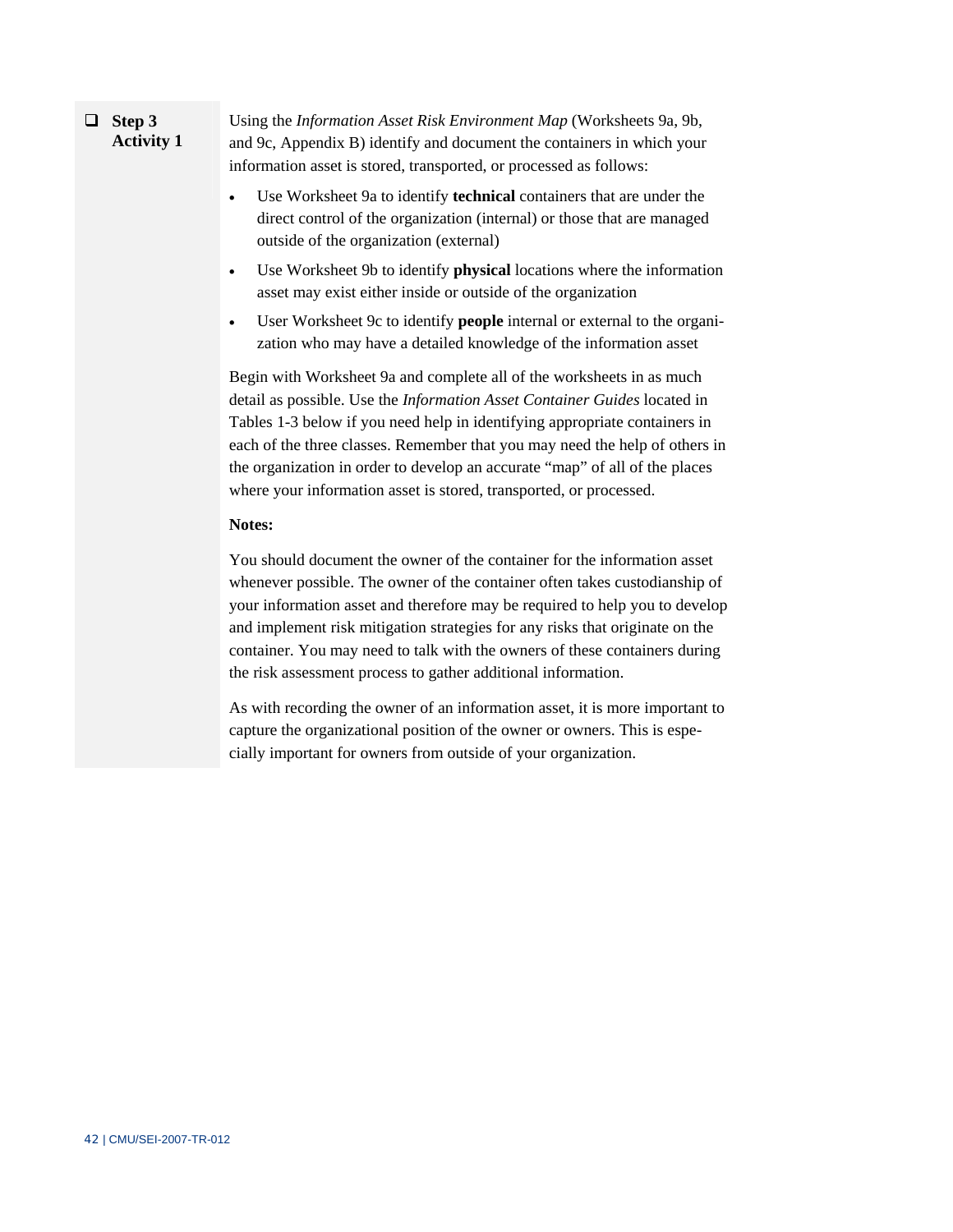| <b>Container Type</b> | <b>Questions to Consider</b>                                                                                                                                                                         |
|-----------------------|------------------------------------------------------------------------------------------------------------------------------------------------------------------------------------------------------|
| <b>Technical</b>      | <b>Internal</b>                                                                                                                                                                                      |
| (see Worksheet 9a)    | What information systems use or process this information asset?<br>⊔<br>Example:                                                                                                                     |
|                       | The vendor database (information asset) is used by the accounts<br>payable system (system).                                                                                                          |
|                       | What automated processes are reliant on this information asset?<br>o                                                                                                                                 |
|                       | Example:                                                                                                                                                                                             |
|                       | Paying an invoice (process) requires information in the vendor da-<br>tabase (information asset) and is automated in the accounts pay-<br>able system (system).                                      |
|                       | On what hardware might this information asset be found? Consider:<br>❏                                                                                                                               |
|                       | If the information asset is used by a system, application, or process,<br>what underlying hardware is related to the information asset?                                                              |
|                       | <b>Examples:</b>                                                                                                                                                                                     |
|                       | The vendor database is stored on the "DIAMOND" server.                                                                                                                                               |
|                       | <b>External</b>                                                                                                                                                                                      |
|                       | Are there customer or partner information systems that are externally<br>u<br>managed that use or process this information asset?<br>Example:                                                        |
|                       | The payroll database (information asset) is used by the payroll<br>٠<br>management system (system) run by the payroll contractor.                                                                    |
|                       | Are there any automated processes used by customers or business part-<br>Q.<br>ners that rely on this information asset?<br>Example:                                                                 |
|                       | A supplier of medical instruments uses information from the or-<br>ganization's inventory database (information asset) to manage<br>just-in-time restocking in their customer order system (system). |
|                       | On what customer or partner hardware might this information asset be<br>Q.<br>found? Consider:                                                                                                       |
|                       | If the information asset is used by any external customer or partner<br>system, application, or process, what underlying hardware is related<br>to the information asset?                            |
|                       | <b>Examples:</b>                                                                                                                                                                                     |
|                       | the contractor's "OMEGA" server or mainframe                                                                                                                                                         |
|                       | the supplier's dedicated network link segment "xyz"                                                                                                                                                  |

# *Table 3: Information Asset Container Guide - Technical Containers*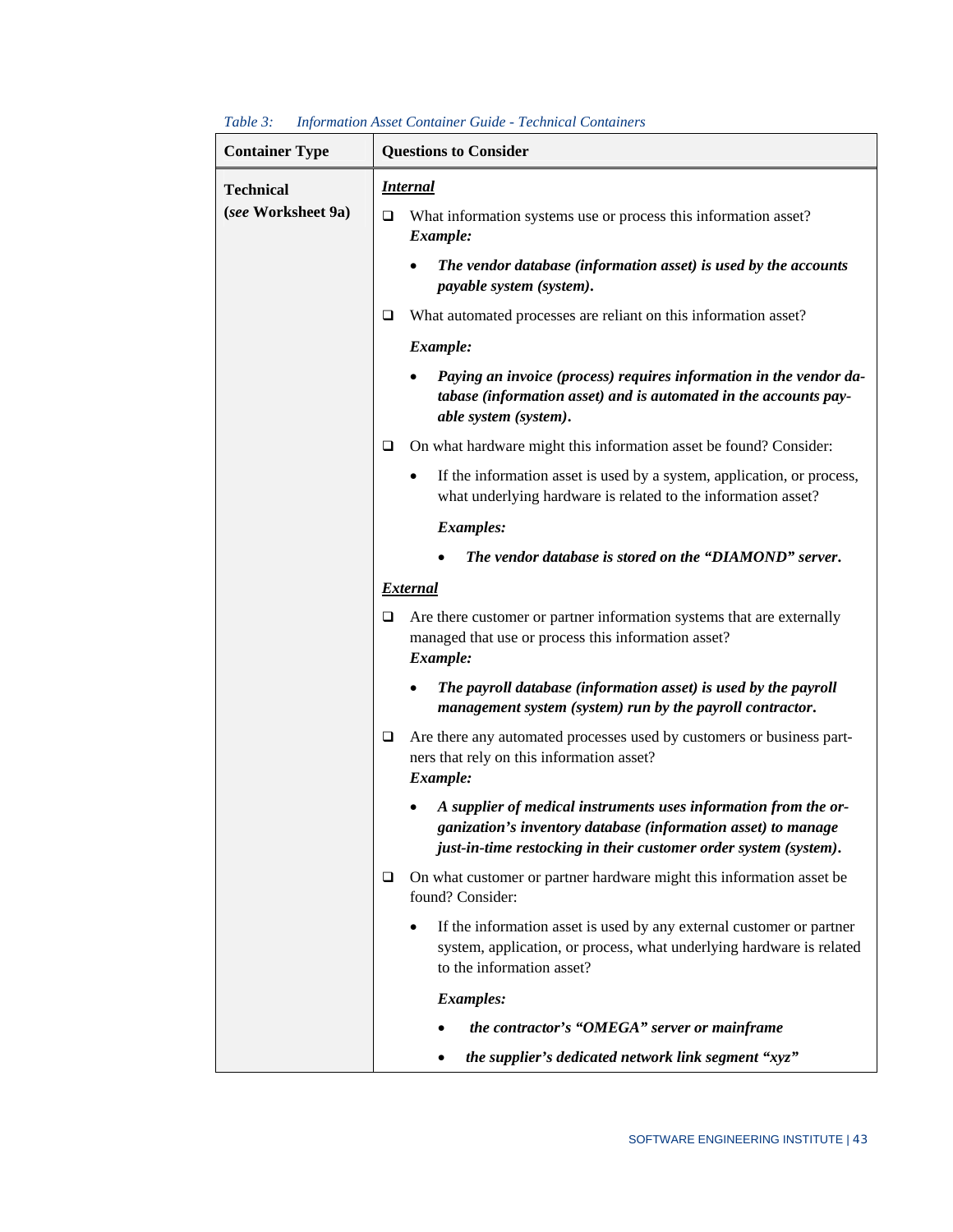| <b>Container Type</b> | <b>Questions to Consider</b>                                                                                                             |
|-----------------------|------------------------------------------------------------------------------------------------------------------------------------------|
| <b>Physical</b>       | <b>Internal</b>                                                                                                                          |
| (see Worksheet 9b)    | o<br>Are there places, other than on technical assets, where this information<br>asset exists? Consider:                                 |
|                       | Do people frequently write this information on paper and keep it on<br>٠<br>their desks?                                                 |
|                       | Are there paper copies of this information asset that are filed or<br>$\bullet$<br>stored?                                               |
|                       | Do people process paper-based transactions that include this infor-<br>٠<br>mation asset?                                                |
|                       | Are there physical storage spaces where this information asset might<br>٠<br>be stored in physical form?                                 |
|                       | <b>Examples:</b>                                                                                                                         |
|                       | Patient records are stored in file folders in the file room on the<br>second floor.                                                      |
|                       | Doctors have paper copies of patient records stored in their<br>desks.                                                                   |
|                       | <b>External</b>                                                                                                                          |
|                       | Are there places external to the organization, other than on technical as-<br>o.<br>sets, where this information asset exists? Consider: |
|                       | Do partners frequently write this information on paper and take it<br>٠<br>with them?                                                    |
|                       | Are there paper copies of this information asset that are shared with<br>$\bullet$<br>or stored at other organizations?                  |
|                       | Do any customers, partners, or contractors process paper-based<br>٠<br>transactions that include this information asset?                 |
|                       | Are there physical storage spaces located in other organizations<br>where this information asset might be stored in physical form?       |
|                       | <b>Examples:</b>                                                                                                                         |
|                       | Product designs are shared with significant customers during<br>development stages.                                                      |
|                       | Paper records are managed and stored at a contractor-owned<br>facility.                                                                  |
|                       | Computer backup tapes are managed and stored by a third<br>party who contracts with your organization's IT service pro-<br>vider.        |
|                       |                                                                                                                                          |

### *Table 4: Information Asset Container Guide - Physical Containers*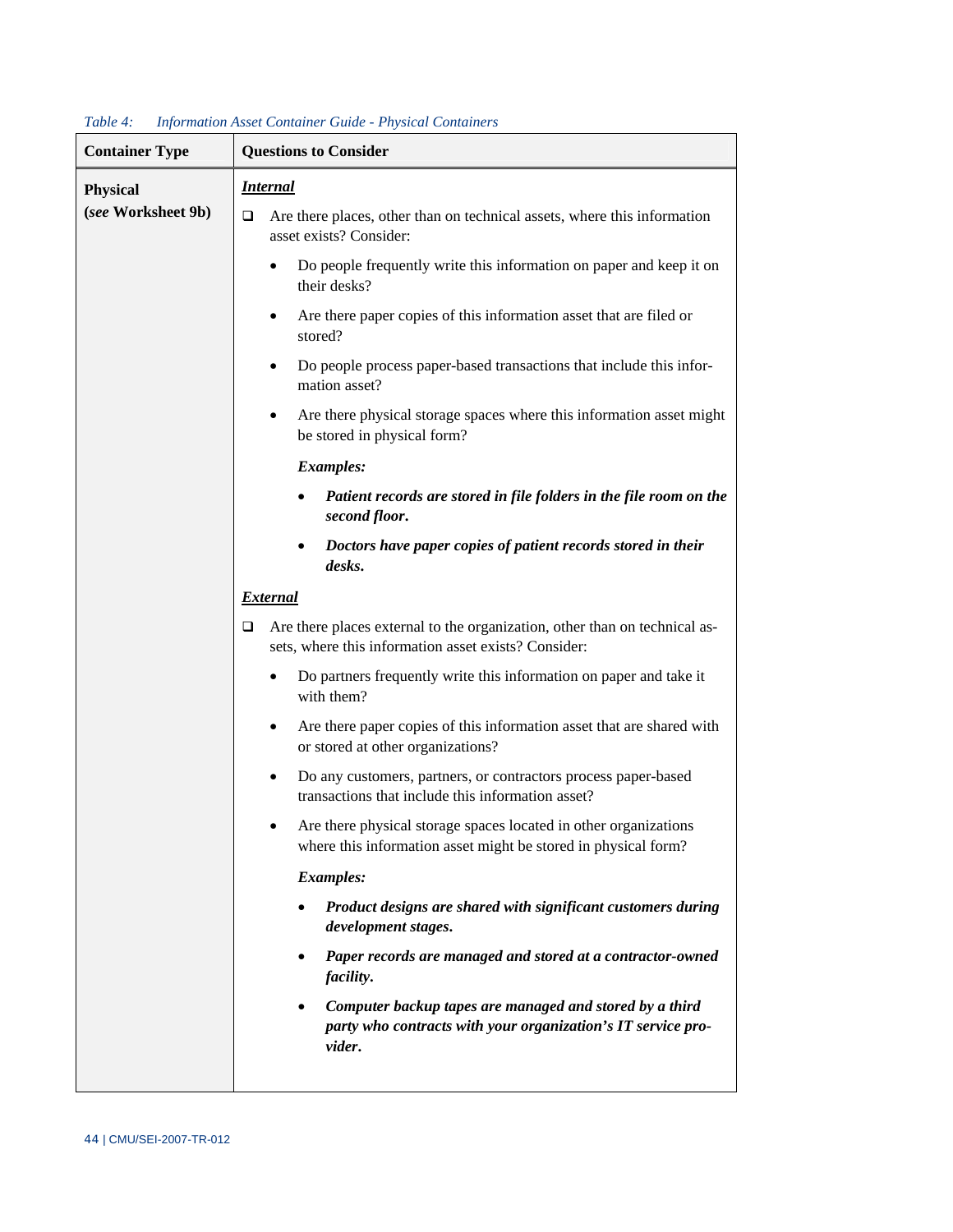| <b>Questions to Consider</b>                                                                                                                                                                                                         |
|--------------------------------------------------------------------------------------------------------------------------------------------------------------------------------------------------------------------------------------|
| <b>Internal</b>                                                                                                                                                                                                                      |
| What people might have detailed knowledge of this information asset?<br>◻<br>Consider:                                                                                                                                               |
| Is this information asset considered intellectual property that a per-<br>son might know?                                                                                                                                            |
| Is this information asset sensitive or confidential, and could it be<br>$\bullet$<br>known by a few select individuals in the organization?                                                                                          |
| What people might have access to this information and might retain<br>٠<br>it or disclose it if they have seen it?                                                                                                                   |
| <b>Examples:</b>                                                                                                                                                                                                                     |
| John Smith developed the paint formulas for our new line of cars.<br>٠<br>Only he knows the formulas and has never written them down.                                                                                                |
| Barbara Jones is a secretary in the medical records department.<br>Although she has not been provided direct access to these records,<br>she frequently sees patient's medical information as files are<br>passed around the office. |
| <b>External</b>                                                                                                                                                                                                                      |
| What people, external to your organization, might know about this in-<br>□<br>formation asset? Consider:                                                                                                                             |
| Is this information asset considered intellectual property and shared<br>$\bullet$<br>with partners, service providers, consultants, or customers?                                                                                   |
| Are there external parties that might have access to this information<br>$\bullet$<br>and might retain it or disclose it if they have seen it?                                                                                       |
| <b>Examples:</b>                                                                                                                                                                                                                     |
| The marketing vice president often discusses specs of new product<br>٠<br>offerings with the organization's largest customer.                                                                                                        |
|                                                                                                                                                                                                                                      |

### *Table 5: Information Asset Container Guide – People Containers*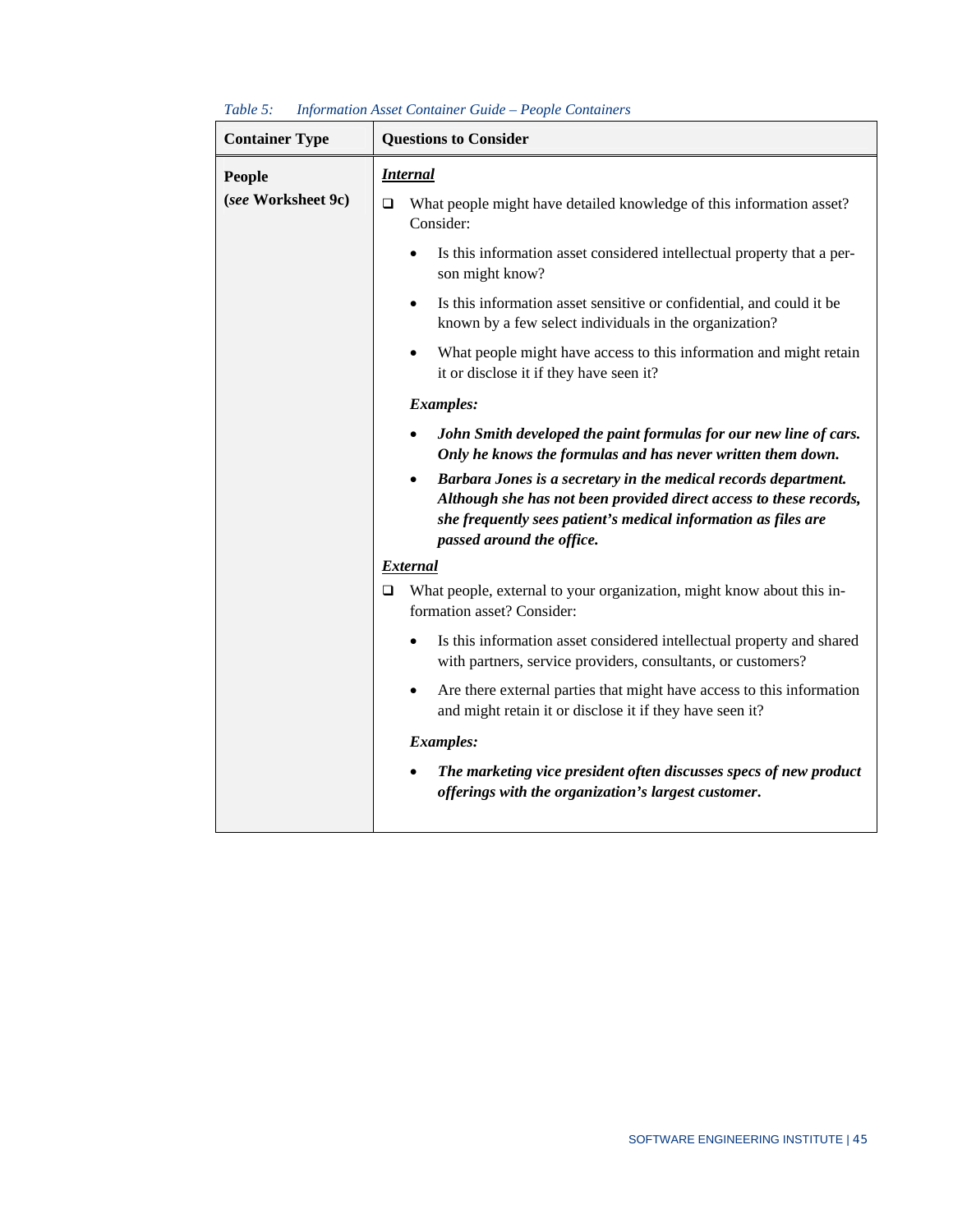# **Step 4 – Identify Areas of Concern**

### **Background and Definitions**

• **Area of Concern** – A descriptive statement that details a real-world condition or situation that could affect an information asset in your organization.

### **General Notes**

In Step 4, you begin the process of developing information asset risk profiles. Risk is the combination of a threat (a condition) and the resulting impact of the threat if acted upon (a consequence). In Step 4, you begin to address the threat component of the risk equation by brainstorming about possible conditions or situations that can threaten your information asset. These realworld scenarios are referred to as areas of concern and may represent threats and their corresponding undesirable outcomes. The areas of concern are captured and used to seed the development of risk profiles in Step 5.

Areas of concern may characterize a threat that is unique to your organization and its unique operating conditions. The purpose of this step is not to capture a complete list of all possible threat scenarios for an information asset; instead, the idea is to quickly capture those situations or conditions that come immediately to mind that could affect your asset and record them.

As you perform this step, remember to consider the various actors, motives, and outcomes inherent in the area of concern. Be as specific as you can and keep in mind the security requirements that you have set for your information asset and how they might be compromised due to a threat as you build real-world scenarios.

### **Guidance and Activities**

There is only one activity in Step 4.

| Step 4<br><b>Activity 1</b> | To perform this activity, you will use the <i>Information Asset Risk Environ</i> -<br>ment Maps for reference and the Information Asset Risk Worksheet (Work-<br>sheet 10, Appendix A) to record your areas of concern.                                                                                                                                                                                                       |
|-----------------------------|-------------------------------------------------------------------------------------------------------------------------------------------------------------------------------------------------------------------------------------------------------------------------------------------------------------------------------------------------------------------------------------------------------------------------------|
|                             | To identify areas of concern, perform the following steps:                                                                                                                                                                                                                                                                                                                                                                    |
|                             | Using the <i>Information Asset Risk Environment Maps</i> , review each of<br>1.<br>the containers that you have listed to seed a discussion about potential<br>areas of concern.                                                                                                                                                                                                                                              |
|                             | 2.<br>Document each area of concern that you identify on an <i>Information</i><br>Asset Risk Worksheet. On the worksheet, record the name of the in-<br>formation asset and document the area of concern in as much detail as<br>possible. Complete the columns labeled "Information Asset" and<br>"Area of Concern" on the worksheet and remember to use a separate<br>worksheet for each area of concern that you identify. |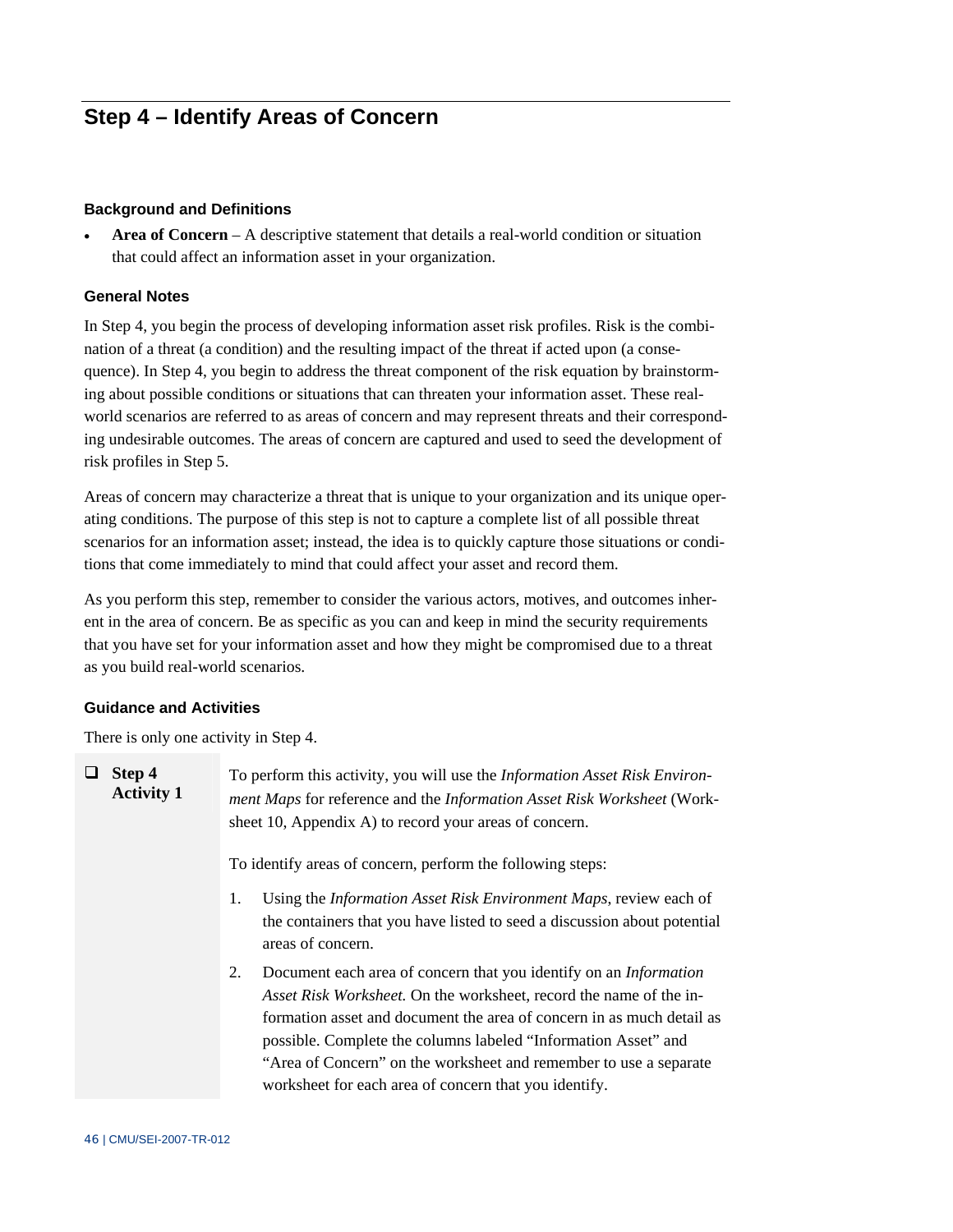- 3. Expand your areas of concern to create threat scenarios. A threat scenario is a more detailed expression of the properties of a threat. For each area of concern that you have recorded on an *Information Asset Risk Worksheet*, complete columns (1) through (4) by recording the actor, means, motive, and outcome. If you cannot complete some of these elements, leave them blank.
- 4. In column (5) document how this threat would affect the security requirements that have been set for the information asset. Continue to perform this activity for each *Information Asset Risk Worksheet* until all of your areas of concern have been expanded. The remaining risk information will be gathered in a later step.
- 5. Proceed through each of the containers listed on the *Information Asset Risk Environment Maps* and document as many areas of concern as possible. Remember, a single container may result in the identification of one or more areas of concern.

#### **Notes:**

The *Information Asset Risk Worksheet* will be used to collect risk information for your information asset as you proceed through the risk assessment. Each worksheet will uniquely capture a single risk, so you may have several of these worksheets completed throughout the risk assessment.

The following are examples of areas of concern:

Areas of concern

On the primary file server, incorrect file permissions might enable a staff member to accidentally access another employee's medical records.

On the payroll database server, a failure of the authentication controls could allow a user to accidentally view another employee's salary on the payroll system.

John Smith is the only employee who knows the production specs for producing widgets. The specs have never been written down. John Smith has been talking about leaving the company; if he does so, and the widget specs aren't obtained, we can't make widgets.

A patient's medical records, which are contained in folders often left on the nursing station desks, are altered by an unauthorized employee because there is no access control.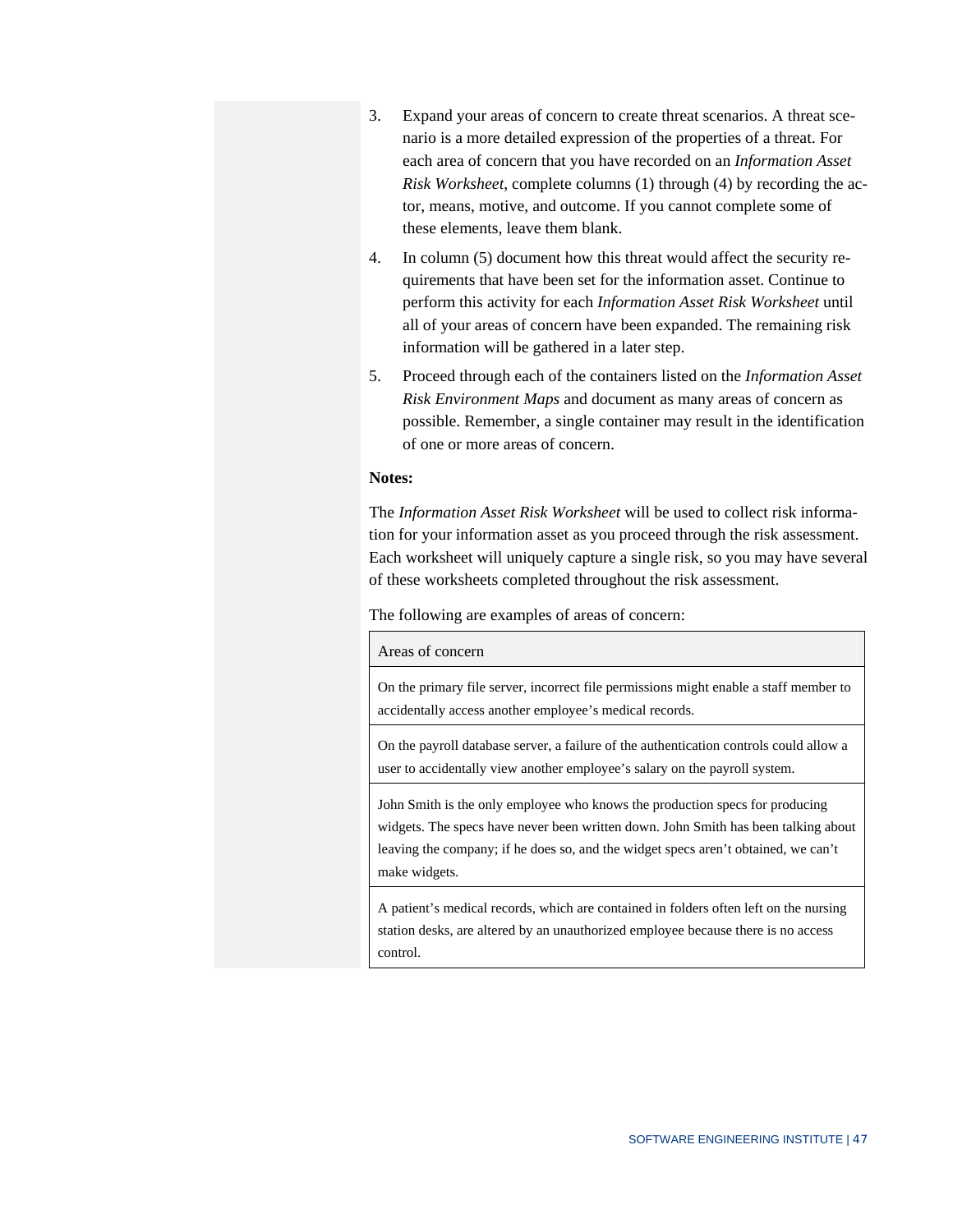# **Step 5 – Identify Threat Scenarios**

### **Background and Definitions**

- **Threat** A threat is an indication of a potential undesirable event. A threat refers to a situation (or scenario) in which a person could do something undesirable (an attacker initiating a denial-of-service attack against an organization's email server) or a natural occurrence could cause an undesirable outcome (a fire damaging an organization's information technology hardware). A threat is created when a threat actor exploits a vulnerability.
- **Threat scenario** A threat scenario is a situation in which an information asset can be compromised. It generally consists of an actor, a motive, a means (access), and an undesired outcome. Threat scenarios are simplified ways to determine if a risk exists that could affect your information asset.
- **Threat trees**  A tree structure used to visually represent a range of threat scenarios. Threat trees help you to ensure that you consider a broad range of potential threats to your information asset as the basis for determining risk.

### **GENERAL NOTES**

In Step 4, you documented areas of concern that could affect your information asset. In this step, areas of concern are expanded into threat scenarios that further detail the properties of a threat. To expand areas of concern into threat scenarios, you must first understand the basic components of a threat. A threat has the following properties:

- Asset something of value to the enterprise
- Access/means how the asset is accessed by an actor (technical means, physical access). Access applies only to human actors.
- Actor who or what may violate the security requirements (confidentiality, integrity, availability) of an asset
- Motive the intent of an actor (e.g., deliberate or accidental). Motive applies only to human actors.
- Outcome the immediate result (disclosure, modification, destruction, loss, interruption) of violating the security requirements of an asset

A range of threat scenarios can be represented visually in a tree structure to describe these threat properties. This tree structure is often referred to as a threat tree. In the Allegro risk assessment, four threat trees are considered. These trees are described in [Table 6](#page-60-0) and graphically represented in [Table 7.](#page-61-0)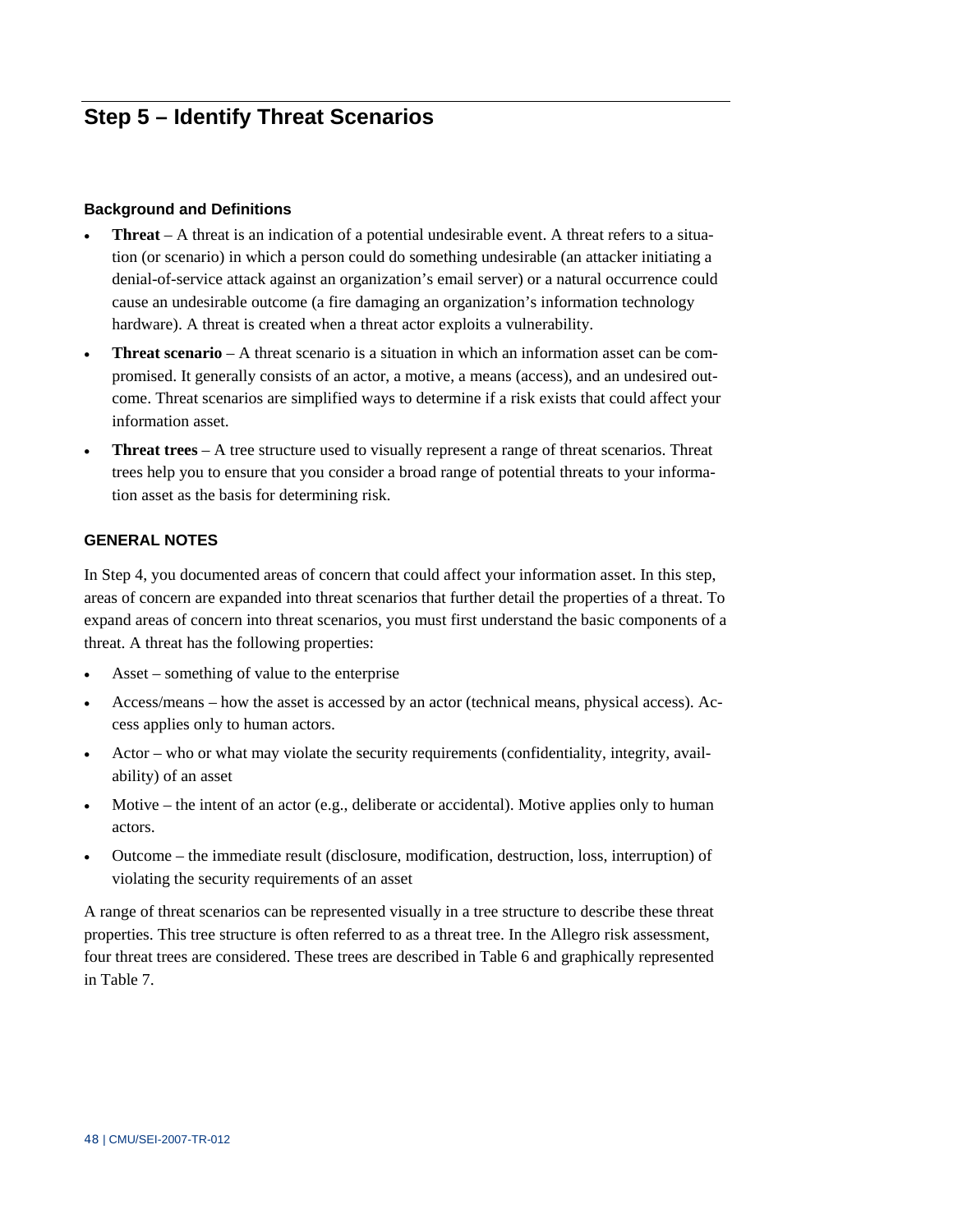<span id="page-60-0"></span>

| <b>Threat Tree</b>                    | <b>Definition</b>                                                                                                                                                                                                                                                                                                               |
|---------------------------------------|---------------------------------------------------------------------------------------------------------------------------------------------------------------------------------------------------------------------------------------------------------------------------------------------------------------------------------|
| Human actors using technical<br>means | The threats in this category represent threats to the information asset via the<br>organization's technical infrastructure or by direct access to a container (tech-<br>nical asset) that hosts an information asset. They require direct action by a<br>person and can be deliberate or accidental in nature.                  |
| Human actors using physical<br>access | The threats in this category represent threats to the information asset that re-<br>sult from physical access to the asset or a container that hosts an information<br>asset. They require direct action by a person and can be deliberate or acciden-<br>tal in nature.                                                        |
| Technical problems                    | The threats in this category are problems with an organization's information<br>technology and systems. Examples include hardware defects, software de-<br>fects, malicious code (e.g., viruses), and other system-related problems.                                                                                            |
| Other problems                        | The threats in this category are problems or situations that are outside the<br>control of an organization. This category of threats includes natural disasters<br>(e.g., floods, earthquakes) and interdependency risks. Interdependency risks<br>include the unavailability of critical infrastructures (e.g., power supply). |

# *Table 6: Description of Threat Trees*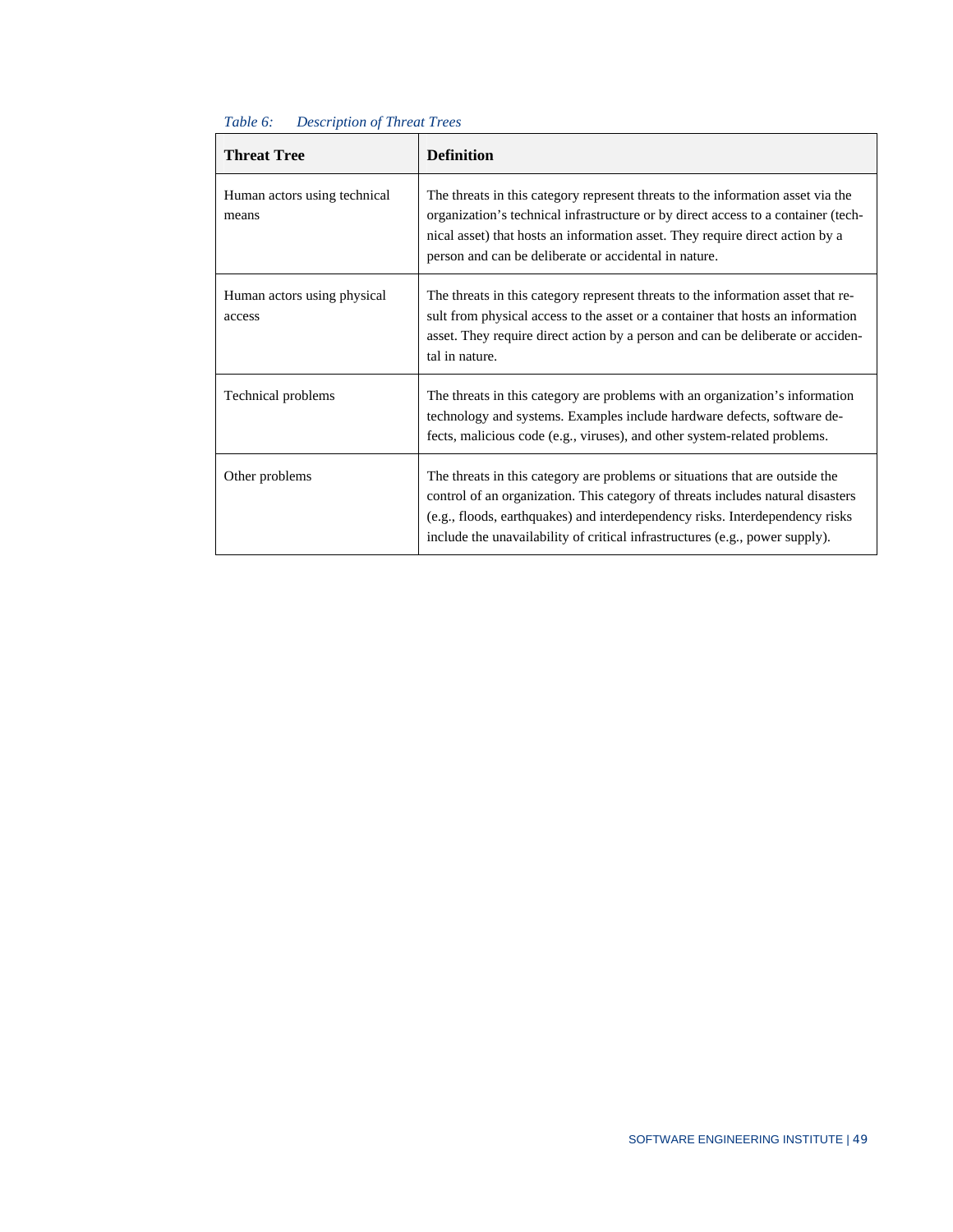#### <span id="page-61-0"></span>*Table 7: Graphical Representation of Threat Trees*



#### **Human Actors Using Physical Means**



#### **Other Problems**



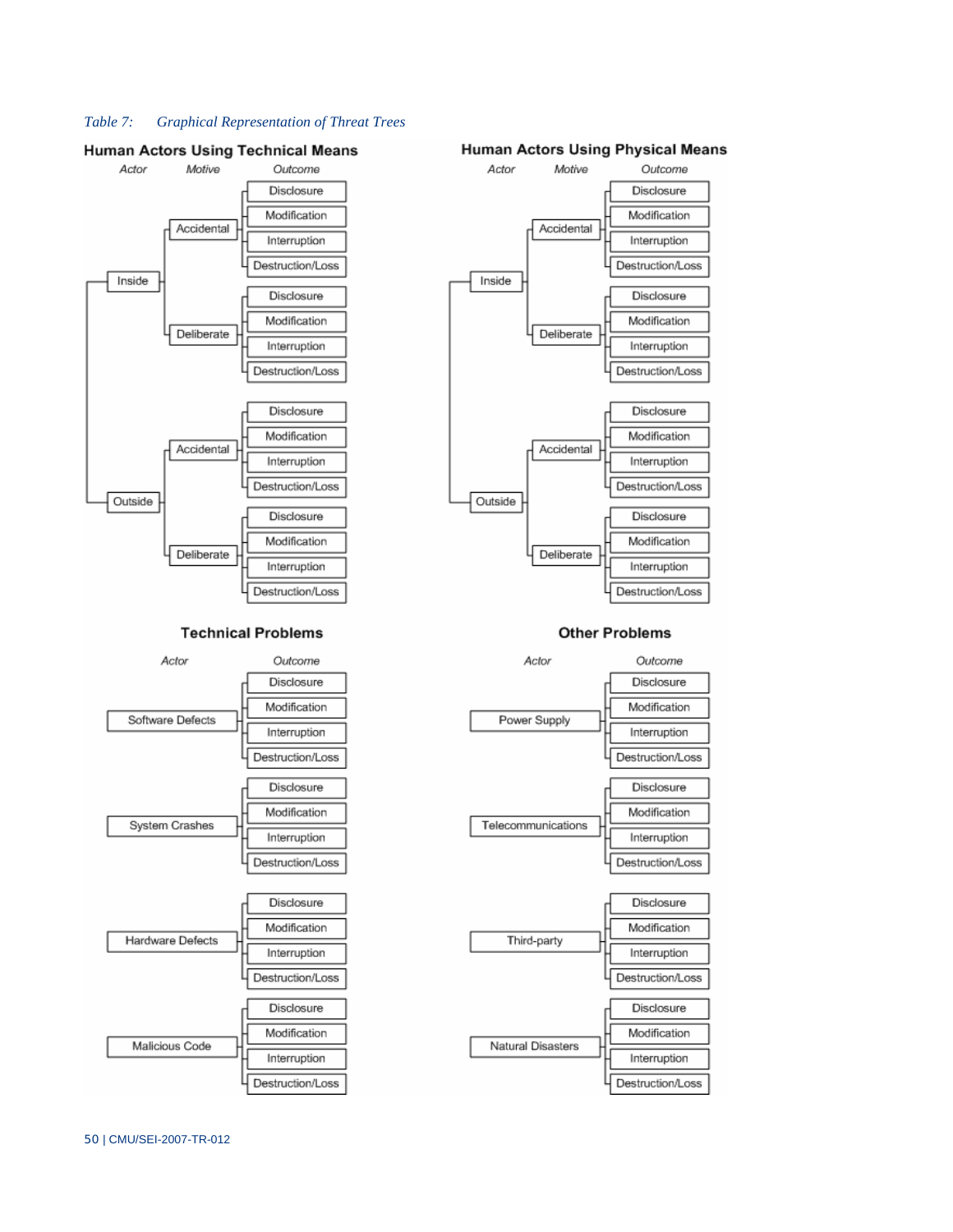The threat scenario derived from your areas of concern corresponds to a branch on these threat trees. To ensure a robust consideration of threats, each branch of the threat tree should be considered for your information asset. Working through each branch of the threat trees to identify threat scenarios can be a tedious exercise. Thus, in the structured risk assessment, a series of threat scenario questionnaires have been developed and are provided to help you with this task. In Step 5 you will use these questionnaires to help you identify additional threat scenarios you will want to consider for your information asset.

### **GUIDANCE AND ACTIVITIES**

There are three activities in Step 5.

| Step 5<br><b>Activity 1</b> | In this activity, you will identify additional threat scenarios that have not<br>been seeded by areas of concern. To do this, you will use "Appendix $C -$<br>Threat Scenarios Questionnaires." There is one questionnaire for each type<br>of container (technical, physical, and people). Each questionnaire contains a<br>collection of scenarios followed by questions designed to help seed the<br>identification of additional threats. |
|-----------------------------|-----------------------------------------------------------------------------------------------------------------------------------------------------------------------------------------------------------------------------------------------------------------------------------------------------------------------------------------------------------------------------------------------------------------------------------------------|
|                             | To complete this activity, use the <i>Information Asset Environment Maps</i> that<br>you created in Step 4 (Worksheets 9a, 9b, and 9c) as a guide.                                                                                                                                                                                                                                                                                            |
|                             | Proceed to Threat Scenarios Questionnaire 1 – Technical Containers.<br>1.<br>Considering the technical containers you have listed on Worksheet 9a,<br>answer the questions. Circle an appropriate response.                                                                                                                                                                                                                                   |
|                             | Continue through Threat Scenarios Questionnaire 2 – Physical Con-<br>2.<br>tainers and Threat Scenarios Questionnaire 3 - People. Use Work-<br>sheets 9b and 9c respectively to help guide your completion of the<br>questionnaires.                                                                                                                                                                                                          |
|                             | Notes:                                                                                                                                                                                                                                                                                                                                                                                                                                        |
|                             | Remember that you may have more than one "yes" answer if there are dif-<br>ferent conditions, so circle more than one if necessary.                                                                                                                                                                                                                                                                                                           |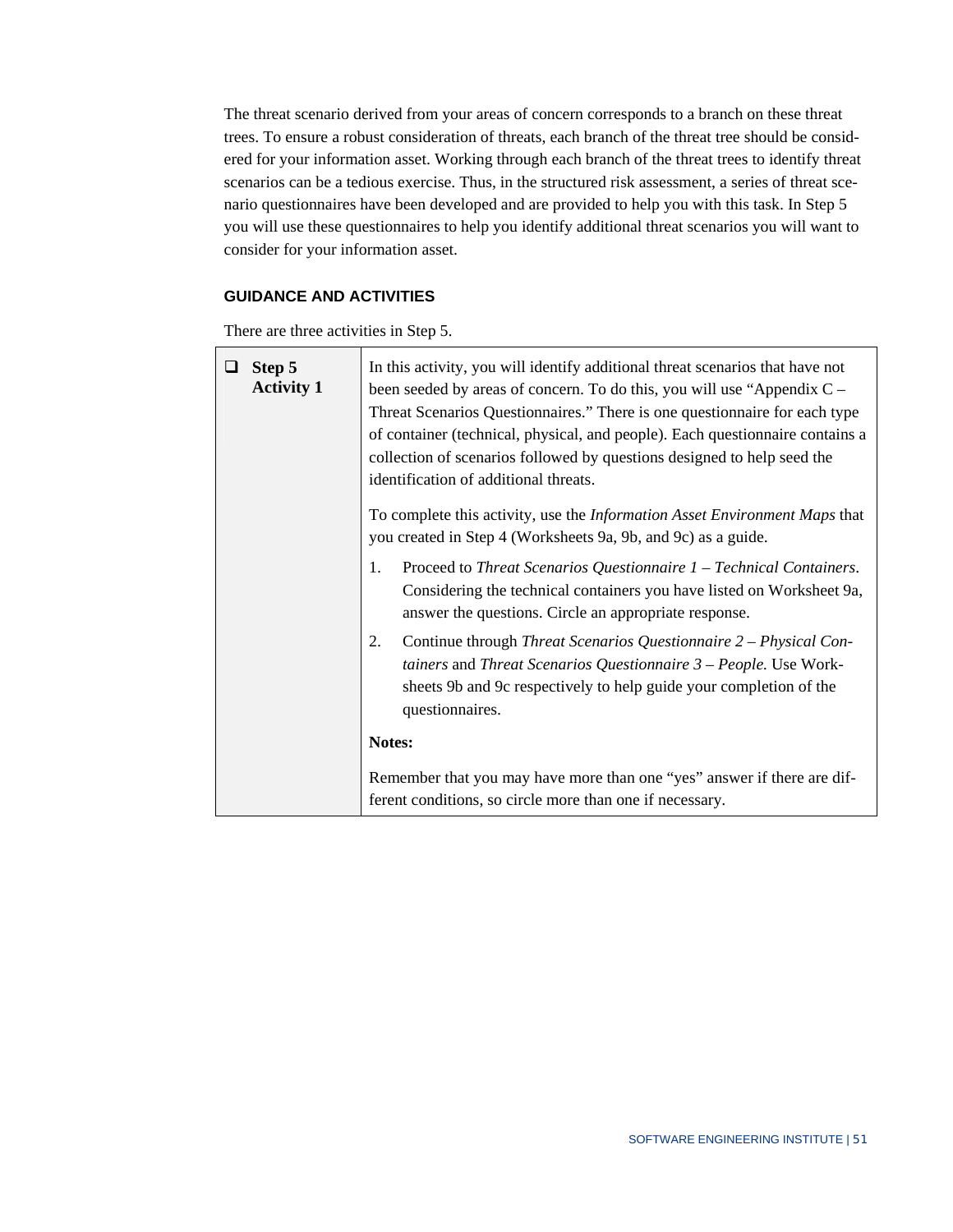| Step 5<br><b>Activity 2</b> | In this activity, you will complete <i>Information Asset Risk Worksheets</i> for<br>each of the generic threat scenarios you identified for consideration on the<br>questionnaires.                                                                                           |
|-----------------------------|-------------------------------------------------------------------------------------------------------------------------------------------------------------------------------------------------------------------------------------------------------------------------------|
|                             | Review your responses on the Threat Scenarios Questionnaires. You<br>1.<br>do not have to do anything further for any scenario in which you cir-<br>cled "no."                                                                                                                |
|                             | 2.<br>For all "yes" answers, record a new Information Asset Risk Worksheet.<br>Complete sections $(1)$ through $(5)$ on this worksheet. If you find that<br>you have answered "yes" to a question, but cannot come up with a cor-<br>responding real-life situation, move on. |
|                             | 3.<br>Continue until there is at least one <i>Information Asset Risk Worksheet</i><br>completed for each "yes" answer on any Threat Scenarios Question-<br>naire.                                                                                                             |
|                             | Notes:                                                                                                                                                                                                                                                                        |
|                             | It is possible that you could have more than one real-life situation that is<br>represented by any "yes" answer you circle. If this is the case, you should<br>record as many Information Asset Risk Worksheets as necessary for each<br>"yes" answer.                        |
|                             |                                                                                                                                                                                                                                                                               |

# **Step 5 Activity 3**  This activity is optional for all Information Asset Risk Profiles. If you choose to do it, you must do it on all profiles. You may also decide to add probability to the description of the threat scenarios you have captured on your *Information Asset Risk Worksheets*. Probability helps you to determine which of the scenarios are more likely given your unique operating contexts. This will be useful later in determining how to prioritize your risk mitigation activities. Because it is often very difficult to accurately quantify probability (especially with respect to security vulnerabilities and events), probability is expressed in this risk assessment qualitatively as high, medium, or low. In other words, you must determine whether there is a strong (high) chance that the scenario you have documented could occur, a medium chance (neutral), or if the scenario is unlikely (low). If you choose to make this determination, you should check the appropriate probability box in column (6) for each of the risk worksheets that were created. **Notes:** If you decide to use probability, you must assign a probability to each of the threats that you have developed.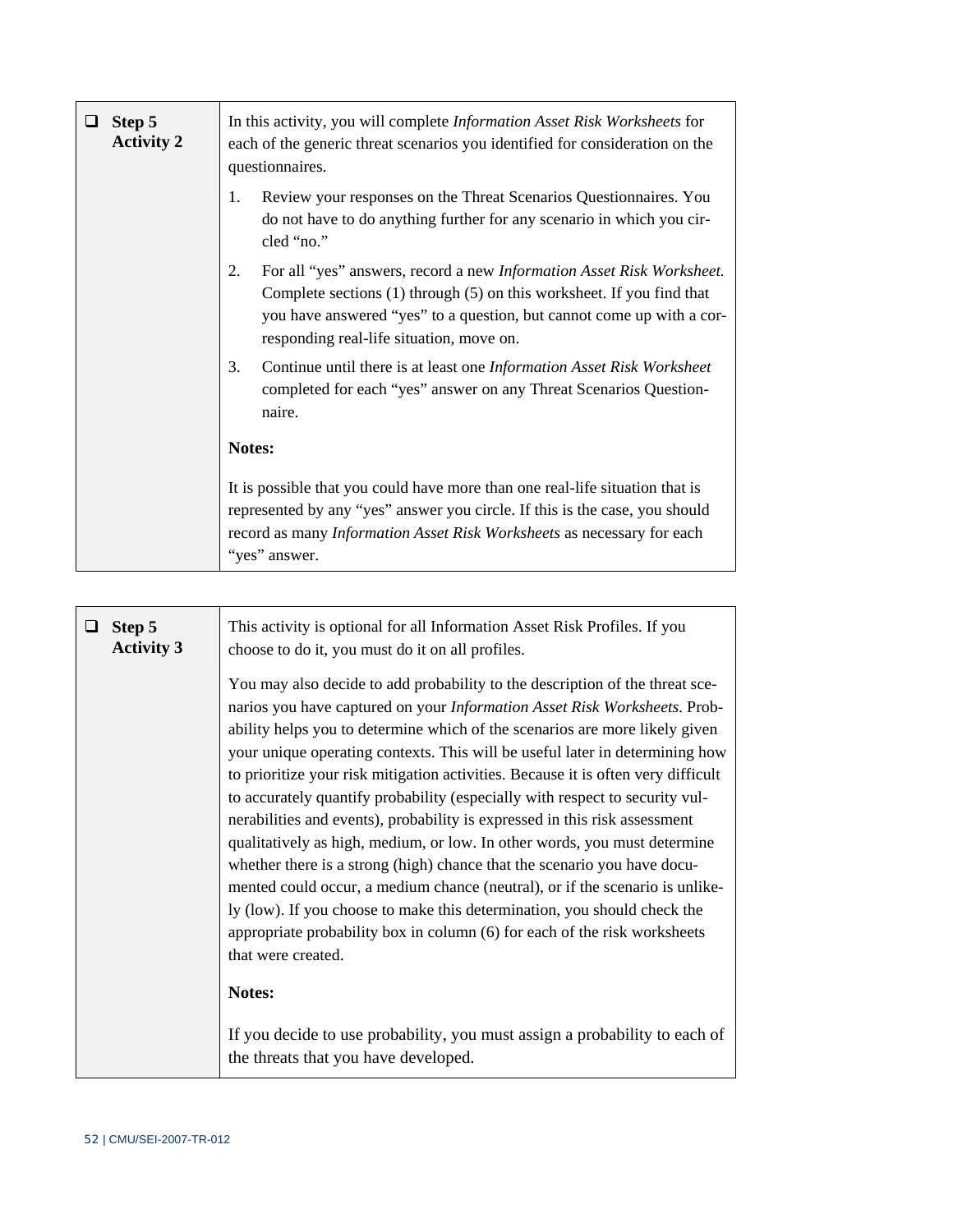# **Step 6 – Identify Risks**

### **BACKGROUND AND NOTES**

- **Impact statement** A descriptive statement that details how the organization is impacted when a threat scenario is realized. The impact statement is the consequence of the realization of a threat scenario.
- **Risk** A risk is the possibility of suffering harm or loss. Risk refers to a situation where a person could do something undesirable or a natural occurrence could cause an undesirable outcome, resulting in a negative impact or consequence. A risk is composed of
	- − an event,
	- − a consequence, and
	- − uncertainty

### **GENERAL NOTES**

By identifying how the organization is impacted, you are completing the risk equation. This can be illustrated as follows:

**Threat (condition) + Impact (consequence) = Risk** 

**[Steps 4 and 5] + [Step 6] = Risk** 

# **GUIDANCE AND ACTIVITIES**

There is one activity in Step 6.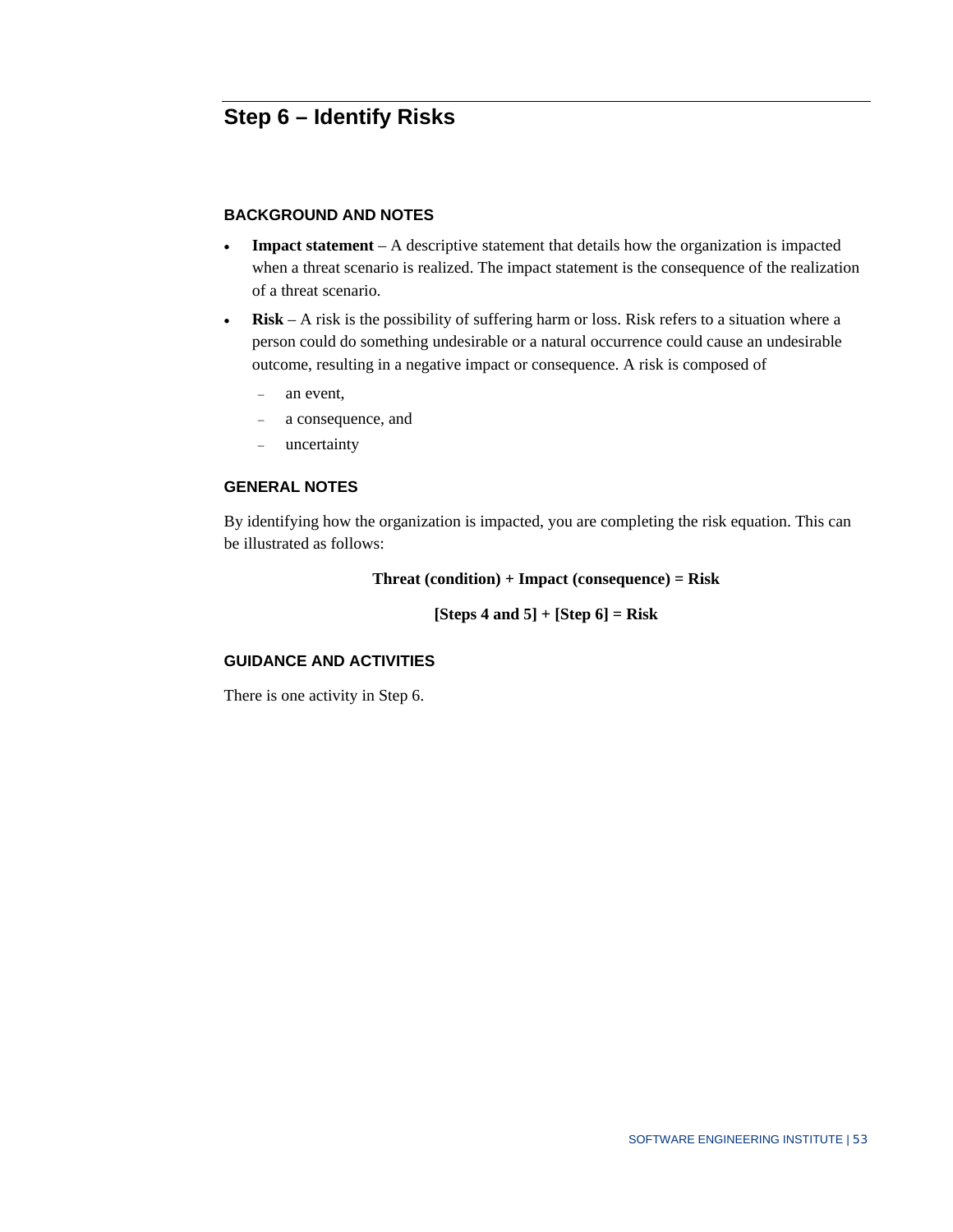- **Step 6 Activity 1**  In this activity, you determine how the threat scenarios that you have recorded on each *Information Asset Risk Worksheet* could impact your organization.
	- 1. For each threat scenario that you documented on an *Information Asset Risk Worksheet*, determine how your organization would be impacted if this threat scenario was realized. This is the consequence of the threat and completes the risk equation.
	- 2. Document a minimum of one consequence in Section (7) of the *Information Asset Risk Worksheet*. Additional consequences can be documented as necessary. Be as specific as you can. Try to consider the impact areas of the risk evaluation criteria as you consider consequences. Also, pay attention to the "outcome" you considered in Step 5, Activity 5.

The following table provides a few examples.

| <b>Threat Scenario</b>                                                                                                                                                                                                                                                                 | Consequence                                                                                                                                                                                |
|----------------------------------------------------------------------------------------------------------------------------------------------------------------------------------------------------------------------------------------------------------------------------------------|--------------------------------------------------------------------------------------------------------------------------------------------------------------------------------------------|
| Incorrect file permissions enable a staff<br>member to accidentally access another<br>employee's medical records.                                                                                                                                                                      | The medical records of an employee are<br>disclosed, resulting in a lawsuit filed<br>against the organization and a resulting<br>fine of \$50,000.                                         |
| John Smith is the only employee who<br>knows the production specs for produc-<br>ing widgets. The specs have never been<br>written down. John Smith has been talk-<br>ing about leaving the company; if he<br>does so, and the widget specs aren't<br>obtained, we can't make widgets. | Widgets are not produced, resulting in<br>loss of production revenue of \$250,000<br>per day and potential that the company<br>would shut down.                                            |
| A patient's medical records are altered<br>by an unauthorized employee due to<br>poor authentication controls.                                                                                                                                                                         | An incorrect dose of medication (or an<br>incorrect medication) is given to a pa-<br>tient resulting in their death and resulting<br>lawsuits, reputation damage, and possi-<br>ble fines. |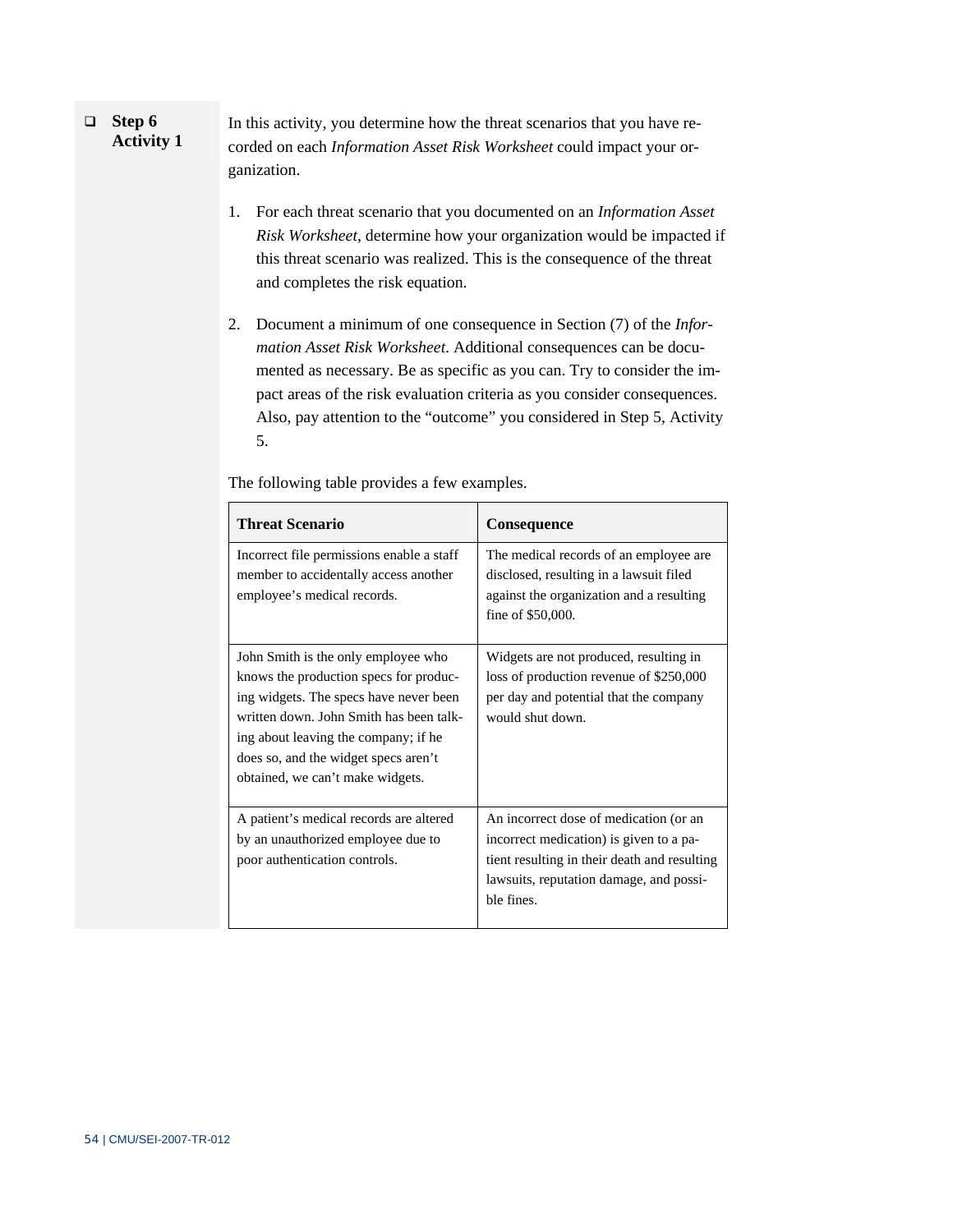# **Step 7 – Analyze Risks**

### **BACKGROUND AND NOTES**

• **Impact value** – A *qualitative* value assigned to describe the extent of impact to an organization when a threat scenario and resulting impact is realized. The impact value is derived from the risk measurement criteria.

### **GENERAL NOTES**

In Step 7, you qualitatively measure the extent to which the organization is impacted by a threat by computing a risk score for each risk to each information asset. This scoring information is used for determining which risks you need to mitigate immediately and for prioritizing mitigation actions for the remainder of risks in Step 8.

Risk analysis is a complex undertaking. In the structured risk assessment, you will perform activities that will give you a systematic way to analyze how the organization is impacted by a risk, but these activities are not all-encompassing. You will need to apply your knowledge of the organization and some common sense.

In this activity, you will generate a relative risk score. The relative risk score is derived by considering the extent to which the consequence of a risk affects the organization as compared to the relative importance of the various impact areas. In other words, if the area of "reputation" is most important to your organization and the consequence of a risk causes an extensive impact to reputation, you may need to take action to ensure that this risk is mitigated. By using these criteria, you are ensuring that risks are scored in the context of your organizational drivers.

### **GUIDANCE AND ACTIVITIES**

There are two activities in Step 7. These activities must be performed for each *Information Asset Risk Worksheet*. You may do all of the activities to each risk worksheet at one time or proceed with Activity 1 for all worksheets, then go to Activity 2, etc.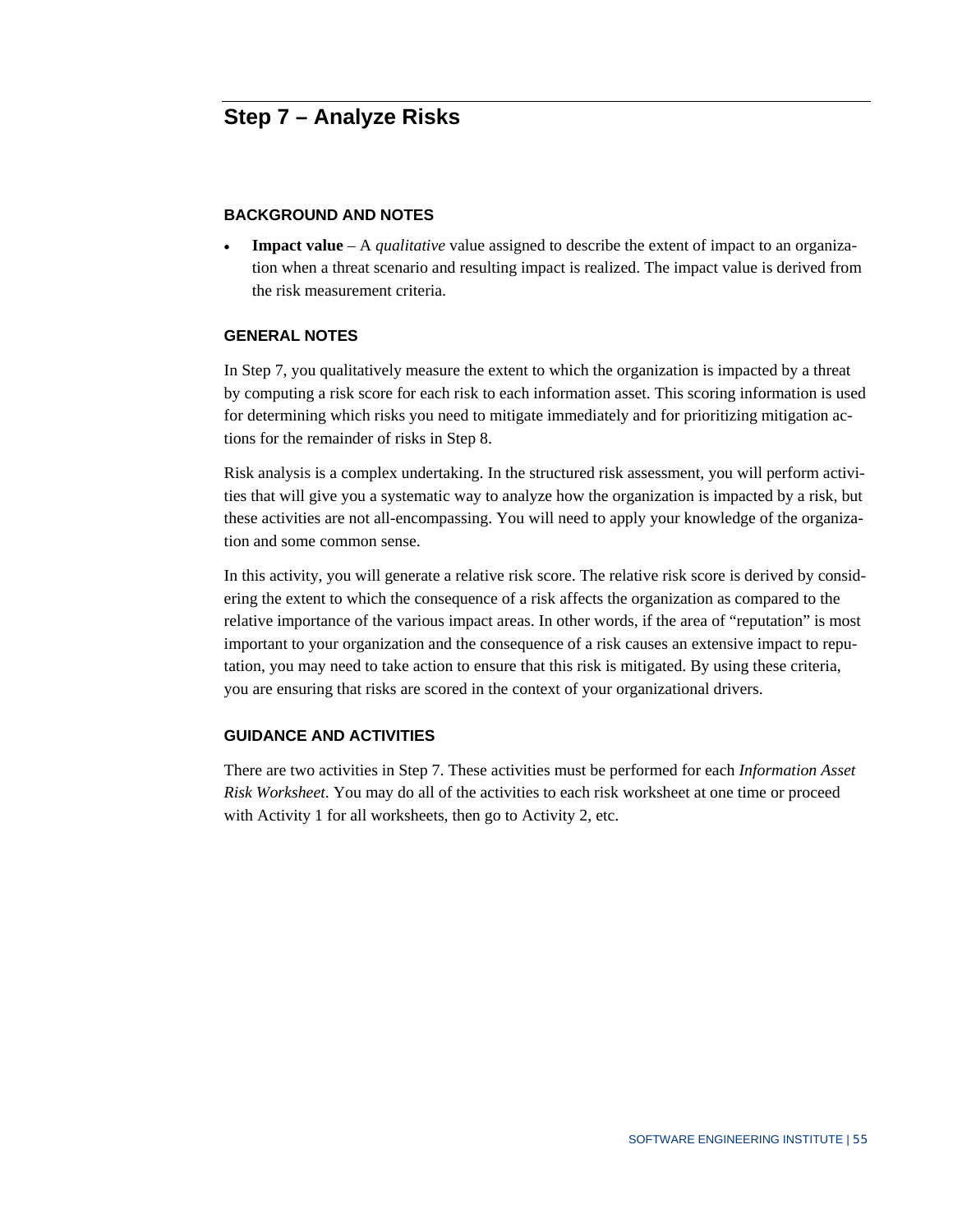### **Step 7 Activity 1**

Begin by reviewing the *Risk Measurement Criteria* that you created in Step 1, Activity 1. Focus on how you defined high, medium, and low impacts for your organization.

Starting with your first risk worksheet, review the consequence statement (or statements) that you recorded.

Using the *Risk Measurement Criteria* as a guide, evaluate the consequence relative to each of the impact areas and record a value of "high," "medium," or "low" in the **"Value"** area of column (8). If you have written more than one consequence statement, be sure to consider all of them as you are assigning values to the impact areas. *You must record a value in each of the impact areas.* 

Consider the following example.

| <b>Threat Scenario</b>                    | Consequence                            |
|-------------------------------------------|----------------------------------------|
| Incorrect file permissions enable a staff | The medical records of an em-          |
| member to accidentally access another     | ployee are disclosed, resulting in a   |
| employee's medical records.               | lawsuit filed against the organiza-    |
|                                           | tion and a resulting fine of \$50,000. |
|                                           |                                        |

This consequence indicates direct effects on the organization's reputation, potential monetary losses and lawsuits, and possible fines and penalties. Using the organization's *Risk Measurement Criteria*, the following values were assigned.

| <b>Impact Area</b>                    | <b>Impact Value</b> |
|---------------------------------------|---------------------|
| <b>Reputation/Customer Confidence</b> | Moderate            |
| Financial                             | Low                 |
| Productivity                          | Low                 |
| Safety and Health                     | Low                 |
| Fines/Legal                           | High                |

The value of "high" in fines/legal is assigned because the organization has set a threshold of \$25,000 as its upper limit. The consequence has little or no effect on productivity, so a value of "low" has been assigned.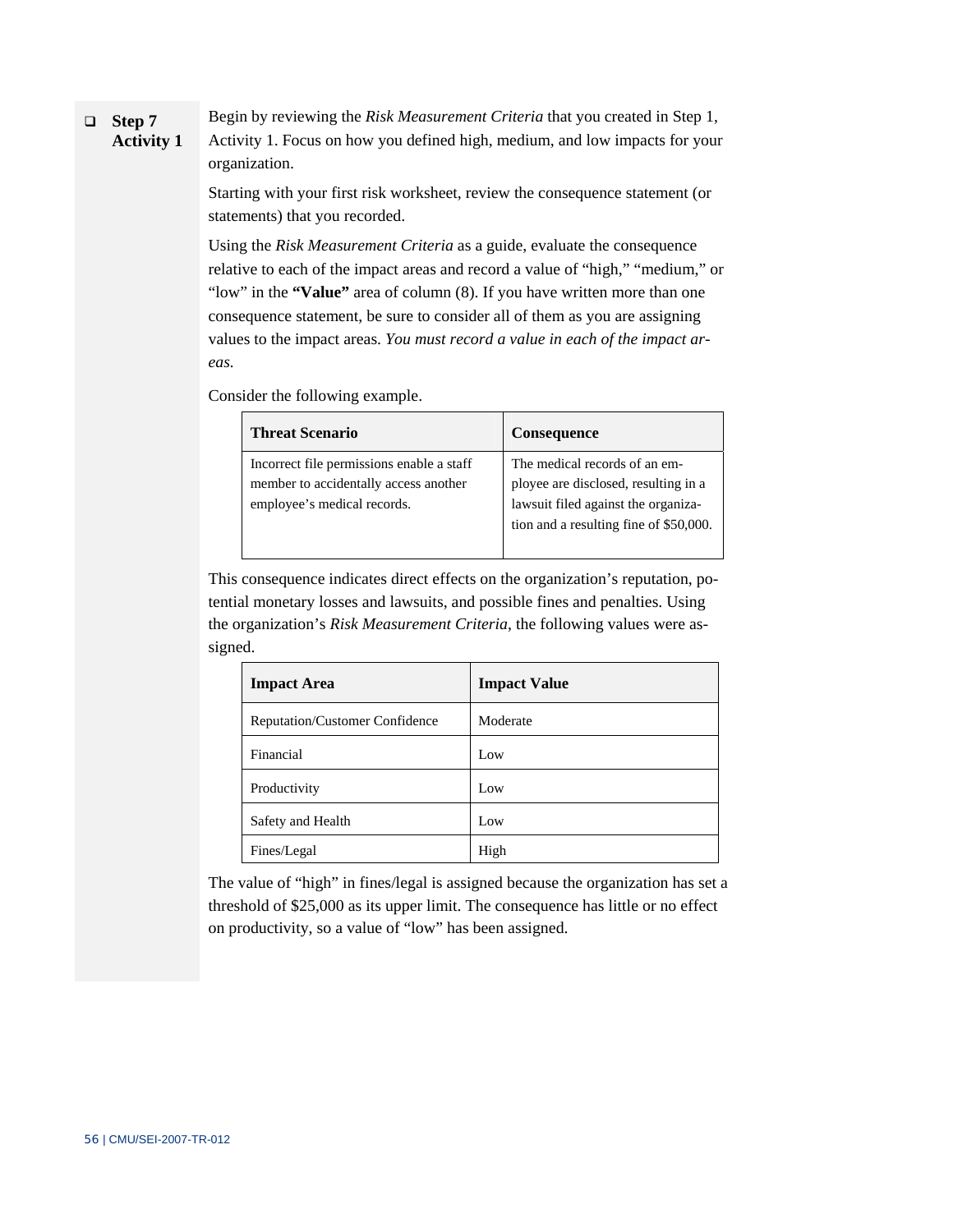| $\Box$ Step 7     | In this step a relative risk score will be computed that can be used to analyze |
|-------------------|---------------------------------------------------------------------------------|
| <b>Activity 2</b> | risks and help the organization to determine an appropriate risk strategy.      |
|                   | You will perform this step in the "Score" area of column (8) on each of the     |
|                   | Information Asset Risk Worksheets.                                              |
|                   |                                                                                 |

- 1. Compute the score for each impact area by multiplying the impact area rank by the impact value. (Refer to the *Impact Area Ranking Worksheet* that you created in Step 1, Activity 2.) Record the result in the "score" column. Impact values are assigned quantitative values as follows: High – 3, Medium – 2, and Low – 1. Be sure to keep these values consistent throughout the risk worksheets.
- 2. Total the score column. This total is the relative risk score.
- 3. Consider the following example. The organization ranked its impact areas as shown below. The financial area is considered to be the most important impact area and safety and health the least important. The impact values were assigned in Activity 1 as the consequences were considered.

| <b>Impact Area</b> | <b>Ranking</b> | <b>Impact Value</b> | <b>Score</b> |
|--------------------|----------------|---------------------|--------------|
| Reputation         | 4              | Moderate (2)        | 8            |
| Financial          | 5              | Low $(1)$           | 5            |
| Productivity       | 3              | Low $(1)$           | 3            |
| Safety and Health  | 1              | Low $(1)$           |              |
| Fines/Legal        | 2              | High(3)             | 6            |
|                    |                | <b>Total Score</b>  | 23           |

### **Notes:**

The scores generated in this activity are only meant to be used as a prioritization tool. Differences between risk scores are not considered to be relevant. In other words, a score of 48 means that the risk is relatively more important to the organization than a score of 25, but there is no importance to the difference of 13 points.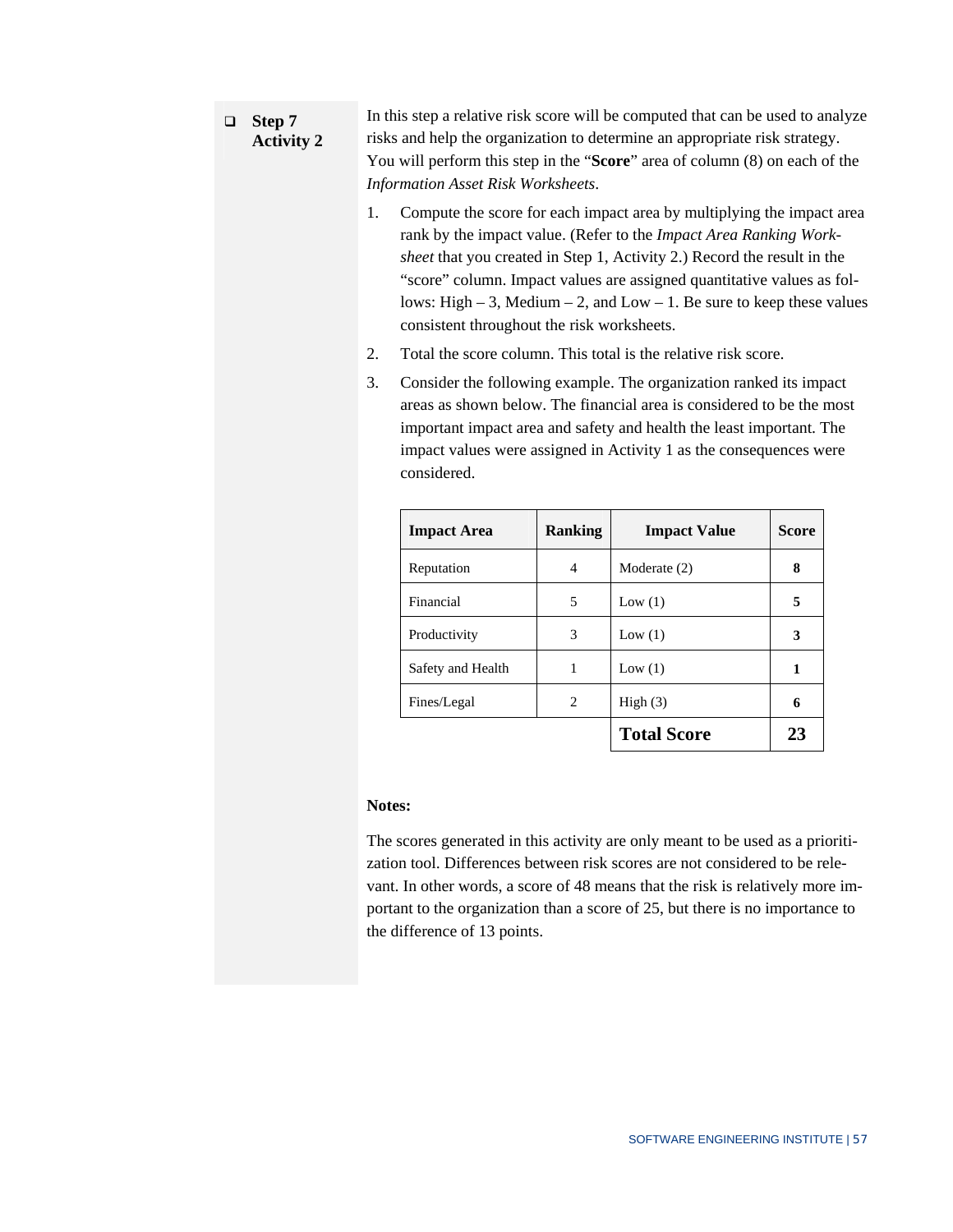# **Step 8 – Select Mitigation Approach**

### **BACKGROUND AND NOTES**

- **Mitigation approach** The way that an organization intends to address a risk. An organization has the following options: accept, mitigate, or defer.
	- − Accept A decision made during risk analysis to take no action to address a risk and to accept the stated consequences. Risks that are accepted should have little to low impact on the organization.
	- Mitigate  $-A$  decision made during risk analysis to address a risk by developing and implementing controls to counter the underlying threat or to minimize the resulting impact, or both. Risks that are mitigated are those that typically have a medium to high impact on an organization.
	- Defer A situation where a risk is neither accepted nor mitigated based on the organization's desire to gather additional information and perform additional analysis. Deferred risks are monitored and re-evaluated at some point in the future. Risks that are deferred are generally not an imminent threat to the organization nor would they significantly impact the organization if realized.
- **Residual risk** Residual risk is the risk that remains when a mitigation approach has been developed and implemented for the range of risks that affect an information asset. Residual risk that remains must be acceptable to the organization.

### **GENERAL NOTES**

In Step 8, you consider which risks you need to mitigate and how. This is done by prioritizing risks, deciding on an approach to mitigate important risk based on a number of organizational factors, and developing a mitigation strategy that considers the value of the asset and the places where it lives.

The decision to accept a risk, mitigate it, or defer it is based on a number of important factors. Impact value is a primary driver, but so is probability. If a risk could seriously or significantly impact the organization but is highly unlikely to occur, you may not want to mitigate it. Unfortunately, there is no decisive path to follow for deciding which risks to mitigate. Often, this is a decision that is driven by the individuals involved in the risk assessment and their knowledge of the organization.

Once the decision is made to mitigate a risk, you must develop an effective and efficient mitigation strategy. Deciding how to mitigate a risk is a complex endeavor and may require discussion with other skilled personnel in your organization. The fact that the owner of an information asset and the custodian of the asset are two different people means that both must collaborate on the best strategy for providing overall protection.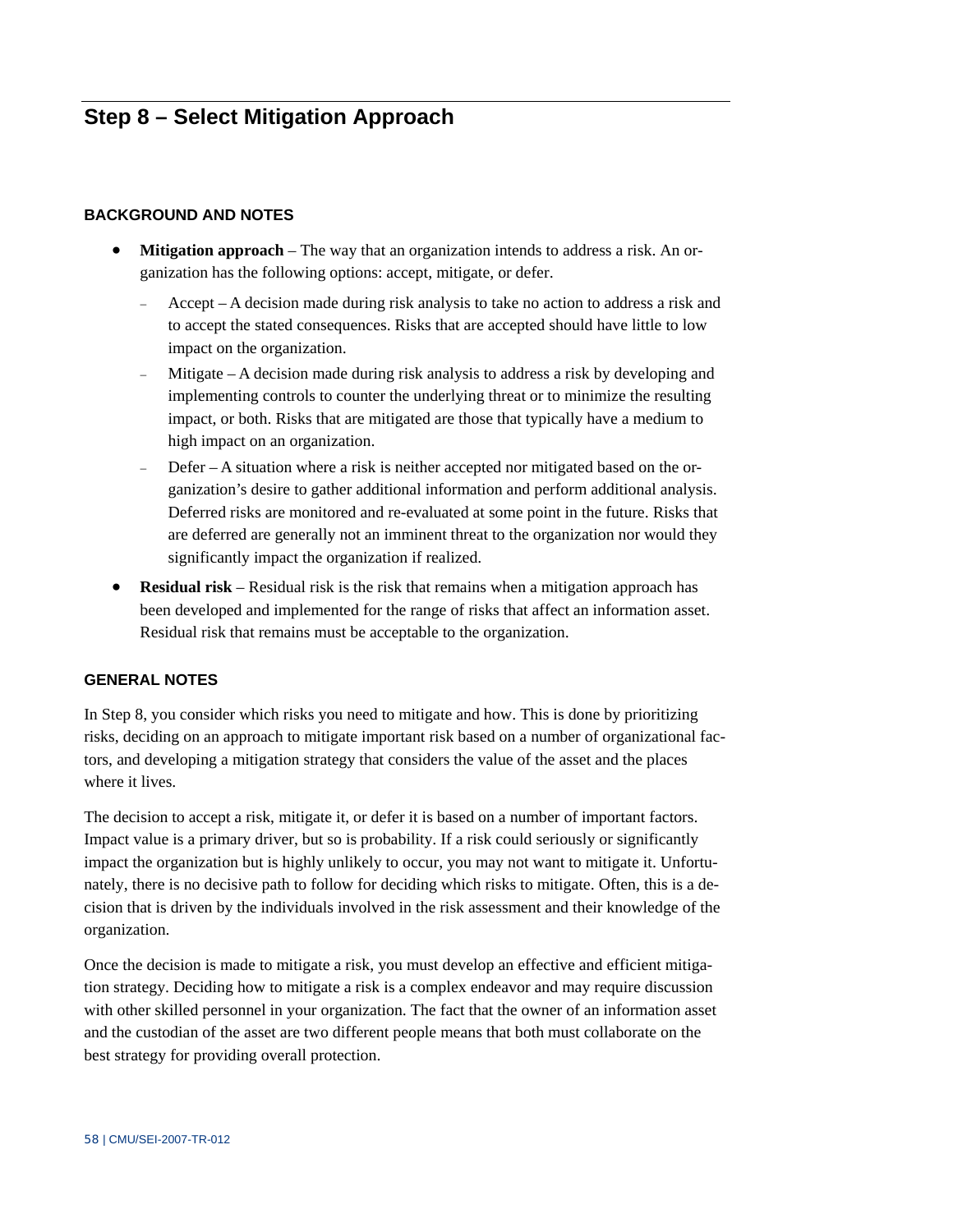The need for collaboration between business experts and information technology personnel highlights the scenario in which the owner of an information asset is different from the custodian. Frequently, the true owners of information assets are the business subject matter experts who entrust the IT department to manage their technical infrastructure. Unfortunately, these owners are often unaware of their role and abdicate their responsibilities to the custodians of their data. Thus, they relinquish all control of the asset to the IT department and expect them to manage all aspects of the asset, including security.

As the administrators over information system and technical infrastructure, the IT department takes on the job of supporting the business functions of the organization. Since the business functions of the organization are dependent on information assets, the IT department plays an important role in implementing protection strategies that support and protect the organization's information assets. The criticality of their role and their ability to implement technical controls has led many organizations to mistakenly attribute ownership of information assets to them. Excluding them from the development of risk mitigation strategies can be a significant mistake.

A further complication to the owner and custodian problem is that there is often a multitude of information assets being stored, transported, or processed in a single container. Each of the information assets may have different owners and, consequently, potentially different security requirements. This is a challenge because the minimum level of controls on the container must be those that meet the highest level of security requirements needed to secure one or more of the information assets. In other words, the information asset with the most extensive security requirements influences the overall controls applied to the container.

A common consequence of this situation is that some assets in a container will be over-protected because the controls are more extensive than is called for by their security requirements. Most often, however, the controls applied to a container end up failing to accurately meet the security needs of all of the information assets that it stores, processes, or transports (sometimes because de facto controls have been applied across all similar containers). One way to address this issue is to move information assets to other containers (e.g., servers) where they can be protected in a way that better meets their security requirements.

Each of these issues adds a layer of complexity in protecting an organization's information security assets. The asset profiles and maps developed in Steps 2 and 3 can be useful for determining all of the critical information assets that live in a specific container. The security requirements of all assets in that container can then be considered in aggregate when developing a mitigation strategy for their protection. In some cases an organization may determine that allowing certain combinations of assets to coexist prevents the implementation of an effective level of controls, and an owner may choose to move an asset as a result.

To mitigate risk appropriately, you must consider a balanced approach.

- You can *avoid* risk by implementing appropriate controls to prevent threats and vulnerabilities from being exploited.
- You can *limit* risk by implementing strategies that limit the adverse impact on the organization if a risk is realized.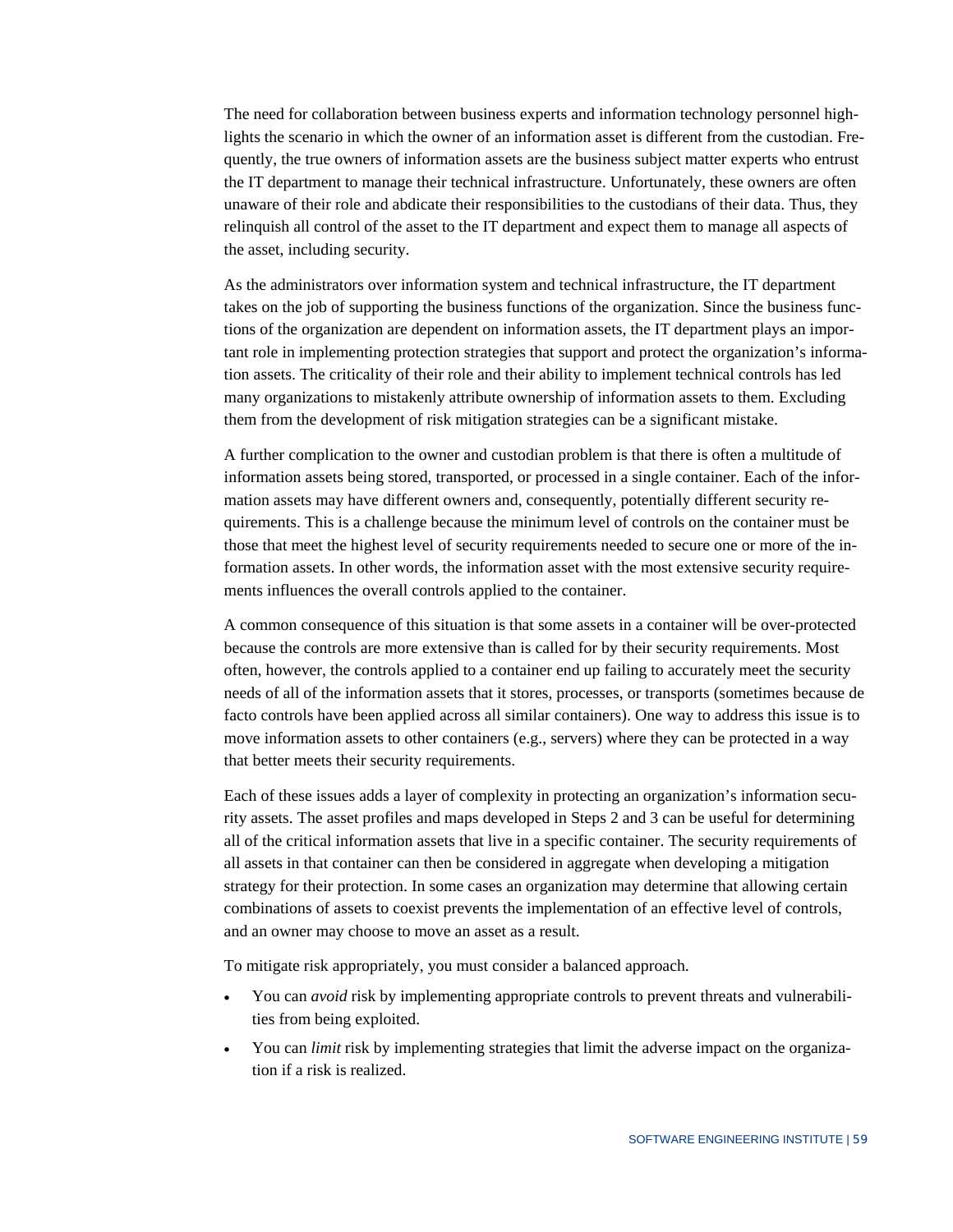In most cases, it is appropriate to ensure that your mitigation strategies address both avoiding and limiting risk. However, it is also important to consider cost in developing your mitigation strategies. *The cost of avoiding and limiting risk must be commensurate with the value of the asset being protected and the potential impact on the organization if the asset is compromised.* In addition, you must consider that not all risk can be eliminated. Your mitigation strategies may result in residual risk, which you must consider and either accept or mitigate further.

The value of performing a risk assessment is so that mitigation strategies can be based on solid analysis, so these activities may require significant discussion and planning. It is important to have the support of senior management and to collaborate with the IT department and other stakeholders to develop balanced and cost-effective mitigation strategies.

# **GUIDANCE AND ACTIVITIES**

There are three activities in Step 8.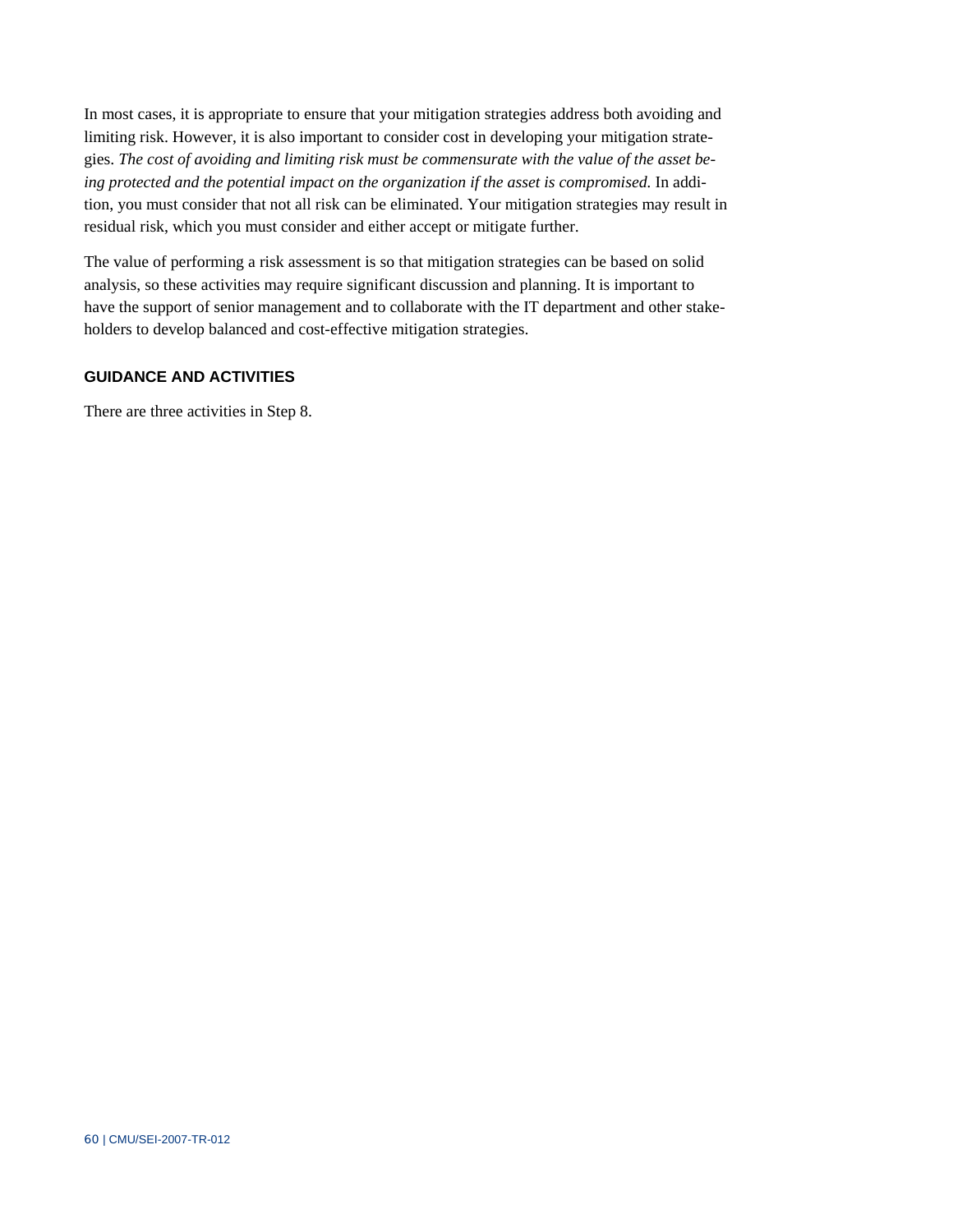**Step 8 Activity 1**  The first activity in Step 8 is simply to sort each of the risks that you have identified by their risk score. Categorizing your risks in an orderly fashion will help you begin to make decisions on their mitigation status.

> There are many ways for an organization to categorize its risks. One straightforward method is to begin by sorting the risks in order from highest to lowest. Then separate the risks into four pools with equal number of risks. The risks with the highest score should be in the first (Pool 1), the risks with the next highest range of scores in the second (Pool 2), the next highest in the third (Pool 3), and the lowest scores in the fourth (Pool 4).

> Other categorization schemes may make sense for your organization. If your organization is using probability, you might want to consider developing a risk matrix to categorize the risks identified. The Relative Risk Matrix table below shows an example of how to do this.

| <b>RELATIVE RISK MATRIX</b> |                   |                   |                   |
|-----------------------------|-------------------|-------------------|-------------------|
|                             | <b>RISK SCORE</b> |                   |                   |
| <b>PROBABILITY</b>          | 30 то 45          | 16 TO 29          | 0 то 15           |
| <b>HIGH</b>                 | POOL <sub>1</sub> | POOL <sub>2</sub> | POOL <sub>2</sub> |
| <b>MEDIUM</b>               | POOL <sub>2</sub> | POOL <sub>2</sub> | POOL <sub>3</sub> |
| Low                         | POOL <sub>3</sub> | POOL <sub>3</sub> | POOL <sub>4</sub> |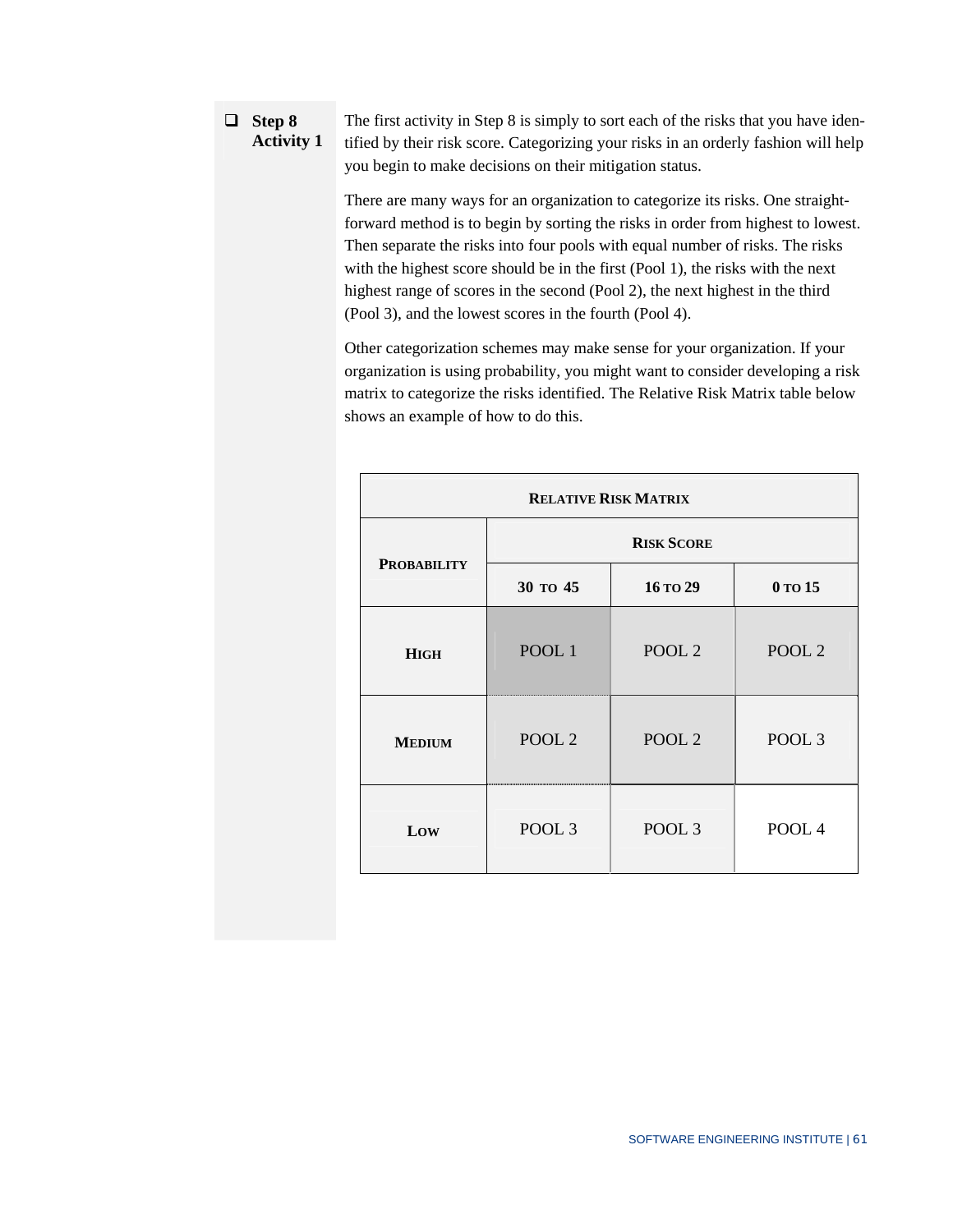# **Step 8 Activity 2**

Assign a mitigation approach to each of your risks. Consider using the following as a guide, but remember that a decision about a mitigation approach is highly dependent on your organization's unique operating circumstances, so do not use this chart solely to decide how to address the risks that you have identified.

| Pool   | <b>Mitigation Approach</b> |
|--------|----------------------------|
| Pool 1 | Mitigate                   |
| Pool 2 | Mitigate or Defer          |
| Pool 3 | Defer or Accept            |
| Pool 4 | Accept                     |

#### **Notes:**

In some cases it is possible to transfer risk to another party. This can be considered as a mitigation approach for all of the risks under consideration.

Decide how you are going to address each of the risks on each *Information Asset Risk Worksheet* that you have created and document this by checking the appropriate action in the **"Risk Mitigation"** box in column (9). *Every risk on every risk profile must have an approach documented.* For risks that you decide to accept, be sure to go back and review the impact statements and impact values—do not accept any risks that could have serious consequences on the organization.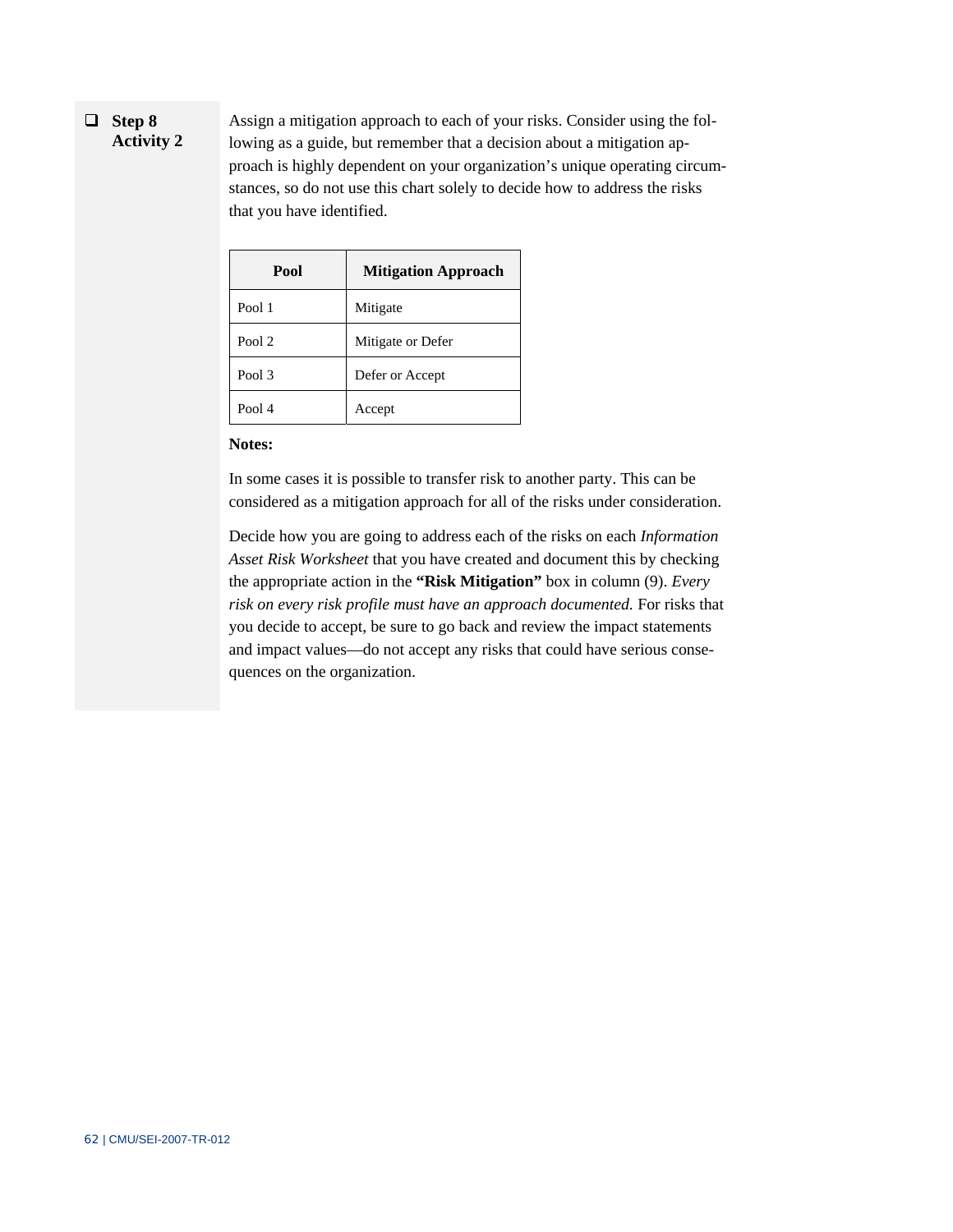| $\Box$ | Step 8<br><b>Activity 3</b> | For all of the risk profiles that you decide to mitigate, you must develop a<br>mitigation strategy. Keeping in mind the actions that you can take to miti-<br>gate risk, begin to consider mitigation strategies for each risk that you have<br>decided to mitigate, as follows: |  |  |
|--------|-----------------------------|-----------------------------------------------------------------------------------------------------------------------------------------------------------------------------------------------------------------------------------------------------------------------------------|--|--|
|        |                             | Note the container in which the control will be implemented.<br>1.<br>(These containers can be found on the Information Asset Risk Envi-<br>ronment Maps.)                                                                                                                        |  |  |
|        |                             | Describe the control to be implemented and any residual risk to the<br>2.<br>asset once the control is implemented.                                                                                                                                                               |  |  |
|        |                             | Consider the following questions when developing a risk mitigation strat-<br>egy:                                                                                                                                                                                                 |  |  |
|        |                             | How could the actor be prevented from exploiting a weakness?<br>٠                                                                                                                                                                                                                 |  |  |
|        |                             | How could the means that the actor would use be prevented?<br>٠                                                                                                                                                                                                                   |  |  |
|        |                             | How could the motive be prevented?<br>٠                                                                                                                                                                                                                                           |  |  |
|        |                             | How could the resulting outcome be prevented?<br>$\bullet$                                                                                                                                                                                                                        |  |  |
|        |                             | Could the probability of the threat be reduced?<br>٠                                                                                                                                                                                                                              |  |  |
|        |                             | If no proactive activity can be performed, can the impact of the<br>٠<br>threat be reduced?                                                                                                                                                                                       |  |  |
|        |                             | Can the organization minimize the effect or impact of a realized<br>٠<br>risk?                                                                                                                                                                                                    |  |  |
|        |                             | How will the security requirements for this information asset be sa-<br>$\bullet$<br>tisfied by the mitigation strategy?                                                                                                                                                          |  |  |
|        |                             |                                                                                                                                                                                                                                                                                   |  |  |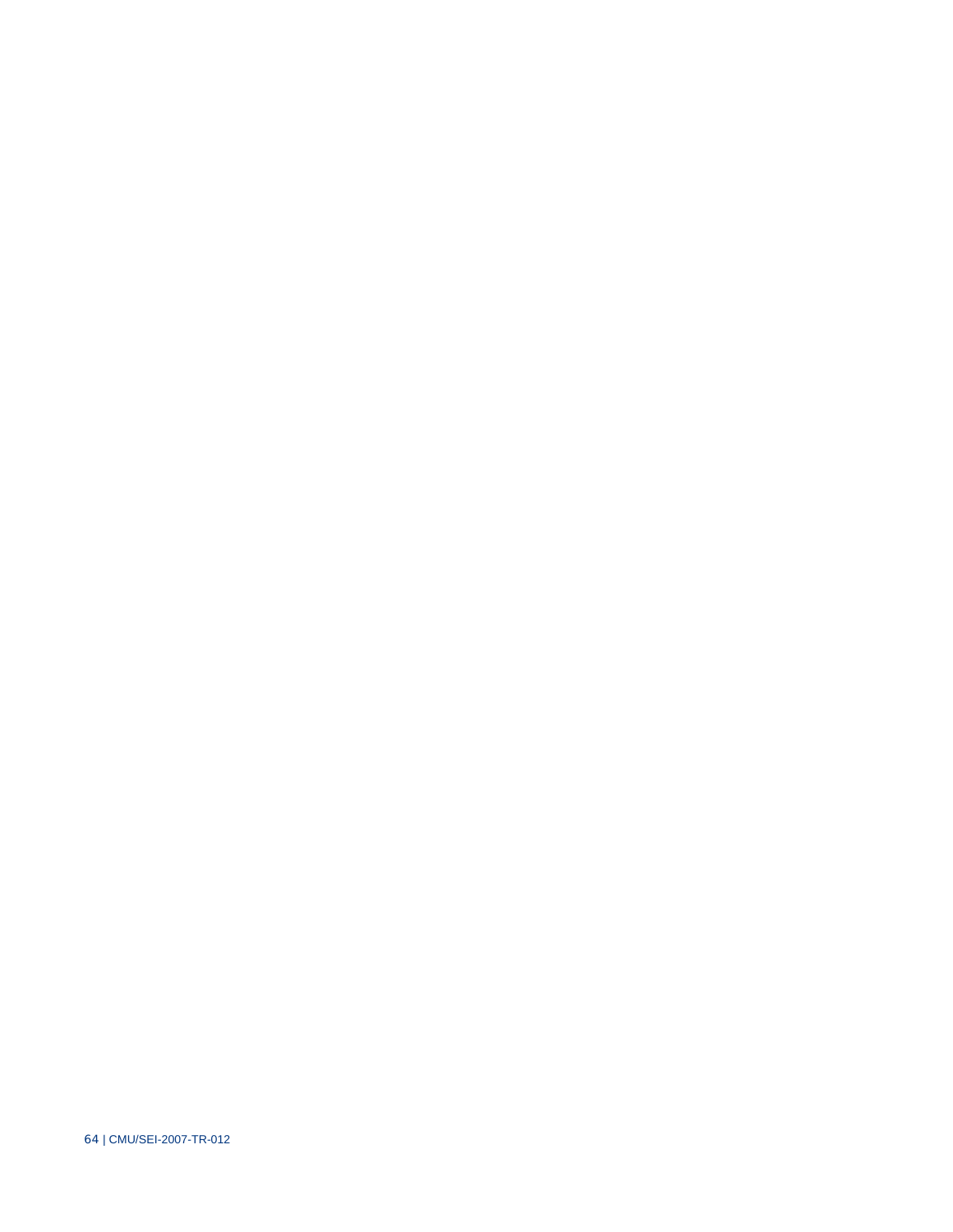# **Appendix B OCTAVE Allegro Worksheets v1.0**

In this appendix, you will find all of the worksheets necessary for completing the OCTAVE Allegro assessment for **one information asset**.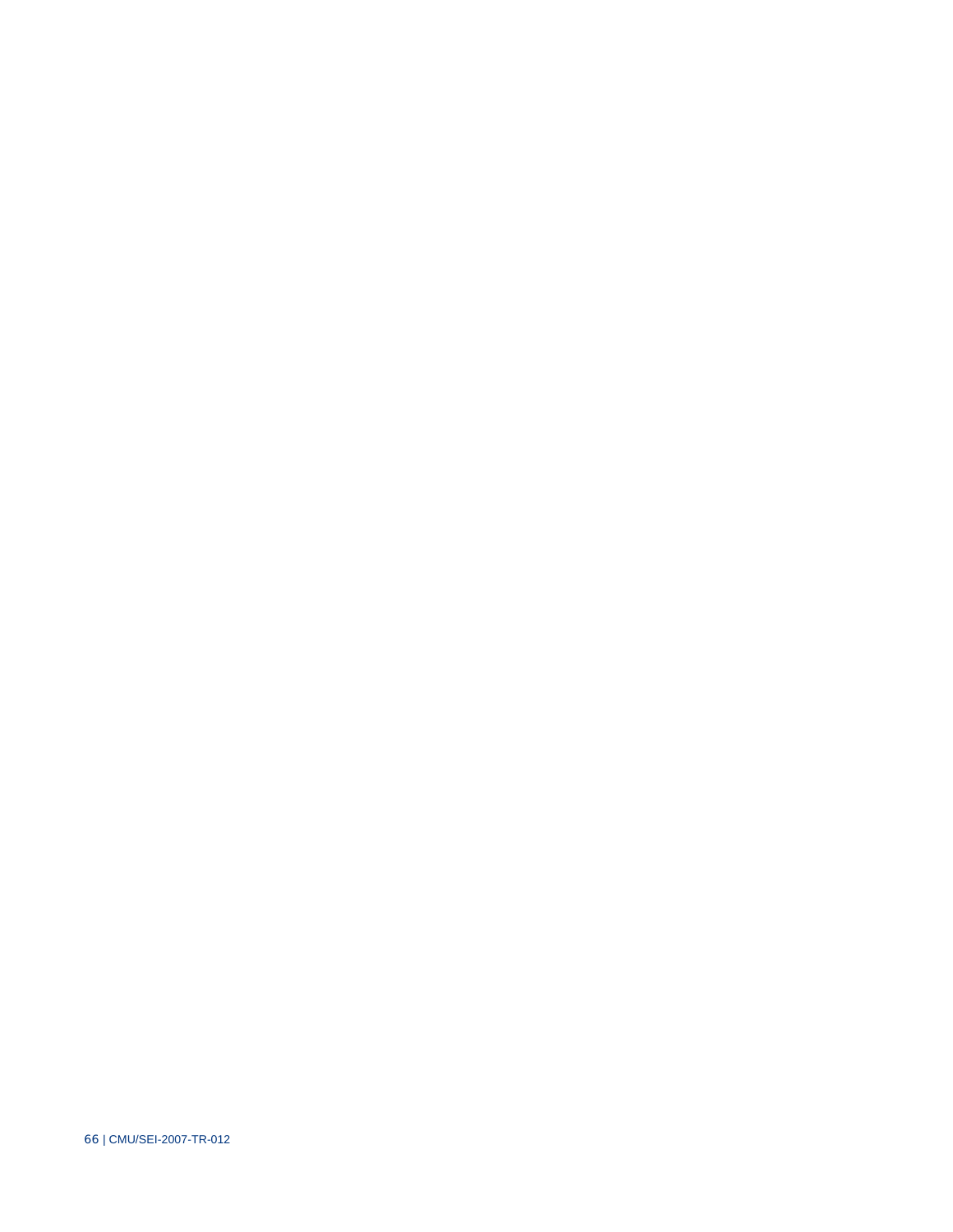| <b>Allegro Worksheet 1</b> | RISK MEASUREMENT CRITERIA - REPUTATION AND CUSTOMER<br><b>CONFIDENCE</b>                            |                                                                                               |                                                                                |  |
|----------------------------|-----------------------------------------------------------------------------------------------------|-----------------------------------------------------------------------------------------------|--------------------------------------------------------------------------------|--|
| <b>Impact Area</b>         | Low                                                                                                 | <b>Moderate</b>                                                                               | High                                                                           |  |
| Reputation                 | Reputation is mini-<br>mally affected; little or<br>no effort or expense is<br>required to recover. | Reputation is damaged,<br>and some effort and<br>expense is required to<br>recover.           | Reputation is irrevoca-<br>bly destroyed or dam-<br>aged.                      |  |
| <b>Customer</b> Loss       | Less than ______%<br>reduction in customers<br>due to loss of confi-<br>dence                       | $\frac{10}{10}$ - $\frac{10}{10}$<br>reduction in customers<br>due to loss of confi-<br>dence | More than _______%<br>reduction in customers<br>due to loss of confi-<br>dence |  |
| Other:                     |                                                                                                     |                                                                                               |                                                                                |  |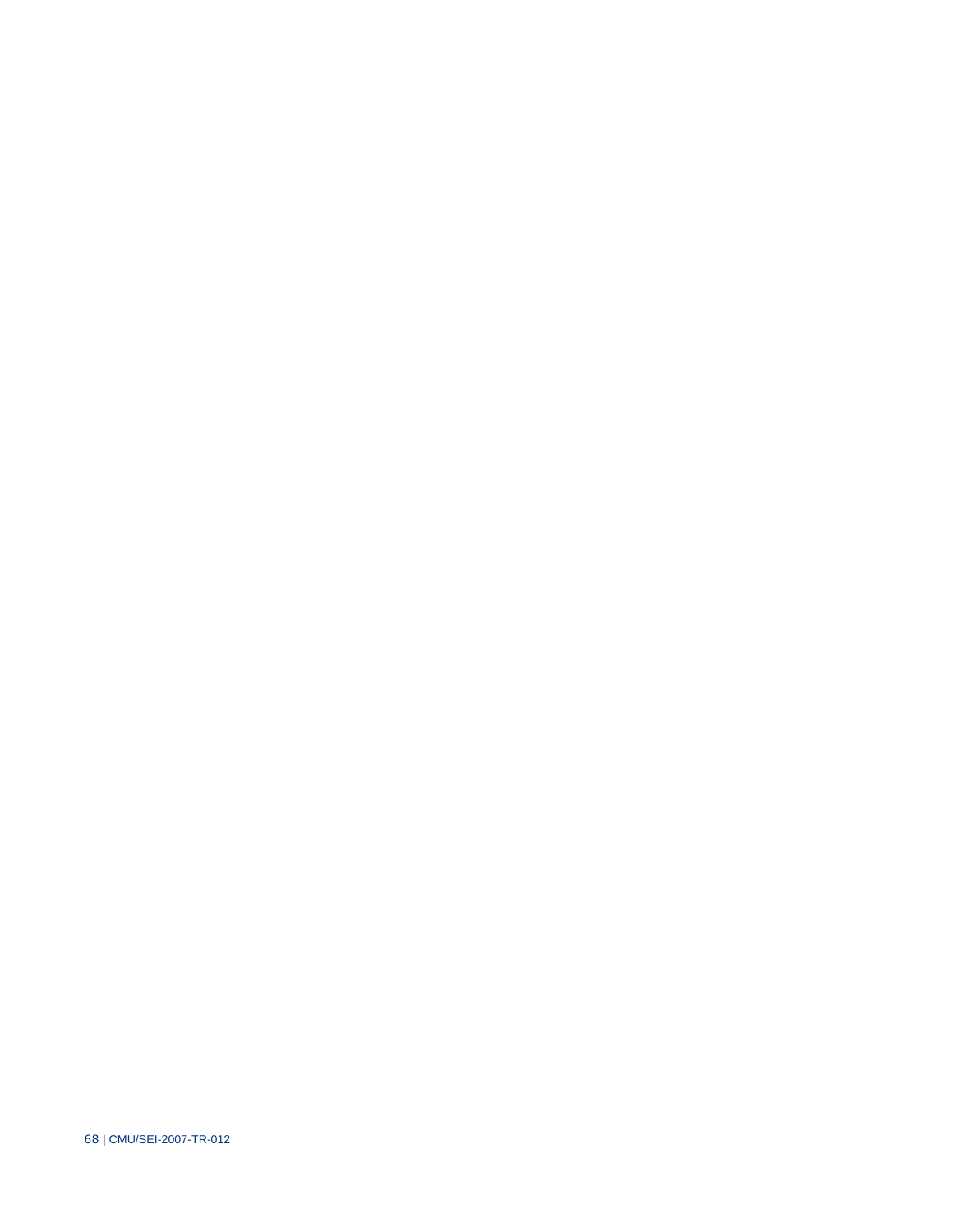| <b>Allegro Worksheet 2</b>        | <b>RISK MEASUREMENT CRITERIA - FINANCIAL</b>                   |                                                                        |                                                                   |  |
|-----------------------------------|----------------------------------------------------------------|------------------------------------------------------------------------|-------------------------------------------------------------------|--|
| <b>Impact Area</b>                | Low                                                            | <b>Moderate</b>                                                        | <b>High</b>                                                       |  |
| <b>Operating Costs</b>            | Increase of less than<br>_______% in yearly<br>operating costs | Yearly operating costs<br>increase by ________to<br>$\frac{9}{6}$ .    | Yearly operating costs<br>increase by more than<br>$\frac{9}{6}.$ |  |
| Revenue Loss                      | Less than _______%<br>yearly revenue loss                      | $\frac{1}{\sqrt{10}}$ to $\frac{9}{\sqrt{10}}$<br>yearly revenue loss  | Greater than<br>_______% yearly rev-<br>enue loss                 |  |
| <b>One-Time Financial</b><br>Loss | One-time financial cost<br>of less than<br>$\frac{1}{2}$       | One-time financial cost<br>of $\frac{1}{2}$<br>to $\frac{\sqrt{2}}{2}$ | One-time financial cost<br>greater than<br>s                      |  |
| Other:                            |                                                                |                                                                        |                                                                   |  |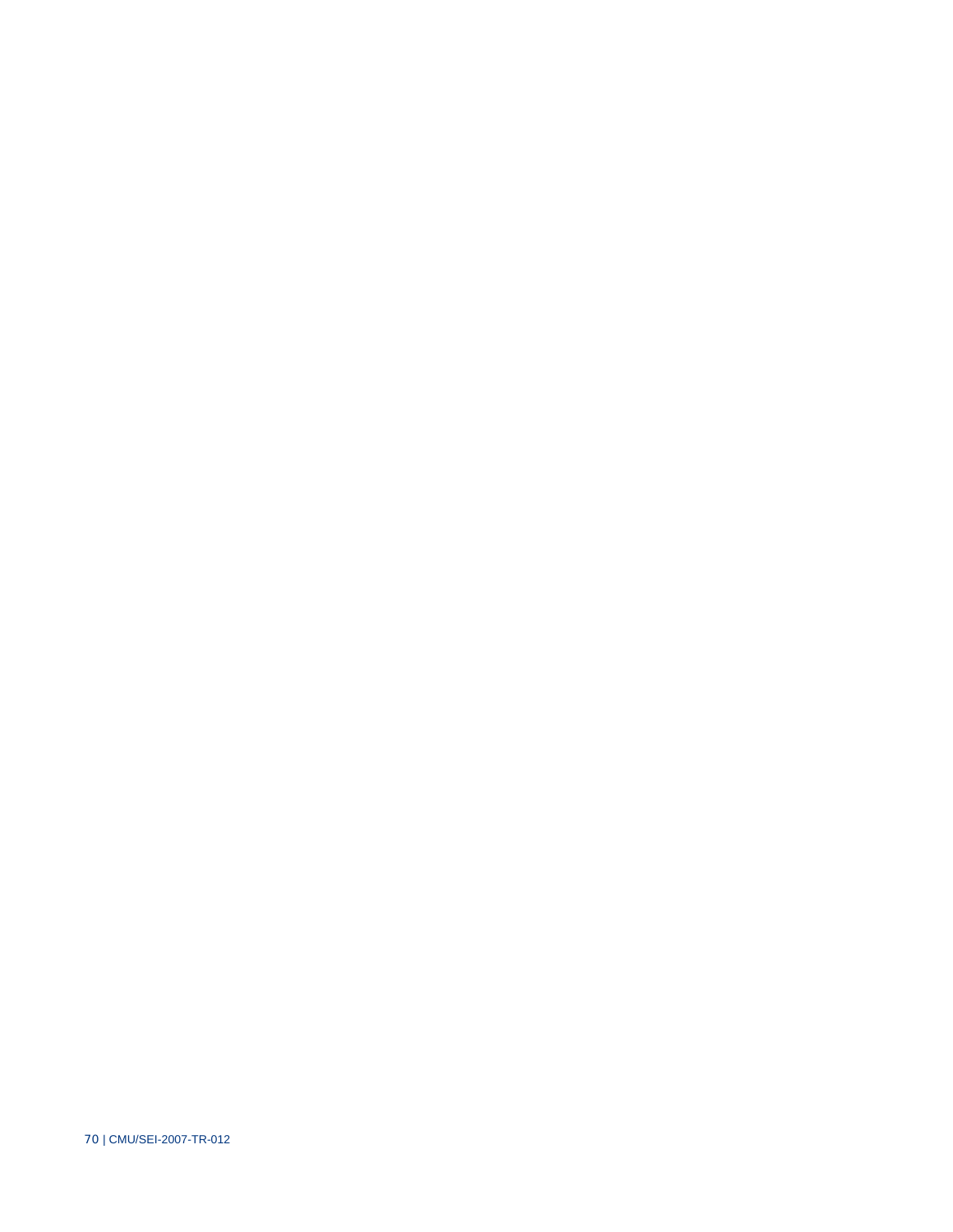| <b>Allegro Worksheet 3</b> | <b>RISK MEASUREMENT CRITERIA - PRODUCTIVITY</b>                                                                         |                                                                                                                                            |                                                                                                                       |  |
|----------------------------|-------------------------------------------------------------------------------------------------------------------------|--------------------------------------------------------------------------------------------------------------------------------------------|-----------------------------------------------------------------------------------------------------------------------|--|
| <b>Impact Area</b>         | Low                                                                                                                     | Moderate                                                                                                                                   | <b>High</b>                                                                                                           |  |
| <b>Staff Hours</b>         | Staff work hours are<br>increased by less than<br>$\frac{9}{2}$ for<br>$\frac{\ }{\ }$ to $\frac{\ }{\ }$<br>$day(s)$ . | Staff work hours are<br>increased between<br>_______% and<br>$\frac{9}{100}$ for<br>$\frac{1}{\sqrt{1-\frac{1}{2}}}\tag{10}$<br>$day(s)$ . | Staff work hours are<br>increased by greater<br>than _______% for<br>$\frac{\ }{\ }$ to $\frac{\ }{\ }$<br>$day(s)$ . |  |
| Other:                     |                                                                                                                         |                                                                                                                                            |                                                                                                                       |  |
| Other:                     |                                                                                                                         |                                                                                                                                            |                                                                                                                       |  |
| Other:                     |                                                                                                                         |                                                                                                                                            |                                                                                                                       |  |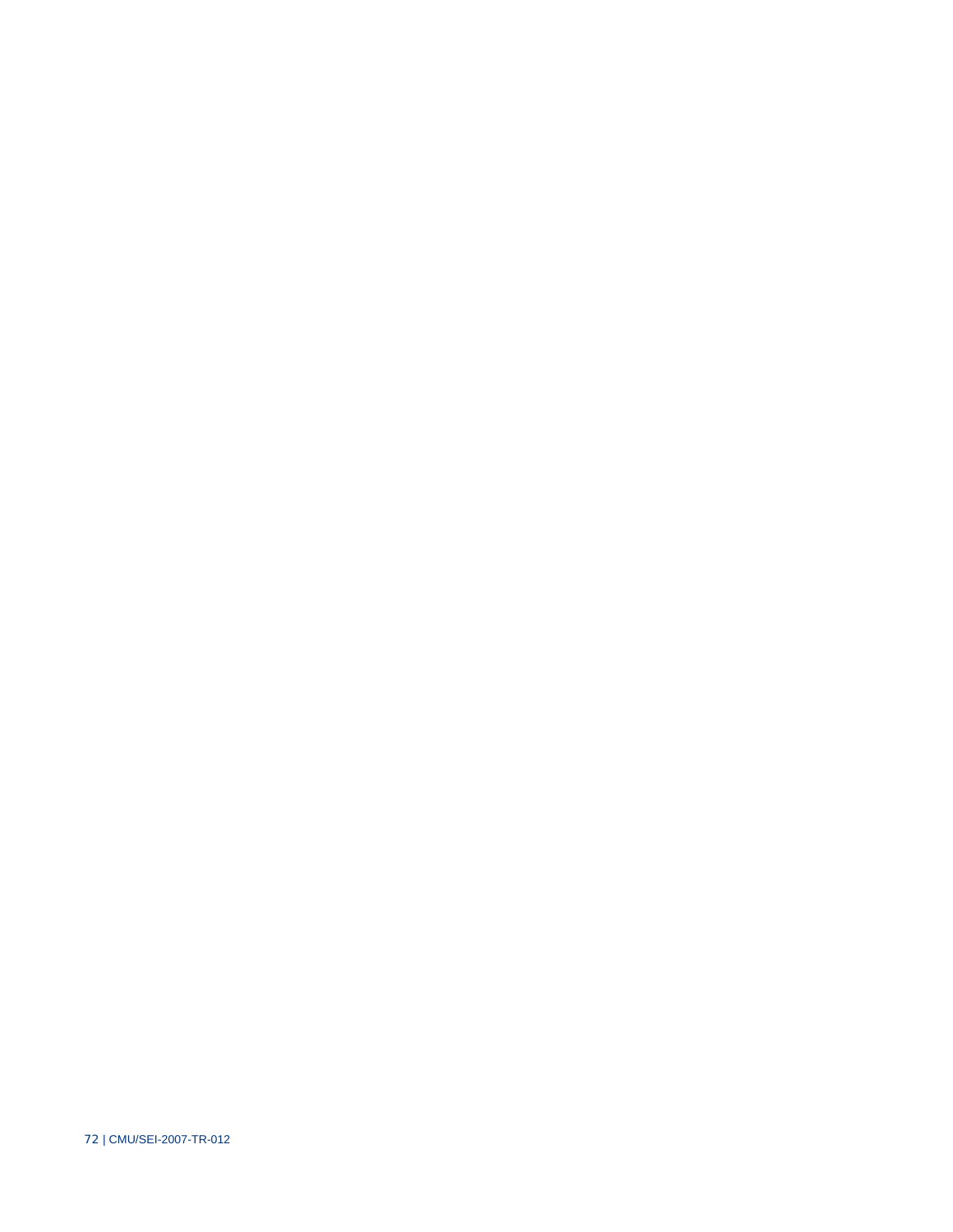| <b>Allegro Worksheet 4</b> | RISK MEASUREMENT CRITERIA - SAFETY AND HEALTH                                                                                                                                                               |                                                                                       |                                                                                             |  |
|----------------------------|-------------------------------------------------------------------------------------------------------------------------------------------------------------------------------------------------------------|---------------------------------------------------------------------------------------|---------------------------------------------------------------------------------------------|--|
| <b>Impact Area</b>         | Low                                                                                                                                                                                                         | <b>Moderate</b>                                                                       | <b>High</b>                                                                                 |  |
| Life                       | Customers' or staff<br>members' lives are<br>No loss or significant<br>threatened, but they<br>threat to customers' or<br>will recover after re-<br>staff members' lives<br>ceiving medical treat-<br>ment. |                                                                                       | Loss of customers' or<br>staff members' lives                                               |  |
| Health                     | Minimal, immediately<br>treatable degradation in<br>customers' or staff<br>members' health with<br>recovery within four<br>days                                                                             | Temporary or recover-<br>able impairment of<br>customers' or staff<br>members' health | Permanent impairment<br>of significant aspects of<br>customers' or staff<br>members' health |  |
| Safety                     | Safety questioned                                                                                                                                                                                           | Safety affected                                                                       | Safety violated                                                                             |  |
| Other:                     |                                                                                                                                                                                                             |                                                                                       |                                                                                             |  |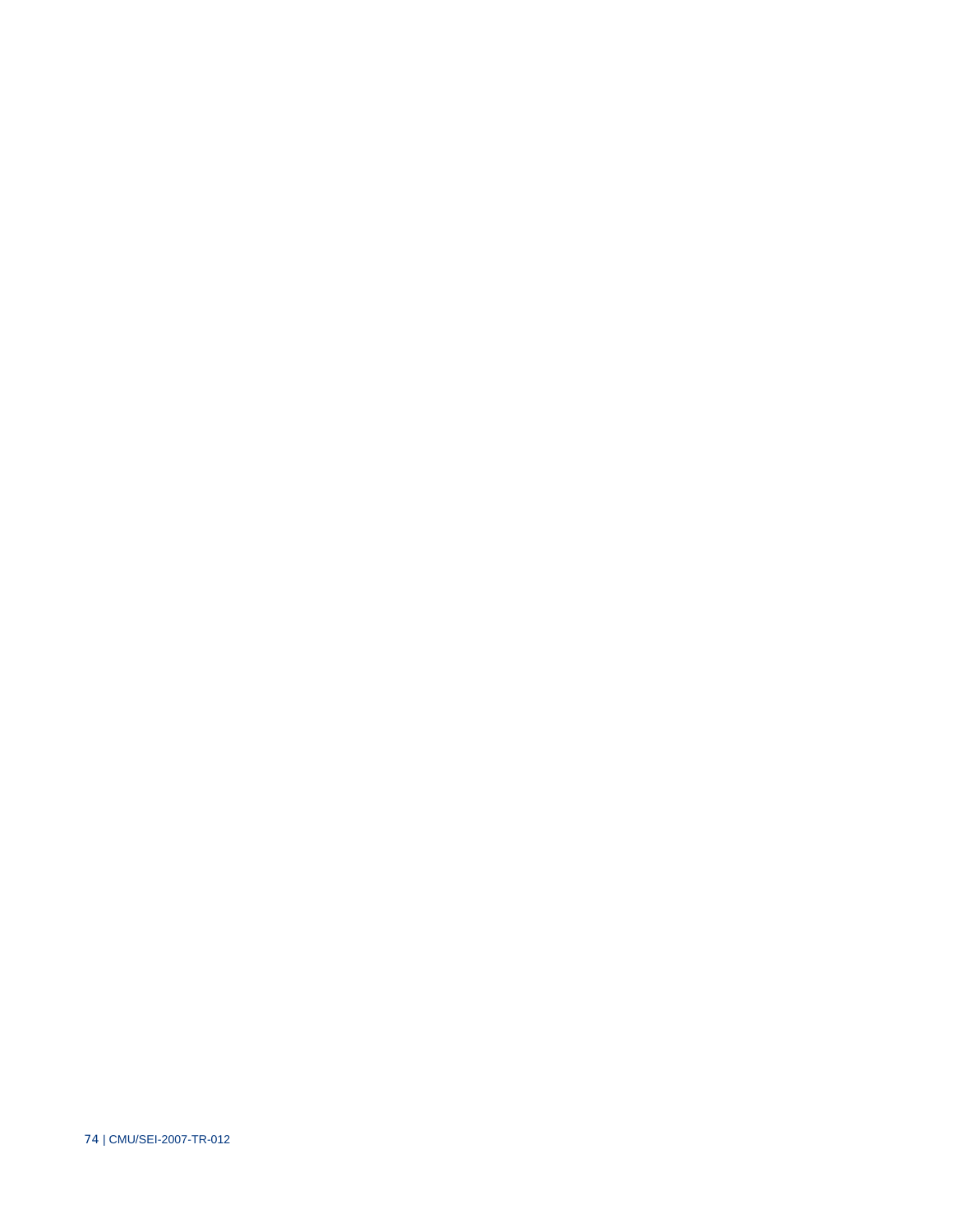| <b>Allegro Worksheet 5</b> | <b>RISK MEASUREMENT CRITERIA - FINES AND LEGAL PENALTIES</b>                                                                                                                       |                                                                                                                       |                                                                                                                                                      |  |
|----------------------------|------------------------------------------------------------------------------------------------------------------------------------------------------------------------------------|-----------------------------------------------------------------------------------------------------------------------|------------------------------------------------------------------------------------------------------------------------------------------------------|--|
| <b>Impact Area</b>         | Moderate<br>Low                                                                                                                                                                    |                                                                                                                       | High                                                                                                                                                 |  |
| Fines                      | Fines less than<br>$\frac{1}{2}$ are<br>levied.                                                                                                                                    | Fines between<br>$\frac{1}{2}$ and<br>$\frac{1}{2}$ are<br>levied.                                                    | Fines greater than<br>$\frac{\text{?}}{\text{?}}$ are<br>levied.                                                                                     |  |
| Lawsuits                   | Non-frivolous lawsuit<br>or lawsuits less than<br>$\frac{1}{2}$ are<br>filed against the or-<br>ganization, or frivolous<br>lawsuit(s) are filed<br>against the organiza-<br>tion. | Non-frivolous lawsuit<br>or lawsuits between<br>s<br>and<br>$\frac{1}{2}$ are<br>filed against the or-<br>ganization. | Non-frivolous lawsuit<br>or lawsuits greater than<br>$s$ are<br>filed against the or-<br>ganization.                                                 |  |
| <b>Investigations</b>      | No queries from gov-<br>ernment or other inves-<br>tigative organizations                                                                                                          | Government or other<br>investigative organiza-<br>tion requests informa-<br>tion or records (low<br>profile).         | Government or other<br>investigative organiza-<br>tion initiates a high-<br>profile, in-depth inves-<br>tigation into organiza-<br>tional practices. |  |
| Other:                     |                                                                                                                                                                                    |                                                                                                                       |                                                                                                                                                      |  |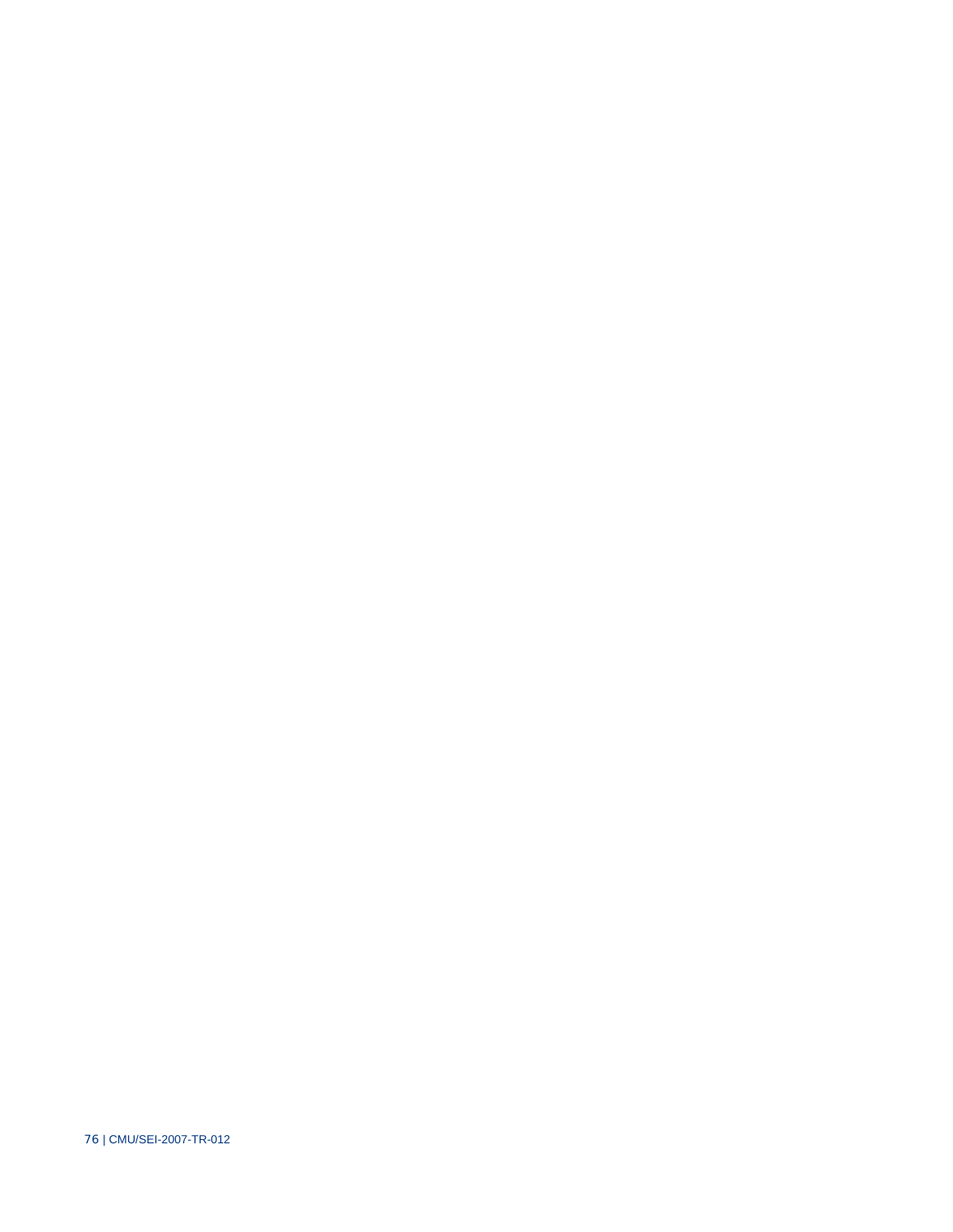| <b>Allegro Worksheet 6</b> | <b>RISK MEASUREMENT CRITERIA - USER DEFINED</b> |                                   |      |
|----------------------------|-------------------------------------------------|-----------------------------------|------|
| <b>Impact Area</b>         | ${\bf Low}$                                     | $\label{thm:mod} \textbf{Modern}$ | High |
|                            |                                                 |                                   |      |
|                            |                                                 |                                   |      |
|                            |                                                 |                                   |      |
|                            |                                                 |                                   |      |
|                            |                                                 |                                   |      |
|                            |                                                 |                                   |      |
|                            |                                                 |                                   |      |
|                            |                                                 |                                   |      |
|                            |                                                 |                                   |      |
|                            |                                                 |                                   |      |
|                            |                                                 |                                   |      |
|                            |                                                 |                                   |      |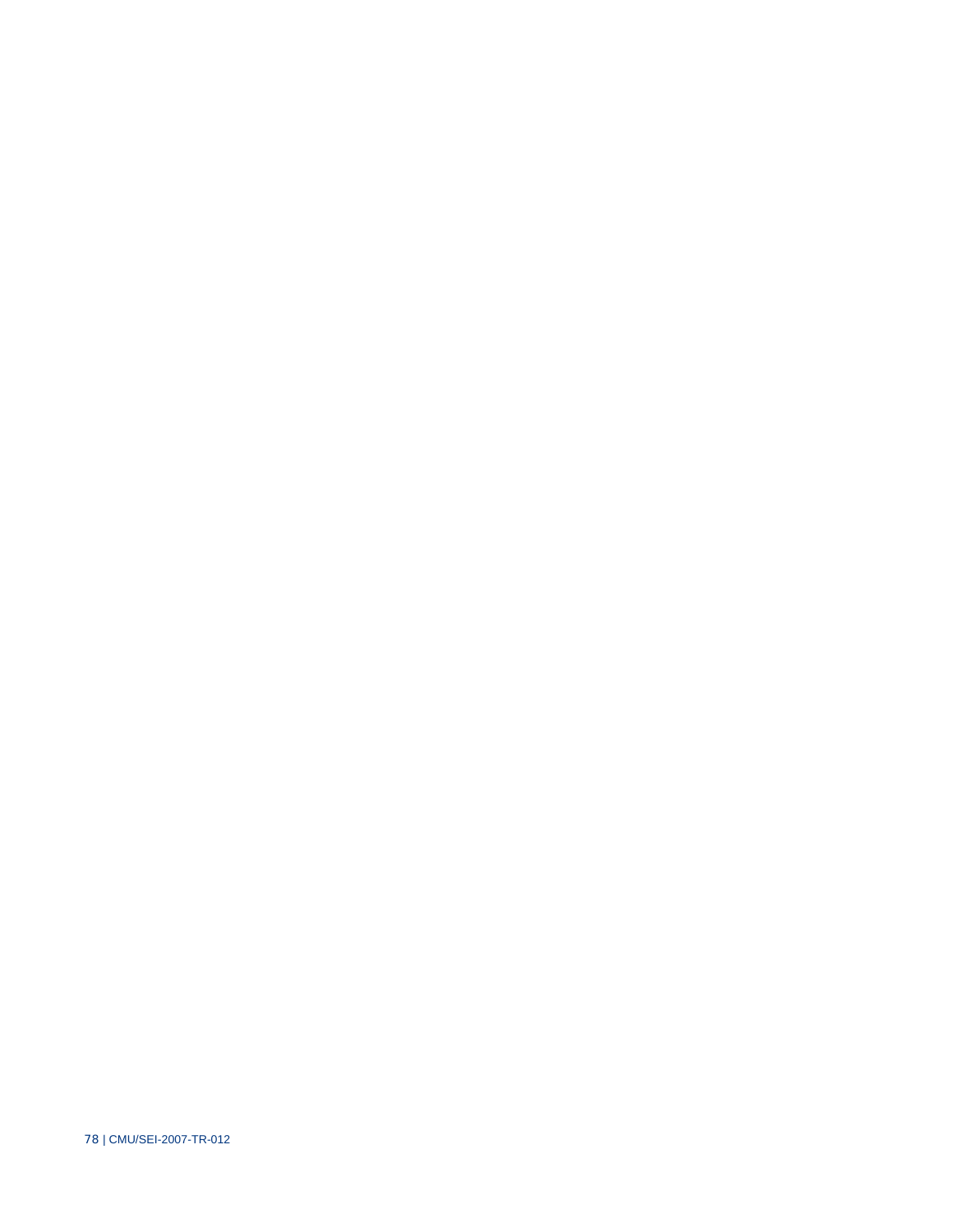| <b>Allegro Worksheet 7</b> |                          | <b>IMPACT AREA PRIORITIZATION WORKSHEET</b> |
|----------------------------|--------------------------|---------------------------------------------|
| <b>PRIORITY</b>            |                          | <b>IMPACT AREAS</b>                         |
|                            |                          | <b>Reputation and Customer Confidence</b>   |
|                            | <b>Financial</b>         |                                             |
|                            | Productivity             |                                             |
|                            | <b>Safety and Health</b> |                                             |
|                            |                          | <b>Fines and Legal Penalties</b>            |
|                            | <b>User Defined</b>      |                                             |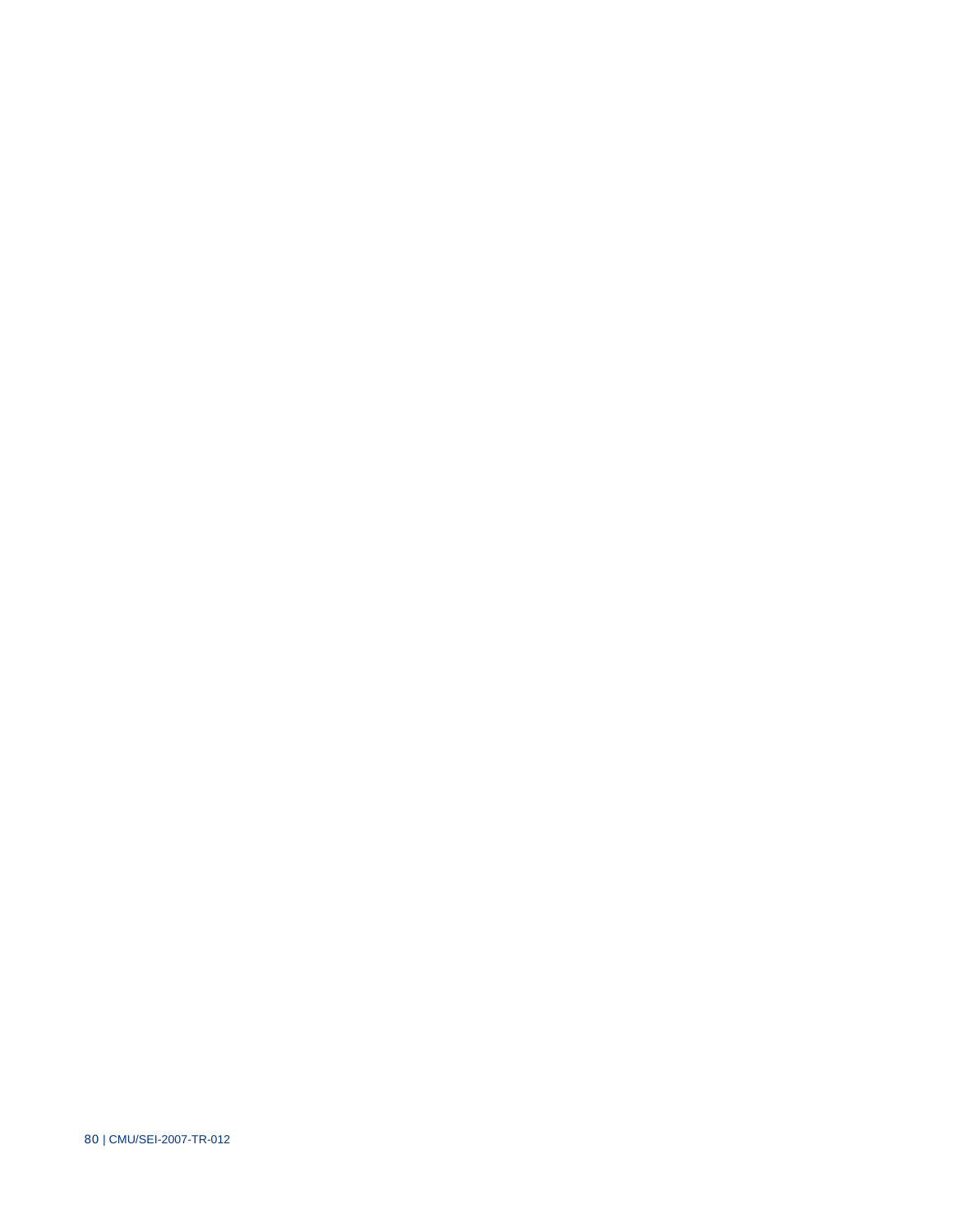| <b>Allegro Worksheet 8</b>                                                  | <b>CRITICAL INFORMATION ASSET PROFILE</b>                                              |  |                                                                   |
|-----------------------------------------------------------------------------|----------------------------------------------------------------------------------------|--|-------------------------------------------------------------------|
| (1) Critical Asset                                                          | (2) Rationale for Selection<br>(3) Description                                         |  |                                                                   |
| What is the critical information<br>asset?                                  | Why is this information asset important to<br>the organization?                        |  | What is the agreed-upon description of<br>this information asset? |
|                                                                             |                                                                                        |  |                                                                   |
|                                                                             |                                                                                        |  |                                                                   |
|                                                                             |                                                                                        |  |                                                                   |
| $(4)$ Owner $(s)$                                                           |                                                                                        |  |                                                                   |
| Who owns this information asset?                                            |                                                                                        |  |                                                                   |
|                                                                             |                                                                                        |  |                                                                   |
| (5) Security Requirements                                                   |                                                                                        |  |                                                                   |
| What are the security requirements for this information asset?              |                                                                                        |  |                                                                   |
| Confidentiality<br>⊔                                                        | Only authorized personnel can view this informa-<br>tion asset, as follows:            |  |                                                                   |
| <b>Integrity</b><br>u                                                       | Only authorized personnel can modify this infor-<br>mation asset, as follows:          |  |                                                                   |
|                                                                             | This asset must be available for these personnel<br>to do their jobs, as follows:      |  |                                                                   |
| $\Box$<br>Availability                                                      | This asset must be available for ______ hours,<br>days/week, ____ weeks/year.          |  |                                                                   |
| Other<br>⊔                                                                  | This asset has special regulatory compliance pro-<br>tection requirements, as follows: |  |                                                                   |
| (6) Most Important Security Requirement                                     |                                                                                        |  |                                                                   |
| What is the most important security requirement for this information asset? |                                                                                        |  |                                                                   |
| Confidentiality<br>$\Box$                                                   | Other<br>Integrity<br>Availability<br>❏<br>❏<br>❏                                      |  |                                                                   |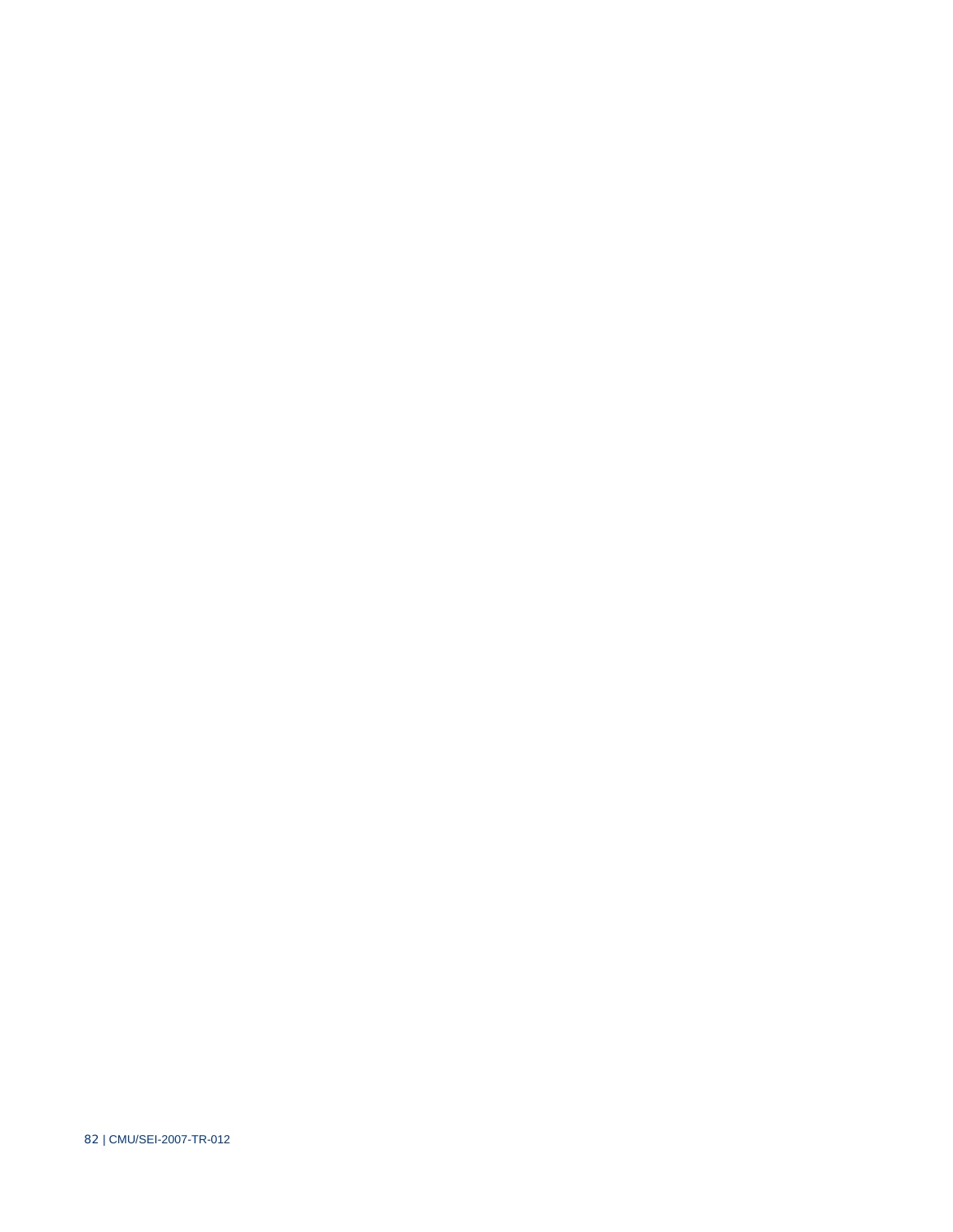| Allegro Worksheet 9a | <b>INFORMATION ASSET RISK ENVIRONMENT MAP (TECHNICAL)</b> |                 |  |  |
|----------------------|-----------------------------------------------------------|-----------------|--|--|
|                      | <b>INTERNAL</b>                                           |                 |  |  |
|                      | <b>CONTAINER DESCRIPTION</b>                              | <b>OWNER(S)</b> |  |  |
| 1.                   |                                                           |                 |  |  |
|                      |                                                           |                 |  |  |
| 2.                   |                                                           |                 |  |  |
|                      |                                                           |                 |  |  |
| 3.                   |                                                           |                 |  |  |
|                      |                                                           |                 |  |  |
| 4.                   |                                                           |                 |  |  |
|                      |                                                           |                 |  |  |
|                      | <b>EXTERNAL</b>                                           |                 |  |  |
|                      | <b>CONTAINER DESCRIPTION</b>                              | <b>OWNER(S)</b> |  |  |
| 1.                   |                                                           |                 |  |  |
|                      |                                                           |                 |  |  |
| 2.                   |                                                           |                 |  |  |
|                      |                                                           |                 |  |  |
| 3.                   |                                                           |                 |  |  |
|                      |                                                           |                 |  |  |
| 4.                   |                                                           |                 |  |  |
|                      |                                                           |                 |  |  |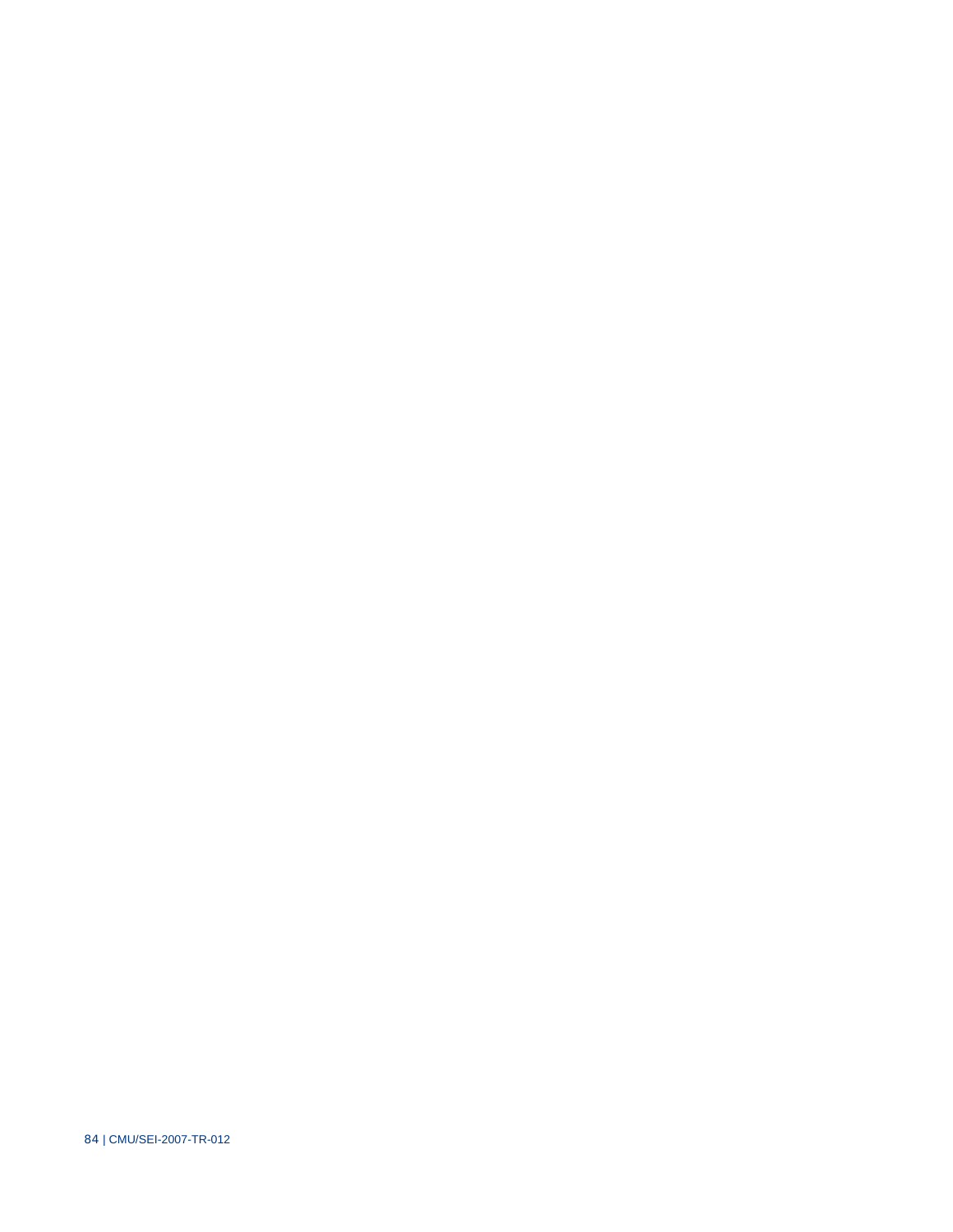| Allegro Worksheet 9b | <b>INFORMATION ASSET RISK ENVIRONMENT MAP (PHYSICAL)</b> |                 |  |  |  |  |  |
|----------------------|----------------------------------------------------------|-----------------|--|--|--|--|--|
| <b>INTERNAL</b>      |                                                          |                 |  |  |  |  |  |
|                      | <b>CONTAINER DESCRIPTION</b>                             | <b>OWNER(S)</b> |  |  |  |  |  |
| 1.                   |                                                          |                 |  |  |  |  |  |
|                      |                                                          |                 |  |  |  |  |  |
| 2.                   |                                                          |                 |  |  |  |  |  |
|                      |                                                          |                 |  |  |  |  |  |
| 3.                   |                                                          |                 |  |  |  |  |  |
|                      |                                                          |                 |  |  |  |  |  |
| 4.                   |                                                          |                 |  |  |  |  |  |
|                      |                                                          |                 |  |  |  |  |  |
|                      | <b>EXTERNAL</b>                                          |                 |  |  |  |  |  |
|                      | <b>CONTAINER DESCRIPTION</b>                             | <b>OWNER(S)</b> |  |  |  |  |  |
| 1.                   |                                                          |                 |  |  |  |  |  |
|                      |                                                          |                 |  |  |  |  |  |
| 2.                   |                                                          |                 |  |  |  |  |  |
|                      |                                                          |                 |  |  |  |  |  |
| 3.                   |                                                          |                 |  |  |  |  |  |
|                      |                                                          |                 |  |  |  |  |  |
| 4.                   |                                                          |                 |  |  |  |  |  |
|                      |                                                          |                 |  |  |  |  |  |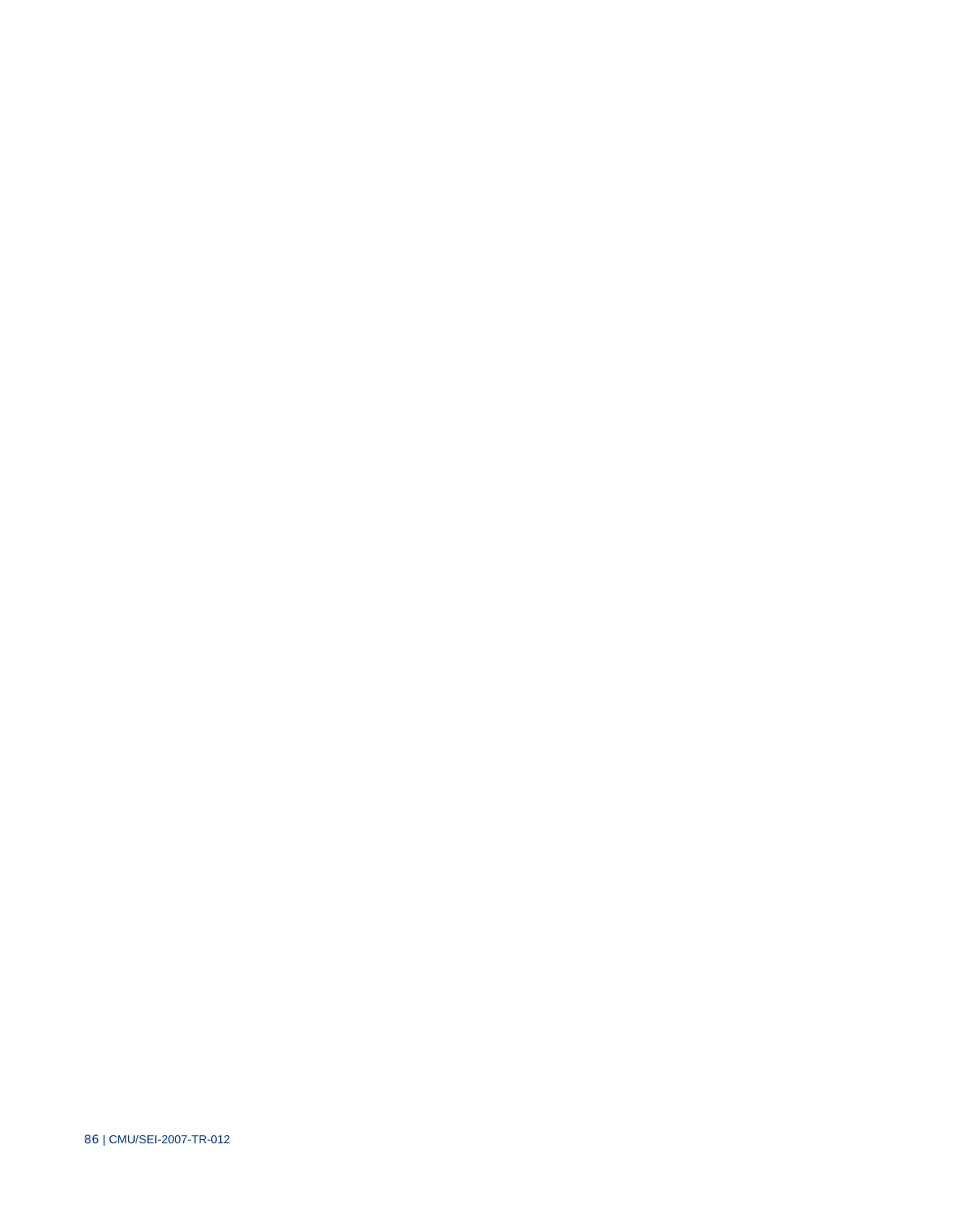| Allegro Worksheet 9c<br><b>INFORMATION ASSET RISK ENVIRONMENT MAP (PEOPLE)</b> |                                     |                     |  |  |  |  |  |
|--------------------------------------------------------------------------------|-------------------------------------|---------------------|--|--|--|--|--|
| <b>INTERNAL PERSONNEL</b>                                                      |                                     |                     |  |  |  |  |  |
| NAME OR ROLE/RESPONSIBILITY                                                    | <b>DEPARTMENT OR</b><br><b>UNIT</b> |                     |  |  |  |  |  |
| 1.                                                                             |                                     |                     |  |  |  |  |  |
|                                                                                |                                     |                     |  |  |  |  |  |
| 2.                                                                             |                                     |                     |  |  |  |  |  |
|                                                                                |                                     |                     |  |  |  |  |  |
| 3.                                                                             |                                     |                     |  |  |  |  |  |
|                                                                                |                                     |                     |  |  |  |  |  |
| 4.                                                                             |                                     |                     |  |  |  |  |  |
|                                                                                |                                     |                     |  |  |  |  |  |
|                                                                                | <b>EXTERNAL PERSONNEL</b>           |                     |  |  |  |  |  |
|                                                                                | CONTRACTOR, VENDOR, ETC.            | <b>ORGANIZATION</b> |  |  |  |  |  |
| 1.                                                                             |                                     |                     |  |  |  |  |  |
|                                                                                |                                     |                     |  |  |  |  |  |
| 2.                                                                             |                                     |                     |  |  |  |  |  |
|                                                                                |                                     |                     |  |  |  |  |  |
| 3.                                                                             |                                     |                     |  |  |  |  |  |
|                                                                                |                                     |                     |  |  |  |  |  |
| 4.                                                                             |                                     |                     |  |  |  |  |  |
|                                                                                |                                     |                     |  |  |  |  |  |
|                                                                                |                                     |                     |  |  |  |  |  |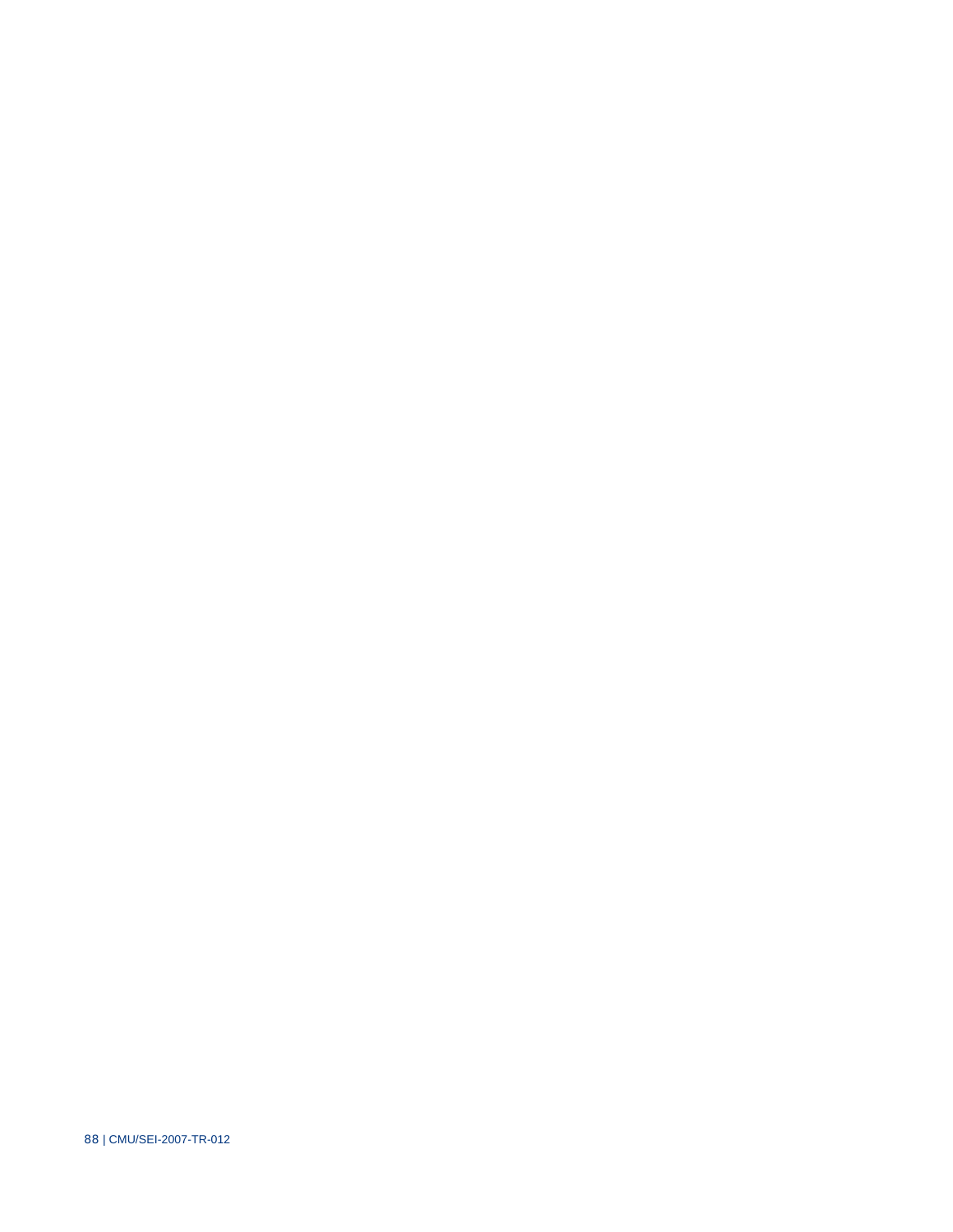|                        | Allegro - Worksheet 10<br><b>INFORMATION ASSET RISK WORKSHEET</b>                                                                                    |                                |                                           |   |                     |                                                                                            |              |              |  |
|------------------------|------------------------------------------------------------------------------------------------------------------------------------------------------|--------------------------------|-------------------------------------------|---|---------------------|--------------------------------------------------------------------------------------------|--------------|--------------|--|
|                        |                                                                                                                                                      | Informa-<br>tion Asset         |                                           |   |                     |                                                                                            |              |              |  |
|                        |                                                                                                                                                      | Area of<br>Concern             |                                           |   |                     |                                                                                            |              |              |  |
|                        |                                                                                                                                                      | $(1)$ Actor<br>or threat?      | Who would exploit the area of concern     |   |                     |                                                                                            |              |              |  |
|                        |                                                                                                                                                      | $(2)$ Means                    |                                           |   |                     |                                                                                            |              |              |  |
|                        |                                                                                                                                                      | they do?                       | How would the actor do it? What would     |   |                     |                                                                                            |              |              |  |
|                        | <b>Threat</b><br>(3) Motive<br>What is the actor's reason for doing it?                                                                              |                                |                                           |   |                     |                                                                                            |              |              |  |
|                        | (4) Outcome<br>$\Box$<br><b>Disclosure</b><br><b>Destruction</b><br>□                                                                                |                                |                                           |   |                     |                                                                                            |              |              |  |
|                        |                                                                                                                                                      | information asset?             | What would be the resulting effect on the | ❏ | <b>Modification</b> | $\Box$                                                                                     | Interruption |              |  |
|                        |                                                                                                                                                      |                                | (5) Security Requirements                 |   |                     |                                                                                            |              |              |  |
|                        |                                                                                                                                                      | rity requirements be breached? | How would the information asset's secu-   |   |                     |                                                                                            |              |              |  |
|                        |                                                                                                                                                      | (6) Probability                |                                           | ⊔ | <b>High</b>         | <b>Medium</b><br>⊔                                                                         | ⊔            | Low          |  |
| Information Asset Risk |                                                                                                                                                      | scenario could occur?          | What is the likelihood that this threat   |   |                     |                                                                                            |              |              |  |
|                        |                                                                                                                                                      | (7) Consequences               |                                           |   |                     | (8) Severity                                                                               |              |              |  |
|                        | What are the consequences to the organization or the information<br>asset owner as a result of the outcome and breach of security re-<br>quirements? |                                |                                           |   |                     | How severe are these consequences to the<br>organization or asset owner by impact<br>area? |              |              |  |
|                        |                                                                                                                                                      |                                |                                           |   |                     | <b>Impact Area</b>                                                                         | <b>Value</b> | <b>Score</b> |  |
|                        |                                                                                                                                                      |                                |                                           |   |                     | Reputation &<br>Customer<br>Confidence                                                     |              |              |  |
|                        |                                                                                                                                                      |                                |                                           |   |                     | Financial                                                                                  |              |              |  |
|                        |                                                                                                                                                      |                                |                                           |   |                     | Productivity                                                                               |              |              |  |
|                        |                                                                                                                                                      |                                |                                           |   |                     | Safety & Health                                                                            |              |              |  |
|                        |                                                                                                                                                      |                                |                                           |   |                     | Fines & Legal<br>Penalties                                                                 |              |              |  |
|                        |                                                                                                                                                      |                                |                                           |   |                     | <b>User Defined</b><br><b>Impact Area</b>                                                  |              |              |  |

**Relative Risk Score**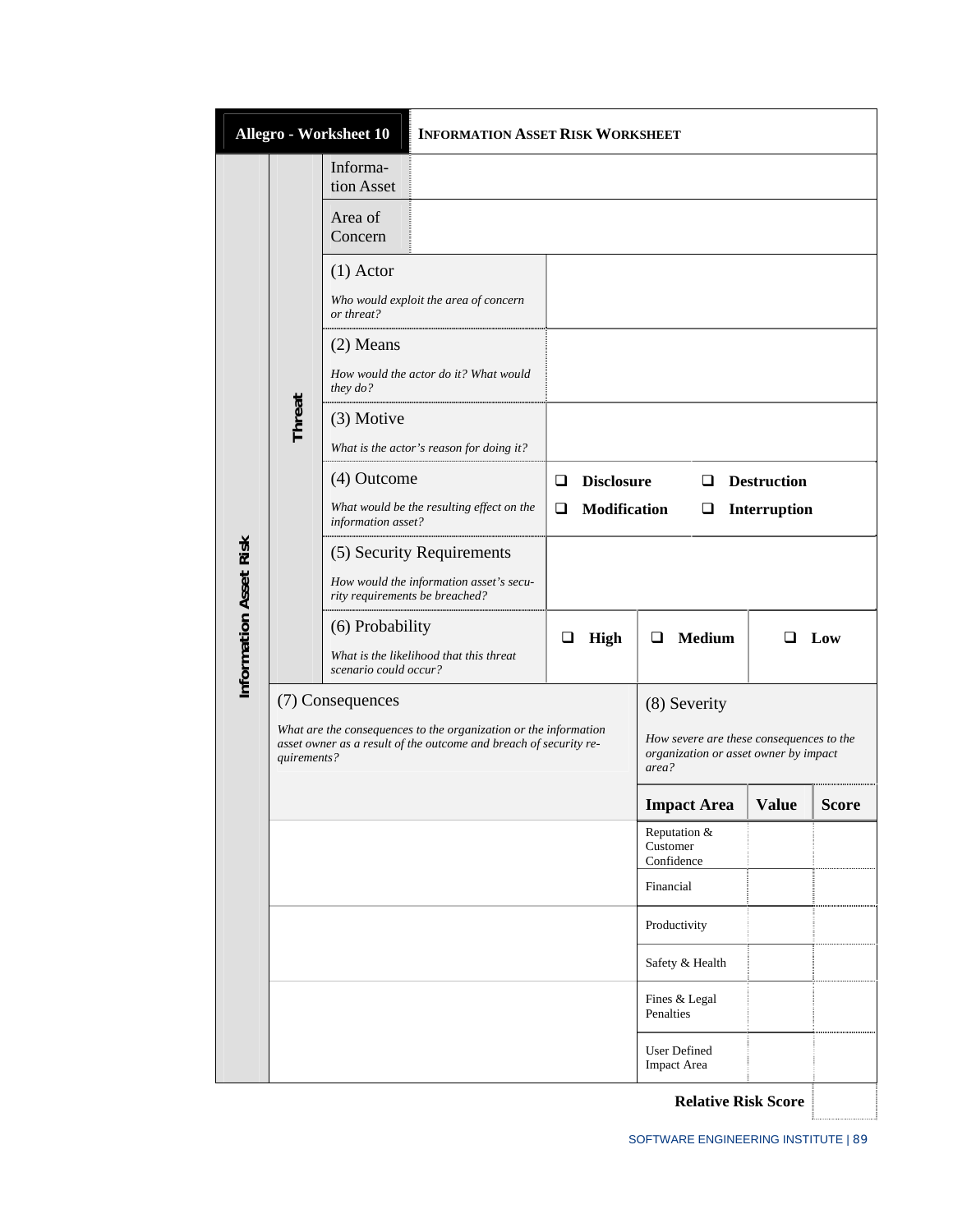| (9) Risk Mitigation                                 |        | Based on the total score for this risk, what action will you take? |              |        |                 |        |                                                                                                        |
|-----------------------------------------------------|--------|--------------------------------------------------------------------|--------------|--------|-----------------|--------|--------------------------------------------------------------------------------------------------------|
| $\Box$                                              | Accept |                                                                    | $\Box$ Defer | $\Box$ | <b>Mitigate</b> | $\Box$ | <b>Transfer</b>                                                                                        |
|                                                     |        | For the risks that you decide to mitigate, perform the following:  |              |        |                 |        |                                                                                                        |
| On what container<br>would you apply con-<br>trols? |        | risk would still be accepted by the organization?                  |              |        |                 |        | What administrative, technical, and physical controls would you apply on this container? What residual |
|                                                     |        |                                                                    |              |        |                 |        |                                                                                                        |
|                                                     |        |                                                                    |              |        |                 |        |                                                                                                        |
|                                                     |        |                                                                    |              |        |                 |        |                                                                                                        |
|                                                     |        |                                                                    |              |        |                 |        |                                                                                                        |
|                                                     |        |                                                                    |              |        |                 |        |                                                                                                        |
|                                                     |        |                                                                    |              |        |                 |        |                                                                                                        |
|                                                     |        |                                                                    |              |        |                 |        |                                                                                                        |
|                                                     |        |                                                                    |              |        |                 |        |                                                                                                        |
|                                                     |        |                                                                    |              |        |                 |        |                                                                                                        |
|                                                     |        |                                                                    |              |        |                 |        |                                                                                                        |
|                                                     |        |                                                                    |              |        |                 |        |                                                                                                        |
|                                                     |        |                                                                    |              |        |                 |        |                                                                                                        |
|                                                     |        |                                                                    |              |        |                 |        |                                                                                                        |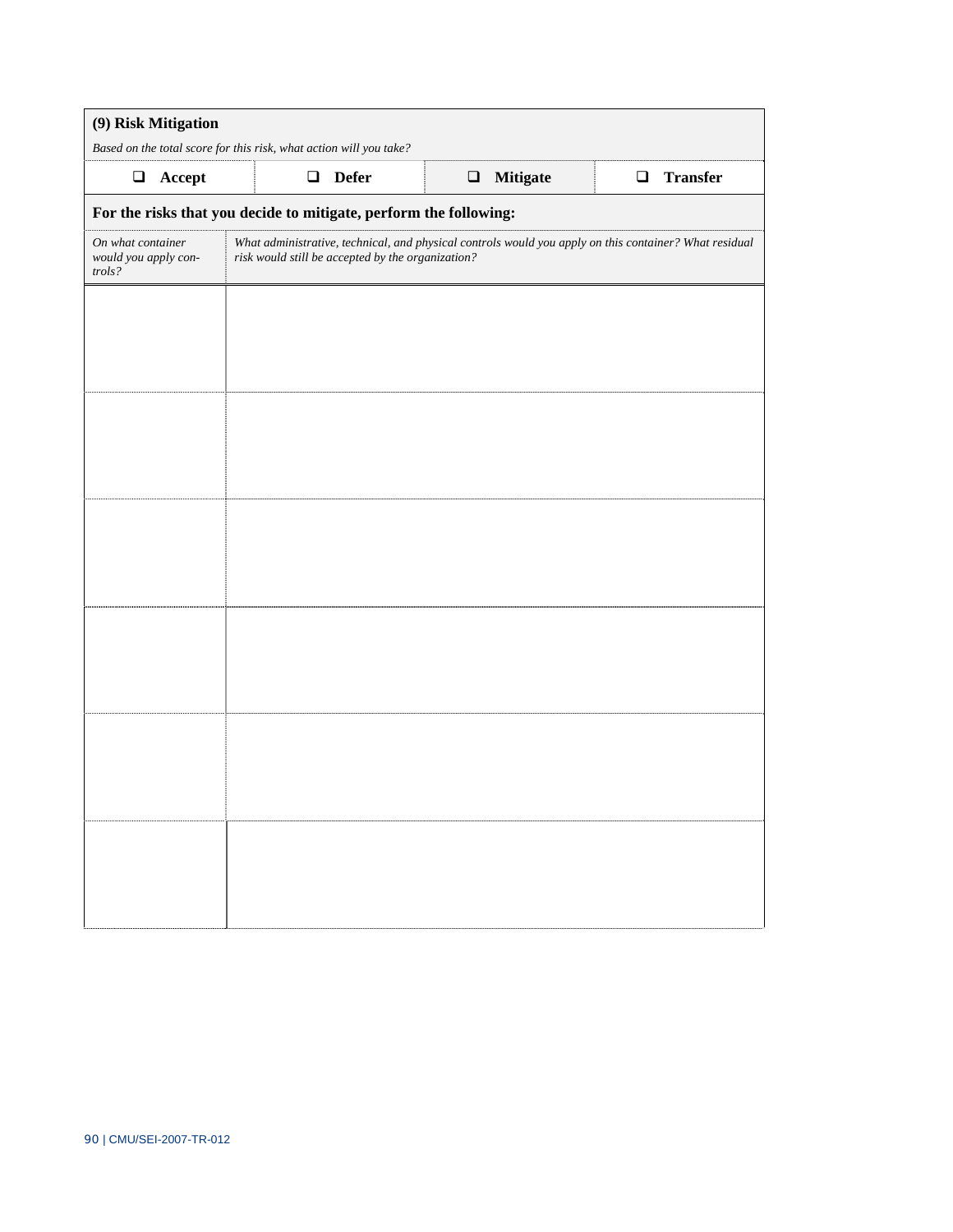# **Appendix C OCTAVE Allegro Questionnaires v1.0**

In this appendix, you will find three threat scenario questionnaires, one for each of the container types in which an information asset can be stored, transported, or processed (technical, physical, and people). These questionnaires are used in Step 5 of the OCTAVE® Allegro process to help ensure a robust consideration of threats in the assessment process.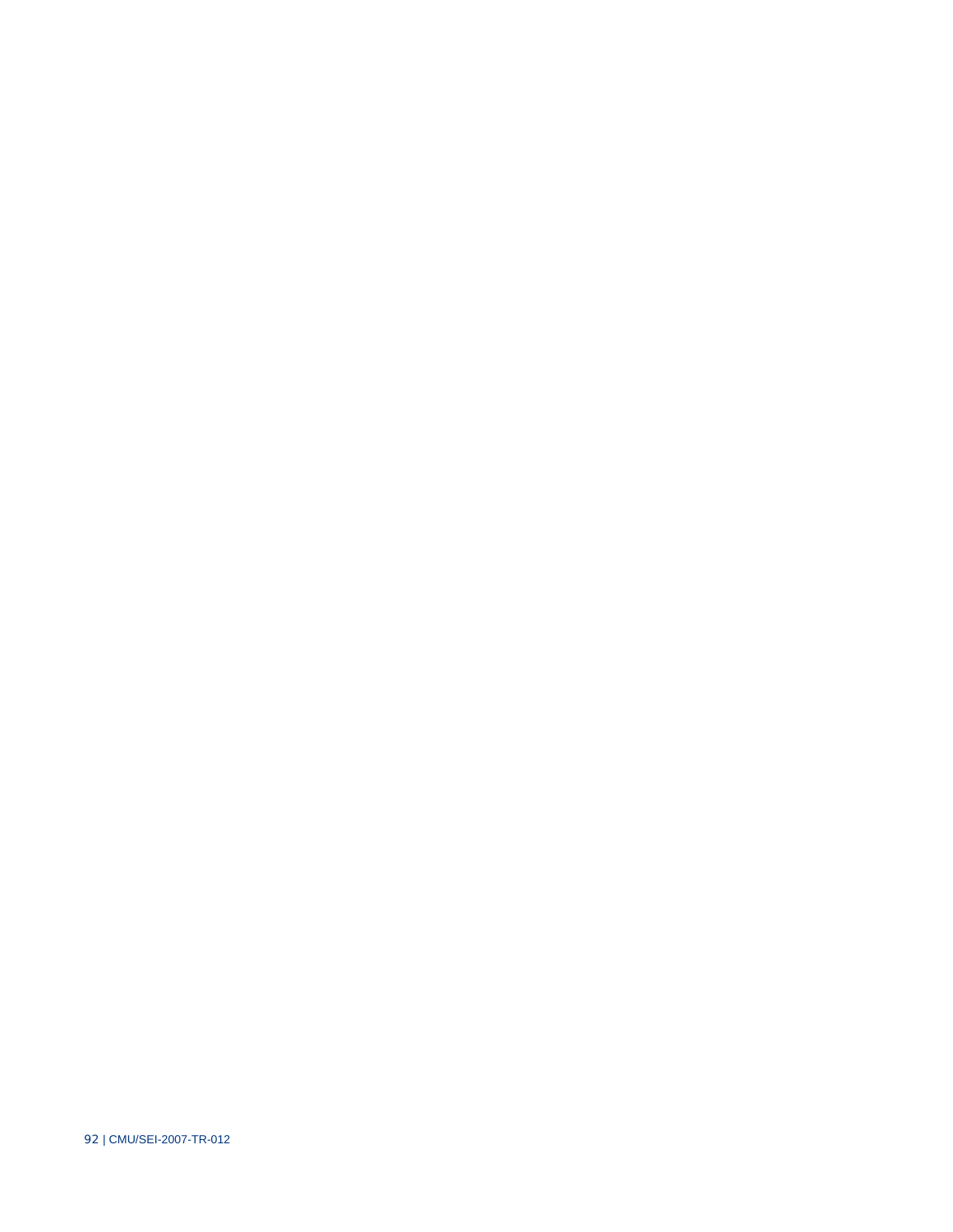## **Threat Scenario Questionnaire 1 Technical Containers**

**This worksheet will help you to think about scenarios that could affect your information asset on the technical containers where it resides. These scenarios may pose risks that you will need to address. Consider each scenario and circle an appropriate response. If your answer is "yes" consider whether the scenario could occur accidentally or intentionally or both.** 

#### **Scenario 1:**

Think about the people who work in your organization. Is there a situation in which an employee could access one or more technical containers, *accidentally* or *intentionally*, causing your information asset to be:

| Disclosed to unauthorized individuals?                      | N <sub>0</sub> | Yes<br>(accidentally)        | <b>Yes</b><br>(intentionally) |
|-------------------------------------------------------------|----------------|------------------------------|-------------------------------|
| Modified so that it is not usable for intended purposes?    | N <sub>0</sub> | <b>Yes</b><br>(accidentally) | <b>Yes</b><br>(intentionally) |
| Interrupted so that it cannot be accessed for intended pur- | N <sub>0</sub> | Yes                          | Yes                           |
| poses?                                                      |                | (accidentally)               | (intentionally)               |
| Permanently destroyed or temporarily lost so that it cannot | N <sub>0</sub> | <b>Yes</b>                   | Yes                           |
| be used for intended purposes?                              |                | (accidentally)               | (intentionally)               |

## **Scenario 2:**

Think about the people who are external to your organization. This could include people who may have a legitimate business relationship with your organization or not. Is there a situation where an outsider could access one or more technical containers, *accidentally* or *intentionally*, causing your information asset to be:

| Disclosed to unauthorized individuals?                      | N0             | Yes<br>(accidentally)        | <b>Yes</b><br>(intentionally) |
|-------------------------------------------------------------|----------------|------------------------------|-------------------------------|
| Modified so that it is not usable for intended purposes?    | N <sub>0</sub> | <b>Yes</b><br>(accidentally) | <b>Yes</b><br>(intentionally) |
| Interrupted so that it cannot be accessed for intended pur- | N0             | <b>Yes</b>                   | <b>Yes</b>                    |
| poses?                                                      |                | (accidentally)               | (intentionally)               |
| Permanently destroyed or temporarily lost so that it cannot | N <sub>0</sub> | Yes                          | <b>Yes</b>                    |
| be used for intended purposes?                              |                | (accidentally)               | (intentionally)               |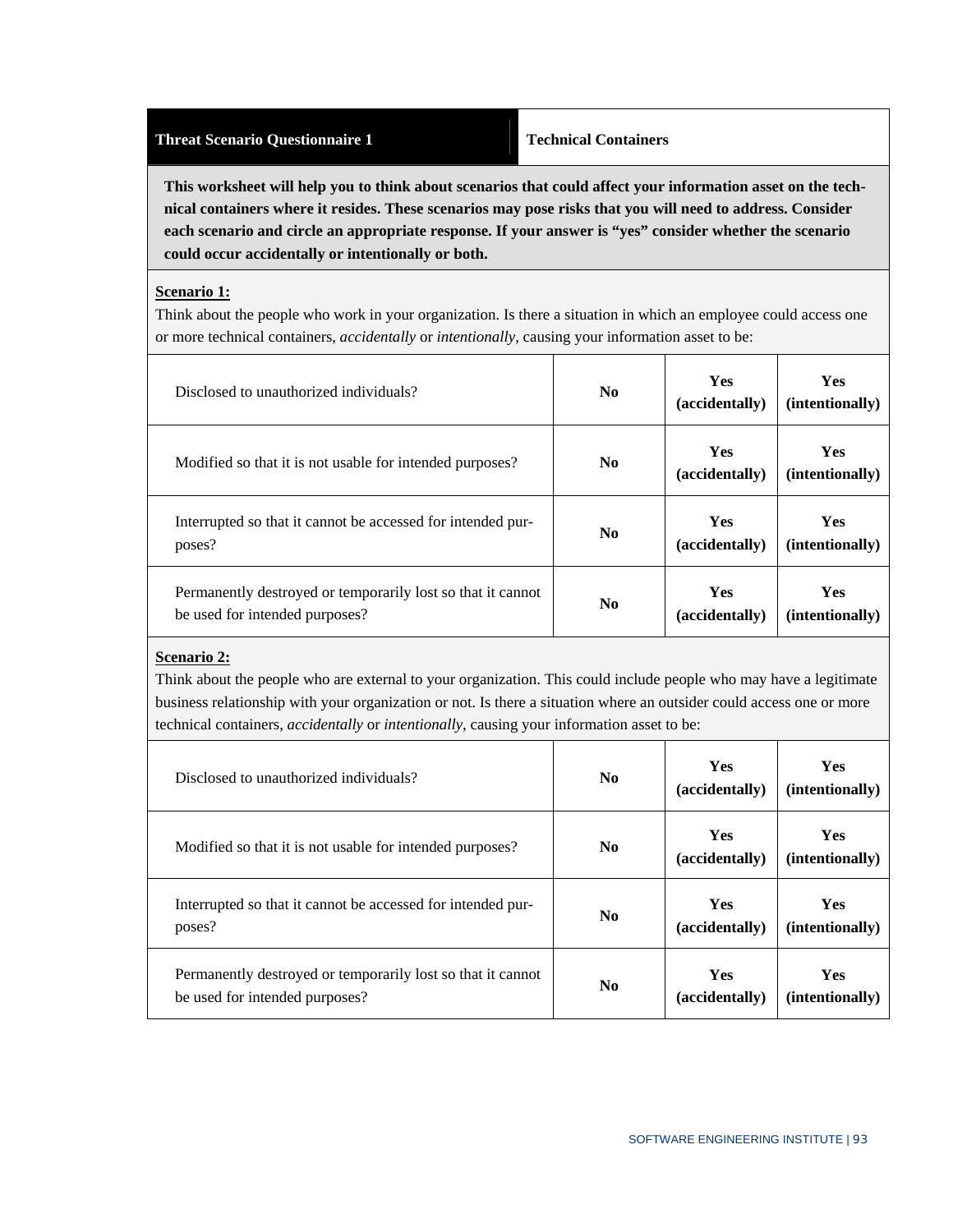# **Scenario 3:**

In this scenario, consider situations that could affect your information asset on any technical containers you identified. Determine whether any of the following could occur, and if yes, determine whether these situations would cause one or more of the following outcomes:

- Unintended disclosure of your information asset
- Unintended modification of your information asset
- Unintended interruption of the availability of your information asset
- Unintended permanent destruction or temporary loss of your information asset

| A software defect occurs                                                                  | No             | Yes<br>(disclosure) | Yes<br>(modification) | Yes<br>(interruption) | Yes<br>(loss)          |
|-------------------------------------------------------------------------------------------|----------------|---------------------|-----------------------|-----------------------|------------------------|
| A system crash of known or un-                                                            | No             | Yes                 | Yes                   | Ye                    | Yes                    |
| known origin occurs                                                                       |                | (disclosure)        | (modification)        | (interruption)        | (loss)                 |
| A hardware defect occurs                                                                  | No             | Yes<br>(disclosure) | Yes<br>(modification) | Yes<br>(interruption) | Yes<br>(loss)          |
| Malicious code (such as a virus,<br>worm, Trojan horse, or back door)<br>is executed      | N <sub>0</sub> | Yes<br>(disclosure) | Yes<br>(modification) | Yes<br>(interruption) | Yes<br>$(\text{loss})$ |
| Power supply to technical con-                                                            | N <sub>0</sub> | Yes                 | Yes                   | Yes                   | Yes                    |
| tainers is interrupted                                                                    |                | (disclosure)        | (modification)        | (interruption)        | $(\text{loss})$        |
| Problems with telecommunica-                                                              | No             | Yes                 | Yes                   | Yes                   | <b>Yes</b>             |
| tions occur                                                                               |                | (disclosure)        | (modification)        | (interruption)        | $(\text{loss})$        |
| Other third-party problems or sys-                                                        | N <sub>0</sub> | Yes                 | Yes                   | Yes                   | Yes                    |
| tems                                                                                      |                | (disclosure)        | (modification)        | (interruption)        | $(\text{loss})$        |
| Natural or man-made disasters<br>(flood, fire, tornado, explosion, or<br>hurricane) occur | No             | Yes<br>(disclosure) | Yes<br>(modification) | Yes<br>(interruption) | Yes<br>(loss)          |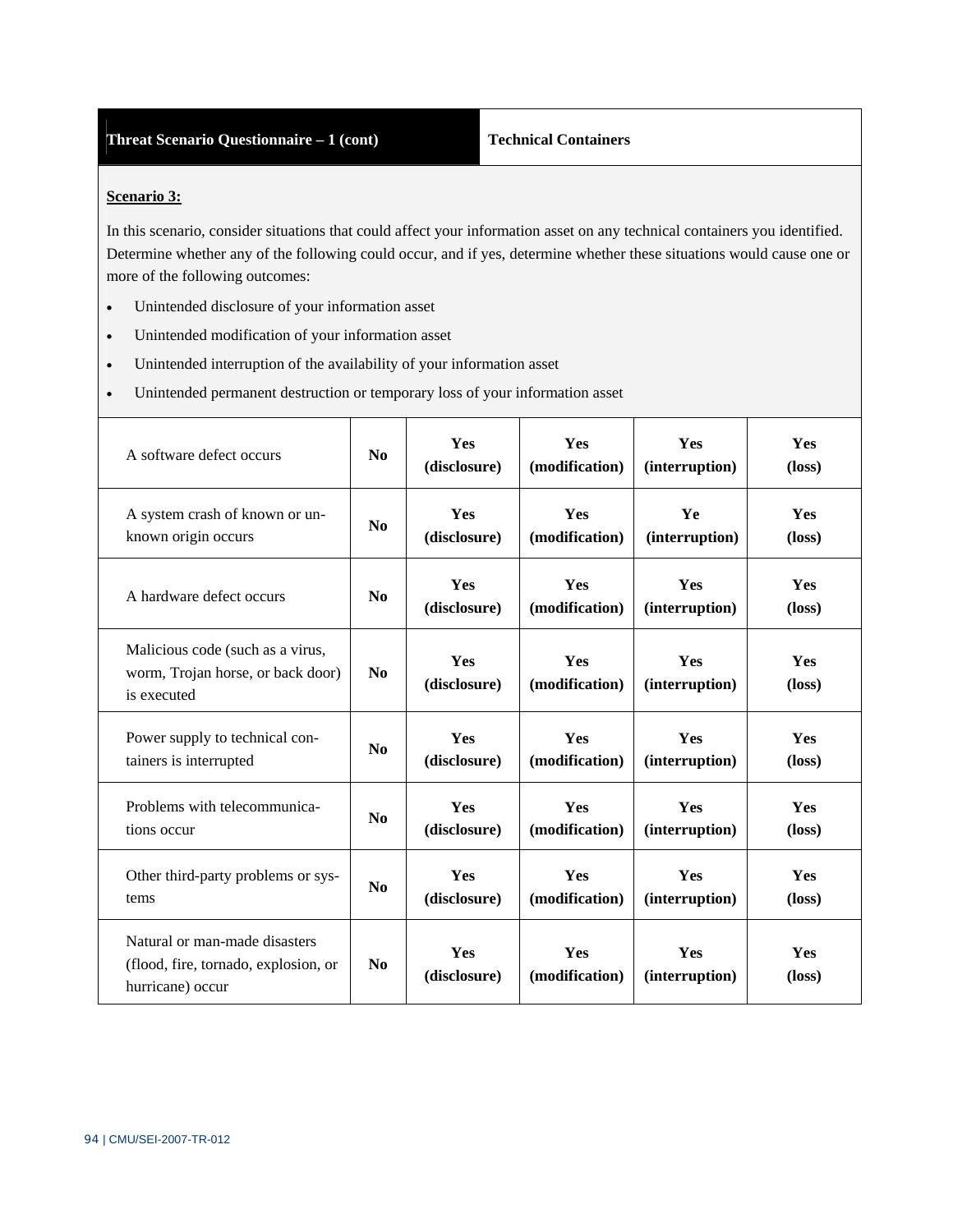## **Threat Scenario Questionnaire – 2 Physical Containers**

**This worksheet will help you to think about scenarios that could affect your information asset on the physical containers where it resides. These scenarios may pose risks that you will need to address. Consider each scenario and circle an appropriate response. If your answer is "yes" consider whether the scenario could occur accidentally or intentionally or both.** 

#### **Scenario 1:**

Think about the people who work in your organization. Is there a situation in which an employee could access one or more physical containers, *accidentally* or *intentionally*, causing your information asset to be:

| Disclosed to unauthorized individuals?                      | N <sub>0</sub> | Yes<br>(accidentally) | Yes<br>(intentionally)        |
|-------------------------------------------------------------|----------------|-----------------------|-------------------------------|
| Modified so that it is not usable for intended purposes?    | N <sub>0</sub> | Yes<br>(accidentally) | <b>Yes</b><br>(intentionally) |
| Interrupted so that it cannot be accessed for intended pur- | N <sub>0</sub> | <b>Yes</b>            | <b>Yes</b>                    |
| poses?                                                      |                | (accidentally)        | (intentionally)               |
| Permanently destroyed or temporarily lost so that it cannot | N <sub>0</sub> | Yes                   | Yes                           |
| be used for intended purposes?                              |                | (accidentally)        | (intentionally)               |

## **Scenario 2:**

Think about the people who are external to your organization. This could include people who may have a legitimate business relationship with your organization or not. Is there a situation in which an outsider could access one or more physical containers, *accidentally* or *intentionally*, causing your information asset to be:

| Disclosed to unauthorized individuals?                      | N <sub>0</sub> | Yes<br>(accidentally)        | <b>Yes</b><br>(intentionally) |
|-------------------------------------------------------------|----------------|------------------------------|-------------------------------|
| Modified so that it is not usable for intended purposes?    | N <sub>0</sub> | <b>Yes</b><br>(accidentally) | <b>Yes</b><br>(intentionally) |
| Interrupted so that it cannot be accessed for intended pur- | N <sub>0</sub> | <b>Yes</b>                   | <b>Yes</b>                    |
| poses?                                                      |                | (accidentally)               | (intentionally)               |
| Permanently destroyed or temporarily lost so that it cannot | N <sub>0</sub> | <b>Yes</b>                   | <b>Yes</b>                    |
| be used for intended purposes?                              |                | (accidentally)               | (intentionally)               |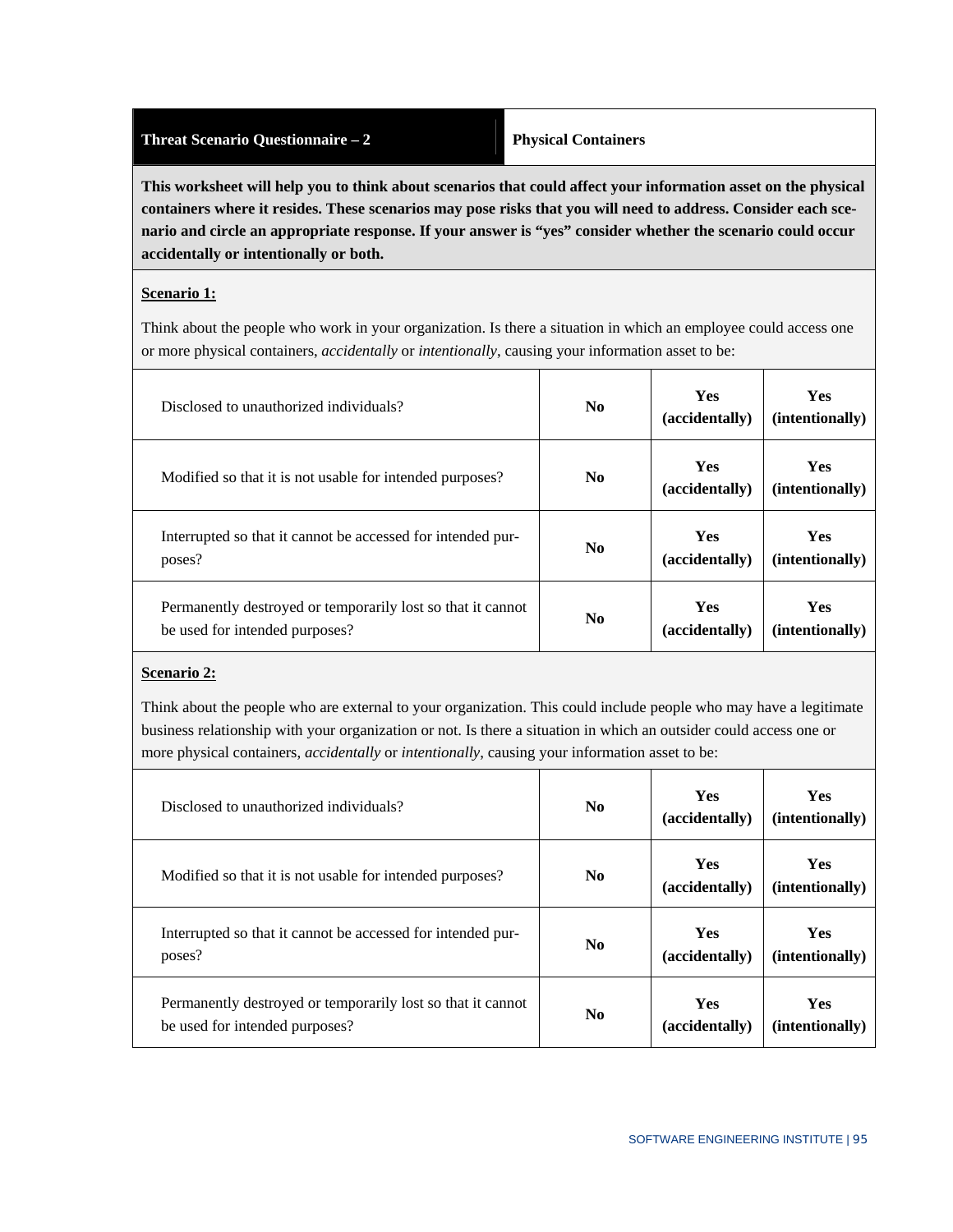## **Threat Scenario Questionnaire -2 (cont) Physical Containers**

#### **Scenario 3:**

In this scenario, consider situations that could affect your physical containers and, by default, affect your information asset. Determine whether any of the following could occur, and if yes, determine whether these situations would cause one or more of the following outcomes:

- Unintended disclosure of your information asset
- Unintended modification of your information asset
- Unintended interruption of the availability of your information asset
- Unintended permanent destruction or temporary loss of your information asset

| Other third-party problems occur                                                          | No.            | Yes<br>(disclosure) | Yes<br>(modification) | Yes<br>(interruption) | Yes<br>$(\text{loss})$ |
|-------------------------------------------------------------------------------------------|----------------|---------------------|-----------------------|-----------------------|------------------------|
| Natural or man-made disasters<br>(flood, fire, tornado, explosion, or<br>hurricane) occur | N <sub>0</sub> | Yes<br>(disclosure) | Yes<br>(modification) | Yes<br>(interruption) | Yes<br>(loss)          |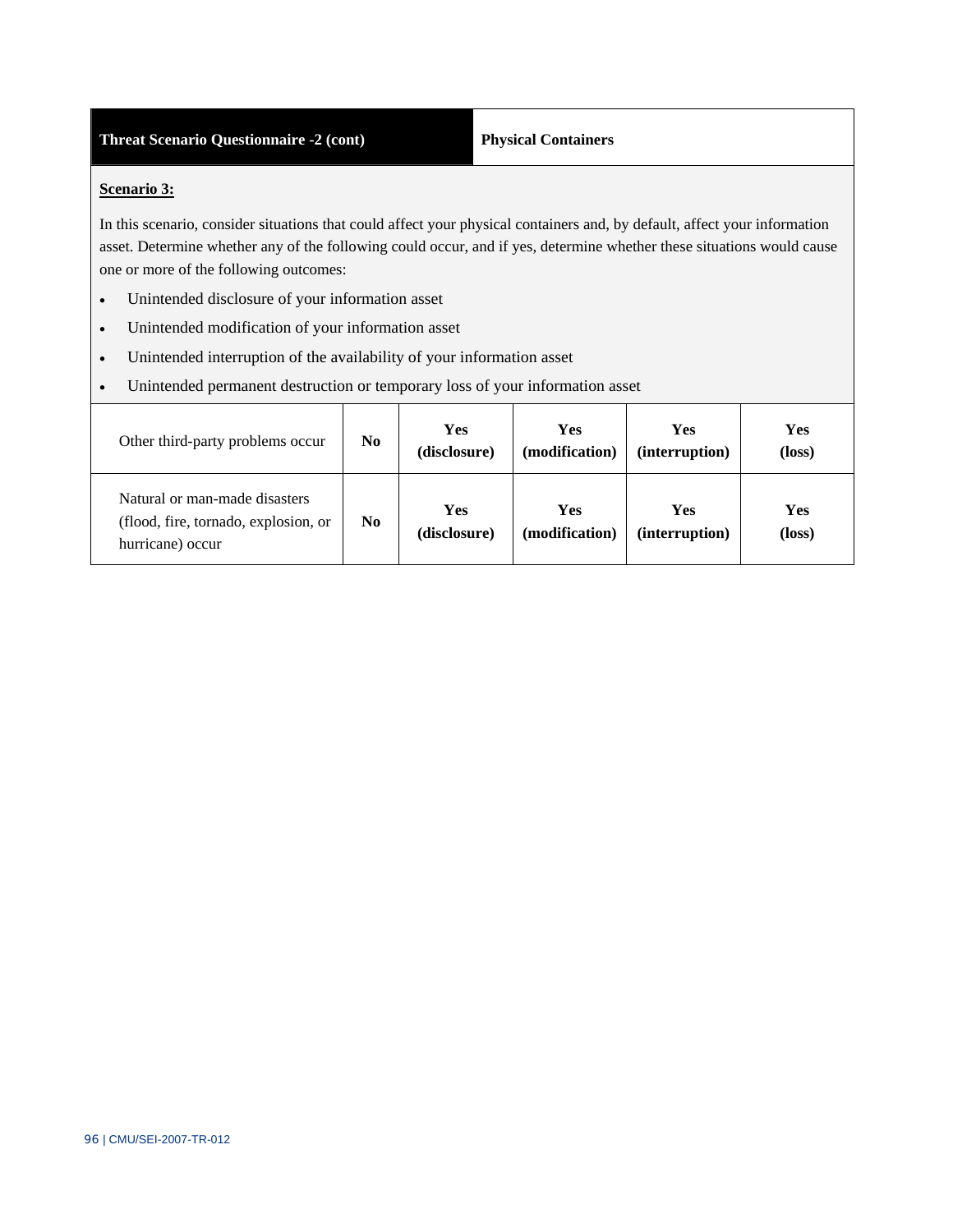### **Threat Scenario Questionnaire – 3 People**

**This worksheet will help you to think about scenarios that could affect your information asset because it is known by key personnel in the organization. These scenarios may pose risks that you will need to address. Consider each scenario and circle an appropriate response. If your answer is "yes" consider whether the scenario could occur accidentally or intentionally or both.** 

### **Scenario 1:**

Think about the people who work in your organization. Is there a situation in which an employee has detailed knowledge of your information asset and could, *accidentally* or *intentionally*, cause the information asset to be:

| Disclosed to unauthorized individuals?                                | N <sub>0</sub> | <b>Yes</b><br>(accidentally) | <b>Yes</b><br>(intentionally) |
|-----------------------------------------------------------------------|----------------|------------------------------|-------------------------------|
| Modified so that it is not usable for intended purposes? <sup>9</sup> | N <sub>0</sub> | <b>Yes</b><br>(accidentally) | <b>Yes</b><br>(intentionally) |
| Interrupted so that it cannot be accessed for intended pur-           | N <sub>0</sub> | <b>Yes</b>                   | <b>Yes</b>                    |
| poses? $10$                                                           |                | (accidentally)               | (intentionally)               |
| Permanently destroyed or temporarily lost so that it cannot           | N <sub>0</sub> | <b>Yes</b>                   | <b>Yes</b>                    |
| be used for intended purposes? <sup>11</sup>                          |                | (accidentally)               | (intentionally)               |

### **Scenario 2:**

Think about the people who are external to your organization. This could include people who may have a legitimate business relationship with your organization or not. Is there a situation in which an outsider could, *accidentally* or *intentionally*, cause your information asset to be:

| Disclosed to unauthorized individuals? | No | <b>Yes</b> | <b>Ves</b><br>$\left(\text{accidentally}\right) \mid \left(\text{intentionally}\right) \mid$ |
|----------------------------------------|----|------------|----------------------------------------------------------------------------------------------|
|----------------------------------------|----|------------|----------------------------------------------------------------------------------------------|

- <span id="page-108-1"></span> $10$  This case is about the availability of the information. If a key person in the organization has detailed knowledge that is vital for a business process and is not accessible or available, the information may not be usable for the purpose intended, ultimately impacting the organization.
- <span id="page-108-2"></span><sup>11</sup> If a key person in the organization knows the information asset and leaves the organization, and the information is not documented elsewhere, it could pose a risk to the organization.

<span id="page-108-0"></span><sup>9</sup> This case is unlikely, but if a key person in your organization has detailed knowledge of an information asset and communicates this information in an altered way that affects the organization, a risk could result.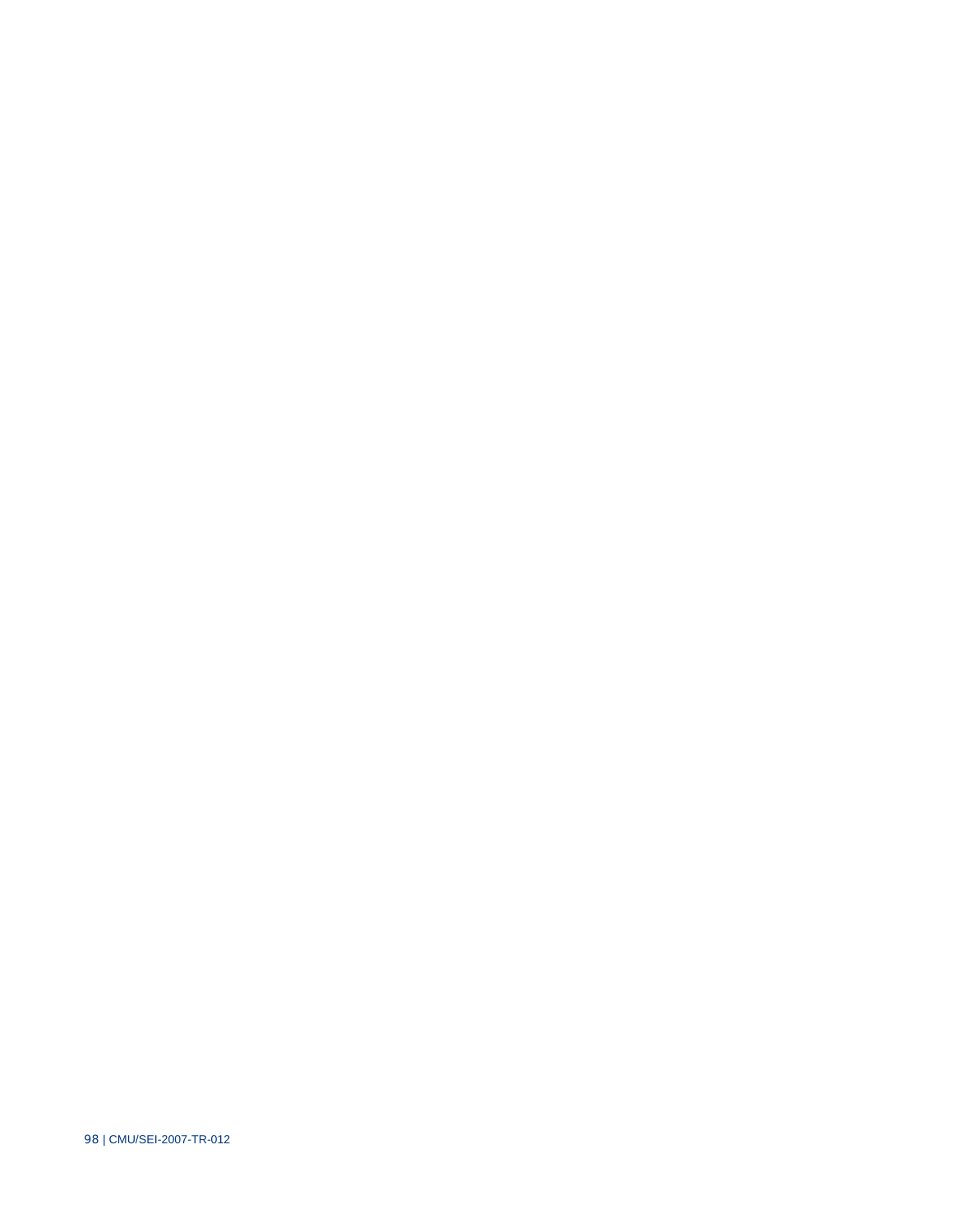# **Appendix D OCTAVE Allegro Example Worksheets v1.0**

This section contains example worksheets from an assessment of a hospital patient information database. The purpose of this example is to demonstrate what the OCTAVE® Allegro worksheets generally look like when they are completed and to provide some additional insights into the assessment process. The example includes each of the first nine worksheets and a sampling of actual risks and associated mitigation plans (Worksheet 10). The example, however, does not include a set of completed threat questionnaires. The identified risks were generated from consideration of the questionnaires. For clarity, a consideration of the probability associated with a threat when considering risks and developing mitigation strategies is not included in this example.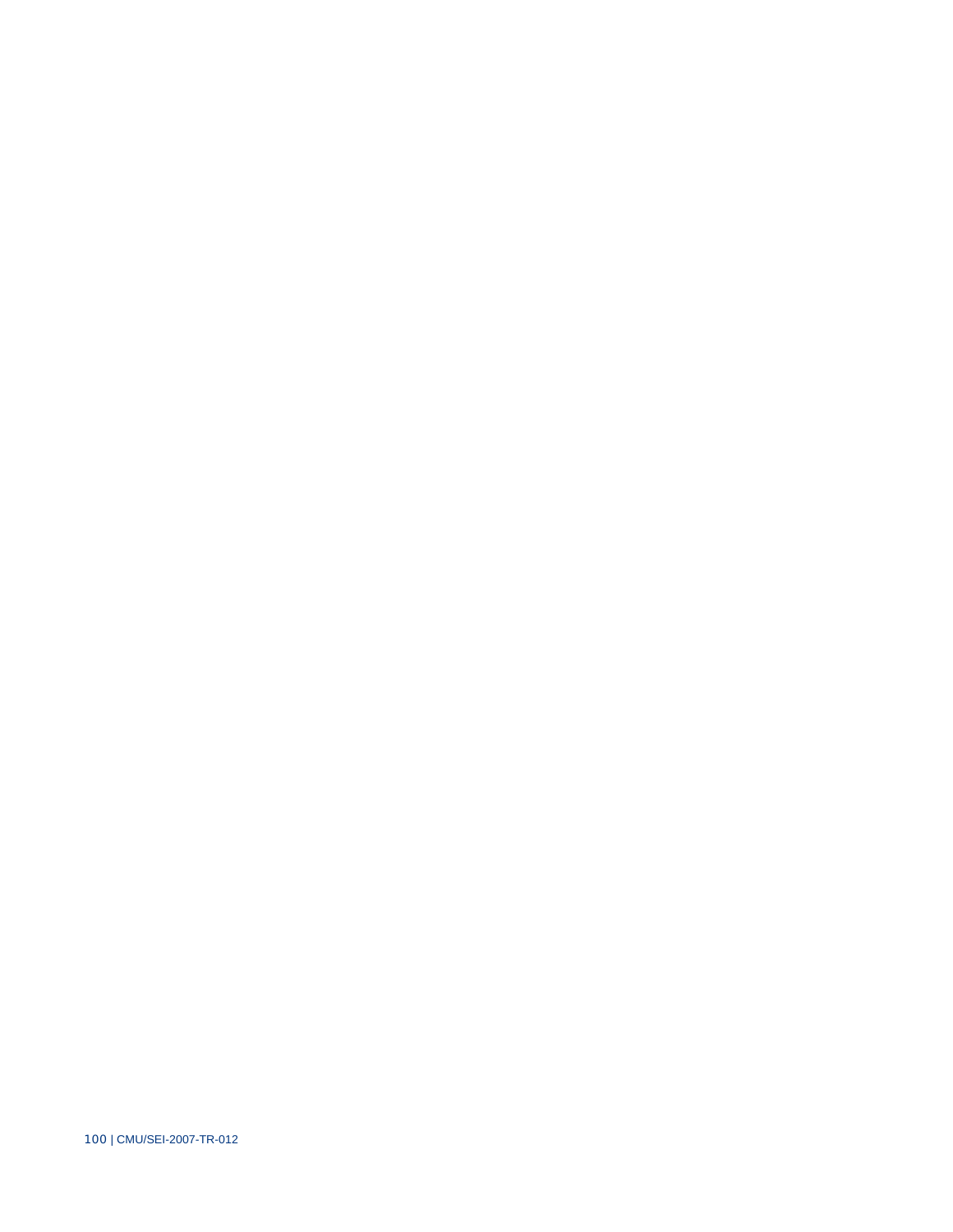| <b>Allegro Worksheet 1</b>                             | <b>RISK MEASUREMENT CRITERIA - REPUTATION AND CUSTOMER CONFIDENCE</b>                                                                                                                                           |                                                                                                                                                                                                                                                                                                                |                                                                                                                                                                                                                                                                                                                                                     |  |
|--------------------------------------------------------|-----------------------------------------------------------------------------------------------------------------------------------------------------------------------------------------------------------------|----------------------------------------------------------------------------------------------------------------------------------------------------------------------------------------------------------------------------------------------------------------------------------------------------------------|-----------------------------------------------------------------------------------------------------------------------------------------------------------------------------------------------------------------------------------------------------------------------------------------------------------------------------------------------------|--|
| <b>Impact Area</b>                                     | Low                                                                                                                                                                                                             | <b>Moderate</b>                                                                                                                                                                                                                                                                                                | High                                                                                                                                                                                                                                                                                                                                                |  |
| <b>Reputation (Staff)</b>                              | Reputation among non-<br>physician hospital staff<br>is minimally affected;<br>little or no effort or<br>expense is required to<br>recover.                                                                     | Reputation among non-<br>physician hospital staff is<br>damaged. No more than<br>\$100K in time and effort<br>required to recover.                                                                                                                                                                             | Reputation among non-<br>physician hospital staff is<br>severely damaged. More<br>than \$100K in time and ef-<br>fort required to recover.<br>Relationship with staff is<br>affecting reputation with<br>physicians and community.<br>Poor relationship affecting<br>hospital efficiency and hav-<br>ing noticeable effect on bed<br>turnover rate. |  |
| <b>Customer Loss</b><br><b>Reputation</b> (Physicians) | Reputation among physi-<br>cians is minimally af-<br>fected; little or no ef-<br>fort or expense is<br>required to recover.<br>Little or no change in<br>hospital occupancy rate.                               | Reputation among physicians<br>is damaged, causing physi-<br>cian population to reconsider<br>sending patients to hospital.<br>Occupancy rate changes of<br>between one and five per-<br>cent directly attributable to<br>reputation problem. More<br>than \$100K in time and ef-<br>fort required to recover. | Reputation among physicians<br>is severely damaged. Critical<br>staff physicians and hospital<br>affiliated physicians are<br>considering leaving. Occu-<br>pancy changes of more than<br>five percent are directly<br>attributable to reputation<br>problems. More than \$500K<br>in time and effort required<br>to recover.                       |  |
| Other:<br><b>Reputation (Community)</b>                | Reputation in community<br>from which hospital<br>draws patients is mini-<br>mally affected; little or<br>no effort or expense is<br>required to recover.<br>Little or no change in<br>hospital occupancy rate. | Reputation in community is<br>damaged, causing potential<br>patients to balk at doctor<br>recommendations to the<br>hospital. Occupancy rate<br>changes of between one and<br>five percent directly attrib-<br>utable to reputation. More<br>than \$100K in time and ef-<br>fort required to recover.          | Reputation in community is<br>severely damaged, causing<br>potential patients to refuse<br>doctor recommendations to<br>the hospital. Occupancy rate<br>changes of more than five<br>percent are directly attrib-<br>utable to reputation prob-<br>lem. More than \$500K in<br>time and effort required to<br>recover.                              |  |
| Other: Occupancy Rates                                 | A reduction of the hos-<br>pital occupancy rate of<br>less than 2%                                                                                                                                              | A reduction of the hospital<br>occupancy rate of between<br>2% and 5%                                                                                                                                                                                                                                          | A reduction of the hospital<br>occupancy rate of more than<br>5%                                                                                                                                                                                                                                                                                    |  |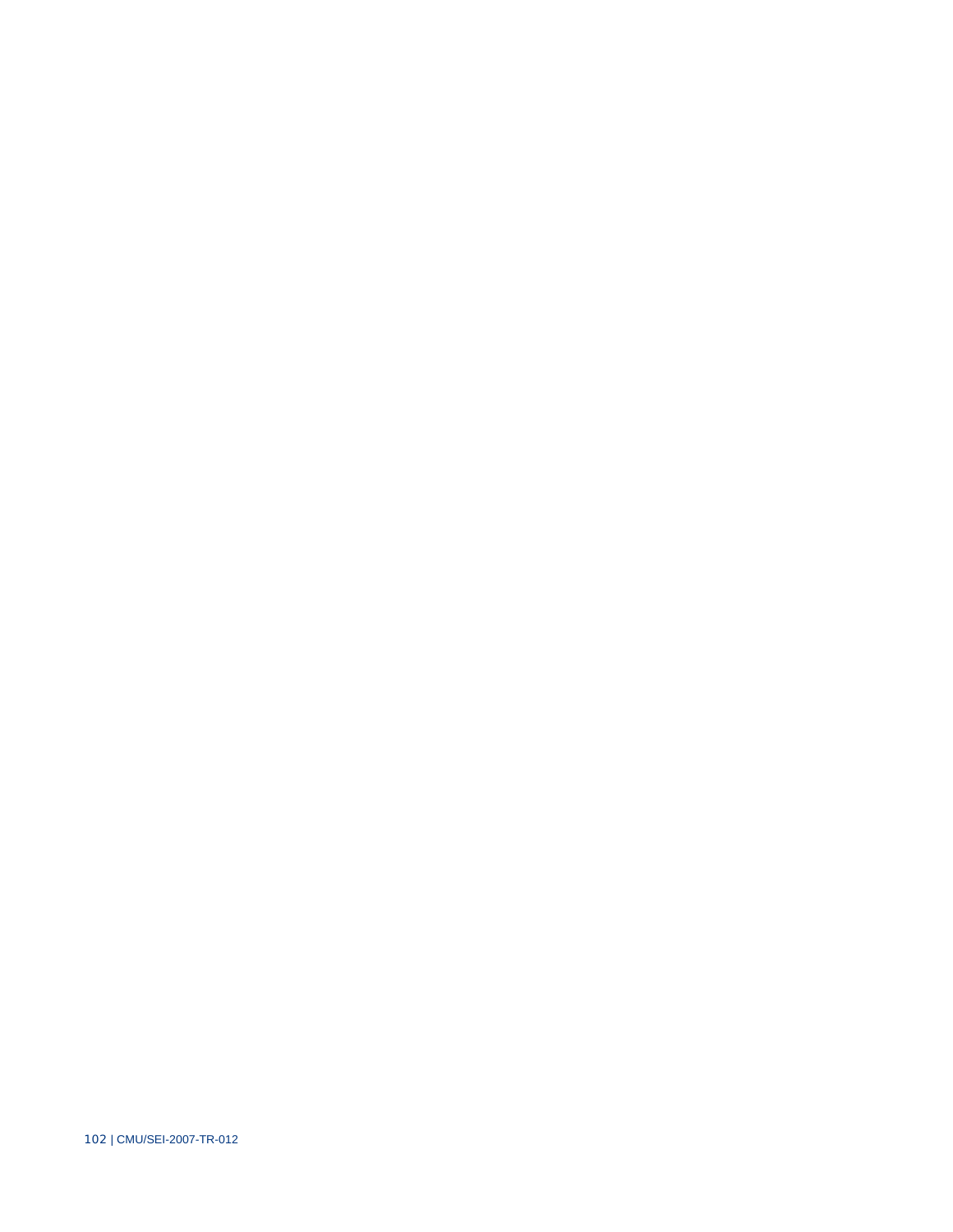| <b>Allegro Worksheet 2</b> | <b>RISK MEASUREMENT CRITERIA - FINANCIAL</b>               |                                                                 |                                                          |  |
|----------------------------|------------------------------------------------------------|-----------------------------------------------------------------|----------------------------------------------------------|--|
| <b>Impact Area</b>         | Low                                                        | Moderate                                                        | <b>High</b>                                              |  |
| <b>Operating Costs</b>     | Increase of less than<br>2.5% in annual operating<br>costs | Increase of between<br>2.5% and 5% in annual<br>operating costs | Increase of more than<br>5% in annual operating<br>costs |  |
| Revenue Loss               | Less than \$100K reduc-<br>tion in yearly revenue<br>loss  | Between \$100K and \$1M<br>in yearly revenue loss               | More than \$1M in yearly<br>revenue loss                 |  |
| One-Time Financial<br>Loss | Less than \$100K reduc-<br>tion in yearly revenue<br>loss  | Between \$100K and \$1M<br>in yearly revenue loss               | More than \$1M in yearly<br>revenue loss                 |  |
| Other:                     |                                                            |                                                                 |                                                          |  |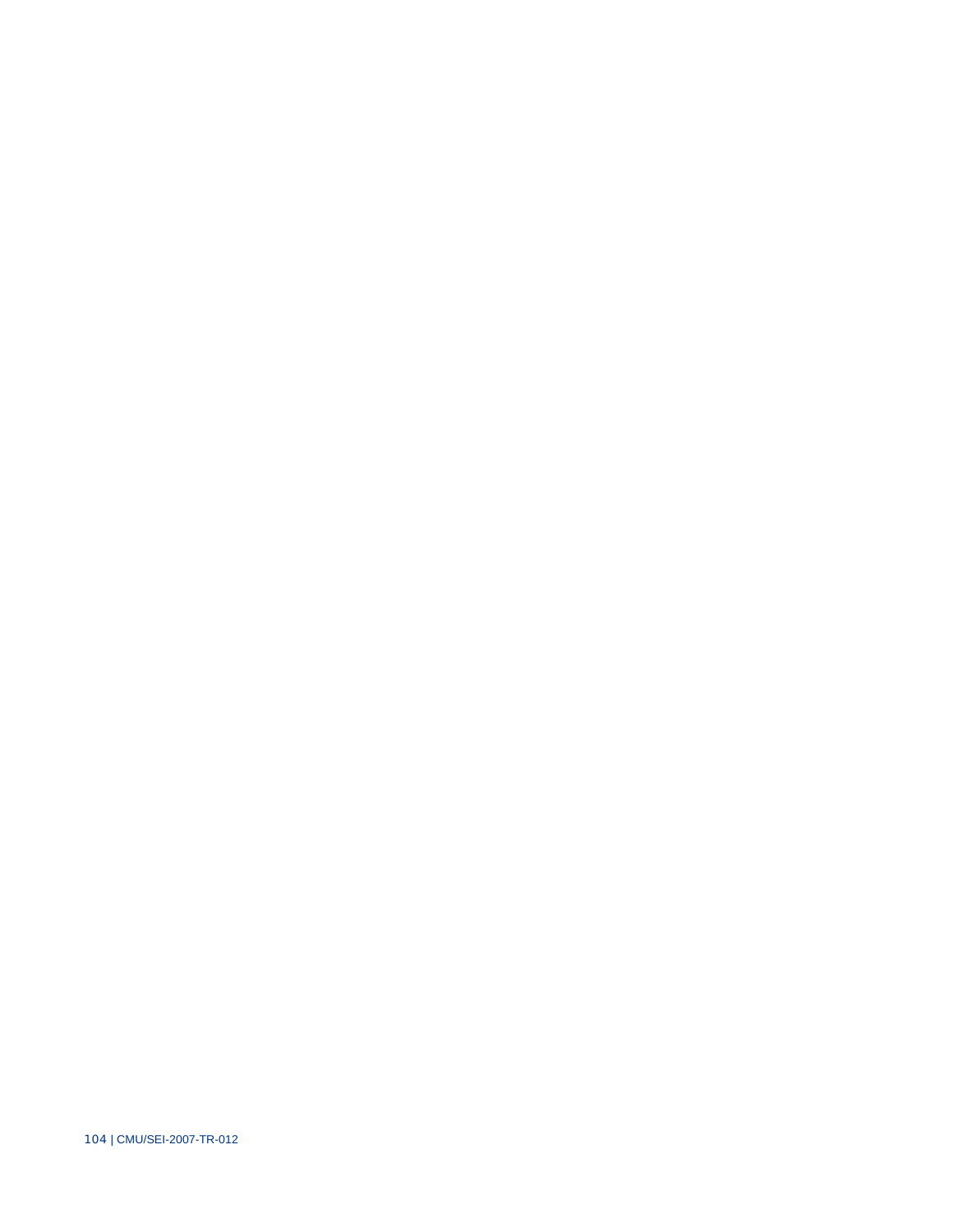| <b>Allegro Worksheet 3</b>  | <b>RISK MEASUREMENT CRITERIA - PRODUCTIVITY</b>                    |                                                                          |                                                                    |  |
|-----------------------------|--------------------------------------------------------------------|--------------------------------------------------------------------------|--------------------------------------------------------------------|--|
| <b>Impact Area</b>          | Low                                                                | <b>Moderate</b>                                                          | High                                                               |  |
| <b>Staff Hours</b>          | Staff work hours in-<br>crease labor costs by<br>less than \$100K. | Staff work hours in-<br>crease labor costs be-<br>tween \$100K and \$1M. | Staff work hours in-<br>crease labor costs by<br>more than \$1M.   |  |
| Other: Bed Turnover<br>Rate | Turnover rate for hospi-<br>tal beds decreases less<br>than 2%.    | Turnover rate for hospi-<br>tal beds decreases be-<br>tween 2% and 5%.   | Turnover rate for hospi-<br>tal beds decreases by<br>more than 5%. |  |
| Other:                      |                                                                    |                                                                          |                                                                    |  |
| Other:                      |                                                                    |                                                                          |                                                                    |  |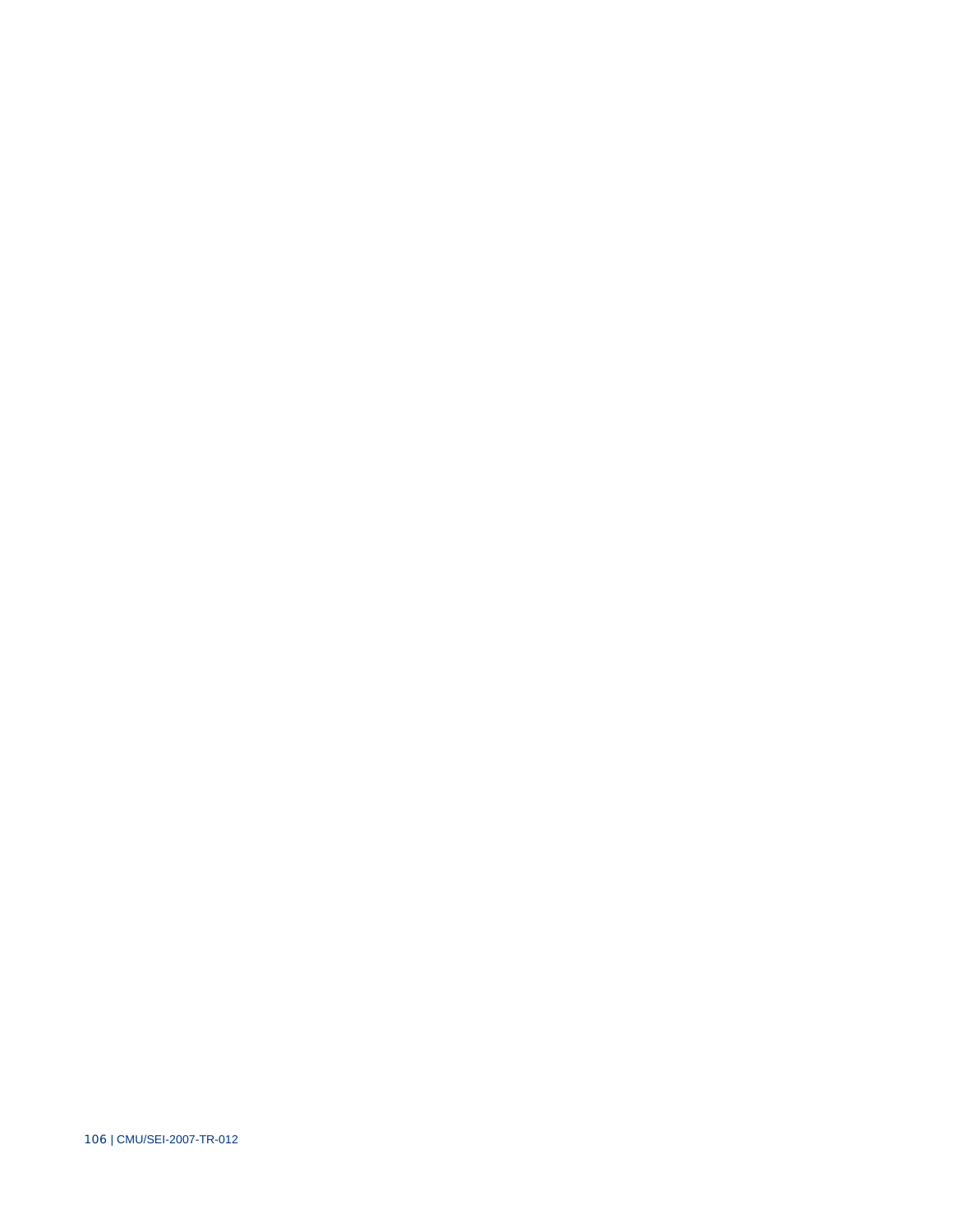| <b>Allegro Worksheet 4</b> | <b>RISK MEASUREMENT CRITERIA - SAFETY AND HEALTH</b>                                                                                                                                                   |                                                                                                                                                                                                            |                                                                                                                                                                                                             |  |  |
|----------------------------|--------------------------------------------------------------------------------------------------------------------------------------------------------------------------------------------------------|------------------------------------------------------------------------------------------------------------------------------------------------------------------------------------------------------------|-------------------------------------------------------------------------------------------------------------------------------------------------------------------------------------------------------------|--|--|
| <b>Impact Area</b>         | <b>Moderate</b><br>Low<br><b>High</b>                                                                                                                                                                  |                                                                                                                                                                                                            |                                                                                                                                                                                                             |  |  |
| Life                       | No loss or significant<br>threat to customers' or<br>staff members' lives and<br>no regulatory response.                                                                                               | Customers' or staff<br>members' lives are<br>threatened, but they will<br>recover after receiving<br>medical treatment. Only<br>minimal regulatory re-<br>sponse and less than<br>\$250K in related costs. | Loss of customers' or<br>staff members' lives.<br>Significant regulatory<br>response, lawsuits, and<br>more than \$250K in re-<br>lated costs.                                                              |  |  |
| Health                     | Minimal, immediately<br>treatable degradation in<br>customers' or staff<br>members' health with<br>recovery within days.<br>Minimal regulatory re-<br>sponse and less than<br>\$100K in related costs. | Temporary or recover-<br>able impairment of cus-<br>tomers' or staff mem-<br>bers' health. Only<br>minimal regulatory re-<br>sponse and between<br>\$250 and \$500K in re-<br>lated recovery costs.        | Permanent impairment of<br>significant aspects of<br>customers' or staff<br>members' health. Signifi-<br>cant regulatory response<br>involving investigations<br>and more than \$500K in<br>recovery costs. |  |  |
| Safety                     | Safety questioned, but<br>no regulatory response<br>and little to no economic<br>cost.                                                                                                                 | Safety affected, minimal<br>regulatory response, and<br>less \$250K in recovery<br>costs.                                                                                                                  | Safety violated, signifi-<br>cant regulatory response<br>involving investigations,<br>and more than \$250K in<br>recovery and response<br>costs.                                                            |  |  |
| Other:                     |                                                                                                                                                                                                        |                                                                                                                                                                                                            |                                                                                                                                                                                                             |  |  |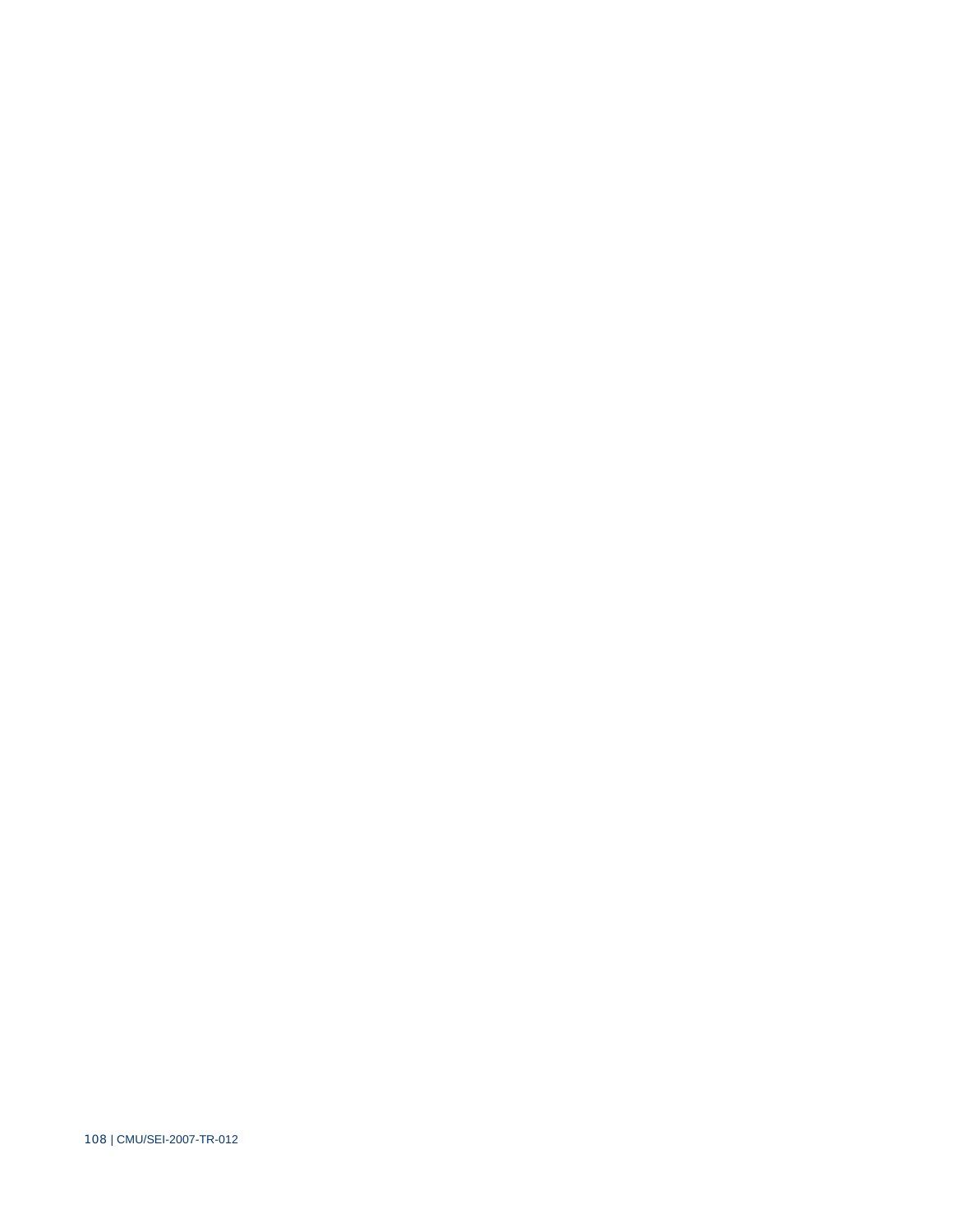| <b>Allegro Worksheet 5</b> | RISK MEASUREMENT CRITERIA - FINES AND LEGAL PENALTIES                                                                                                             |                                                                                                        |                                                                                                                                                 |  |  |
|----------------------------|-------------------------------------------------------------------------------------------------------------------------------------------------------------------|--------------------------------------------------------------------------------------------------------|-------------------------------------------------------------------------------------------------------------------------------------------------|--|--|
| <b>Impact Area</b>         | <b>Moderate</b><br>Low<br><b>High</b>                                                                                                                             |                                                                                                        |                                                                                                                                                 |  |  |
| Fines                      | Fines less than \$100K<br>are levied.                                                                                                                             | Fines between \$100K and<br>\$250K are levied.                                                         | Fines greater than<br>\$500K are levied.                                                                                                        |  |  |
| Lawsuits                   | Non-frivolous lawsuit or<br>lawsuits less than \$100K<br>are filed against the<br>organization, or frivolous<br>lawsuit(s) are filed<br>against the organization. | Non-frivolous lawsuit or<br>lawsuits between \$100K<br>and \$1M are filed against<br>the organization. | Non-frivolous lawsuit or<br>lawsuits greater than<br>\$1M are filed against the<br>organization.                                                |  |  |
| <b>Investigations</b>      | No queries from govern-<br>ment or other investiga-<br>tive organizations.                                                                                        | Government or other<br>investigative organization<br>requests information or<br>records (low profile). | Government or other<br>investigative organization<br>initiates a high-profile,<br>in-depth investigation<br>into organizational prac-<br>tices. |  |  |
| Other:                     |                                                                                                                                                                   |                                                                                                        |                                                                                                                                                 |  |  |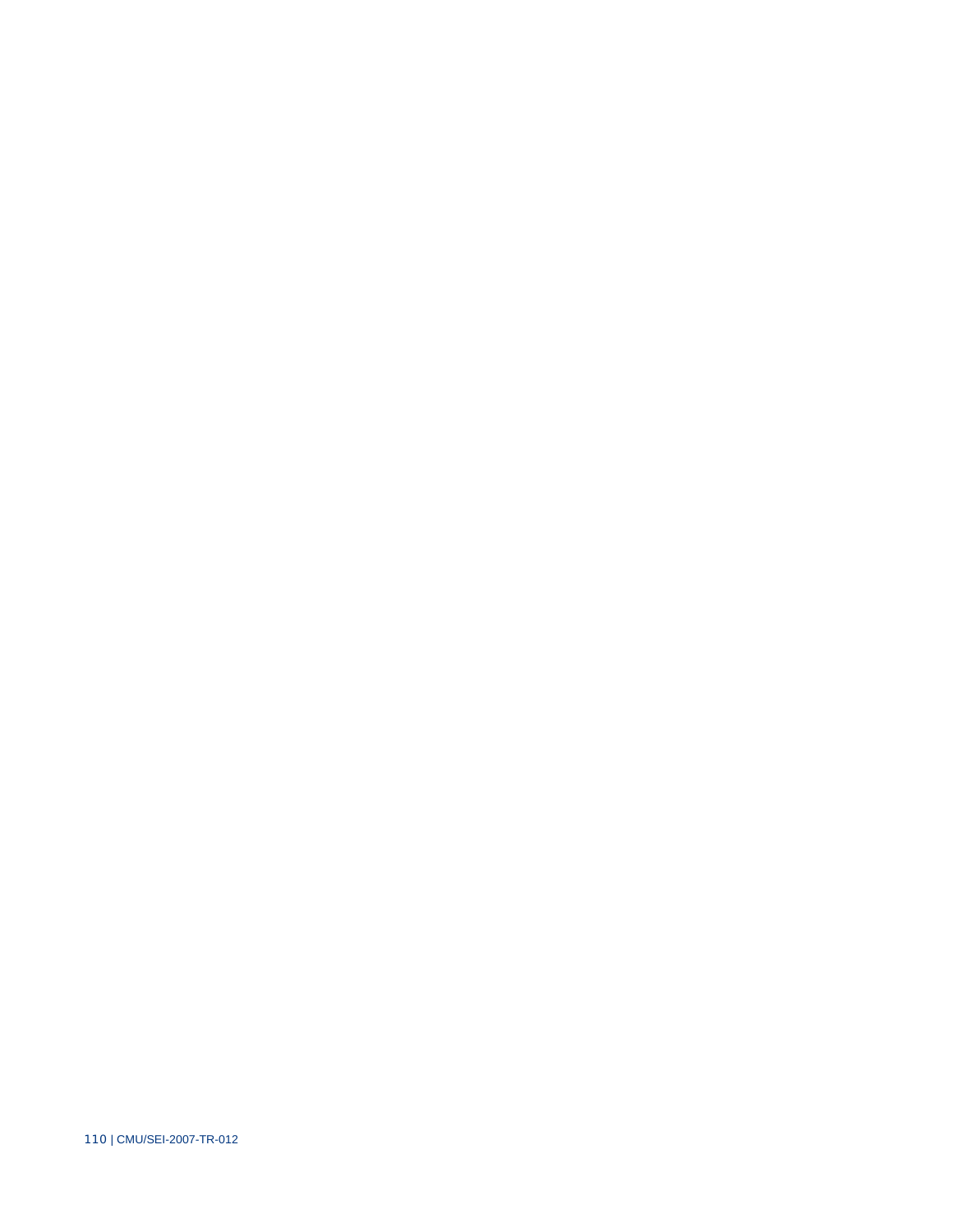| Allegro Worksheet 6 | RISK MEASUREMENT CRITERIA - USER DEFINED |  |  |  |  |
|---------------------|------------------------------------------|--|--|--|--|
| <b>Impact Area</b>  | High<br>Low<br>Moderate                  |  |  |  |  |
|                     |                                          |  |  |  |  |
|                     |                                          |  |  |  |  |
|                     |                                          |  |  |  |  |
|                     |                                          |  |  |  |  |
|                     |                                          |  |  |  |  |
|                     |                                          |  |  |  |  |
|                     |                                          |  |  |  |  |
|                     |                                          |  |  |  |  |
|                     |                                          |  |  |  |  |
|                     |                                          |  |  |  |  |
|                     |                                          |  |  |  |  |
|                     |                                          |  |  |  |  |
|                     |                                          |  |  |  |  |
|                     |                                          |  |  |  |  |
|                     |                                          |  |  |  |  |
|                     |                                          |  |  |  |  |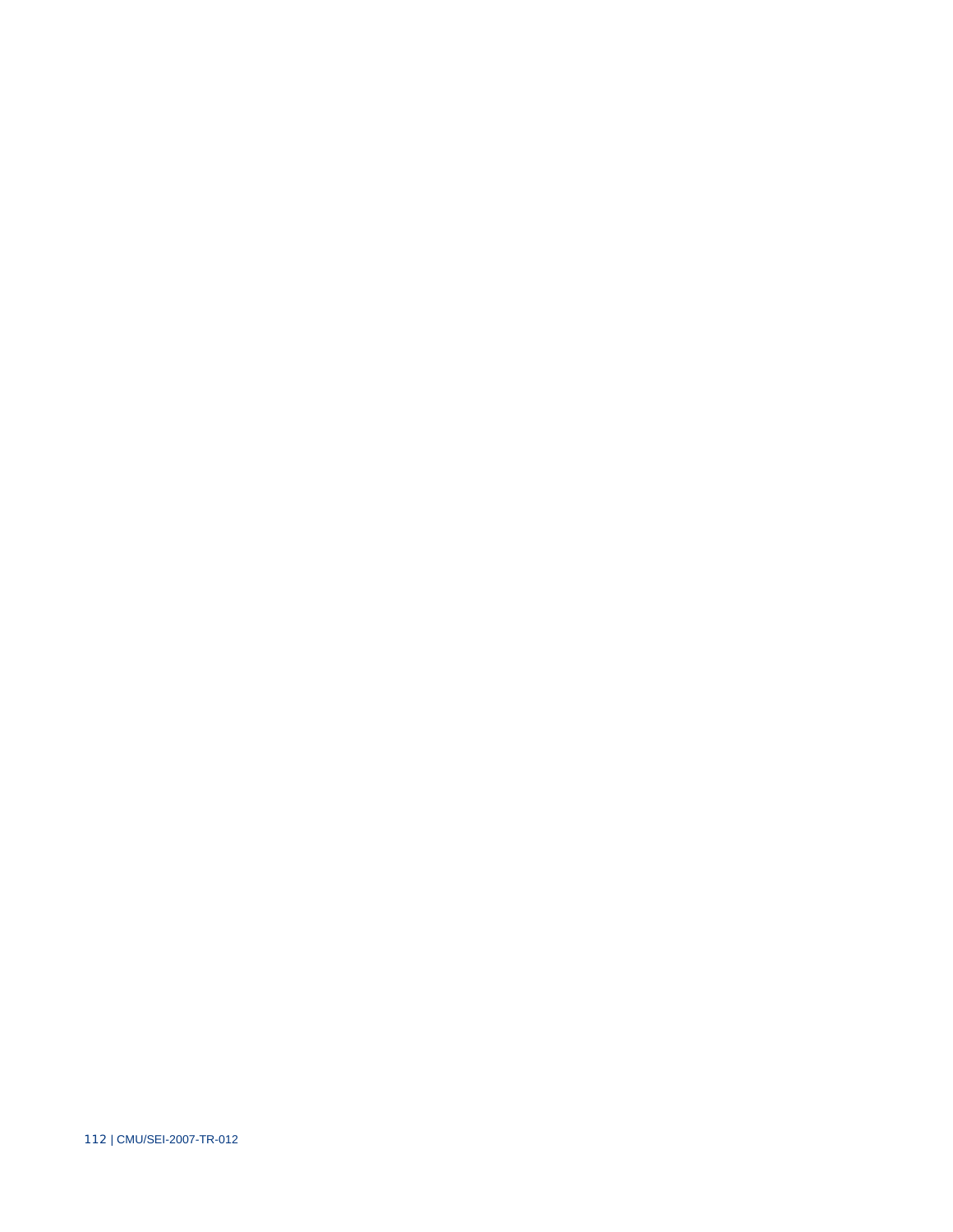| <b>Allegro Worksheet 7</b> |                          | <b>IMPACT AREA PRIORITIZATION WORKSHEET</b> |
|----------------------------|--------------------------|---------------------------------------------|
| <b>PRIORITY</b>            |                          | <b>IMPACT AREAS</b>                         |
| $\mathbf{2}$               |                          | <b>Reputation and Customer Confidence</b>   |
| 4                          | <b>Financial</b>         |                                             |
| $\mathbf{3}$               | Productivity             |                                             |
| 5                          | <b>Safety and Health</b> |                                             |
| $\mathbf{1}$               |                          | <b>Fines and Legal Penalties</b>            |
| n/a                        | <b>User Defined</b>      |                                             |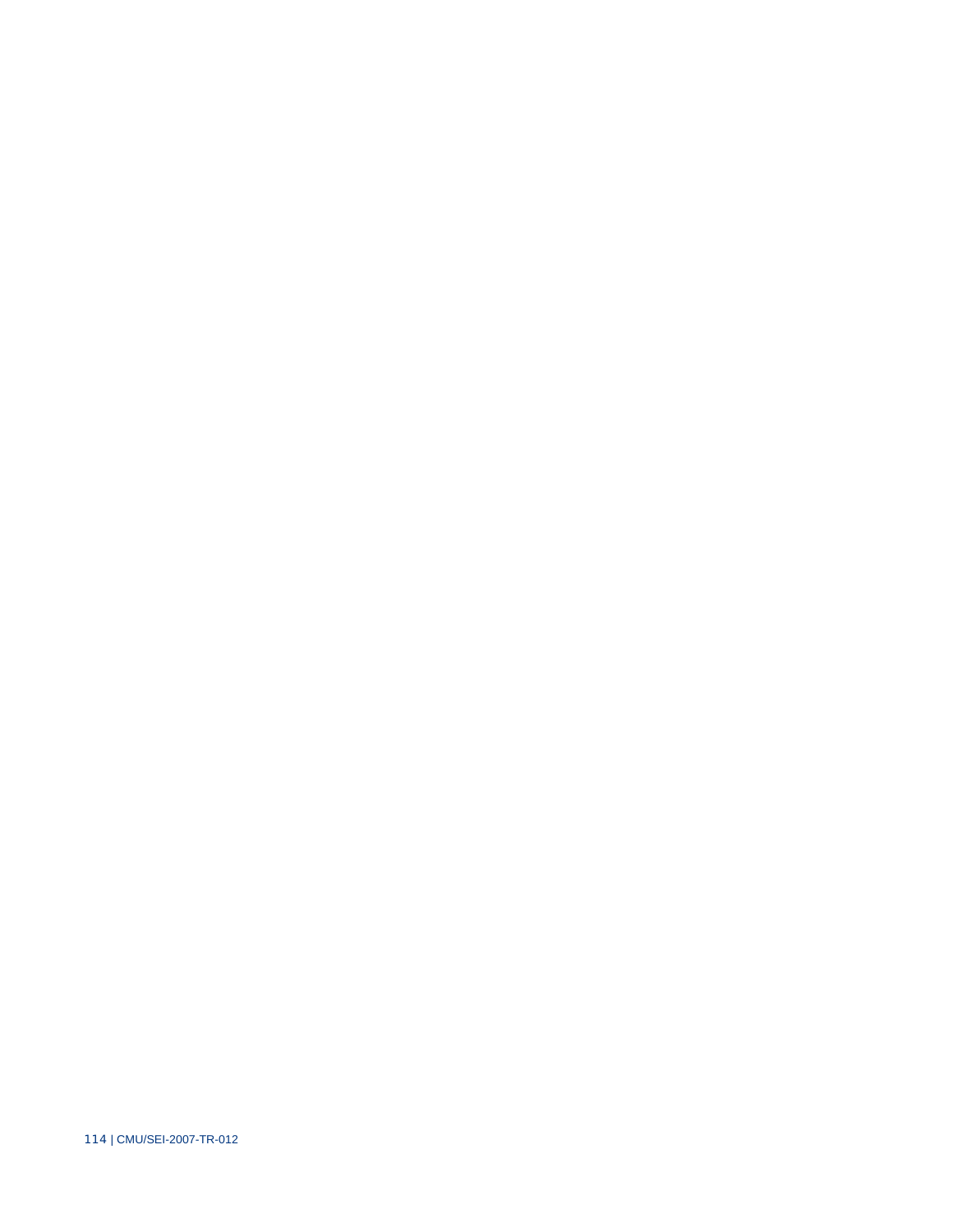| <b>Allegro Worksheet 8</b>                    | <b>CRITICAL INFORMATION ASSET PROFILE</b>                                                                                                                                                                                                                                                                                                                                                         |                                                                                                                                                                                                                                                                                                                                                                                                      |  |
|-----------------------------------------------|---------------------------------------------------------------------------------------------------------------------------------------------------------------------------------------------------------------------------------------------------------------------------------------------------------------------------------------------------------------------------------------------------|------------------------------------------------------------------------------------------------------------------------------------------------------------------------------------------------------------------------------------------------------------------------------------------------------------------------------------------------------------------------------------------------------|--|
| (1) Critical Asset                            | (2) Rationale for Selection                                                                                                                                                                                                                                                                                                                                                                       | (3) Description                                                                                                                                                                                                                                                                                                                                                                                      |  |
| What is the critical information<br>asset?    | Why is this information asset important to<br><i>the organization?</i>                                                                                                                                                                                                                                                                                                                            | What is the agreed-upon description of<br><i>this information asset?</i>                                                                                                                                                                                                                                                                                                                             |  |
| Patient Billing and Collection<br>Data (PBCD) | Keeping accurate billing records is es-<br>sential for negotiating and collecting<br>compensation from insurance organiza-<br>tions. Challenges to bills from insurance<br>organizations can force the hospital to<br>absorb billing differences. Challenges<br>can also significantly delay the time<br>between services being rendered and<br>compensation being received by the hos-<br>pital. | This information asset contains all of<br>the information necessary to bill a<br>patient and his/her insurance company<br>for treatment/services received from<br>the hospital. This includes patient de-<br>mographic information (names, ad-<br>dresses, social security numbers, and<br>insurance carriers), treatment/service<br>history and associated billing codes,<br>and payment histories. |  |

# **(4) Owner(s)**

*Who owns this information asset?*

**The owner of this information asset is the Director of Patient Billing and Collection (Todd Marnivich).**

## **(5) Security Requirements**

*What are the security requirements for this information asset?*

| <b>Confidentiality</b> | Only authorized personnel can view this<br>information asset, as follows: | Members of the hospital financial<br>staff responsible for billing and col-<br>lection should have "read" access to<br>individual records. Other financial<br>staff can have access to summary<br>information. Data entry personnel<br>should have "read" access to individ-<br>ual records. |
|------------------------|---------------------------------------------------------------------------|----------------------------------------------------------------------------------------------------------------------------------------------------------------------------------------------------------------------------------------------------------------------------------------------|
|------------------------|---------------------------------------------------------------------------|----------------------------------------------------------------------------------------------------------------------------------------------------------------------------------------------------------------------------------------------------------------------------------------------|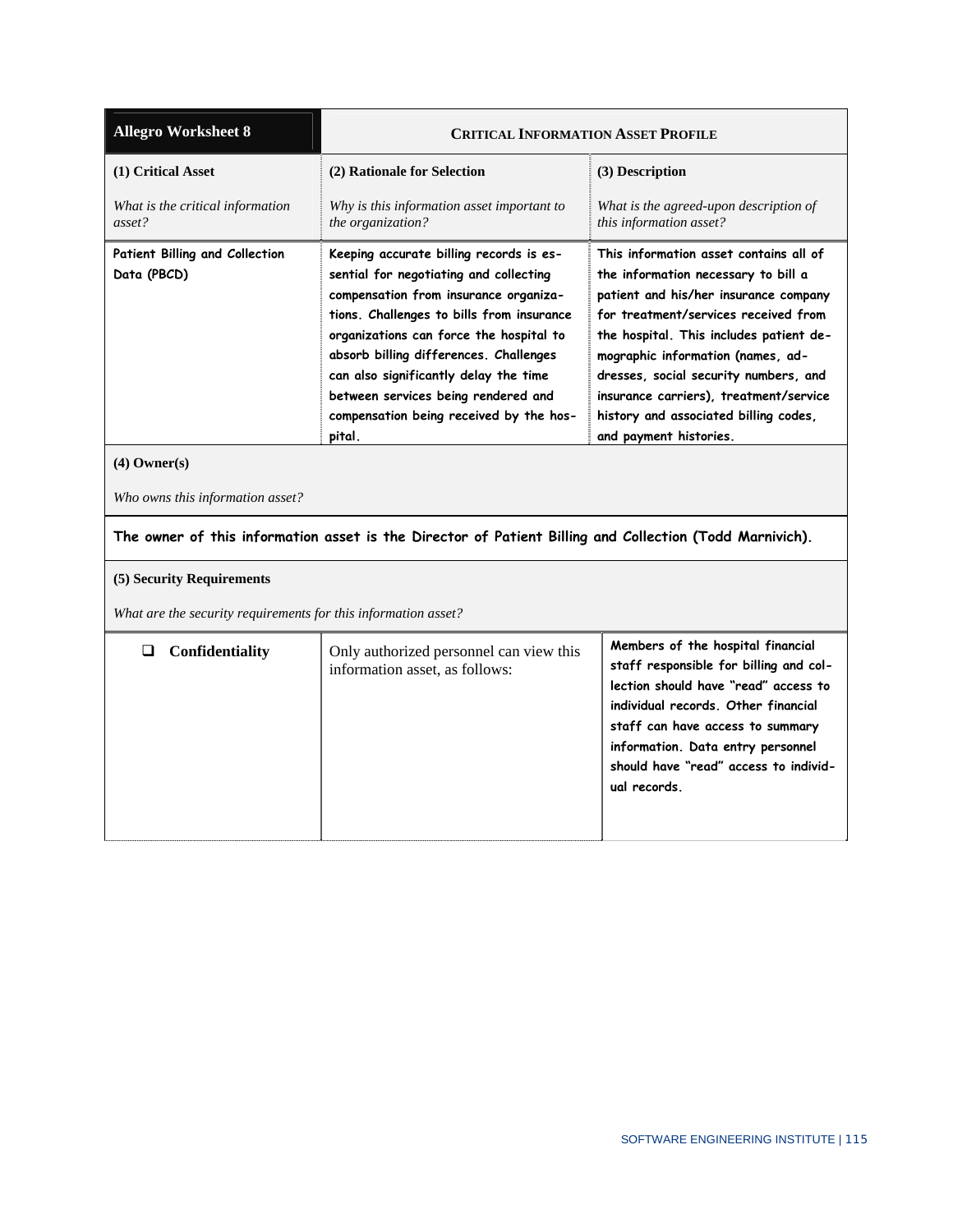| <b>Integrity</b><br>⊔                                                       | Only authorized personnel can modify<br>this information asset, as follows:            |                   | patient.                                                                                                                                                                                                                                                                                                                                                                                                          | Only authorized data entry personnel<br>and members of the hospital finan-<br>cial staff may update/change billing<br>record information. Billing records<br>should only be updated with the ac-<br>tual billable services provided to the |
|-----------------------------------------------------------------------------|----------------------------------------------------------------------------------------|-------------------|-------------------------------------------------------------------------------------------------------------------------------------------------------------------------------------------------------------------------------------------------------------------------------------------------------------------------------------------------------------------------------------------------------------------|--------------------------------------------------------------------------------------------------------------------------------------------------------------------------------------------------------------------------------------------|
| <b>Availability</b><br>◻                                                    | This asset must be available for these per-<br>sonnel to do their jobs, as follows:    |                   | and collection activities.                                                                                                                                                                                                                                                                                                                                                                                        | The PBCD must be available to data<br>entry personnel for updates to billing<br>and procedures codes and for admit-<br>ting purposes. The PBCD must be<br>available to financial staff for billing                                         |
|                                                                             | This asset must be available for <b>24</b> hours,<br>7 days/week, 52 weeks/year.       |                   | The PBCD information asset should<br>be available 24x7 as procedures are<br>ordered around the clock at the<br>hospital. It must be available to the<br>financial staff (specifically the pa-<br>tient billing and collection staff)<br>during regular business hours. Short<br>outages would not cause significant<br>problems but extended outages<br>(more than 8 hours) would cause a<br>significant backlog. |                                                                                                                                                                                                                                            |
| Other<br>$\Box$                                                             | This asset has special regulatory compli-<br>ance protection requirements, as follows: |                   |                                                                                                                                                                                                                                                                                                                                                                                                                   | Because these billing records contain<br>patient treatment information, they<br>are subject to HIPAA regulations.                                                                                                                          |
| (6) Most Important Security Requirement                                     |                                                                                        |                   |                                                                                                                                                                                                                                                                                                                                                                                                                   |                                                                                                                                                                                                                                            |
| What is the most important security requirement for this information asset? |                                                                                        |                   |                                                                                                                                                                                                                                                                                                                                                                                                                   |                                                                                                                                                                                                                                            |
| Confidentiality<br>⊔                                                        | <b>Integrity</b>                                                                       | Availability<br>u |                                                                                                                                                                                                                                                                                                                                                                                                                   | Other<br>⊔                                                                                                                                                                                                                                 |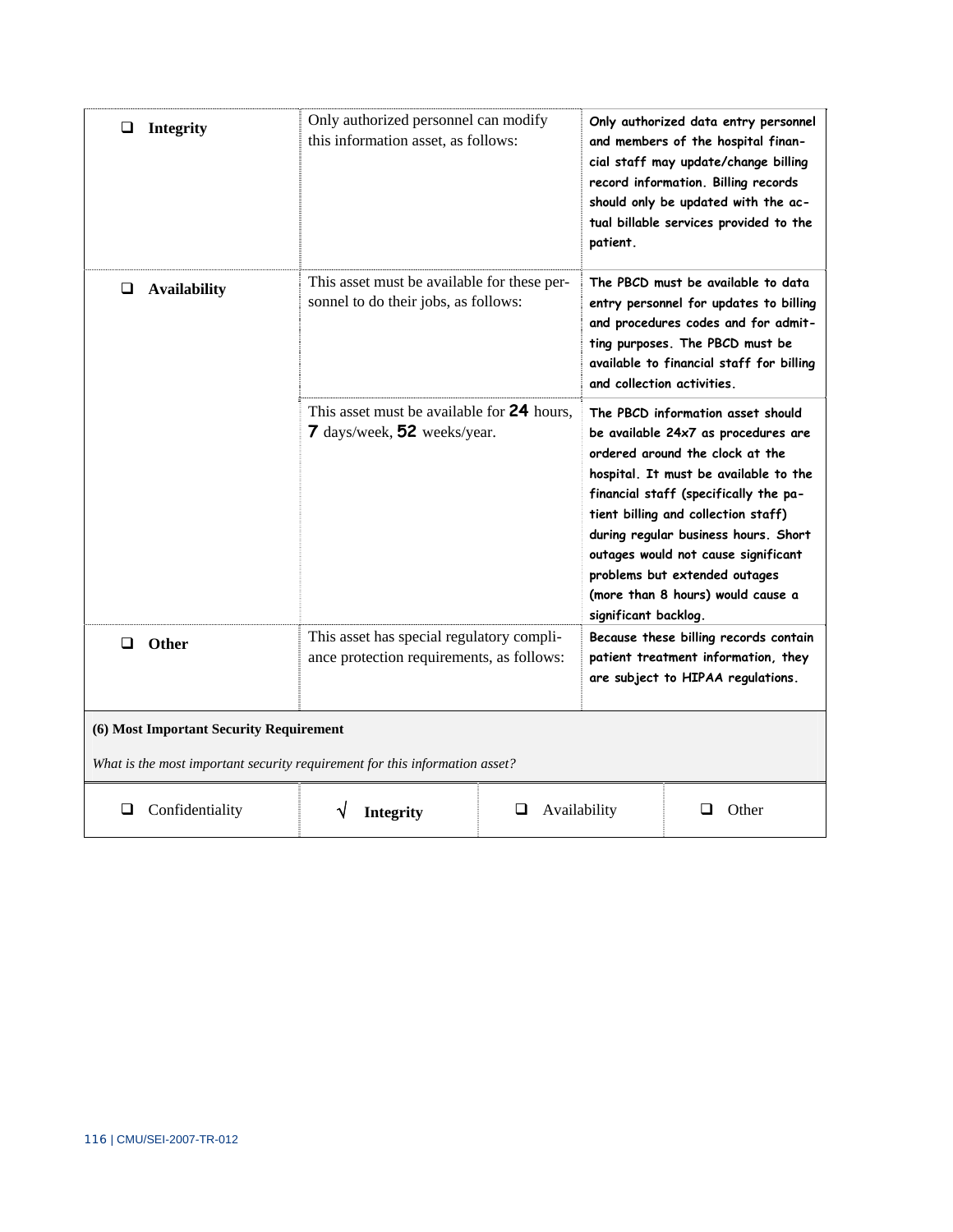| <b>Allegro Worksheet 9a</b>     | <b>INFORMATION ASSET RISK ENVIRONMENT MAP (TECHNICAL)</b>                                                                                                                                                                                                                                                                                                                                         |                                       |  |  |  |  |
|---------------------------------|---------------------------------------------------------------------------------------------------------------------------------------------------------------------------------------------------------------------------------------------------------------------------------------------------------------------------------------------------------------------------------------------------|---------------------------------------|--|--|--|--|
|                                 | <b>INTERNAL</b>                                                                                                                                                                                                                                                                                                                                                                                   |                                       |  |  |  |  |
|                                 | <b>CONTAINER DESCRIPTION</b>                                                                                                                                                                                                                                                                                                                                                                      | <b>OWNER(S)</b>                       |  |  |  |  |
|                                 | 1. The PBCD primarily resides on the patient billing management system<br>Managed by hospital<br>(PBMS) which consists of two database servers and three applica-<br>IT department.<br>tion/web servers. This is a vendor proprietary system that provides<br>a web interface for authorized personnel to access/manipulate en-<br>tries. The underlying operating system is Windows Server 2003. |                                       |  |  |  |  |
|                                 | 2. Hospital internal network. All transactions to and from the PBCD<br>Managed by hospital<br>system travel on this network.<br>IT department.                                                                                                                                                                                                                                                    |                                       |  |  |  |  |
|                                 | 3. Hospital workstations (e.g., order entry workstations, finance de-<br>partment workstations, and hospital admitting workstations).                                                                                                                                                                                                                                                             | Managed by hospital<br>IT department. |  |  |  |  |
|                                 | <b>EXTERNAL</b>                                                                                                                                                                                                                                                                                                                                                                                   |                                       |  |  |  |  |
|                                 | <b>CONTAINER DESCRIPTION</b>                                                                                                                                                                                                                                                                                                                                                                      | <b>OWNER(S)</b>                       |  |  |  |  |
| owner of the information asset. | 1. The Internet. Most bills are electronically shipped in bulk to insur-<br>ance providers each week. Once billing information arrives at the in-<br>surance company, the insurance company is considered to be the                                                                                                                                                                               | <b>Unknown</b>                        |  |  |  |  |
| 2.                              |                                                                                                                                                                                                                                                                                                                                                                                                   |                                       |  |  |  |  |
| 3.                              |                                                                                                                                                                                                                                                                                                                                                                                                   |                                       |  |  |  |  |
| 4.                              |                                                                                                                                                                                                                                                                                                                                                                                                   |                                       |  |  |  |  |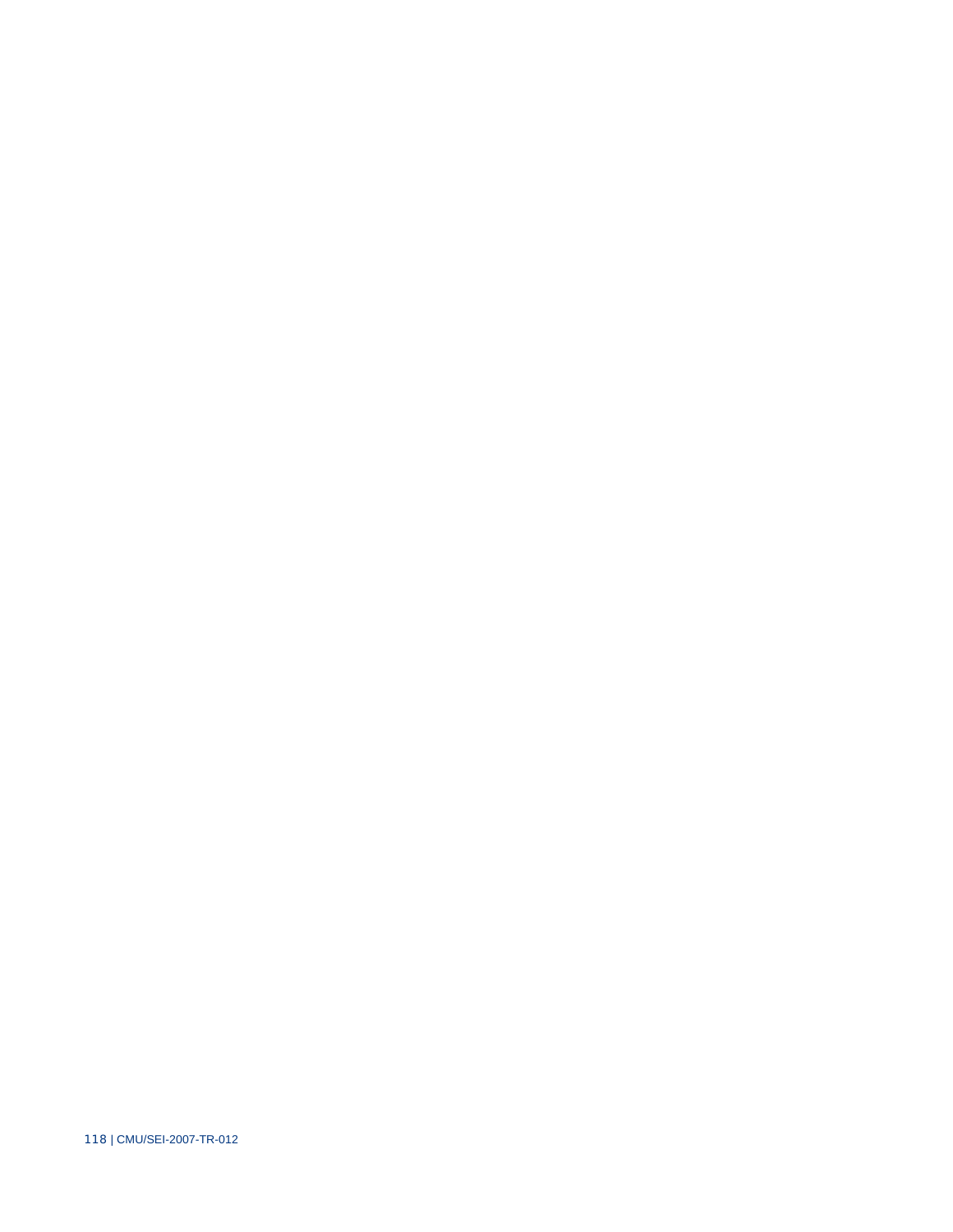| <b>Allegro Worksheet 9b</b><br><b>INFORMATION ASSET RISK ENVIRONMENT MAP (PHYSICAL)</b>                                              |                                       |
|--------------------------------------------------------------------------------------------------------------------------------------|---------------------------------------|
| <b>INTERNAL</b>                                                                                                                      |                                       |
| <b>CONTAINER DESCRIPTION</b>                                                                                                         | <b>OWNER(S)</b>                       |
| 1. Paper copies of billing summaries, statements, and histories are<br>regularly printed and kept by members of finance department.  | <b>Financial staff</b>                |
| 2. Backup tapes of PBCD are created each night and kept onsite until<br>regular pickup by storage vendor.                            | Managed by hospital<br>IT department. |
| 3 <sub>1</sub>                                                                                                                       |                                       |
| 4.                                                                                                                                   |                                       |
| <b>EXTERNAL</b>                                                                                                                      |                                       |
| <b>CONTAINER DESCRIPTION</b>                                                                                                         | <b>OWNER(S)</b>                       |
| 1. Paper copies of billing statements are regularly printed and mailed<br>to patients.                                               | <b>Financial staff</b>                |
| 2. Paper copies of billing statements, summaries, histories, and reports<br>are regularly printed and mailed to insurance providers. | <b>Financial Staff</b>                |
| 3.                                                                                                                                   |                                       |
| 4.                                                                                                                                   |                                       |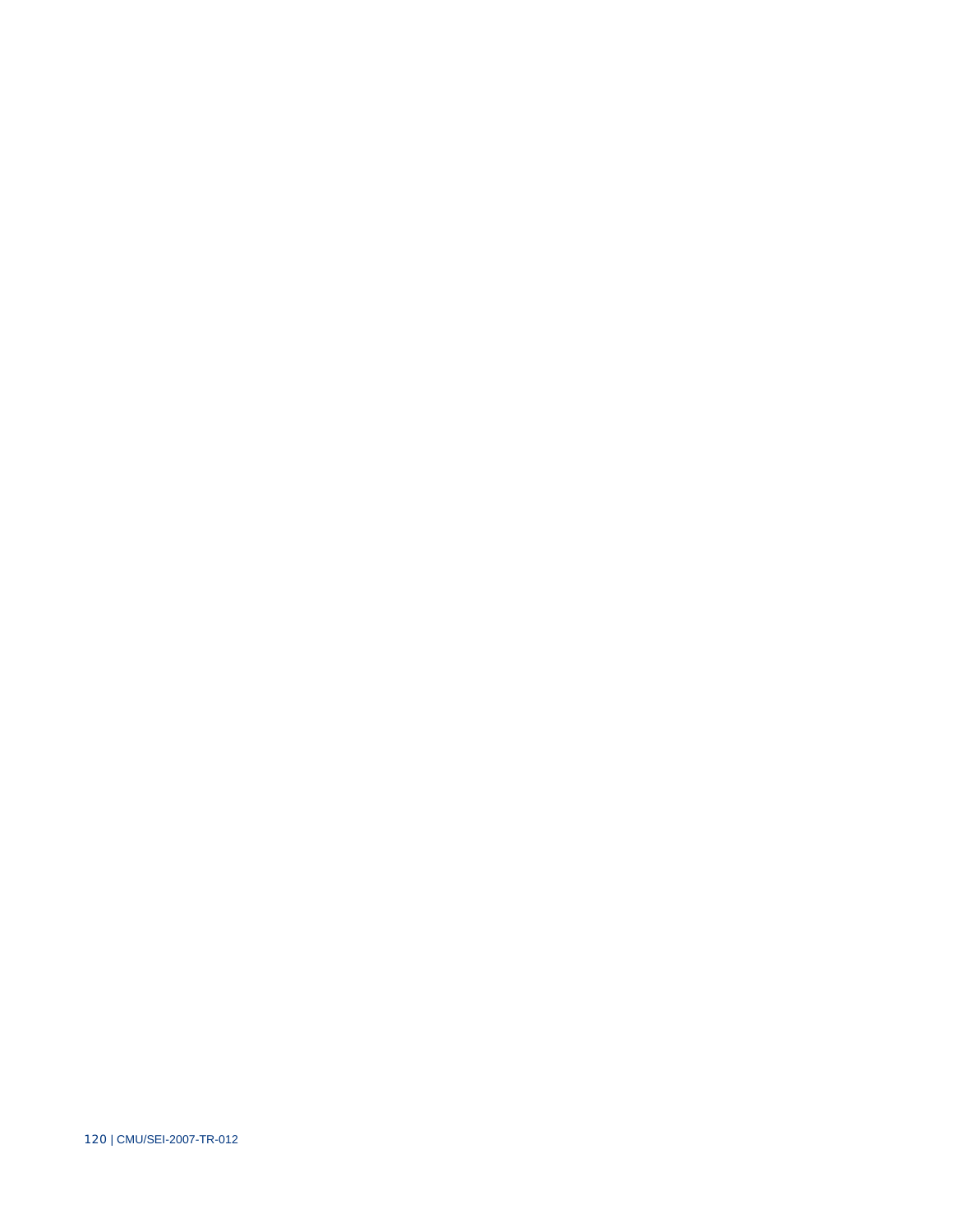| <b>Allegro Worksheet 9c</b><br><b>INFORMATION ASSET RISK ENVIRONMENT MAP (PEOPLE)</b>                                     |                                     |  |  |  |  |  |  |
|---------------------------------------------------------------------------------------------------------------------------|-------------------------------------|--|--|--|--|--|--|
| <b>INTERNAL PERSONNEL</b>                                                                                                 |                                     |  |  |  |  |  |  |
| <b>NAME OR ROLE/RESPONSIBILITY</b>                                                                                        | <b>DEPARTMENT OR</b><br><b>UNIT</b> |  |  |  |  |  |  |
| 1. Admitting staff                                                                                                        | <b>Admissions</b>                   |  |  |  |  |  |  |
|                                                                                                                           |                                     |  |  |  |  |  |  |
| 2. Order entry staff                                                                                                      | <b>Business Services</b>            |  |  |  |  |  |  |
|                                                                                                                           |                                     |  |  |  |  |  |  |
| 3. Financial staff                                                                                                        | <b>Business Services</b>            |  |  |  |  |  |  |
|                                                                                                                           |                                     |  |  |  |  |  |  |
| 4. Hospital messenger service staff                                                                                       | <b>Business Services</b>            |  |  |  |  |  |  |
|                                                                                                                           |                                     |  |  |  |  |  |  |
| <b>EXTERNAL PERSONNEL</b>                                                                                                 |                                     |  |  |  |  |  |  |
| CONTRACTOR, VENDOR, ETC.                                                                                                  | <b>ORGANIZATION</b>                 |  |  |  |  |  |  |
| 1. Insurance organization's claims staff                                                                                  | Hospital Insurance,<br>Inc.         |  |  |  |  |  |  |
|                                                                                                                           |                                     |  |  |  |  |  |  |
| 2. Third-party vendor manages the transportation and storage<br>of backup tapes for the PBCD system. Relationship is man- | Safe-N-Secure Data<br>Storage, Inc. |  |  |  |  |  |  |
| aged via the hospital IT department.                                                                                      |                                     |  |  |  |  |  |  |
| 3.                                                                                                                        |                                     |  |  |  |  |  |  |
|                                                                                                                           |                                     |  |  |  |  |  |  |
| 4.                                                                                                                        |                                     |  |  |  |  |  |  |
|                                                                                                                           |                                     |  |  |  |  |  |  |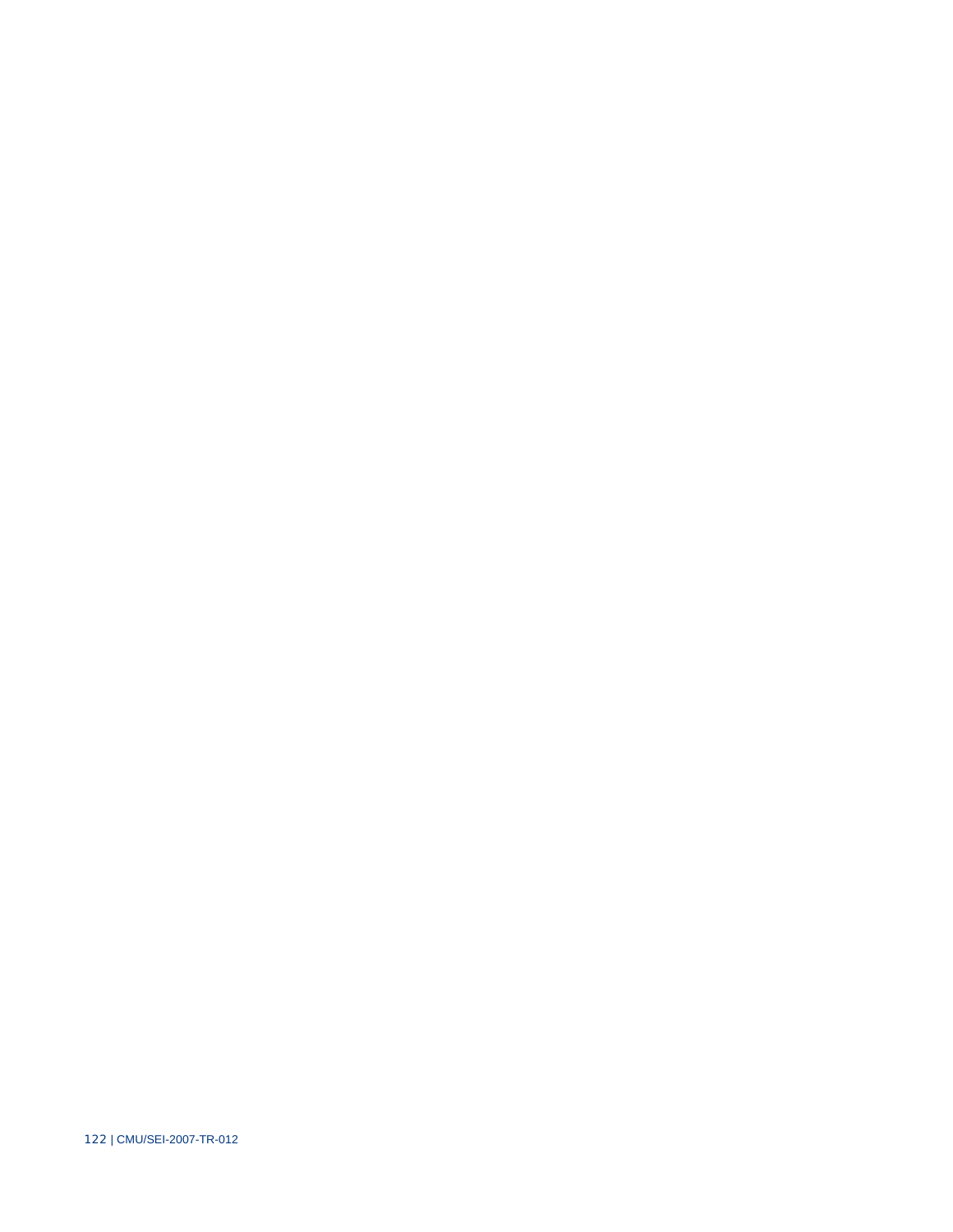|                        |        | <b>Allegro Worksheet 10</b>                                                                                                                                                                           |      | <b>INFORMATION ASSET RISK WORKSHEET</b>                                                                                                                                                                                      |                                                                                                         |                             |                |  |  |
|------------------------|--------|-------------------------------------------------------------------------------------------------------------------------------------------------------------------------------------------------------|------|------------------------------------------------------------------------------------------------------------------------------------------------------------------------------------------------------------------------------|---------------------------------------------------------------------------------------------------------|-----------------------------|----------------|--|--|
|                        |        | <b>Information Asset</b>                                                                                                                                                                              | PBCD |                                                                                                                                                                                                                              |                                                                                                         |                             |                |  |  |
|                        |        | Area of Concern                                                                                                                                                                                       |      | Patient billing data is altered when unauthorized individual gains access to<br>PBMS system. (A vulnerability in the Windows 2003 Server operating system is<br>leveraged to gain administrative access to the PBMS system.) |                                                                                                         |                             |                |  |  |
|                        |        | $(1)$ Actor<br>Who would exploit the weakness?                                                                                                                                                        |      | Disgruntled current employees                                                                                                                                                                                                |                                                                                                         |                             |                |  |  |
|                        |        | (2) Means<br>How would the actor do it? What would<br>they do?                                                                                                                                        |      | Using workstation on the internal hospital network, employee<br>launches attack on PBMS system.                                                                                                                              |                                                                                                         |                             |                |  |  |
|                        | Threat | (3) Motive<br>What is the actor's reason for doing it?                                                                                                                                                |      | Wants to harm hospital because of ongoing labor contract<br>disputes                                                                                                                                                         |                                                                                                         |                             |                |  |  |
| Information Asset Risk |        | (4) Outcome<br>What would be the resulting effect on<br>the information asset?                                                                                                                        |      | <b>Disclosure</b><br>❏<br>✔<br>Modification                                                                                                                                                                                  | ⊔<br>❏                                                                                                  | Destruction<br>Interruption |                |  |  |
|                        |        | (5) Security Requirements<br>How would the information asset's secu-<br>rity requirements be breached?                                                                                                |      | Only authorized members of the hospital data entry staff and<br>finance staff should be able to modify PBCD asset.                                                                                                           |                                                                                                         |                             |                |  |  |
|                        |        | (6) Probability<br>What is the likelihood that this threat<br>scenario could occur?                                                                                                                   |      | High<br>⊔                                                                                                                                                                                                                    | Medium<br>ப                                                                                             | ப                           | Low            |  |  |
|                        |        | (7) Consequences<br>What are the consequences to the organization or the information asset<br>owner as a result of the outcome and breach of security requirements?                                   |      |                                                                                                                                                                                                                              | (8) Severity<br>How severe are these consequences to the<br>organization or asset owner by impact area? |                             |                |  |  |
|                        |        |                                                                                                                                                                                                       |      |                                                                                                                                                                                                                              | <b>Impact Area</b>                                                                                      | Value                       | Score          |  |  |
|                        |        | If the intruder goes unnoticed, significant financial harm<br>could come to the hospital. If insurance companies are not                                                                              |      |                                                                                                                                                                                                                              | Reputation &<br>Customer<br>Confidence                                                                  | Low                         | 2              |  |  |
|                        |        | charged for services, the hospital would lose money. If the<br>insurance companies are over-charged or charged for ser-<br>vices not rendered, there will be additional financial reper-<br>cussions. |      | Financial                                                                                                                                                                                                                    | High                                                                                                    | 12                          |                |  |  |
|                        |        | Significant labor charges will be required to audit and re-<br>enter billing data.                                                                                                                    |      |                                                                                                                                                                                                                              | Productivity                                                                                            | High                        | 9              |  |  |
|                        |        |                                                                                                                                                                                                       |      |                                                                                                                                                                                                                              | Safety & Health                                                                                         | Low                         | 5              |  |  |
|                        |        | Exposure of patient data may lead to fines and possible<br>lawsuits.                                                                                                                                  |      |                                                                                                                                                                                                                              | Fines & Legal<br>Penalties                                                                              | Med                         | $\overline{c}$ |  |  |
|                        |        |                                                                                                                                                                                                       |      |                                                                                                                                                                                                                              | User Defined<br>Impact Area                                                                             |                             |                |  |  |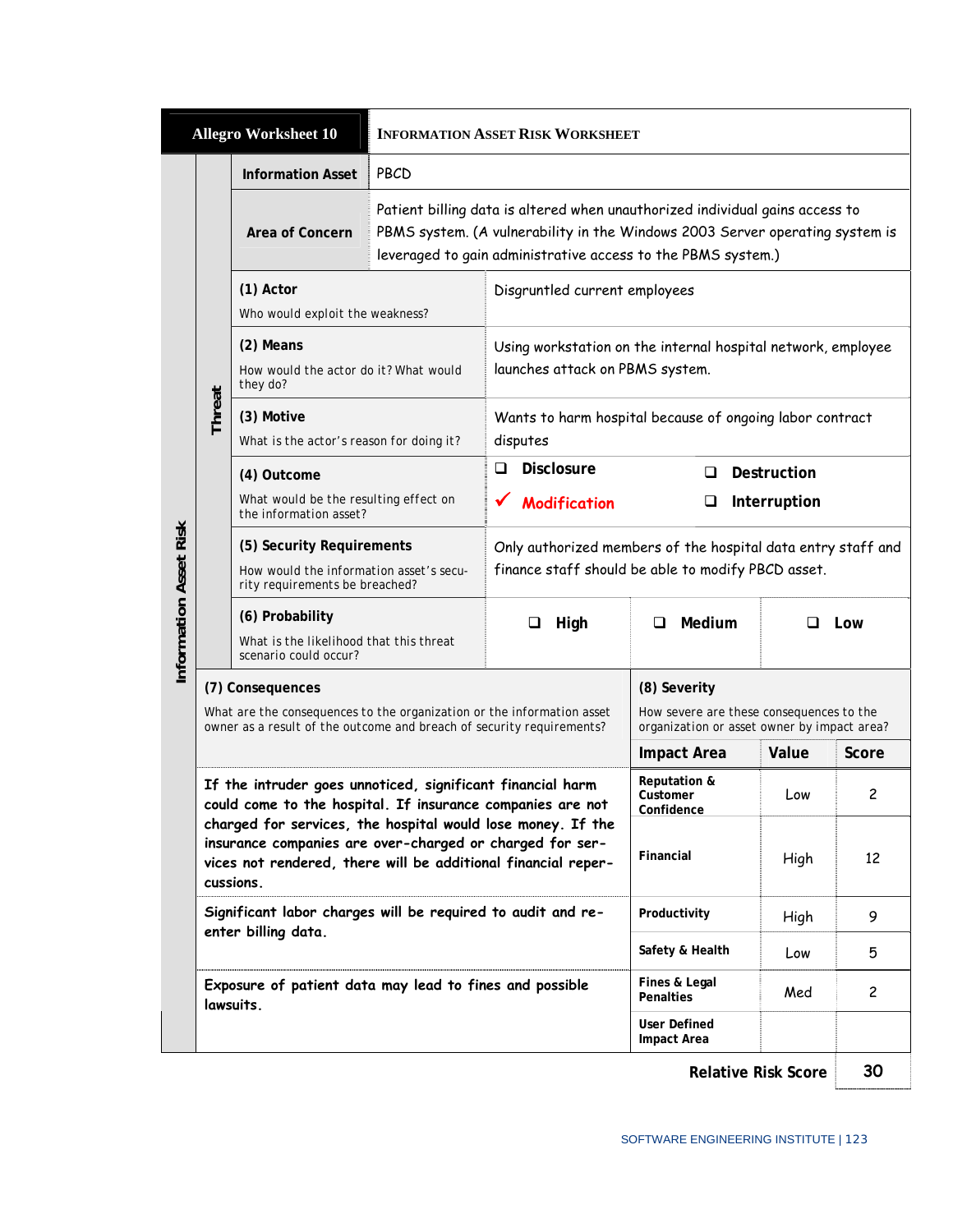| (9) Risk Mitigation                                               |                                                                                                                                                                                                                                                                            |                                                                                                                                                                                                                                                                                                                                                                            |               |  |  |  |  |
|-------------------------------------------------------------------|----------------------------------------------------------------------------------------------------------------------------------------------------------------------------------------------------------------------------------------------------------------------------|----------------------------------------------------------------------------------------------------------------------------------------------------------------------------------------------------------------------------------------------------------------------------------------------------------------------------------------------------------------------------|---------------|--|--|--|--|
|                                                                   | Based on the total score for this risk, what action will you take?                                                                                                                                                                                                         |                                                                                                                                                                                                                                                                                                                                                                            |               |  |  |  |  |
| $\Box$<br>Accept                                                  | Defer<br>ப                                                                                                                                                                                                                                                                 | Mitigate                                                                                                                                                                                                                                                                                                                                                                   | Transfer<br>◻ |  |  |  |  |
| For the risks that you decide to mitigate, perform the following: |                                                                                                                                                                                                                                                                            |                                                                                                                                                                                                                                                                                                                                                                            |               |  |  |  |  |
| On what container<br>would you apply con-<br>trols?               | What administrative, technical, and physical controls would you apply on this container?<br>What residual risk would still be accepted by the organization?                                                                                                                |                                                                                                                                                                                                                                                                                                                                                                            |               |  |  |  |  |
| Hospital network                                                  | of authorized users can access PBMS.                                                                                                                                                                                                                                       | Restrict network traffic to ensure that only the workstations<br>Restrict network traffic to ensure that only valid PBMS trans-<br>action traffic can reach the PBMS system. This reduces the<br>number of places from which attacks can be launched against<br>the system and the types of attacks. Asset would still be vul-<br>nerable to services that remain exposed. |               |  |  |  |  |
| PBMS                                                              | Ensure that transaction auditing is enabled so that improper<br>transactions can be identified and backed out of the system.<br>This control relies on the integrity of the audit log-if it were<br>to be destroyed, it would be impossible to back out transac-<br>tions. |                                                                                                                                                                                                                                                                                                                                                                            |               |  |  |  |  |
| PBMS                                                              | known vulnerabilities.                                                                                                                                                                                                                                                     | Ensure that PBMS system and the underlying OS/applications<br>are up-to-date with security patches. This control reduces the<br>exposure against known attacks but does nothing to limit un-                                                                                                                                                                               |               |  |  |  |  |
|                                                                   |                                                                                                                                                                                                                                                                            |                                                                                                                                                                                                                                                                                                                                                                            |               |  |  |  |  |
|                                                                   |                                                                                                                                                                                                                                                                            |                                                                                                                                                                                                                                                                                                                                                                            |               |  |  |  |  |
|                                                                   |                                                                                                                                                                                                                                                                            |                                                                                                                                                                                                                                                                                                                                                                            |               |  |  |  |  |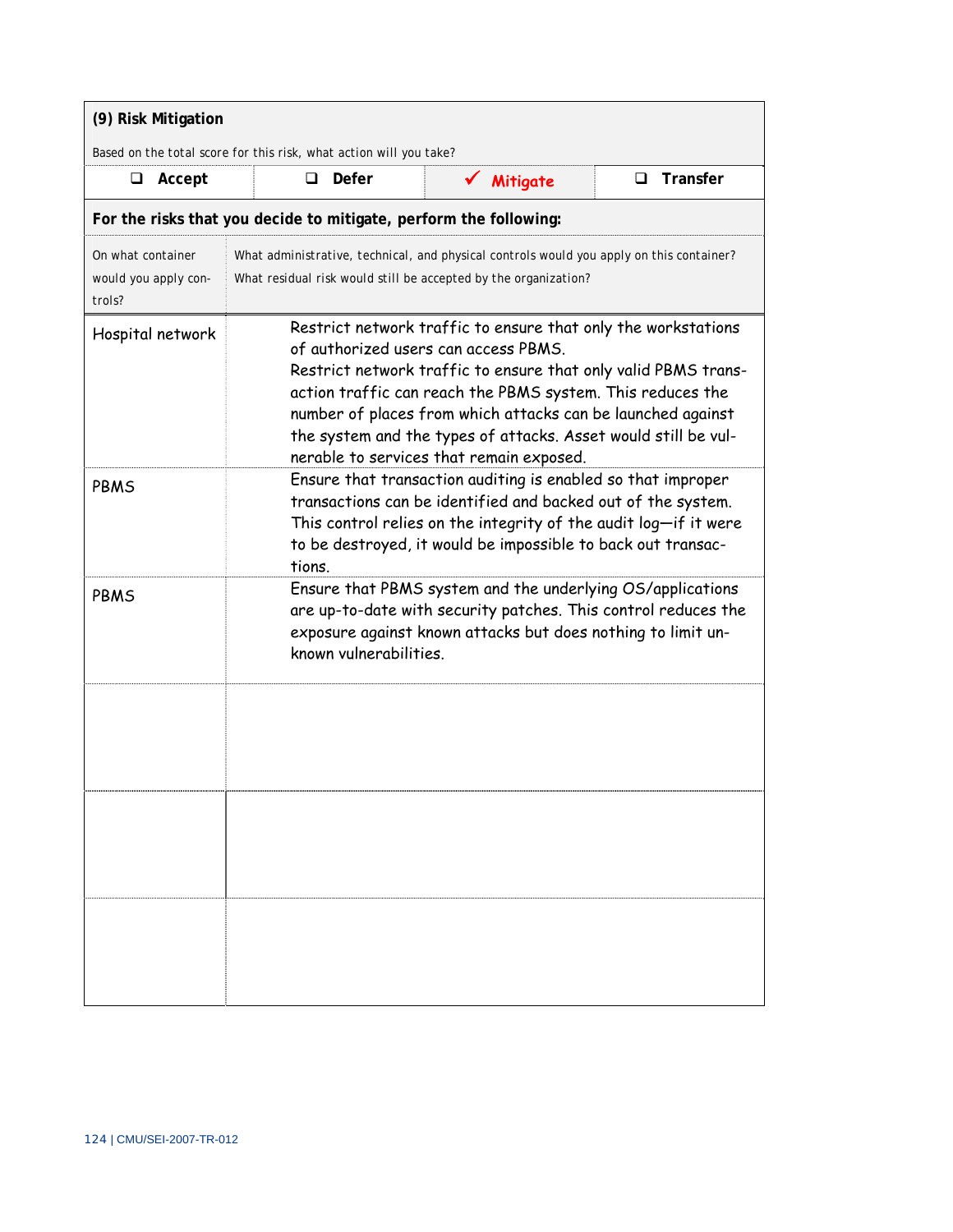|                        |        | <b>Allegro Worksheet 10</b>                                                                                                                     |      | <b>INFORMATION ASSET RISK WORKSHEET</b>                                                                                                                                                                                  |                                                                                         |       |                |
|------------------------|--------|-------------------------------------------------------------------------------------------------------------------------------------------------|------|--------------------------------------------------------------------------------------------------------------------------------------------------------------------------------------------------------------------------|-----------------------------------------------------------------------------------------|-------|----------------|
|                        |        | <b>Information Asset</b>                                                                                                                        | PBCD |                                                                                                                                                                                                                          |                                                                                         |       |                |
|                        |        | Area of Concern                                                                                                                                 |      | Patient information is disclosed to unauthorized individuals, opening hos-<br>pital to possible HIPAA violations and lawsuits. (PBCD travels on hospital<br>intranet in the clear between workstations and PBMS System.) |                                                                                         |       |                |
|                        |        | $(1)$ Actor<br>Who would exploit the weakness?                                                                                                  |      | An employee with access to hospital network                                                                                                                                                                              |                                                                                         |       |                |
|                        |        | (2) Means<br>How would the actor do it? What would<br>they do?                                                                                  |      | A network administrator captures traffic on network<br>switching device.                                                                                                                                                 |                                                                                         |       |                |
|                        | Threat | (3) Motive<br>What is the actor's reason for doing it?<br>(4) Outcome                                                                           |      | Curiosity about a patient                                                                                                                                                                                                |                                                                                         |       |                |
|                        |        |                                                                                                                                                 |      | Destruction<br><b>Disclosure</b><br>ப                                                                                                                                                                                    |                                                                                         |       |                |
|                        |        | What would be the resulting effect on<br>the information asset?                                                                                 |      | Interruption<br>Modification<br>⊔<br>❏                                                                                                                                                                                   |                                                                                         |       |                |
| Information Asset Risk |        | (5) Security Requirements<br>How would the information asset's secu-<br>rity requirements be breached?                                          |      | Only authorized personnel can view this information as-<br>set.                                                                                                                                                          |                                                                                         |       |                |
|                        |        | (6) Probability<br>What is the likelihood that this threat<br>scenario could occur?                                                             |      | High<br>❏                                                                                                                                                                                                                | Medium<br>◻                                                                             | ◻     | Low            |
|                        |        | (7) Consequences                                                                                                                                |      |                                                                                                                                                                                                                          | (8) Severity                                                                            |       |                |
|                        |        | What are the consequences to the organization or the information asset<br>owner as a result of the outcome and breach of security requirements? |      |                                                                                                                                                                                                                          | How severe are these consequences to the<br>organization or asset owner by impact area? |       |                |
|                        |        |                                                                                                                                                 |      |                                                                                                                                                                                                                          | <b>Impact Area</b>                                                                      | Value | Score          |
|                        |        | Exposure of patient sensitive information opens the hospital<br>to lawsuits and fines for breaches of HIPAA regulations.                        |      |                                                                                                                                                                                                                          | <b>Reputation &amp;</b><br>Customer<br>Confidence                                       | Med   | 4              |
|                        |        |                                                                                                                                                 |      |                                                                                                                                                                                                                          | Financial                                                                               | Low   | 4              |
|                        |        | The public's overall perception of the hospital's quality could<br>be negatively affected if patient sensitive information is<br>publicized.    |      |                                                                                                                                                                                                                          | Productivity                                                                            | Low   | 3              |
|                        |        |                                                                                                                                                 |      |                                                                                                                                                                                                                          | Safety & Health                                                                         | Low   | 5              |
|                        |        |                                                                                                                                                 |      |                                                                                                                                                                                                                          | Fines & Legal<br>Penalties                                                              | Med   | $\overline{c}$ |
|                        |        |                                                                                                                                                 |      |                                                                                                                                                                                                                          | <b>User Defined</b><br>Impact Area                                                      |       |                |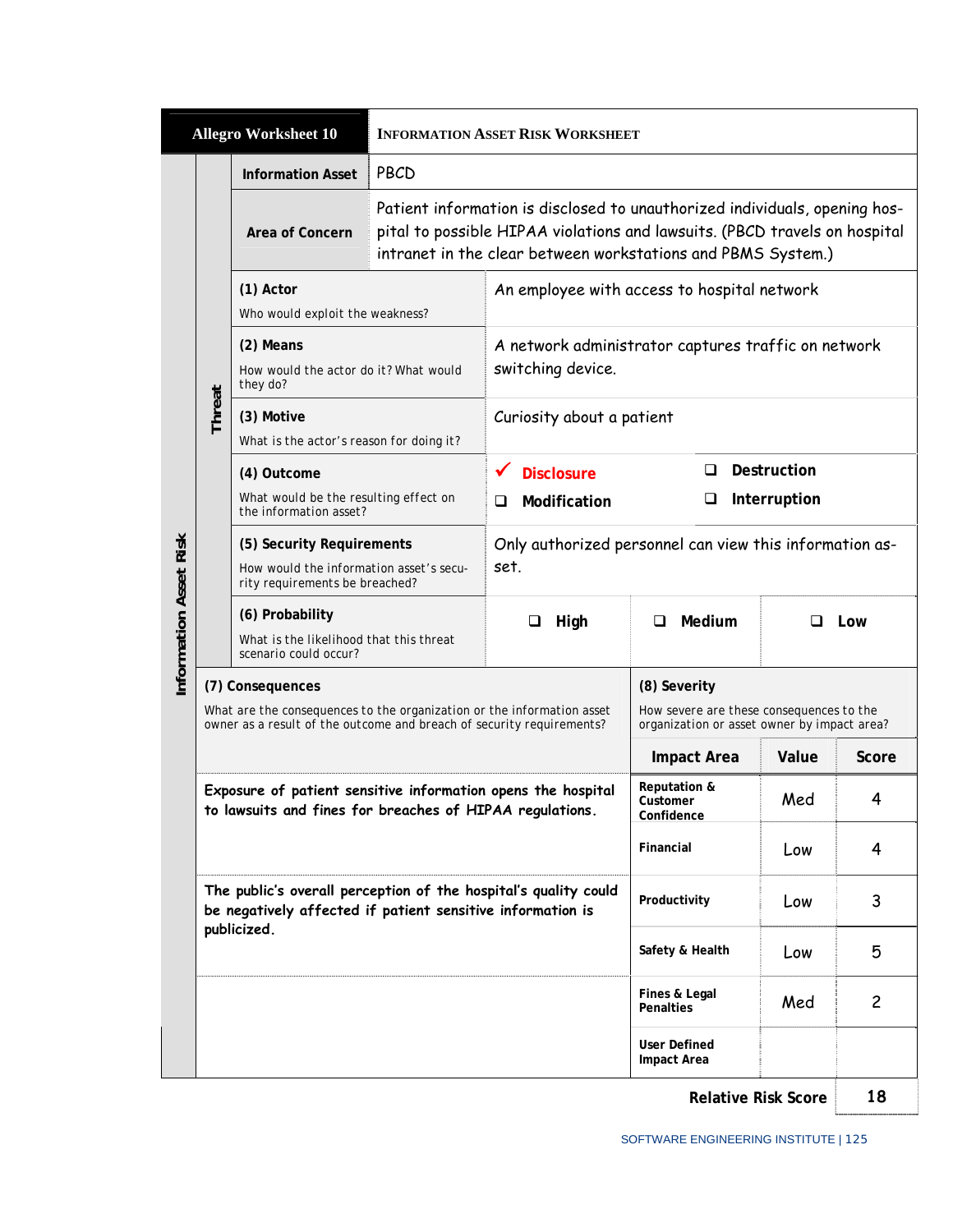| (9) Risk Mitigation                                                |   |       |                                                                                                                                                                                                                                               |               |
|--------------------------------------------------------------------|---|-------|-----------------------------------------------------------------------------------------------------------------------------------------------------------------------------------------------------------------------------------------------|---------------|
| Based on the total score for this risk, what action will you take? |   |       |                                                                                                                                                                                                                                               |               |
| Accept<br>□                                                        | ப | Defer | Mitigate                                                                                                                                                                                                                                      | Transfer<br>◻ |
|                                                                    |   |       | For the risks that you decide to mitigate, perform the following:                                                                                                                                                                             |               |
| On what container<br>would you apply con-<br>trols?                |   |       | What administrative, technical, and physical controls would you apply on this container?<br>What residual risk would still be accepted by the organization?                                                                                   |               |
| PBMS                                                               |   |       | Enable SSL encryption on connections on PBMS server. This will<br>reduce exposure to network captures by introducing end to end<br>encryption on PBMS transactions.                                                                           |               |
| Hospital Net-<br>work                                              |   |       | Enable logging of consoles of networking devices and enact pol-<br>icy to ensure that logs are regularly reviewed. This will reduce<br>likelihood of insider activity and increase the likelihood that<br>outsider activity will be detected. |               |
|                                                                    |   |       |                                                                                                                                                                                                                                               |               |
|                                                                    |   |       |                                                                                                                                                                                                                                               |               |
|                                                                    |   |       |                                                                                                                                                                                                                                               |               |
|                                                                    |   |       |                                                                                                                                                                                                                                               |               |
|                                                                    |   |       |                                                                                                                                                                                                                                               |               |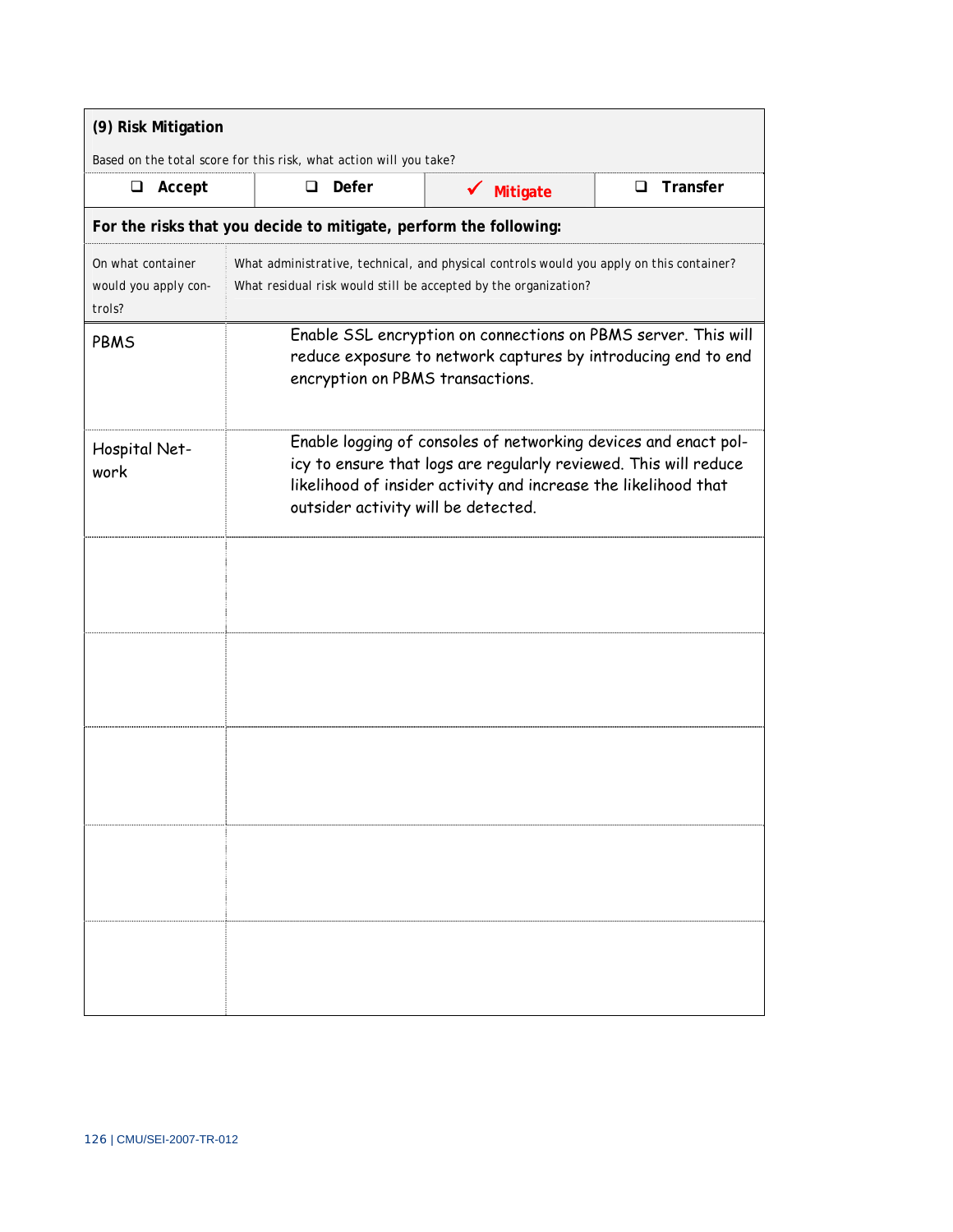|                        |             | <b>Allegro Worksheet 10</b>                                                                             |                                                                                                                                       | <b>INFORMATION ASSET RISK WORKSHEET</b>                                                                                                                                                                                |                                                                                         |             |       |  |
|------------------------|-------------|---------------------------------------------------------------------------------------------------------|---------------------------------------------------------------------------------------------------------------------------------------|------------------------------------------------------------------------------------------------------------------------------------------------------------------------------------------------------------------------|-----------------------------------------------------------------------------------------|-------------|-------|--|
|                        |             | <b>Information</b><br>Asset                                                                             | PBCD                                                                                                                                  |                                                                                                                                                                                                                        |                                                                                         |             |       |  |
|                        |             | Area of Con-<br>cern                                                                                    |                                                                                                                                       | Denial-of-service attack against hospital network impedes the hospital's<br>ability to electronically deliver bills to the insurance organizations.<br>(PBCD must traverse Internet to reach insurance organizations.) |                                                                                         |             |       |  |
|                        |             | $(1)$ Actor                                                                                             | Who would exploit the weakness?                                                                                                       | A hacker who wants to see if he can damage the hospital<br>financially                                                                                                                                                 |                                                                                         |             |       |  |
|                        |             | (2) Means<br>How would the actor do it? What<br>would they do?                                          |                                                                                                                                       | Uses DoS toolkit found on hacking website                                                                                                                                                                              |                                                                                         |             |       |  |
| Information Asset Risk | Threat      | (3) Motive<br>What is the actor's reason for do-<br>ing it?                                             |                                                                                                                                       | Entertainment                                                                                                                                                                                                          |                                                                                         |             |       |  |
|                        |             | (4) Outcome                                                                                             |                                                                                                                                       | <b>Disclosure</b><br>❏                                                                                                                                                                                                 | ப                                                                                       | Destruction |       |  |
|                        |             | What would be the resulting effect<br>on the information asset?                                         |                                                                                                                                       | Modification<br>❏                                                                                                                                                                                                      | Interruption                                                                            |             |       |  |
|                        |             | (5) Security Requirements<br>How would the information asset's<br>security requirements be<br>breached? |                                                                                                                                       | The PBCD must be available for billing and collection ac-<br>tivities.                                                                                                                                                 |                                                                                         |             |       |  |
|                        |             | (6) Probability<br>What is the likelihood that this<br>threat scenario could occur?                     |                                                                                                                                       | High<br>❏                                                                                                                                                                                                              | Medium<br>❏                                                                             | ப           | Low   |  |
|                        |             | (7) Consequences                                                                                        |                                                                                                                                       |                                                                                                                                                                                                                        | (8) Severity                                                                            |             |       |  |
|                        |             |                                                                                                         | What are the consequences to the organization or the information<br>asset owner as a result of the outcome and breach of security re- |                                                                                                                                                                                                                        | How severe are these consequences to the<br>organization or asset owner by impact area? |             |       |  |
|                        | quirements? |                                                                                                         |                                                                                                                                       |                                                                                                                                                                                                                        | Impact Area                                                                             | Value       | Score |  |
|                        |             |                                                                                                         |                                                                                                                                       | Continual attacks against hospital network add significant<br>delays in the reimbursement process. Hospital must burn                                                                                                  | Reputation & Cus-<br>tomer Confidence                                                   | Med         | 4     |  |
|                        |             |                                                                                                         |                                                                                                                                       | CDROMs with the data and messenger them to insurance<br>services. Significant financial and productivity impacts.                                                                                                      | Financial                                                                               | High        | 12    |  |
|                        |             |                                                                                                         |                                                                                                                                       |                                                                                                                                                                                                                        | Productivity                                                                            | High        | 9     |  |
|                        |             |                                                                                                         |                                                                                                                                       |                                                                                                                                                                                                                        | Safety & Health                                                                         | Low         | 5     |  |
|                        |             |                                                                                                         |                                                                                                                                       |                                                                                                                                                                                                                        | Fines & Legal<br>Penalties                                                              | Low         | 1     |  |
|                        |             |                                                                                                         |                                                                                                                                       |                                                                                                                                                                                                                        | User Defined<br>Impact Area                                                             |             |       |  |

**Relative Risk Score 31**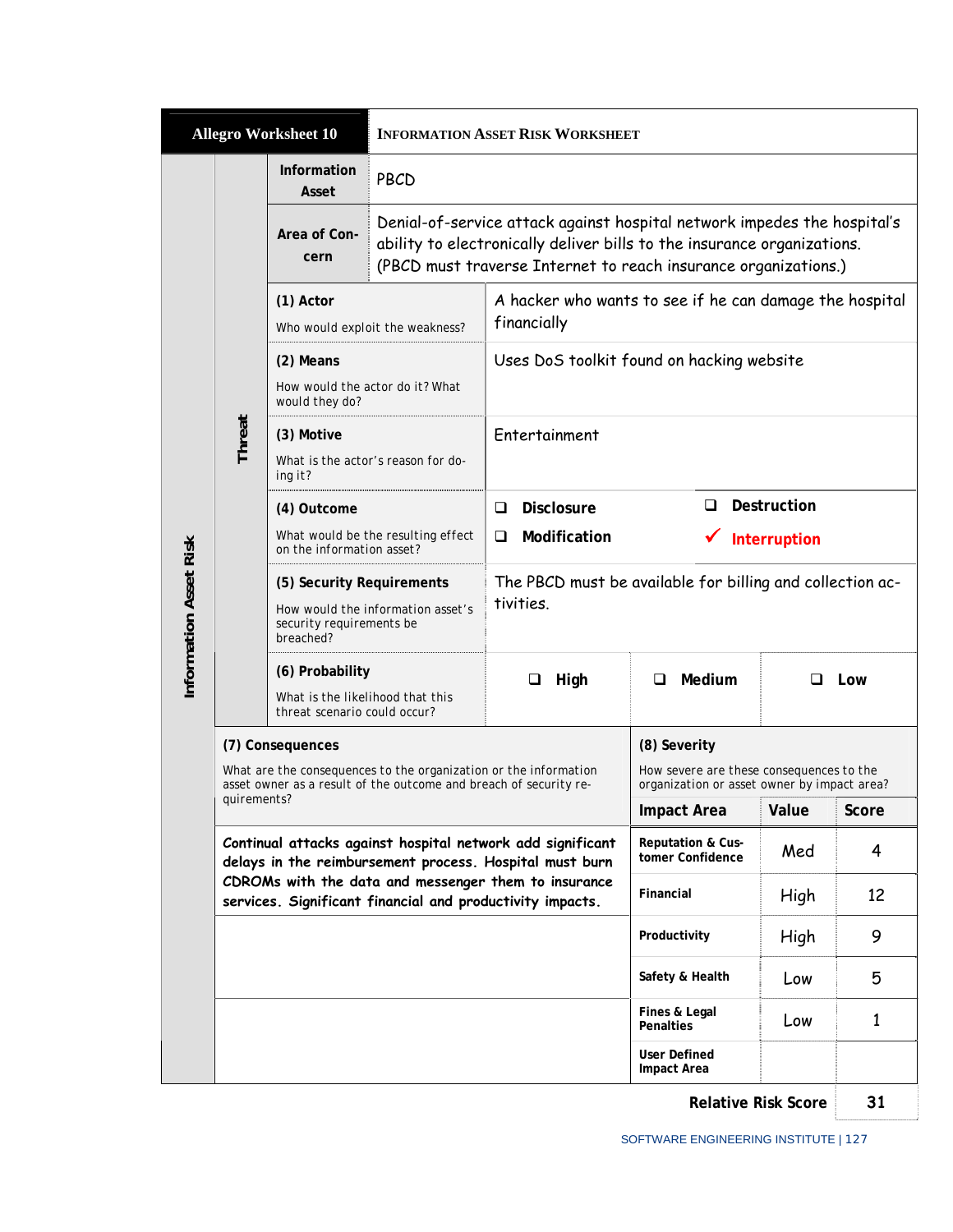| (9) Risk Mitigation                                                                    |   |                                      |  |                                                                                                                                                             |   |                                                                 |
|----------------------------------------------------------------------------------------|---|--------------------------------------|--|-------------------------------------------------------------------------------------------------------------------------------------------------------------|---|-----------------------------------------------------------------|
| Based on the total score for this risk, what action will you take?<br>Accept<br>$\Box$ | □ | Defer                                |  | ✔ Mitigate                                                                                                                                                  | □ | Transfer                                                        |
| For the risks that you decide to mitigate, perform the following:                      |   |                                      |  |                                                                                                                                                             |   |                                                                 |
| On what container<br>would you apply con-<br>trols?                                    |   |                                      |  | What administrative, technical, and physical controls would you apply on this container?<br>What residual risk would still be accepted by the organization? |   |                                                                 |
| Internet                                                                               |   |                                      |  | Find a new service provider who has more robust connectivity                                                                                                |   | solutions and can be more supportive in preventing DoS attacks. |
| <b>Internet</b>                                                                        |   | methods such as a direct connection. |  |                                                                                                                                                             |   | Work with insurance companies to develop alternative delivery   |
|                                                                                        |   |                                      |  |                                                                                                                                                             |   |                                                                 |
|                                                                                        |   |                                      |  |                                                                                                                                                             |   |                                                                 |
|                                                                                        |   |                                      |  |                                                                                                                                                             |   |                                                                 |
|                                                                                        |   |                                      |  |                                                                                                                                                             |   |                                                                 |
|                                                                                        |   |                                      |  |                                                                                                                                                             |   |                                                                 |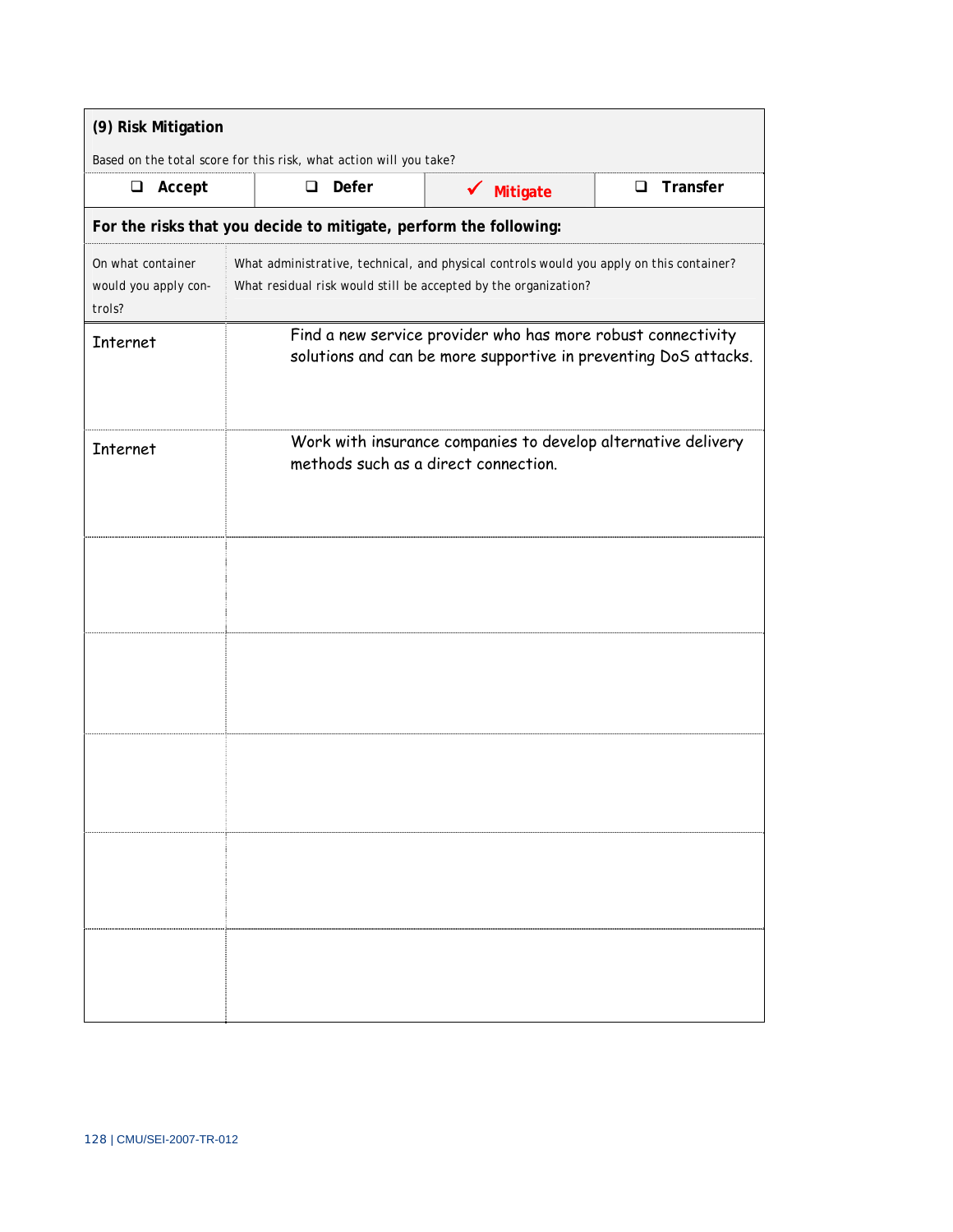|                        |        | <b>Allegro Worksheet 10</b>                                                                                                                                         |        | <b>INFORMATION ASSET RISK WORKSHEET</b>                                                                                                                                                                                                                                                             |                                        |       |              |  |
|------------------------|--------|---------------------------------------------------------------------------------------------------------------------------------------------------------------------|--------|-----------------------------------------------------------------------------------------------------------------------------------------------------------------------------------------------------------------------------------------------------------------------------------------------------|----------------------------------------|-------|--------------|--|
|                        |        | <b>Information Asset</b>                                                                                                                                            | PBCD   |                                                                                                                                                                                                                                                                                                     |                                        |       |              |  |
|                        |        | Area of Concern                                                                                                                                                     | tors.) | An unauthorized individual is able to view PBCD asset and exposes it to<br>others. (Data entry staff member walks away from workstation con-<br>nected to PBMS server that is located in a public area of the hospital<br>and thus is freely accessible by patients, other hospital staff, or visi- |                                        |       |              |  |
|                        |        | $(1)$ Actor<br>Who would exploit the weakness?                                                                                                                      |        | Hospital staff and/or inquisitive patients or hospital vis-<br>itors                                                                                                                                                                                                                                |                                        |       |              |  |
|                        | Threat | (2) Means<br>How would the actor do it? What would<br>they do?                                                                                                      |        | When no one is at the workstation, a hospital worker,<br>patient, or visitor could sit down in front of it and begin<br>to access data.                                                                                                                                                             |                                        |       |              |  |
|                        |        | (3) Motive<br>What is the actor's reason for doing it?                                                                                                              |        | Curiosity about famous patient on another floor or gen-<br>eral curiosity                                                                                                                                                                                                                           |                                        |       |              |  |
| Information Asset Risk |        | (4) Outcome<br>What would be the resulting effect on<br>the information asset?                                                                                      |        | Destruction<br><b>Disclosure</b><br>ப<br>Interruption<br>u<br>Modification<br>❏                                                                                                                                                                                                                     |                                        |       |              |  |
|                        |        | (5) Security Requirements<br>How would the information asset's secu-<br>rity requirements be breached?                                                              |        | Only authorized personnel can view this information as-<br>set.                                                                                                                                                                                                                                     |                                        |       |              |  |
|                        |        | (6) Probability<br>What is the likelihood that this threat<br>scenario could occur?                                                                                 |        | High<br>$\Box$                                                                                                                                                                                                                                                                                      | Medium<br>□                            | ◻     | Low          |  |
|                        |        | (7) Consequences<br>What are the consequences to the organization or the information asset<br>owner as a result of the outcome and breach of security requirements? |        | (8) Severity<br>How severe are these consequences to the<br>organization or asset owner by impact area?                                                                                                                                                                                             |                                        |       |              |  |
|                        |        |                                                                                                                                                                     |        |                                                                                                                                                                                                                                                                                                     | <b>Impact Area</b>                     | Value | Score        |  |
|                        |        | Exposure of patient sensitive information opens the hospital<br>to lawsuits and fines for breaches of HIPAA regulations.                                            |        |                                                                                                                                                                                                                                                                                                     | Reputation &<br>Customer<br>Confidence | High  | 6            |  |
|                        |        |                                                                                                                                                                     |        |                                                                                                                                                                                                                                                                                                     | Financial                              | Med   | 4            |  |
|                        |        | The public's overall perception of the hospital's quality could<br>be negatively affected if patient sensitive information is                                       |        |                                                                                                                                                                                                                                                                                                     | Productivity                           | Low   | 3            |  |
|                        |        | publicized.                                                                                                                                                         |        |                                                                                                                                                                                                                                                                                                     | Safety & Health                        | Low   | 5            |  |
|                        |        |                                                                                                                                                                     |        |                                                                                                                                                                                                                                                                                                     | Fines & Legal<br><b>Penalties</b>      | Med   | $\mathbf{2}$ |  |
|                        |        |                                                                                                                                                                     |        |                                                                                                                                                                                                                                                                                                     | <b>User Defined</b><br>Impact Area     |       |              |  |

**Relative Risk Score 20**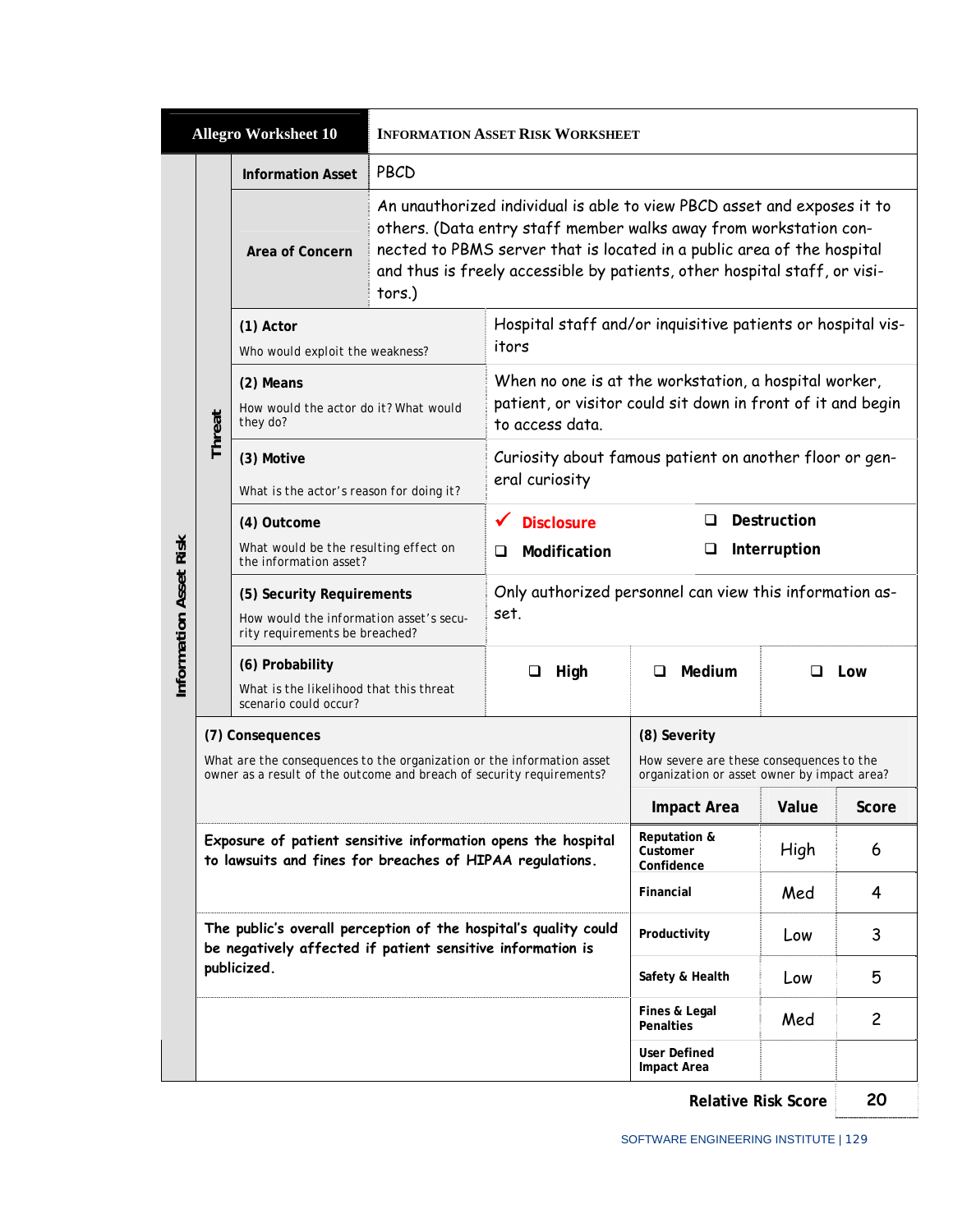| (9) Risk Mitigation                                                |                                                                                                                                                             |                                                                                                                                                                                                                                                                      |               |  |  |  |
|--------------------------------------------------------------------|-------------------------------------------------------------------------------------------------------------------------------------------------------------|----------------------------------------------------------------------------------------------------------------------------------------------------------------------------------------------------------------------------------------------------------------------|---------------|--|--|--|
| Based on the total score for this risk, what action will you take? |                                                                                                                                                             |                                                                                                                                                                                                                                                                      |               |  |  |  |
| Accept<br>❏                                                        | Defer<br>ப                                                                                                                                                  | <b>Mitigate</b>                                                                                                                                                                                                                                                      | Transfer<br>◻ |  |  |  |
|                                                                    | For the risks that you decide to mitigate, perform the following:                                                                                           |                                                                                                                                                                                                                                                                      |               |  |  |  |
| On what container<br>would you apply con-<br>trols?                | What administrative, technical, and physical controls would you apply on this container?<br>What residual risk would still be accepted by the organization? |                                                                                                                                                                                                                                                                      |               |  |  |  |
| Hospital work-<br>stations                                         | smaller time period.                                                                                                                                        | Force automatic screen locking for workstations that have been<br>idle for more than five minutes. This would reduce the expo-<br>sure of the data when workstation is unattended to a much                                                                          |               |  |  |  |
| PBMS                                                               |                                                                                                                                                             | Enable transaction logging on the PBMS system. This would al-<br>low the hospital to determine accountability after the fact and<br>could possibly lessen the impact of possible lawsuits and fines.                                                                 |               |  |  |  |
| PBMS                                                               | performing their job functions.                                                                                                                             | Enable controls in PBMS system to restrict access of data en-<br>try staff to only those patients in their specialty group. This<br>will limit the exposure of patient data to only the patient in-<br>formation that the data entry staff is likely to encounter in |               |  |  |  |
| Admit staff                                                        | and regulations.<br>agreement with the hospital.                                                                                                            | Provide regular refresher training for the admit staff on the<br>responsibilities for protecting patient data and on HIPAA rules<br>Enact policy that all admit staff must sign non-disclosure                                                                       |               |  |  |  |
| Data entry staff                                                   | rules and regulations.<br>agreement with the hospital.                                                                                                      | Provide regular refresher training for the data entry staff on<br>the responsibilities for protecting patient data and on HIPAA<br>Enact policy that all data-entry staff must sign non-disclosure                                                                   |               |  |  |  |
| Financial staff                                                    | and regulations.<br>agreement with the hospital.                                                                                                            | Provide regular refresher training for the financial staff on the<br>responsibilities for protecting patient data and on HIPAA rules<br>Enact policy that all financial staff must sign non-disclosure                                                               |               |  |  |  |
|                                                                    |                                                                                                                                                             |                                                                                                                                                                                                                                                                      |               |  |  |  |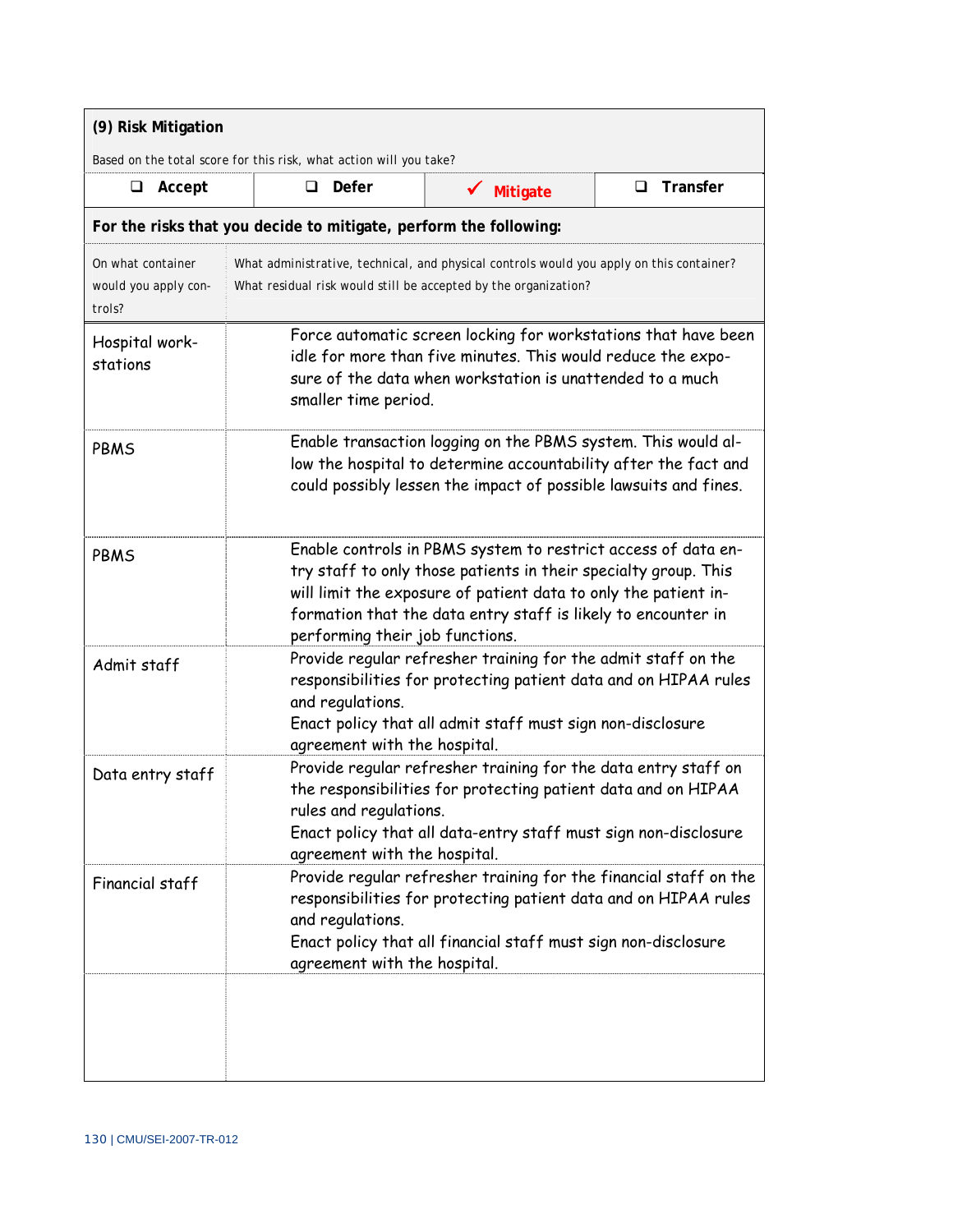|                       |                            | <b>Allegro Worksheet 10</b>                                                                                                                                         |      | <b>INFORMATION ASSET RISK WORKSHEET</b>                                                                                                                                                                                              |                                        |                             |                |
|-----------------------|----------------------------|---------------------------------------------------------------------------------------------------------------------------------------------------------------------|------|--------------------------------------------------------------------------------------------------------------------------------------------------------------------------------------------------------------------------------------|----------------------------------------|-----------------------------|----------------|
|                       |                            | <b>Information Asset</b>                                                                                                                                            | PBCD |                                                                                                                                                                                                                                      |                                        |                             |                |
|                       |                            | Area of Concern                                                                                                                                                     |      | Paper copies of billing statements are found by an unauthorized individual<br>and patient sensitive data is exposed. (Financial staff members regularly<br>produce paper copies of billing summaries and leave them on their desks.) |                                        |                             |                |
|                       |                            | $(1)$ Actor<br>Who would exploit the weakness?                                                                                                                      |      | Janitorial staff                                                                                                                                                                                                                     |                                        |                             |                |
|                       |                            | (2) Means<br>How would the actor do it? What would<br>they do?                                                                                                      |      | Sees billing summary while cleaning an office                                                                                                                                                                                        |                                        |                             |                |
|                       | Threat                     | (3) Motive<br>What is the actor's reason for doing it?                                                                                                              |      | Curiosity                                                                                                                                                                                                                            |                                        |                             |                |
| nformation Asset Risk |                            | (4) Outcome<br>What would be the resulting effect on<br>the information asset?                                                                                      |      | <b>Disclosure</b><br>Modification<br>ப                                                                                                                                                                                               | ப<br>ப                                 | Destruction<br>Interruption |                |
|                       |                            | (5) Security Requirements<br>How would the information asset's secu-<br>rity requirements be breached?                                                              |      | Only authorized personnel can view this information as-<br>set.                                                                                                                                                                      |                                        |                             |                |
|                       |                            | (6) Probability<br>What is the likelihood that this threat<br>scenario could occur?                                                                                 |      | $\Box$<br>High                                                                                                                                                                                                                       | Medium<br>◻                            | ப                           | Low            |
|                       |                            | (7) Consequences<br>What are the consequences to the organization or the information asset<br>owner as a result of the outcome and breach of security requirements? |      | (8) Severity<br>How severe are these consequences to the<br>organization or asset owner by impact area?                                                                                                                              |                                        |                             |                |
|                       |                            |                                                                                                                                                                     |      |                                                                                                                                                                                                                                      | <b>Impact Area</b>                     | Value                       | Score          |
|                       |                            | Exposure of patient sensitive information opens the hospital<br>to lawsuits and fines for breaches of HIPAA regulations.                                            |      |                                                                                                                                                                                                                                      | Reputation &<br>Customer<br>Confidence | Med                         | 4              |
|                       |                            |                                                                                                                                                                     |      |                                                                                                                                                                                                                                      | Financial                              | Low                         | 4              |
|                       |                            | The public's overall perception of the hospital's quality could<br>be negatively affected if patient sensitive information is                                       |      |                                                                                                                                                                                                                                      | Productivity                           | Low                         | 3              |
|                       |                            | publicized.                                                                                                                                                         |      |                                                                                                                                                                                                                                      | Safety & Health                        | Low                         | 5              |
|                       |                            |                                                                                                                                                                     |      |                                                                                                                                                                                                                                      | Fines & Legal<br><b>Penalties</b>      | Med                         | $\overline{c}$ |
|                       |                            |                                                                                                                                                                     |      |                                                                                                                                                                                                                                      | User Defined<br><b>Impact Area</b>     |                             |                |
|                       | <b>Relative Risk Score</b> |                                                                                                                                                                     |      |                                                                                                                                                                                                                                      |                                        |                             | 18             |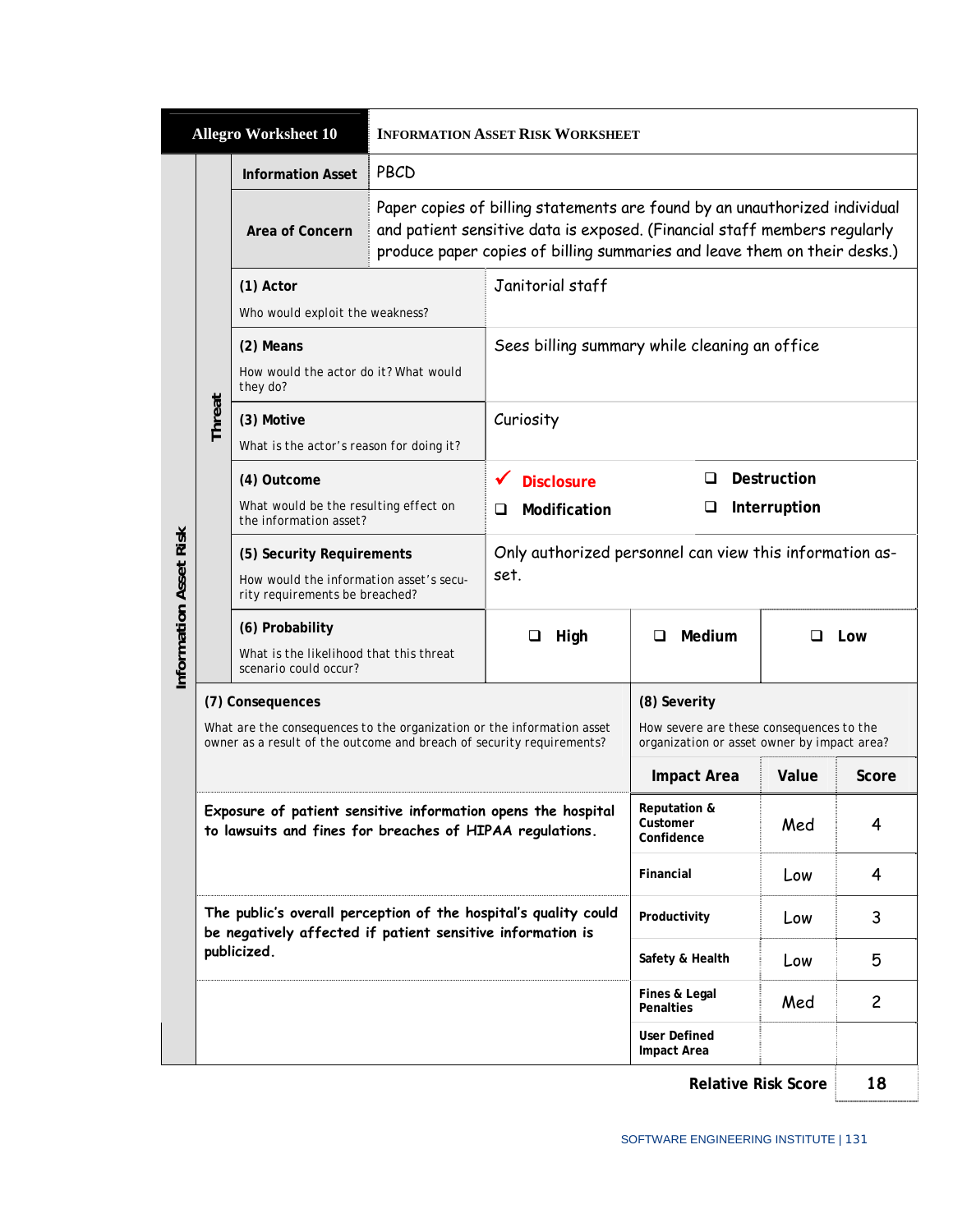| (9) Risk Mitigation                                                |                                                                                                                                                                                                                                                                                                                                                                                                                                                                                                                                                                    |                 |               |
|--------------------------------------------------------------------|--------------------------------------------------------------------------------------------------------------------------------------------------------------------------------------------------------------------------------------------------------------------------------------------------------------------------------------------------------------------------------------------------------------------------------------------------------------------------------------------------------------------------------------------------------------------|-----------------|---------------|
| Based on the total score for this risk, what action will you take? |                                                                                                                                                                                                                                                                                                                                                                                                                                                                                                                                                                    |                 |               |
| Accept<br>⊔                                                        | Defer<br>ப                                                                                                                                                                                                                                                                                                                                                                                                                                                                                                                                                         | <b>Mitigate</b> | Transfer<br>◻ |
| For the risks that you decide to mitigate, perform the following:  |                                                                                                                                                                                                                                                                                                                                                                                                                                                                                                                                                                    |                 |               |
| On what container<br>would you apply con-<br>trols?                | What administrative, technical, and physical controls would you apply on this container?<br>What residual risk would still be accepted by the organization?                                                                                                                                                                                                                                                                                                                                                                                                        |                 |               |
| Financial staff                                                    | Provide regular refresher training for the financial staff on the<br>responsibilities for protecting patient data and on HIPAA rules<br>and regulations.<br>Enact policy requiring that PBCD information must be in locked<br>cabinets when not in use.<br>Enact policy requiring that paper copies of PBCD information is<br>shredded when no longer required.<br>Enact policy that all financial staff must sign non-disclosure<br>agreement with the hospital.<br>Perform regular audits to ensure that paper information is in<br>fact being properly handled. |                 |               |
| Janitorial staff                                                   | Enact policy that all janitorial staff must sign non-disclosure<br>agreement with the hospital.                                                                                                                                                                                                                                                                                                                                                                                                                                                                    |                 |               |
|                                                                    |                                                                                                                                                                                                                                                                                                                                                                                                                                                                                                                                                                    |                 |               |
|                                                                    |                                                                                                                                                                                                                                                                                                                                                                                                                                                                                                                                                                    |                 |               |
|                                                                    |                                                                                                                                                                                                                                                                                                                                                                                                                                                                                                                                                                    |                 |               |
|                                                                    |                                                                                                                                                                                                                                                                                                                                                                                                                                                                                                                                                                    |                 |               |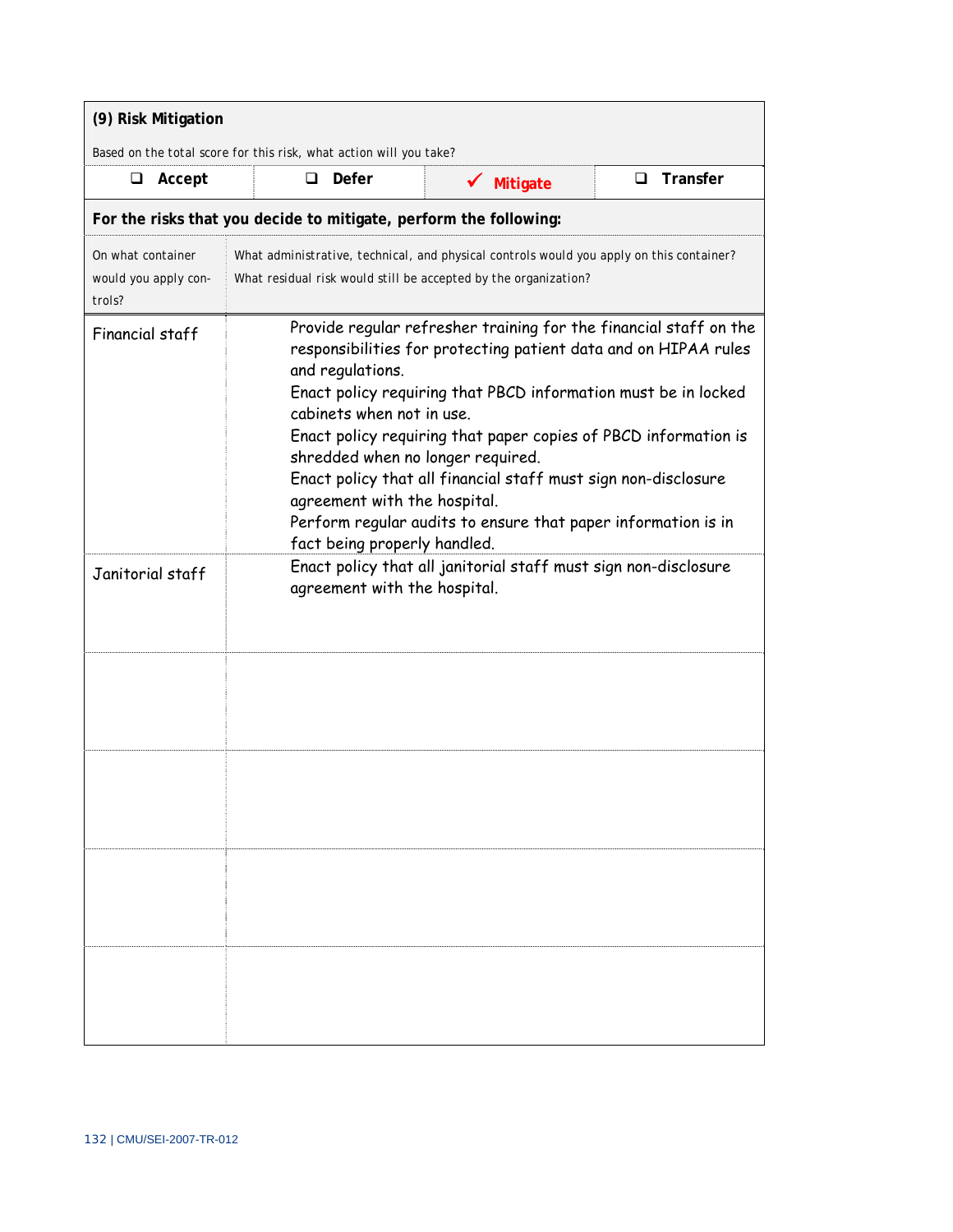| <b>Allegro Worksheet 10</b> |                                                                                                                                                                                         |                                                                                                                                                 |      | <b>INFORMATION ASSET RISK WORKSHEET</b>                                                                                                 |                                                                                         |        |       |  |
|-----------------------------|-----------------------------------------------------------------------------------------------------------------------------------------------------------------------------------------|-------------------------------------------------------------------------------------------------------------------------------------------------|------|-----------------------------------------------------------------------------------------------------------------------------------------|-----------------------------------------------------------------------------------------|--------|-------|--|
|                             |                                                                                                                                                                                         | <b>Information Asset</b>                                                                                                                        | PBCD |                                                                                                                                         |                                                                                         |        |       |  |
|                             |                                                                                                                                                                                         | Area of Concern                                                                                                                                 |      | Backup tapes lost and unable to recover transactions. (Only one set of<br>backup tapes is currently being created and stored off site.) |                                                                                         |        |       |  |
|                             |                                                                                                                                                                                         | $(1)$ Actor<br>Who would exploit the weakness?                                                                                                  |      | Third-party backup storage provider                                                                                                     |                                                                                         |        |       |  |
|                             |                                                                                                                                                                                         | (2) Means<br>How would the actor do it? What would<br>they do?                                                                                  |      | Shipment of backup tapes is lost in storage.                                                                                            |                                                                                         |        |       |  |
|                             | Threat                                                                                                                                                                                  | (3) Motive<br>What is the actor's reason for doing it?                                                                                          |      | Accidental                                                                                                                              |                                                                                         |        |       |  |
|                             |                                                                                                                                                                                         | (4) Outcome<br>What would be the resulting effect on<br>the information asset?                                                                  |      | <b>Disclosure</b><br>O<br>Modification<br>⊔                                                                                             | <b>Destruction</b><br>Interruption                                                      |        |       |  |
|                             |                                                                                                                                                                                         | (5) Security Requirements<br>How would the information asset's secu-<br>rity requirements be breached?                                          |      | Only authorized personnel can view this information as-<br>set.                                                                         |                                                                                         |        |       |  |
| Information Asset Risk      |                                                                                                                                                                                         | (6) Probability<br>What is the likelihood that this threat<br>scenario could occur?                                                             |      | $\Box$<br>High                                                                                                                          | Medium<br>□                                                                             | $\Box$ | Low   |  |
|                             |                                                                                                                                                                                         | (7) Consequences                                                                                                                                |      | (8) Severity                                                                                                                            |                                                                                         |        |       |  |
|                             |                                                                                                                                                                                         | What are the consequences to the organization or the information asset<br>owner as a result of the outcome and breach of security requirements? |      |                                                                                                                                         | How severe are these consequences to the<br>organization or asset owner by impact area? |        |       |  |
|                             |                                                                                                                                                                                         |                                                                                                                                                 |      |                                                                                                                                         | <b>Impact Area</b>                                                                      | Value  | Score |  |
|                             | If there is a system crash and the hospital is unable to<br>recall backup tapes to restore transactions, then all trans-<br>action will need to be restored from paper patient records. |                                                                                                                                                 |      |                                                                                                                                         | Reputation &<br>Customer<br>Confidence                                                  | Low    | 2     |  |
|                             |                                                                                                                                                                                         |                                                                                                                                                 |      |                                                                                                                                         | Financial                                                                               | High   | 12    |  |
|                             |                                                                                                                                                                                         | There would be significant financial and productivity impacts<br>to restore transaction.                                                        |      |                                                                                                                                         | Productivity                                                                            | High   | 9     |  |
|                             |                                                                                                                                                                                         |                                                                                                                                                 |      |                                                                                                                                         | Safety & Health                                                                         | Low    | 5     |  |
|                             |                                                                                                                                                                                         | Likely that during the restoration process many charges<br>would be overlooked or incorrectly added. There would be                             |      |                                                                                                                                         | Fines & Legal<br><b>Penalties</b>                                                       | Low    | 1     |  |
|                             | losses for the missing changes and possibly increased reim-<br>bursement time as insurance companies disputed incorrect<br>charges.                                                     |                                                                                                                                                 |      |                                                                                                                                         | User Defined<br><b>Impact Area</b>                                                      |        |       |  |
|                             | <b>Relative Risk Score</b>                                                                                                                                                              |                                                                                                                                                 |      |                                                                                                                                         |                                                                                         |        | 31    |  |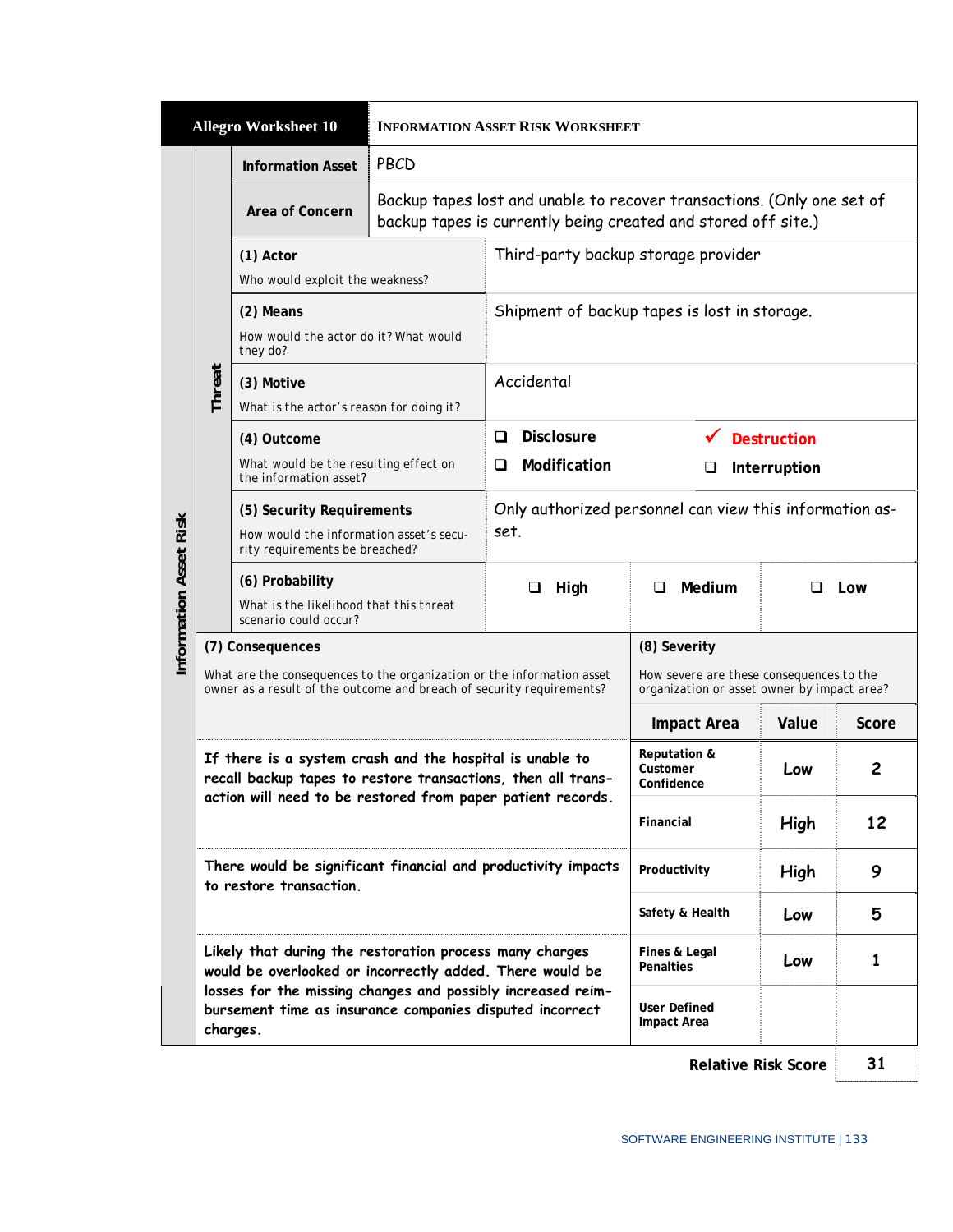| (9) Risk Mitigation                                                |                                                                                                                                                             |                                                                                                                                                                                                                                                       |          |   |          |  |  |  |
|--------------------------------------------------------------------|-------------------------------------------------------------------------------------------------------------------------------------------------------------|-------------------------------------------------------------------------------------------------------------------------------------------------------------------------------------------------------------------------------------------------------|----------|---|----------|--|--|--|
| Based on the total score for this risk, what action will you take? |                                                                                                                                                             |                                                                                                                                                                                                                                                       |          |   |          |  |  |  |
| Accept<br>$\Box$                                                   | Defer<br>□                                                                                                                                                  |                                                                                                                                                                                                                                                       | Mitigate | □ | Transfer |  |  |  |
|                                                                    | For the risks that you decide to mitigate, perform the following:                                                                                           |                                                                                                                                                                                                                                                       |          |   |          |  |  |  |
| On what container<br>would you apply con-<br>trols?                | What administrative, technical, and physical controls would you apply on this container?<br>What residual risk would still be accepted by the organization? |                                                                                                                                                                                                                                                       |          |   |          |  |  |  |
| Backup tapes                                                       |                                                                                                                                                             | Simply add a backup run and keep second copy of the backup<br>tapes stored on site. Keeping a second copy of recent tapes on<br>site will provide some redundancy but will not completely re-<br>move risk of being able to restore old transactions. |          |   |          |  |  |  |
|                                                                    |                                                                                                                                                             |                                                                                                                                                                                                                                                       |          |   |          |  |  |  |
|                                                                    |                                                                                                                                                             |                                                                                                                                                                                                                                                       |          |   |          |  |  |  |
|                                                                    |                                                                                                                                                             |                                                                                                                                                                                                                                                       |          |   |          |  |  |  |
|                                                                    |                                                                                                                                                             |                                                                                                                                                                                                                                                       |          |   |          |  |  |  |
|                                                                    |                                                                                                                                                             |                                                                                                                                                                                                                                                       |          |   |          |  |  |  |
|                                                                    |                                                                                                                                                             |                                                                                                                                                                                                                                                       |          |   |          |  |  |  |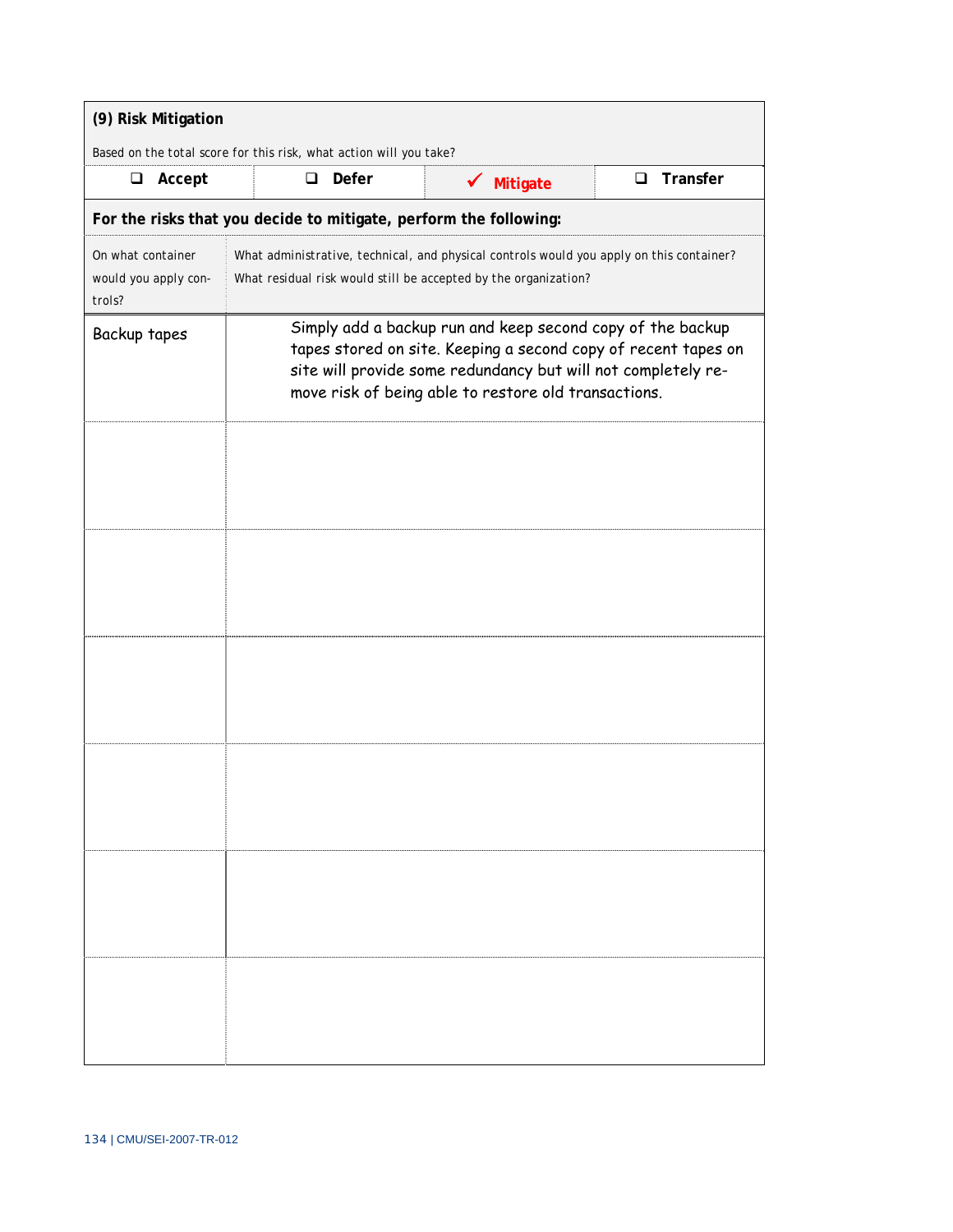| <b>Allegro Worksheet 10</b> |                                                                                                                                                                     | <b>INFORMATION ASSET RISK WORKSHEET</b>                                                                                                      |           |                                                                                                                                                       |                                                                                                         |       |       |
|-----------------------------|---------------------------------------------------------------------------------------------------------------------------------------------------------------------|----------------------------------------------------------------------------------------------------------------------------------------------|-----------|-------------------------------------------------------------------------------------------------------------------------------------------------------|---------------------------------------------------------------------------------------------------------|-------|-------|
|                             |                                                                                                                                                                     | <b>Information Asset</b>                                                                                                                     | PBCD      |                                                                                                                                                       |                                                                                                         |       |       |
|                             |                                                                                                                                                                     | Area of Concern                                                                                                                              | crypted.) | Billing statement sent to wrong patient address. (Envelopes get out of<br>order and wrong address label is applied and information in bill is not en- |                                                                                                         |       |       |
|                             |                                                                                                                                                                     | (1) Actor<br>Who would exploit the weakness?                                                                                                 |           | Hospital financial staff                                                                                                                              |                                                                                                         |       |       |
|                             |                                                                                                                                                                     | (2) Means<br>How would the actor do it? What would<br>they do?                                                                               |           | Envelopes get shuffled between machines.                                                                                                              |                                                                                                         |       |       |
|                             | Threat                                                                                                                                                              | (3) Motive<br>What is the actor's reason for doing it?                                                                                       |           | Accidental                                                                                                                                            |                                                                                                         |       |       |
|                             |                                                                                                                                                                     | (4) Outcome<br>What would be the resulting effect on<br>the information asset?                                                               |           | Destruction<br><b>Disclosure</b><br>ப<br>Interruption<br>Modification<br>⊔<br>ப                                                                       |                                                                                                         |       |       |
|                             |                                                                                                                                                                     | (5) Security Requirements<br>How would the information asset's secu-<br>rity requirements be breached?                                       |           | Only authorized personnel can view this information as-<br>set.                                                                                       |                                                                                                         |       |       |
| Information Asset Risk      |                                                                                                                                                                     | (6) Probability<br>What is the likelihood that this threat<br>scenario could occur?                                                          |           | High<br>$\Box$                                                                                                                                        | Medium<br>⊔                                                                                             | ◻     | Low   |
|                             | (7) Consequences<br>What are the consequences to the organization or the information asset<br>owner as a result of the outcome and breach of security requirements? |                                                                                                                                              |           |                                                                                                                                                       | (8) Severity<br>How severe are these consequences to the<br>organization or asset owner by impact area? |       |       |
|                             |                                                                                                                                                                     |                                                                                                                                              |           |                                                                                                                                                       | <b>Impact Area</b>                                                                                      | Value | Score |
|                             |                                                                                                                                                                     | Exposure of patient sensitive information opens the hospital<br>to lawsuits and fines for breaches of HIPAA regulations.                     |           |                                                                                                                                                       | Reputation &<br>Customer<br>Confidence                                                                  | Low   |       |
|                             |                                                                                                                                                                     |                                                                                                                                              |           |                                                                                                                                                       | Financial                                                                                               | Low   | 4     |
|                             |                                                                                                                                                                     | The public's overall perception of the hospital's quality could<br>be negatively affected if patient sensitive information is<br>publicized. |           |                                                                                                                                                       | Productivity                                                                                            | Low   | 3     |
|                             |                                                                                                                                                                     |                                                                                                                                              |           |                                                                                                                                                       | Safety & Health                                                                                         | Low   | 5     |
|                             |                                                                                                                                                                     |                                                                                                                                              |           |                                                                                                                                                       | Fines & Legal<br>Penalties                                                                              | Low   | 1     |
|                             |                                                                                                                                                                     |                                                                                                                                              |           |                                                                                                                                                       | User Defined<br>Impact Area                                                                             |       |       |

**Relative Risk Score 15**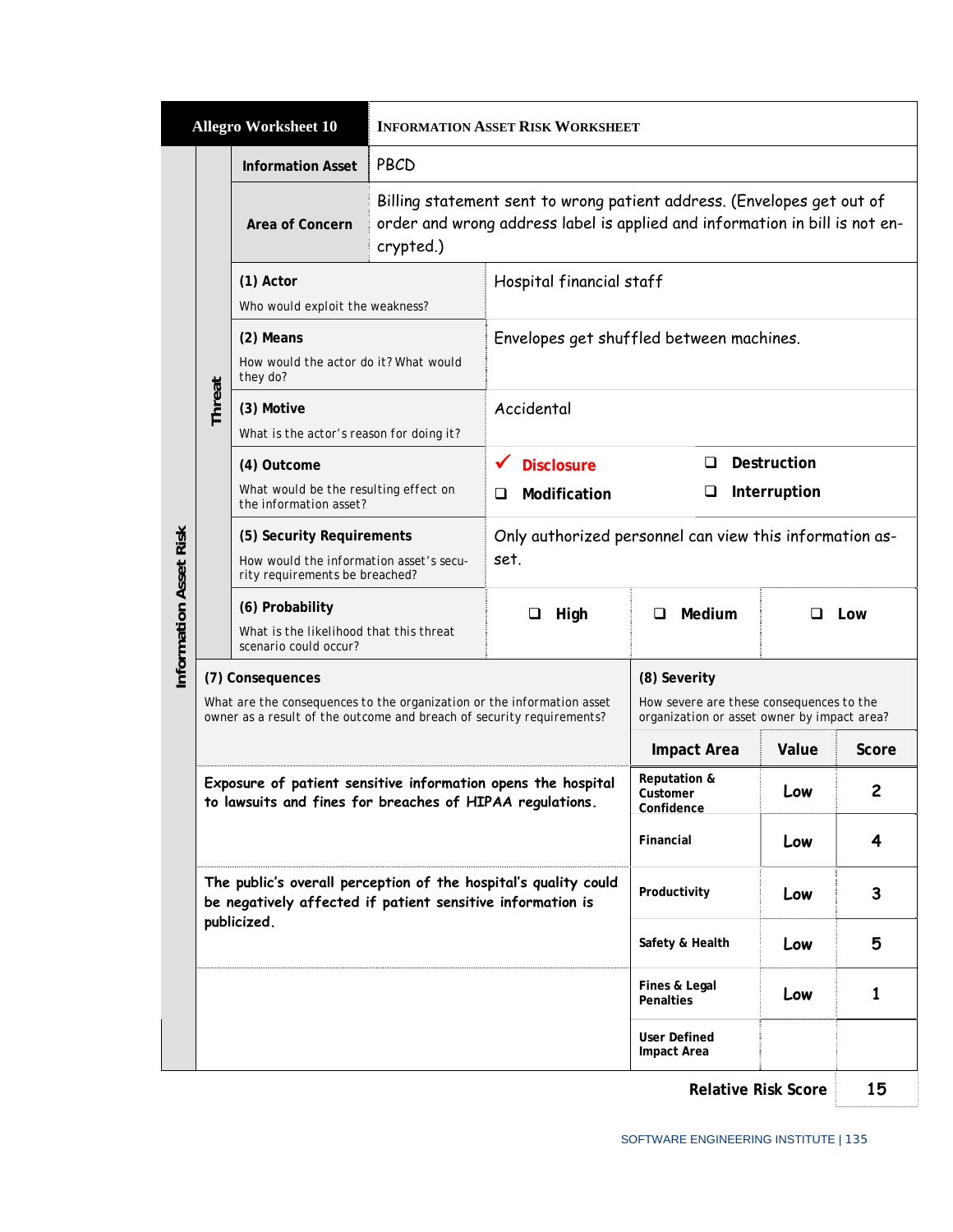| (9) Risk Mitigation<br>Based on the total score for this risk, what action will you take? |  |                            |        |                                                                                                                                                             |  |                 |
|-------------------------------------------------------------------------------------------|--|----------------------------|--------|-------------------------------------------------------------------------------------------------------------------------------------------------------------|--|-----------------|
| Accept<br>$\Box$                                                                          |  | $\sqrt{\phantom{1}}$ Defer | $\Box$ | Mitigate                                                                                                                                                    |  | $\Box$ Transfer |
| For the risks that you decide to mitigate, perform the following:                         |  |                            |        |                                                                                                                                                             |  |                 |
| On what container<br>would you apply con-<br>trols?                                       |  |                            |        | What administrative, technical, and physical controls would you apply on this container?<br>What residual risk would still be accepted by the organization? |  |                 |
|                                                                                           |  |                            |        |                                                                                                                                                             |  |                 |
|                                                                                           |  |                            |        |                                                                                                                                                             |  |                 |
|                                                                                           |  |                            |        |                                                                                                                                                             |  |                 |
|                                                                                           |  |                            |        |                                                                                                                                                             |  |                 |
|                                                                                           |  |                            |        |                                                                                                                                                             |  |                 |
|                                                                                           |  |                            |        |                                                                                                                                                             |  |                 |
|                                                                                           |  |                            |        |                                                                                                                                                             |  |                 |
|                                                                                           |  |                            |        |                                                                                                                                                             |  |                 |
|                                                                                           |  |                            |        |                                                                                                                                                             |  |                 |
|                                                                                           |  |                            |        |                                                                                                                                                             |  |                 |
|                                                                                           |  |                            |        |                                                                                                                                                             |  |                 |
|                                                                                           |  |                            |        |                                                                                                                                                             |  |                 |
|                                                                                           |  |                            |        |                                                                                                                                                             |  |                 |
|                                                                                           |  |                            |        |                                                                                                                                                             |  |                 |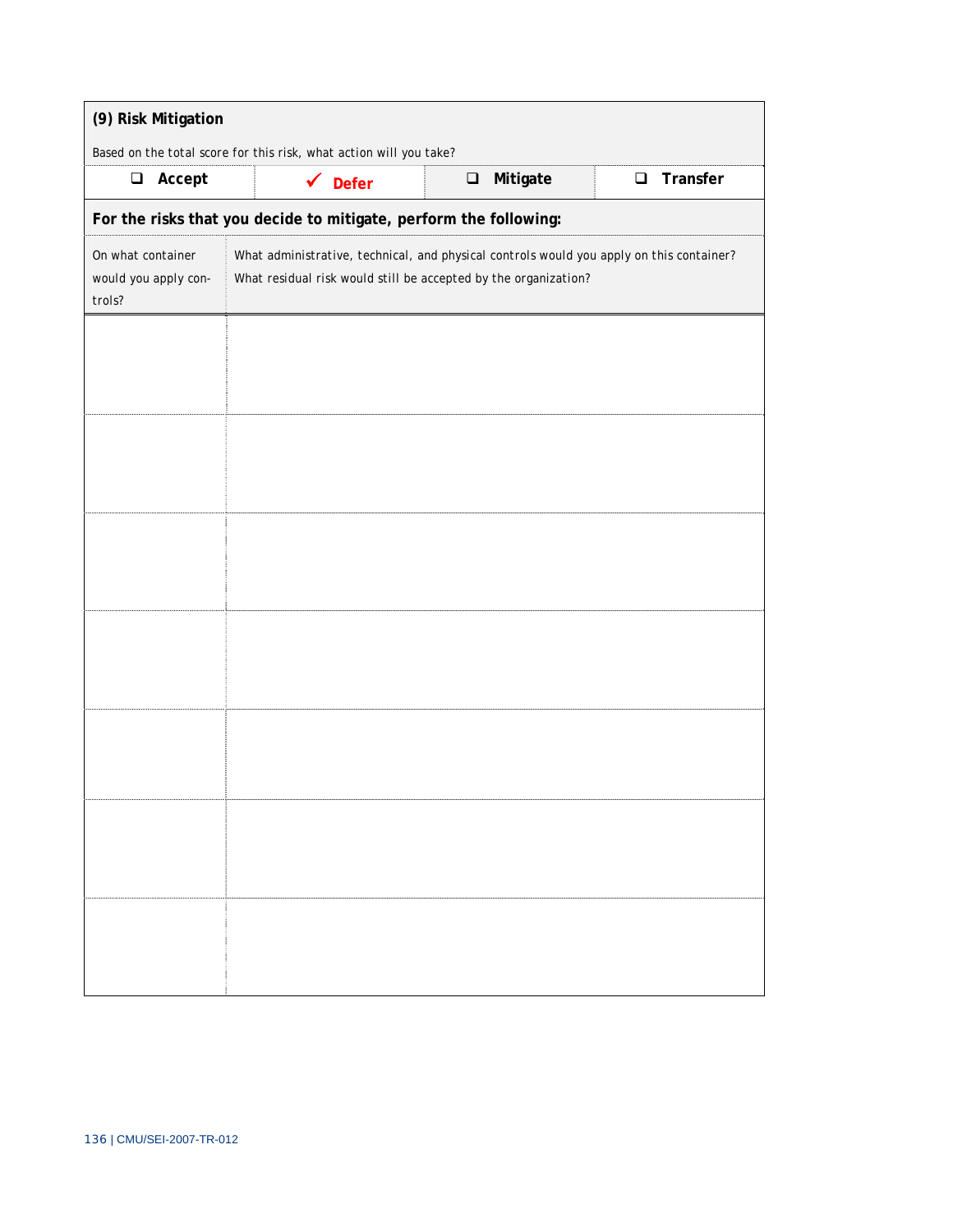| <b>Allegro Worksheet 10</b> |                                                   |                                                                                                                                                 | <b>INFORMATION ASSET RISK WORKSHEET</b> |                                                                                                                                                                                                                         |                                                                                         |              |       |  |
|-----------------------------|---------------------------------------------------|-------------------------------------------------------------------------------------------------------------------------------------------------|-----------------------------------------|-------------------------------------------------------------------------------------------------------------------------------------------------------------------------------------------------------------------------|-----------------------------------------------------------------------------------------|--------------|-------|--|
|                             |                                                   | <b>Information Asset</b>                                                                                                                        | PBCD                                    |                                                                                                                                                                                                                         |                                                                                         |              |       |  |
|                             |                                                   | Area of Concern                                                                                                                                 |                                         | Procedures not performed on a patient are added to billing summary. (No<br>one checks that the data entry staff enters the correct procedures<br>from the chart unless the insurance company complains about a charge.) |                                                                                         |              |       |  |
|                             |                                                   | $(1)$ Actor<br>Who would exploit the weakness?                                                                                                  |                                         | Disgruntled data entry staff                                                                                                                                                                                            |                                                                                         |              |       |  |
|                             |                                                   | (2) Means<br>How would the actor do it? What would<br>they do?                                                                                  |                                         | Enters codes for test and procedures that were never<br>performed                                                                                                                                                       |                                                                                         |              |       |  |
|                             | Threat                                            | (3) Motive<br>What is the actor's reason for doing it?                                                                                          |                                         | Wants to harm the hospital                                                                                                                                                                                              |                                                                                         |              |       |  |
|                             |                                                   | (4) Outcome                                                                                                                                     |                                         | <b>Disclosure</b><br>□                                                                                                                                                                                                  | Destruction<br>$\Box$                                                                   |              |       |  |
|                             |                                                   | What would be the resulting effect on<br>the information asset?                                                                                 |                                         | <b>Modification</b>                                                                                                                                                                                                     |                                                                                         | Interruption |       |  |
|                             |                                                   | (5) Security Requirements<br>How would the information asset's secu-<br>rity requirements be breached?                                          |                                         | Billing records should only be updated with the actual<br>billable services provided to the patient.                                                                                                                    |                                                                                         |              |       |  |
| nformation Asset Risk       |                                                   | (6) Probability<br>What is the likelihood that this threat<br>scenario could occur?                                                             |                                         | High<br>⊔                                                                                                                                                                                                               | Medium<br>◻                                                                             | ◻            | Low   |  |
|                             |                                                   | (7) Consequences                                                                                                                                |                                         |                                                                                                                                                                                                                         | (8) Severity                                                                            |              |       |  |
|                             |                                                   | What are the consequences to the organization or the information asset<br>owner as a result of the outcome and breach of security requirements? |                                         |                                                                                                                                                                                                                         | How severe are these consequences to the<br>organization or asset owner by impact area? |              |       |  |
|                             |                                                   |                                                                                                                                                 |                                         |                                                                                                                                                                                                                         | <b>Impact Area</b>                                                                      | Value        | Score |  |
|                             |                                                   | If the activity goes unnoticed, significant financial harm<br>could come to the hospital. If patients are charged for                           |                                         | services the hospital did not deliver, the hospital would have                                                                                                                                                          | Reputation &<br>Customer<br>Confidence                                                  | Med          | 8     |  |
|                             |                                                   | to return money and might be sued for additional damages<br>or negligence.                                                                      |                                         |                                                                                                                                                                                                                         | Financial                                                                               | High         | 12    |  |
|                             |                                                   | Significant labor charges will be required to audit and re-<br>enter billing data.                                                              |                                         |                                                                                                                                                                                                                         | Productivity                                                                            | High         | 9     |  |
|                             |                                                   |                                                                                                                                                 |                                         |                                                                                                                                                                                                                         | Safety & Health                                                                         | Low          | 5     |  |
|                             |                                                   | Insurance companies will likely take longer in reviewing and<br>providing compensation to the hospital. This could cause a                      |                                         |                                                                                                                                                                                                                         | Fines & Legal<br><b>Penalties</b>                                                       | High         | 3     |  |
|                             | significant interruption in hospital's cash flow. |                                                                                                                                                 |                                         |                                                                                                                                                                                                                         | User Defined<br>Impact Area                                                             |              |       |  |

**Relative Risk Score 37**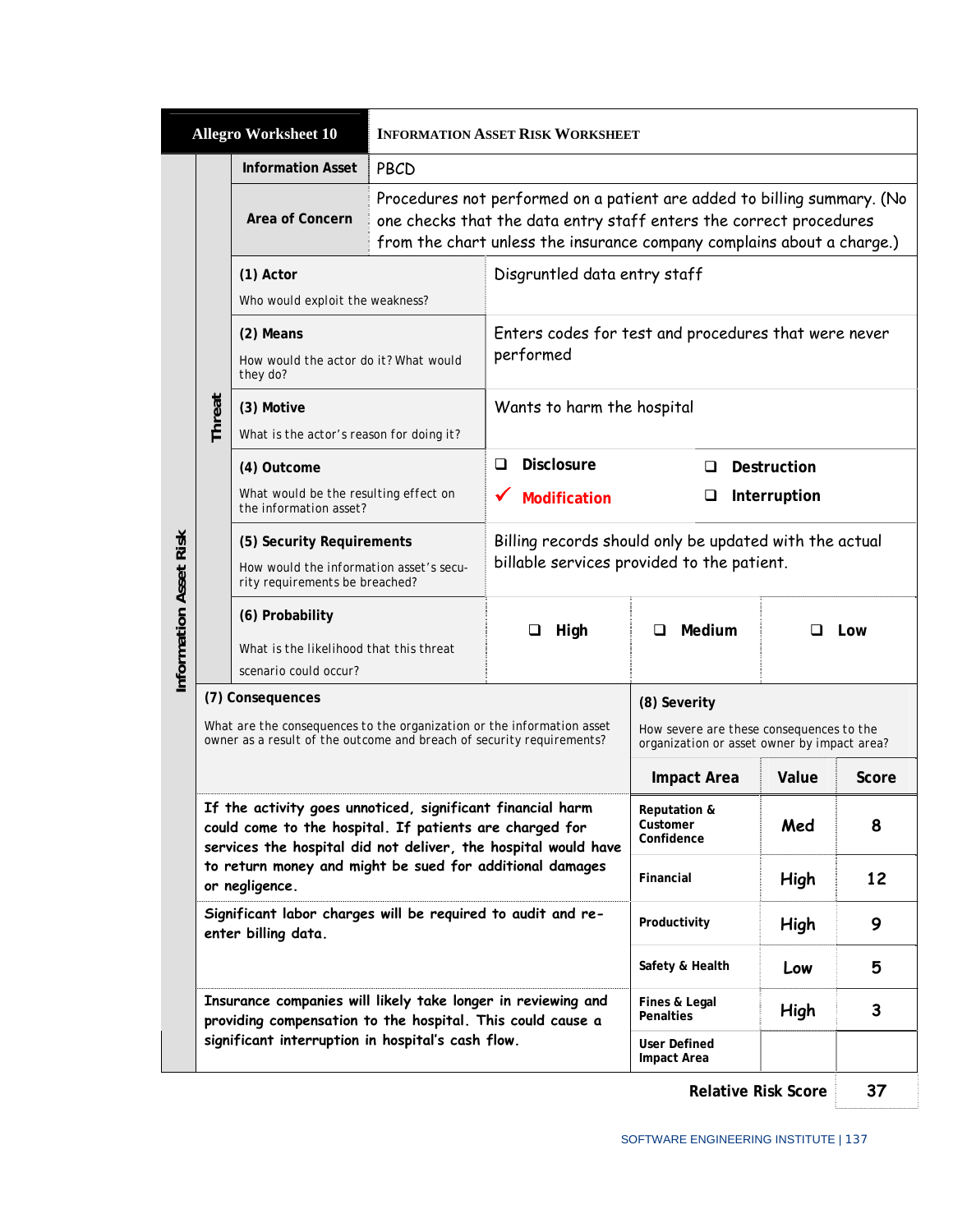| (9) Risk Mitigation                                                |                                                                                                                                                                                                                                                                                                              |                 |               |  |  |  |  |
|--------------------------------------------------------------------|--------------------------------------------------------------------------------------------------------------------------------------------------------------------------------------------------------------------------------------------------------------------------------------------------------------|-----------------|---------------|--|--|--|--|
| Based on the total score for this risk, what action will you take? |                                                                                                                                                                                                                                                                                                              |                 |               |  |  |  |  |
| $\Box$<br>Accept                                                   | Defer<br>◻                                                                                                                                                                                                                                                                                                   | <b>Mitigate</b> | Transfer<br>◻ |  |  |  |  |
|                                                                    | For the risks that you decide to mitigate, perform the following:                                                                                                                                                                                                                                            |                 |               |  |  |  |  |
| On what container<br>would you apply con-<br>trols?                | What administrative, technical, and physical controls would you apply on this container?<br>What residual risk would still be accepted by the organization?                                                                                                                                                  |                 |               |  |  |  |  |
| Data entry staff                                                   | Provide for a separation of duties where one section of the da-<br>ta entry staff is responsible for entering the data and another<br>checks to see if the data is correct against the hospital charts.<br>This would not help in the case of collusion but would decrease<br>the likelihood of the problem. |                 |               |  |  |  |  |
| PBMS                                                               | Enable transaction logging on the PBMS system. This would al-<br>low the hospital to determine accountability after the fact and<br>could possibly lessen the impact of possible lawsuits and fines.                                                                                                         |                 |               |  |  |  |  |
| Financial staff                                                    | Perform regular audits of billing entries. This would not prevent<br>fraud but would help limit the extent of the activity.                                                                                                                                                                                  |                 |               |  |  |  |  |
|                                                                    |                                                                                                                                                                                                                                                                                                              |                 |               |  |  |  |  |
|                                                                    |                                                                                                                                                                                                                                                                                                              |                 |               |  |  |  |  |
|                                                                    |                                                                                                                                                                                                                                                                                                              |                 |               |  |  |  |  |
|                                                                    |                                                                                                                                                                                                                                                                                                              |                 |               |  |  |  |  |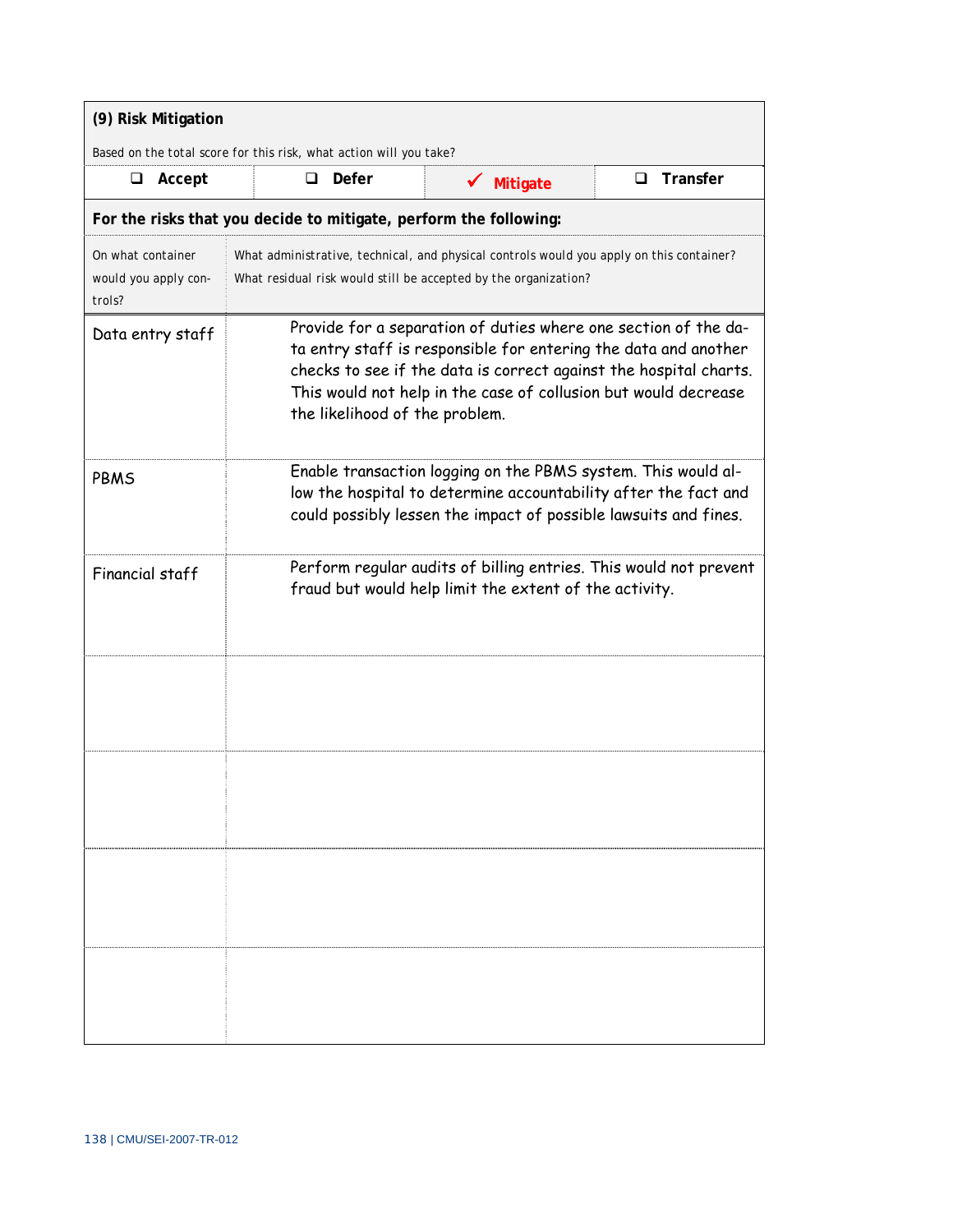# **References**

*URLs are valid as of the publication date of this document.* 

### **[Alberts 1999]**

Alberts, C.; Behrens, S.; Pethia, R.; & Wilson, W. *Operationally Critical Threat, Asset, and Vulnerability EvaluationSM (OCTAVESM) Framework, Version 1* (CMU/SEI-99-TR-017, ADA367718). Pittsburgh, PA: Software Engineering Institute, Carnegie Mellon University, 1999. <http://www.sei.cmu.edu/publications/documents/99.reports/99tr017/99tr017abstract.html>

### **[Alberts 2001]**

Alberts, C. & Dorofee, A. *OCTAVE Criteria, Version 2.0* (CMU/SEI-01-TR-020, ADA396654). Pittsburgh, PA: Software Engineering Institute, Carnegie Mellon University, 2001. <http://www.sei.cmu.edu/publications/documents/01.reports/01tr020.html>

#### **[Alberts 2002]**

Alberts, C. & Dorofee, A. *Managing Information Security Risks: The OCTAVE Approach.* Boston, MA: Addison-Wesley, 2002 (ISBN 0-321-11886-3).

#### **[Alberts 2004]**

Alberts, C.; Dorofee, A.; Stevens, J.; & Woody, C. *OCTAVE-S Implementation Guide, Version 1*  (CMU/SEI-2004-HB-003, ADA453304). Pittsburgh, PA: Software Engineering Institute, Carnegie Mellon University, 2004.

<http://www.sei.cmu.edu/publications/documents/04.reports/04hb003.html>

### **[Caralli 2004]**

Caralli, R. *The Critical Success Factor Method: Establishing a Foundation for Enterprise Security Management* (CMU/SEI-SEI-2004-TN-010). Pittsburgh, PA: Software Engineering Institute, Carnegie Mellon University, 2004. <http://www.sei.cmu.edu/publications/documents/04.reports/04tn010.html>

#### **[Caralli 2006]**

Caralli, R. *Sustaining Operational Resiliency: A Process Improvement Approach to Security Management* (CMU/SEI-SEI-2006-TN-009). Pittsburgh, PA: Software Engineering Institute, Carnegie Mellon University, 2006. <http://www.sei.cmu.edu/publications/documents/06.reports/06tn009.html>

#### **[Caralli 2007]**

Caralli, R. *Introducing the CERT® Resiliency Engineering Framework: Improving the Security and Sustainability Processes* (CMU/SEI-2007-TR-009). Pittsburgh, PA: Software Engineering Institute, Carnegie Mellon University, 2007.

<http://www.sei.cmu.edu/publications/documents/07.reports/07tr009.html>

#### **[Stevens 2005]**

Stevens, J. *Information Asset Profiling* (CMU/SEI-2005-TN-021, ADA441305). Pittsburgh, PA: Software Engineering Institute, Carnegie Mellon University, 2005. <http://www.sei.cmu.edu/publications/documents/05.reports/05tn021.html>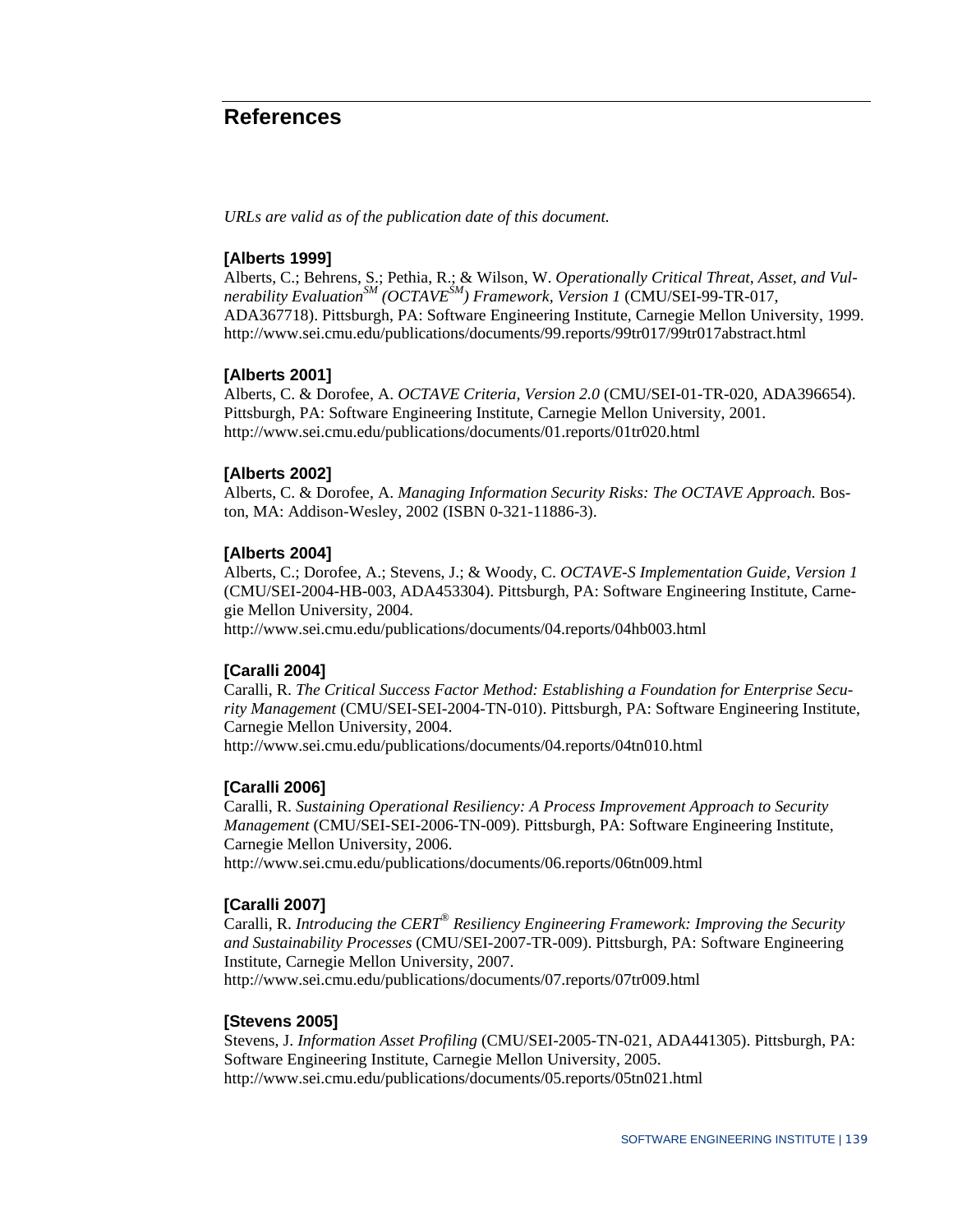## **[Woody 2006]**

Woody, C. *Applying OCTAVE: Practitioners Report* (CMU/SEI-2006-TN-010, ADA448425). Pittsburgh, PA: Software Engineering Institute, Carnegie Mellon University, 2006. <http://www.sei.cmu.edu/publications/documents/06.reports/06tn010.html>